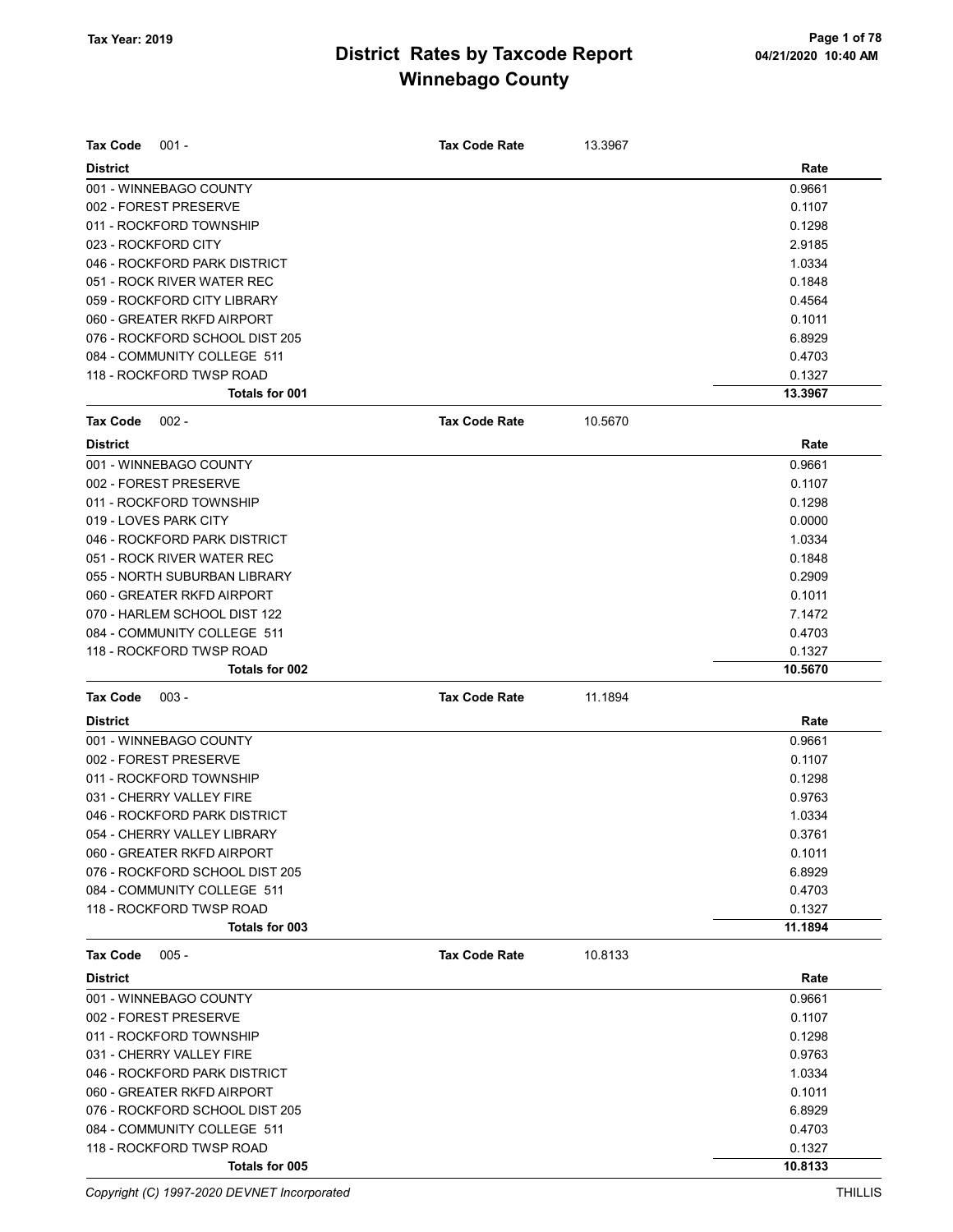| <b>Tax Code</b><br>$006 -$                                  | <b>Tax Code Rate</b> | 10.4586 |                  |
|-------------------------------------------------------------|----------------------|---------|------------------|
| <b>District</b>                                             |                      |         | Rate             |
| 001 - WINNEBAGO COUNTY                                      |                      |         | 0.9661<br>0.1107 |
| 002 - FOREST PRESERVE                                       |                      |         |                  |
| 006 - HARLEM TOWNSHIP                                       |                      |         | 0.1079           |
| 019 - LOVES PARK CITY                                       |                      |         | 0.0000           |
| 046 - ROCKFORD PARK DISTRICT                                |                      |         | 1.0334<br>0.1848 |
| 051 - ROCK RIVER WATER REC                                  |                      |         |                  |
| 055 - NORTH SUBURBAN LIBRARY<br>060 - GREATER RKFD AIRPORT  |                      |         | 0.2909           |
|                                                             |                      |         | 0.1011           |
| 070 - HARLEM SCHOOL DIST 122<br>084 - COMMUNITY COLLEGE 511 |                      |         | 7.1472<br>0.4703 |
| 113 - HARLEM TWSP ROAD                                      |                      |         | 0.0462           |
| Totals for 006                                              |                      |         | 10.4586          |
|                                                             |                      |         |                  |
| <b>Tax Code</b><br>$007 -$                                  | <b>Tax Code Rate</b> | 10.2738 |                  |
| <b>District</b>                                             |                      |         | Rate             |
| 001 - WINNEBAGO COUNTY                                      |                      |         | 0.9661           |
| 002 - FOREST PRESERVE                                       |                      |         | 0.1107           |
| 006 - HARLEM TOWNSHIP                                       |                      |         | 0.1079           |
| 019 - LOVES PARK CITY                                       |                      |         | 0.0000           |
| 046 - ROCKFORD PARK DISTRICT                                |                      |         | 1.0334           |
| 055 - NORTH SUBURBAN LIBRARY                                |                      |         | 0.2909           |
| 060 - GREATER RKFD AIRPORT                                  |                      |         | 0.1011           |
| 070 - HARLEM SCHOOL DIST 122                                |                      |         | 7.1472           |
| 084 - COMMUNITY COLLEGE 511                                 |                      |         | 0.4703           |
| 113 - HARLEM TWSP ROAD                                      |                      |         | 0.0462           |
| <b>Totals for 007</b>                                       |                      |         | 10.2738          |
| <b>Tax Code</b><br>$008 -$                                  | <b>Tax Code Rate</b> | 10.3127 |                  |
| <b>District</b>                                             |                      |         | Rate             |
| 001 - WINNEBAGO COUNTY                                      |                      |         | 0.9661           |
| 002 - FOREST PRESERVE                                       |                      |         | 0.1107           |
| 011 - ROCKFORD TOWNSHIP                                     |                      |         | 0.1298           |
| 019 - LOVES PARK CITY                                       |                      |         | 0.0000           |
| 046 - ROCKFORD PARK DISTRICT                                |                      |         | 1.0334           |
| 051 - ROCK RIVER WATER REC                                  |                      |         | 0.1848           |
| 055 - NORTH SUBURBAN LIBRARY                                |                      |         | 0.2909           |
| 060 - GREATER RKFD AIRPORT                                  |                      |         | 0.1011           |
| 076 - ROCKFORD SCHOOL DIST 205                              |                      |         | 6.8929           |
| 084 - COMMUNITY COLLEGE 511                                 |                      |         | 0.4703           |
| 118 - ROCKFORD TWSP ROAD                                    |                      |         | 0.1327           |
| Totals for 008                                              |                      |         | 10.3127          |
| <b>Tax Code</b><br>$010 -$                                  | <b>Tax Code Rate</b> | 11.0126 |                  |
| <b>District</b>                                             |                      |         | Rate             |
| 001 - WINNEBAGO COUNTY                                      |                      |         | 0.9661           |
| 002 - FOREST PRESERVE                                       |                      |         | 0.1107           |
| 011 - ROCKFORD TOWNSHIP                                     |                      |         | 0.1298           |
| 037 - NORTH PARK FIRE                                       |                      |         | 0.4456           |
| 046 - ROCKFORD PARK DISTRICT                                |                      |         | 1.0334           |
| 051 - ROCK RIVER WATER REC                                  |                      |         | 0.1848           |
| 055 - NORTH SUBURBAN LIBRARY                                |                      |         | 0.2909           |
| 060 - GREATER RKFD AIRPORT                                  |                      |         | 0.1011           |
| 070 - HARLEM SCHOOL DIST 122                                |                      |         | 7.1472           |
|                                                             |                      |         |                  |

Copyright (C) 1997-2020 DEVNET Incorporated THILLIS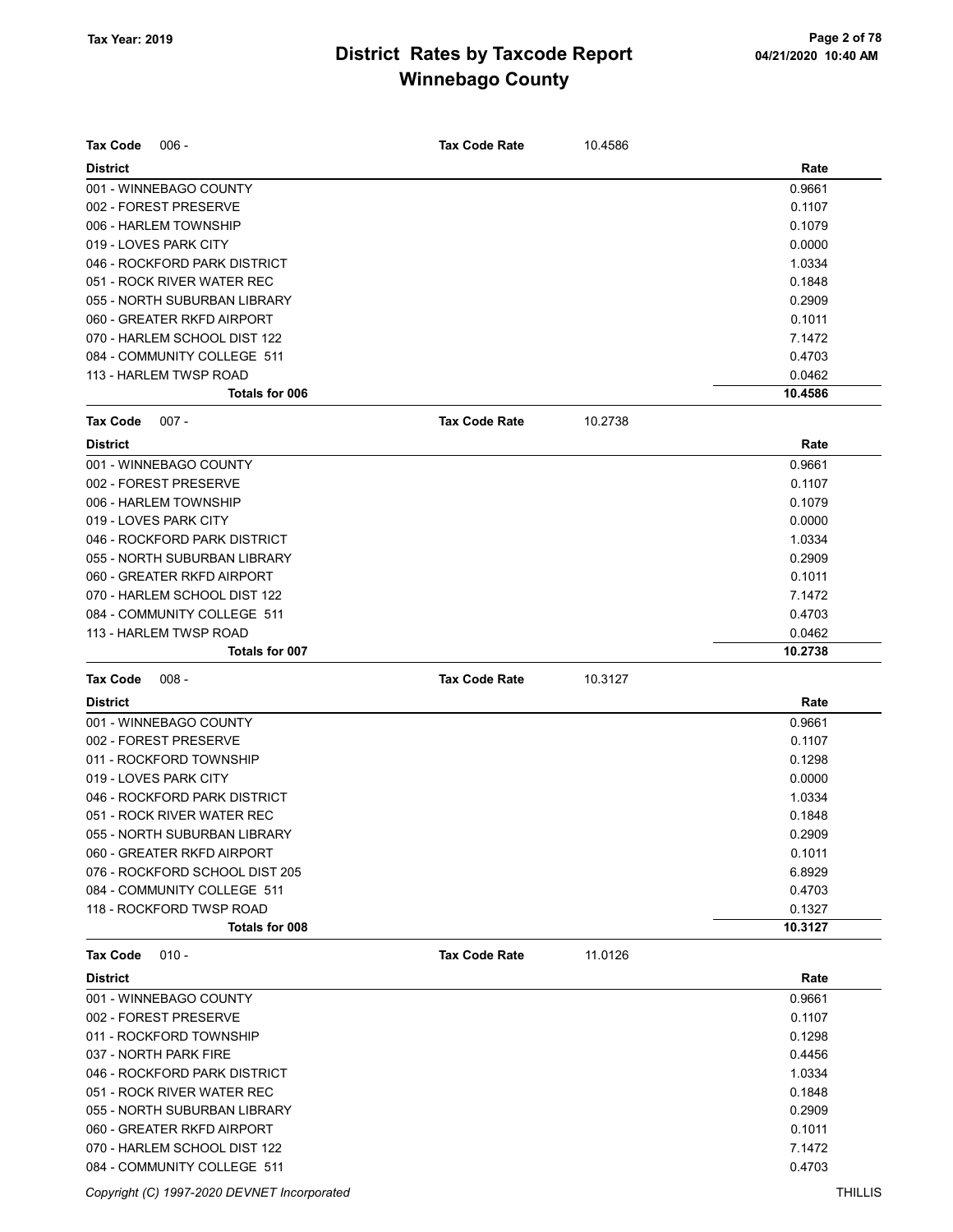| <b>Tax Code</b><br>$010 -$           | <b>Tax Code Rate</b> | 11.0126 |         |
|--------------------------------------|----------------------|---------|---------|
| <b>District</b>                      |                      |         | Rate    |
| 118 - ROCKFORD TWSP ROAD             |                      |         | 0.1327  |
| <b>Totals for 010</b>                |                      |         | 11.0126 |
|                                      |                      |         |         |
| <b>Tax Code</b><br>$012 -$           | <b>Tax Code Rate</b> | 8.9861  |         |
| <b>District</b>                      |                      |         | Rate    |
| 001 - WINNEBAGO COUNTY               |                      |         | 0.9661  |
| 002 - FOREST PRESERVE                |                      |         | 0.1107  |
| 006 - HARLEM TOWNSHIP                |                      |         | 0.1079  |
| 019 - LOVES PARK CITY                |                      |         | 0.0000  |
| 055 - NORTH SUBURBAN LIBRARY         |                      |         | 0.2909  |
| 060 - GREATER RKFD AIRPORT           |                      |         | 0.1011  |
| 076 - ROCKFORD SCHOOL DIST 205       |                      |         | 6.8929  |
| 084 - COMMUNITY COLLEGE 511          |                      |         | 0.4703  |
| 113 - HARLEM TWSP ROAD               |                      |         | 0.0462  |
| Totals for 012                       |                      |         | 8.9861  |
| Tax Code<br>$013 -$                  | <b>Tax Code Rate</b> | 10.4674 |         |
| <b>District</b>                      |                      |         | Rate    |
| 001 - WINNEBAGO COUNTY               |                      |         | 0.9661  |
| 002 - FOREST PRESERVE                |                      |         | 0.1107  |
| 011 - ROCKFORD TOWNSHIP              |                      |         | 0.1298  |
| 037 - NORTH PARK FIRE                |                      |         | 0.4456  |
| 046 - ROCKFORD PARK DISTRICT         |                      |         | 1.0334  |
| 051 - ROCK RIVER WATER REC           |                      |         | 0.1848  |
| 060 - GREATER RKFD AIRPORT           |                      |         | 0.1011  |
| 076 - ROCKFORD SCHOOL DIST 205       |                      |         | 6.8929  |
| 084 - COMMUNITY COLLEGE 511          |                      |         | 0.4703  |
| 118 - ROCKFORD TWSP ROAD             |                      |         | 0.1327  |
| Totals for 013                       |                      |         | 10.4674 |
| 014 - SOUTH ROCKFORD TIF<br>Tax Code | <b>Tax Code Rate</b> | 13.3967 |         |
| <b>District</b>                      |                      |         | Rate    |
| 001 - WINNEBAGO COUNTY               |                      |         | 0.9661  |
| 002 - FOREST PRESERVE                |                      |         | 0.1107  |
| 011 - ROCKFORD TOWNSHIP              |                      |         | 0.1298  |
| 023 - ROCKFORD CITY                  |                      |         | 2.9185  |
| 046 - ROCKFORD PARK DISTRICT         |                      |         | 1.0334  |
| 051 - ROCK RIVER WATER REC           |                      |         | 0.1848  |
| 059 - ROCKFORD CITY LIBRARY          |                      |         | 0.4564  |
| 060 - GREATER RKFD AIRPORT           |                      |         | 0.1011  |
| 076 - ROCKFORD SCHOOL DIST 205       |                      |         | 6.8929  |
| 084 - COMMUNITY COLLEGE 511          |                      |         | 0.4703  |
| 104 - SOUTH ROCKFORD TIF             |                      |         | 0.0000  |
| 118 - ROCKFORD TWSP ROAD             |                      |         | 0.1327  |
| Totals for 014                       |                      |         | 13.3967 |
| $016 -$<br>Tax Code                  | <b>Tax Code Rate</b> | 10.0218 |         |
| <b>District</b>                      |                      |         | Rate    |
| 001 - WINNEBAGO COUNTY               |                      |         | 0.9661  |
| 002 - FOREST PRESERVE                |                      |         | 0.1107  |
| 011 - ROCKFORD TOWNSHIP              |                      |         | 0.1298  |
| 046 - ROCKFORD PARK DISTRICT         |                      |         | 1.0334  |
| 051 - ROCK RIVER WATER REC           |                      |         | 0.1848  |
| 060 - GREATER RKFD AIRPORT           |                      |         | 0.1011  |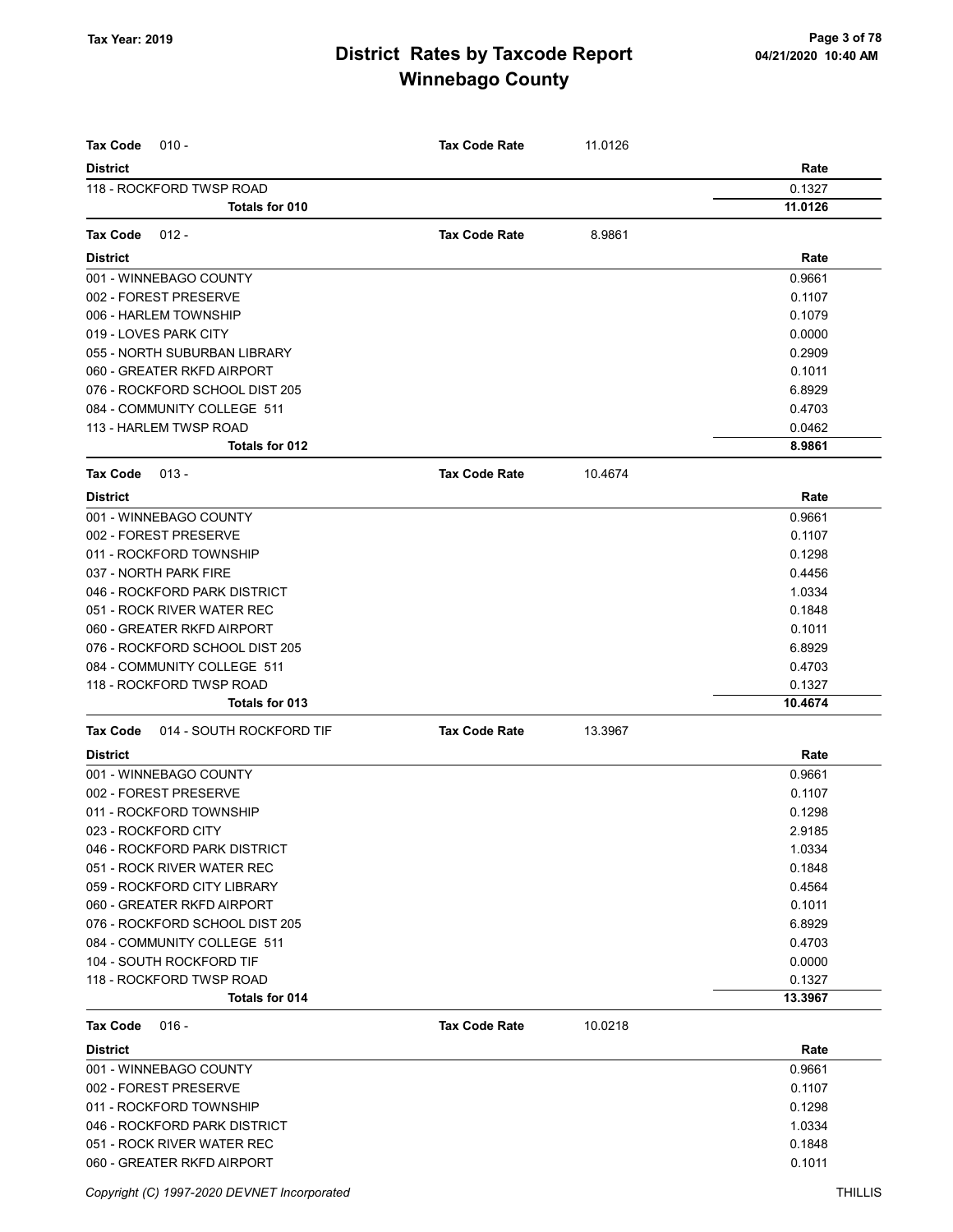| <b>Tax Code</b><br>016 -       | <b>Tax Code Rate</b> | 10.0218 |         |
|--------------------------------|----------------------|---------|---------|
| <b>District</b>                |                      |         | Rate    |
| 076 - ROCKFORD SCHOOL DIST 205 |                      |         | 6.8929  |
| 084 - COMMUNITY COLLEGE 511    |                      |         | 0.4703  |
| 118 - ROCKFORD TWSP ROAD       |                      |         | 0.1327  |
| <b>Totals for 016</b>          |                      |         | 10.0218 |
| Tax Code<br>$017 -$            | <b>Tax Code Rate</b> | 11.3742 |         |
| <b>District</b>                |                      |         | Rate    |
| 001 - WINNEBAGO COUNTY         |                      |         | 0.9661  |
| 002 - FOREST PRESERVE          |                      |         | 0.1107  |
| 011 - ROCKFORD TOWNSHIP        |                      |         | 0.1298  |
| 031 - CHERRY VALLEY FIRE       |                      |         | 0.9763  |
| 046 - ROCKFORD PARK DISTRICT   |                      |         | 1.0334  |
| 051 - ROCK RIVER WATER REC     |                      |         | 0.1848  |
| 054 - CHERRY VALLEY LIBRARY    |                      |         | 0.3761  |
| 060 - GREATER RKFD AIRPORT     |                      |         | 0.1011  |
| 076 - ROCKFORD SCHOOL DIST 205 |                      |         | 6.8929  |
| 084 - COMMUNITY COLLEGE 511    |                      |         | 0.4703  |
| 118 - ROCKFORD TWSP ROAD       |                      |         | 0.1327  |
| Totals for 017                 |                      |         | 11.3742 |
| Tax Code<br>$018 -$            | <b>Tax Code Rate</b> | 10.9981 |         |
| <b>District</b>                |                      |         | Rate    |
| 001 - WINNEBAGO COUNTY         |                      |         | 0.9661  |
| 002 - FOREST PRESERVE          |                      |         | 0.1107  |
| 011 - ROCKFORD TOWNSHIP        |                      |         | 0.1298  |
| 031 - CHERRY VALLEY FIRE       |                      |         | 0.9763  |
| 046 - ROCKFORD PARK DISTRICT   |                      |         | 1.0334  |
| 051 - ROCK RIVER WATER REC     |                      |         | 0.1848  |
| 060 - GREATER RKFD AIRPORT     |                      |         | 0.1011  |
| 076 - ROCKFORD SCHOOL DIST 205 |                      |         | 6.8929  |
| 084 - COMMUNITY COLLEGE 511    |                      |         | 0.4703  |
| 118 - ROCKFORD TWSP ROAD       |                      |         | 0.1327  |
| Totals for 018                 |                      |         | 10.9981 |
| Tax Code<br>$019 -$            | <b>Tax Code Rate</b> | 9.9829  |         |
| <b>District</b>                |                      |         | Rate    |
| 001 - WINNEBAGO COUNTY         |                      |         | 0.9661  |
| 002 - FOREST PRESERVE          |                      |         | 0.1107  |
| 006 - HARLEM TOWNSHIP          |                      |         | 0.1079  |
| 019 - LOVES PARK CITY          |                      |         | 0.0000  |
| 046 - ROCKFORD PARK DISTRICT   |                      |         | 1.0334  |
| 060 - GREATER RKFD AIRPORT     |                      |         | 0.1011  |
| 070 - HARLEM SCHOOL DIST 122   |                      |         | 7.1472  |
| 084 - COMMUNITY COLLEGE 511    |                      |         | 0.4703  |
| 113 - HARLEM TWSP ROAD         |                      |         | 0.0462  |
| <b>Totals for 019</b>          |                      |         | 9.9829  |
| Tax Code<br>$020 -$            | <b>Tax Code Rate</b> | 10.0195 |         |
| <b>District</b>                |                      |         | Rate    |
| 001 - WINNEBAGO COUNTY         |                      |         | 0.9661  |
| 002 - FOREST PRESERVE          |                      |         | 0.1107  |
| 006 - HARLEM TOWNSHIP          |                      |         | 0.1079  |
| 019 - LOVES PARK CITY          |                      |         | 0.0000  |
| 046 - ROCKFORD PARK DISTRICT   |                      |         | 1.0334  |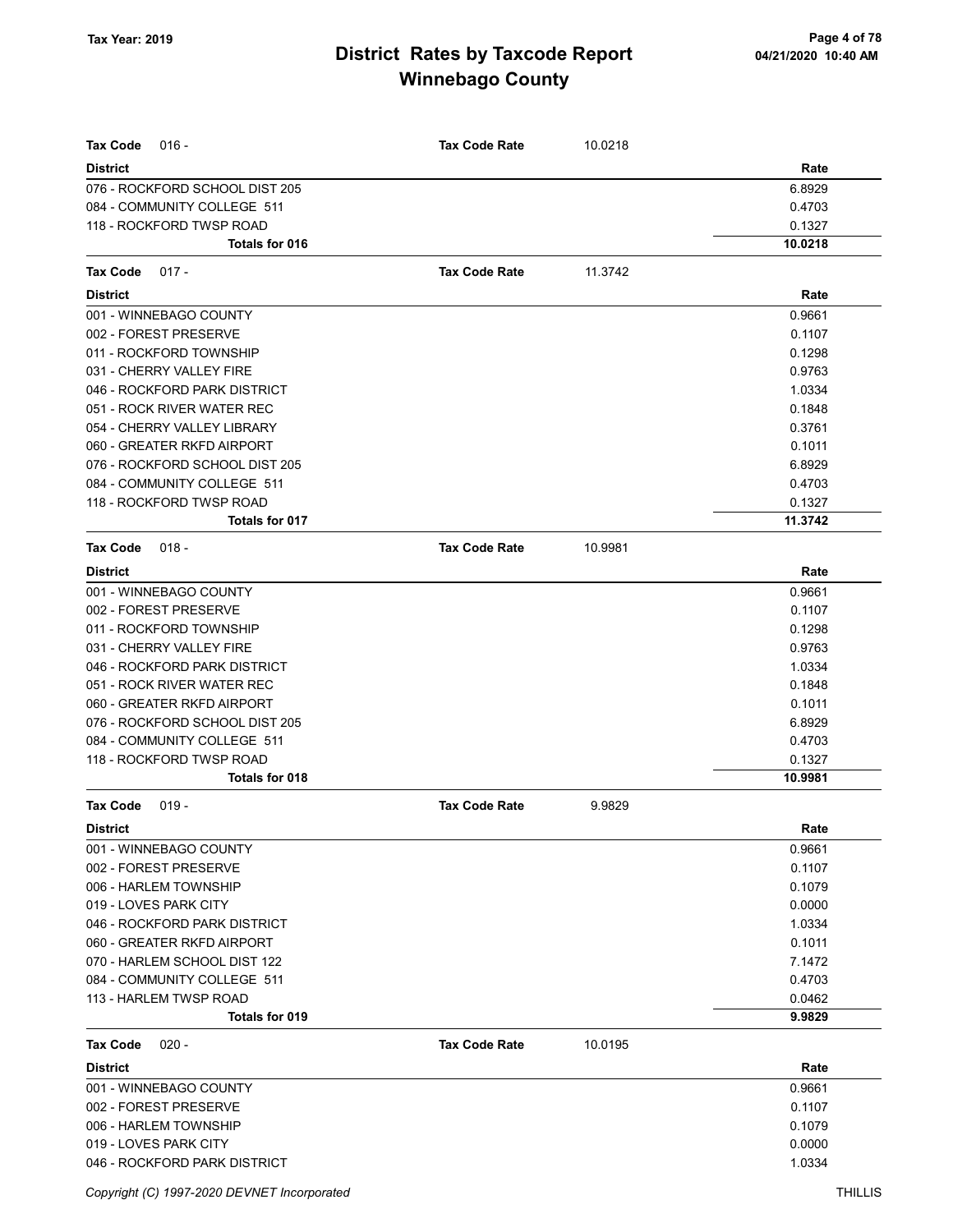| <b>Tax Code</b><br>$020 -$     | <b>Tax Code Rate</b> | 10.0195 |         |
|--------------------------------|----------------------|---------|---------|
| <b>District</b>                |                      |         | Rate    |
| 055 - NORTH SUBURBAN LIBRARY   |                      |         | 0.2909  |
| 060 - GREATER RKFD AIRPORT     |                      |         | 0.1011  |
| 076 - ROCKFORD SCHOOL DIST 205 |                      |         | 6.8929  |
| 084 - COMMUNITY COLLEGE 511    |                      |         | 0.4703  |
| 113 - HARLEM TWSP ROAD         |                      |         | 0.0462  |
| Totals for 020                 |                      |         | 10.0195 |
| <b>Tax Code</b><br>$021 -$     | <b>Tax Code Rate</b> | 13.6510 |         |
| <b>District</b>                |                      |         | Rate    |
| 001 - WINNEBAGO COUNTY         |                      |         | 0.9661  |
| 002 - FOREST PRESERVE          |                      |         | 0.1107  |
| 011 - ROCKFORD TOWNSHIP        |                      |         | 0.1298  |
| 023 - ROCKFORD CITY            |                      |         | 2.9185  |
| 046 - ROCKFORD PARK DISTRICT   |                      |         | 1.0334  |
| 051 - ROCK RIVER WATER REC     |                      |         | 0.1848  |
| 059 - ROCKFORD CITY LIBRARY    |                      |         | 0.4564  |
| 060 - GREATER RKFD AIRPORT     |                      |         | 0.1011  |
| 070 - HARLEM SCHOOL DIST 122   |                      |         | 7.1472  |
| 084 - COMMUNITY COLLEGE 511    |                      |         | 0.4703  |
| 118 - ROCKFORD TWSP ROAD       |                      |         | 0.1327  |
| Totals for 021                 |                      |         | 13.6510 |
| <b>Tax Code</b><br>026 -       | <b>Tax Code Rate</b> | 10.2043 |         |
| <b>District</b>                |                      |         | Rate    |
| 001 - WINNEBAGO COUNTY         |                      |         | 0.9661  |
| 002 - FOREST PRESERVE          |                      |         | 0.1107  |
| 006 - HARLEM TOWNSHIP          |                      |         | 0.1079  |
| 019 - LOVES PARK CITY          |                      |         | 0.0000  |
| 046 - ROCKFORD PARK DISTRICT   |                      |         | 1.0334  |
| 051 - ROCK RIVER WATER REC     |                      |         | 0.1848  |
| 055 - NORTH SUBURBAN LIBRARY   |                      |         | 0.2909  |
| 060 - GREATER RKFD AIRPORT     |                      |         | 0.1011  |
| 076 - ROCKFORD SCHOOL DIST 205 |                      |         | 6.8929  |
| 084 - COMMUNITY COLLEGE 511    |                      |         | 0.4703  |
| 113 - HARLEM TWSP ROAD         |                      |         | 0.0462  |
| Totals for 026                 |                      |         | 10.2043 |
| <b>Tax Code</b><br>$030 -$     | <b>Tax Code Rate</b> | 10.0218 |         |
| <b>District</b>                |                      |         | Rate    |
| 001 - WINNEBAGO COUNTY         |                      |         | 0.9661  |
| 002 - FOREST PRESERVE          |                      |         | 0.1107  |
| 011 - ROCKFORD TOWNSHIP        |                      |         | 0.1298  |
| 019 - LOVES PARK CITY          |                      |         | 0.0000  |
| 046 - ROCKFORD PARK DISTRICT   |                      |         | 1.0334  |
| 051 - ROCK RIVER WATER REC     |                      |         | 0.1848  |
| 060 - GREATER RKFD AIRPORT     |                      |         | 0.1011  |
| 076 - ROCKFORD SCHOOL DIST 205 |                      |         | 6.8929  |
| 084 - COMMUNITY COLLEGE 511    |                      |         | 0.4703  |
| 118 - ROCKFORD TWSP ROAD       |                      |         | 0.1327  |
| Totals for 030                 |                      |         | 10.0218 |
| Tax Code<br>$031 -$            | <b>Tax Code Rate</b> | 10.2826 |         |
| <b>District</b>                |                      |         | Rate    |
| 001 - WINNEBAGO COUNTY         |                      |         | 0.9661  |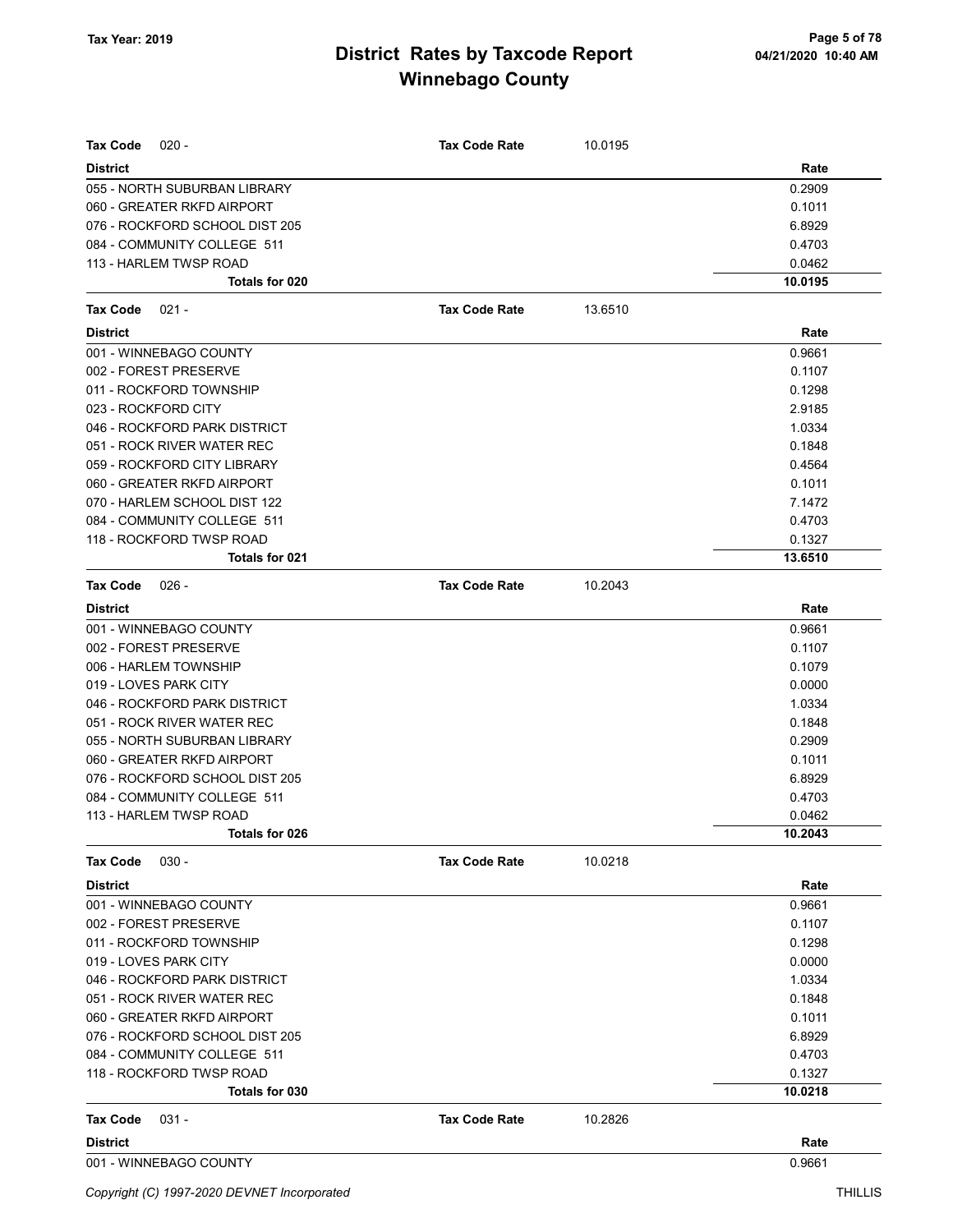| Tax Code<br>$031 -$            | <b>Tax Code Rate</b> | 10.2826 |         |
|--------------------------------|----------------------|---------|---------|
| <b>District</b>                |                      |         | Rate    |
| 002 - FOREST PRESERVE          |                      |         | 0.1107  |
| 011 - ROCKFORD TOWNSHIP        |                      |         | 0.1298  |
| 037 - NORTH PARK FIRE          |                      |         | 0.4456  |
| 046 - ROCKFORD PARK DISTRICT   |                      |         | 1.0334  |
| 060 - GREATER RKFD AIRPORT     |                      |         | 0.1011  |
| 076 - ROCKFORD SCHOOL DIST 205 |                      |         | 6.8929  |
| 084 - COMMUNITY COLLEGE 511    |                      |         | 0.4703  |
| 118 - ROCKFORD TWSP ROAD       |                      |         | 0.1327  |
| Totals for 031                 |                      |         | 10.2826 |
| <b>Tax Code</b><br>$035 -$     | <b>Tax Code Rate</b> | 10.3822 |         |
| <b>District</b>                |                      |         | Rate    |
| 001 - WINNEBAGO COUNTY         |                      |         | 0.9661  |
| 002 - FOREST PRESERVE          |                      |         | 0.1107  |
| 011 - ROCKFORD TOWNSHIP        |                      |         | 0.1298  |
| 019 - LOVES PARK CITY          |                      |         | 0.0000  |
| 046 - ROCKFORD PARK DISTRICT   |                      |         | 1.0334  |
| 055 - NORTH SUBURBAN LIBRARY   |                      |         | 0.2909  |
| 060 - GREATER RKFD AIRPORT     |                      |         | 0.1011  |
| 070 - HARLEM SCHOOL DIST 122   |                      |         | 7.1472  |
| 084 - COMMUNITY COLLEGE 511    |                      |         | 0.4703  |
| 118 - ROCKFORD TWSP ROAD       |                      |         | 0.1327  |
| Totals for 035                 |                      |         | 10.3822 |
| <b>Tax Code</b><br>$036 -$     | <b>Tax Code Rate</b> | 13.2119 |         |
| <b>District</b>                |                      |         | Rate    |
| 001 - WINNEBAGO COUNTY         |                      |         | 0.9661  |
| 002 - FOREST PRESERVE          |                      |         | 0.1107  |
| 011 - ROCKFORD TOWNSHIP        |                      |         | 0.1298  |
| 023 - ROCKFORD CITY            |                      |         | 2.9185  |
| 046 - ROCKFORD PARK DISTRICT   |                      |         | 1.0334  |
| 059 - ROCKFORD CITY LIBRARY    |                      |         | 0.4564  |
| 060 - GREATER RKFD AIRPORT     |                      |         | 0.1011  |
| 076 - ROCKFORD SCHOOL DIST 205 |                      |         | 6.8929  |
| 084 - COMMUNITY COLLEGE 511    |                      |         | 0.4703  |
| 118 - ROCKFORD TWSP ROAD       |                      |         | 0.1327  |
| Totals for 036                 |                      |         | 13.2119 |
| $038 -$<br><b>Tax Code</b>     | <b>Tax Code Rate</b> | 13.3967 |         |
| <b>District</b>                |                      |         | Rate    |
| 001 - WINNEBAGO COUNTY         |                      |         | 0.9661  |
| 002 - FOREST PRESERVE          |                      |         | 0.1107  |
| 011 - ROCKFORD TOWNSHIP        |                      |         | 0.1298  |
| 023 - ROCKFORD CITY            |                      |         | 2.9185  |
| 046 - ROCKFORD PARK DISTRICT   |                      |         | 1.0334  |
| 051 - ROCK RIVER WATER REC     |                      |         | 0.1848  |
| 059 - ROCKFORD CITY LIBRARY    |                      |         | 0.4564  |
| 060 - GREATER RKFD AIRPORT     |                      |         | 0.1011  |
| 076 - ROCKFORD SCHOOL DIST 205 |                      |         | 6.8929  |
| 084 - COMMUNITY COLLEGE 511    |                      |         | 0.4703  |
| 118 - ROCKFORD TWSP ROAD       |                      |         | 0.1327  |
| Totals for 038                 |                      |         | 13.3967 |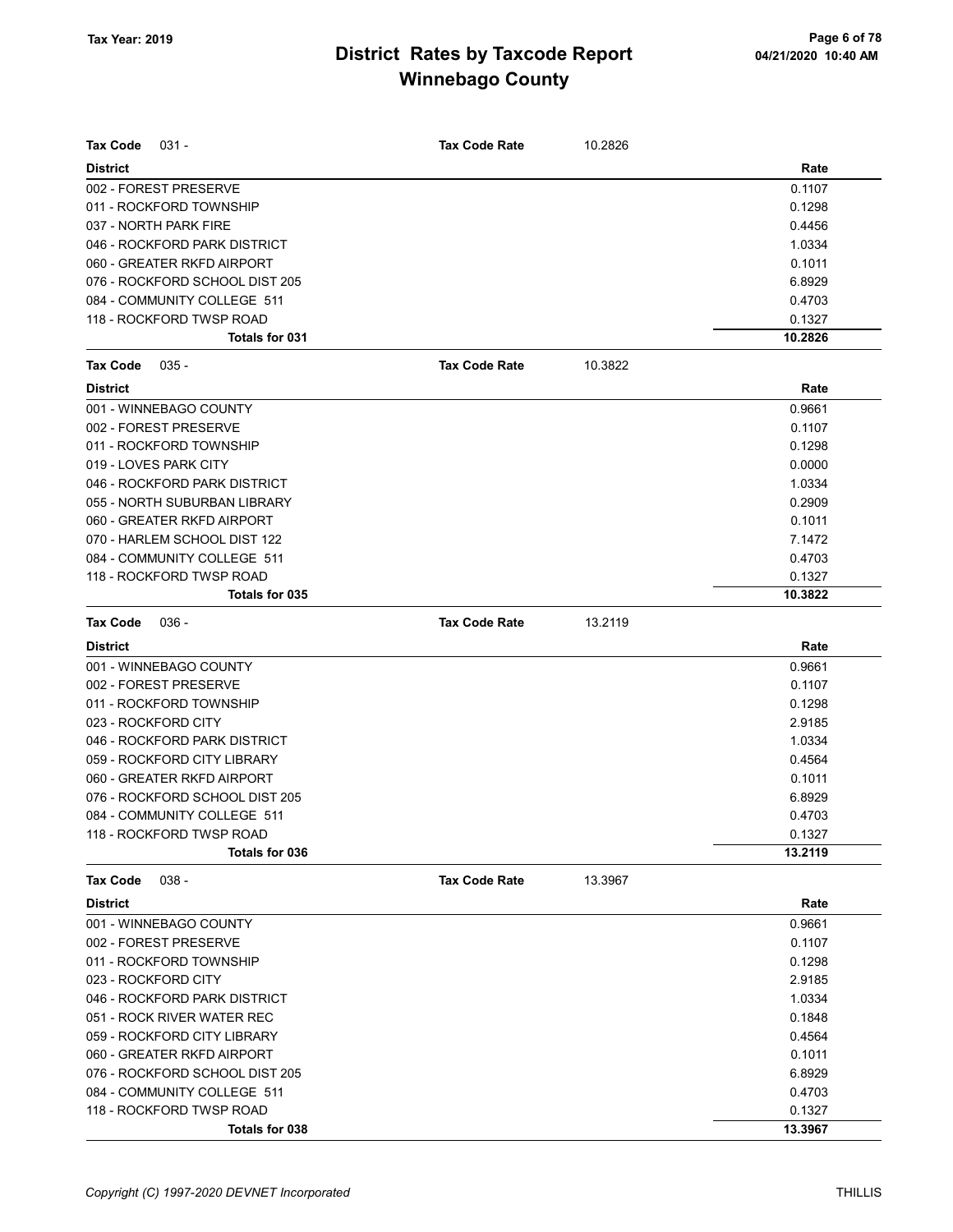| <b>Tax Code</b><br>040 -       | <b>Tax Code Rate</b> | 10.5735 |         |
|--------------------------------|----------------------|---------|---------|
| <b>District</b>                |                      |         | Rate    |
| 001 - WINNEBAGO COUNTY         |                      |         | 0.9661  |
| 002 - FOREST PRESERVE          |                      |         | 0.1107  |
| 011 - ROCKFORD TOWNSHIP        |                      |         | 0.1298  |
| 037 - NORTH PARK FIRE          |                      |         | 0.4456  |
| 046 - ROCKFORD PARK DISTRICT   |                      |         | 1.0334  |
| 055 - NORTH SUBURBAN LIBRARY   |                      |         | 0.2909  |
| 060 - GREATER RKFD AIRPORT     |                      |         | 0.1011  |
| 076 - ROCKFORD SCHOOL DIST 205 |                      |         | 6.8929  |
| 084 - COMMUNITY COLLEGE 511    |                      |         | 0.4703  |
| 118 - ROCKFORD TWSP ROAD       |                      |         | 0.1327  |
| Totals for 040                 |                      |         | 10.5735 |
| <b>Tax Code</b><br>042 -       | <b>Tax Code Rate</b> | 10.6499 |         |
| <b>District</b>                |                      |         | Rate    |
| 001 - WINNEBAGO COUNTY         |                      |         | 0.9661  |
| 002 - FOREST PRESERVE          |                      |         | 0.1107  |
| 006 - HARLEM TOWNSHIP          |                      |         | 0.1079  |
| 037 - NORTH PARK FIRE          |                      |         | 0.4456  |
| 046 - ROCKFORD PARK DISTRICT   |                      |         | 1.0334  |
| 051 - ROCK RIVER WATER REC     |                      |         | 0.1848  |
| 055 - NORTH SUBURBAN LIBRARY   |                      |         | 0.2909  |
| 060 - GREATER RKFD AIRPORT     |                      |         | 0.1011  |
| 076 - ROCKFORD SCHOOL DIST 205 |                      |         | 6.8929  |
| 084 - COMMUNITY COLLEGE 511    |                      |         | 0.4703  |
| 113 - HARLEM TWSP ROAD         |                      |         | 0.0462  |
| Totals for 042                 |                      |         | 10.6499 |
|                                |                      | 10.1279 |         |
| <b>Tax Code</b><br>044 -       | <b>Tax Code Rate</b> |         |         |
| <b>District</b>                |                      |         | Rate    |
| 001 - WINNEBAGO COUNTY         |                      |         | 0.9661  |
| 002 - FOREST PRESERVE          |                      |         | 0.1107  |
| 011 - ROCKFORD TOWNSHIP        |                      |         | 0.1298  |
| 019 - LOVES PARK CITY          |                      |         | 0.0000  |
| 046 - ROCKFORD PARK DISTRICT   |                      |         | 1.0334  |
| 055 - NORTH SUBURBAN LIBRARY   |                      |         | 0.2909  |
| 060 - GREATER RKFD AIRPORT     |                      |         | 0.1011  |
| 076 - ROCKFORD SCHOOL DIST 205 |                      |         | 6.8929  |
| 084 - COMMUNITY COLLEGE 511    |                      |         | 0.4703  |
| 118 - ROCKFORD TWSP ROAD       |                      |         | 0.1327  |
| <b>Totals for 044</b>          |                      |         | 10.1279 |
| <b>Tax Code</b><br>$045 -$     | <b>Tax Code Rate</b> | 9.1709  |         |
| <b>District</b>                |                      |         | Rate    |
| 001 - WINNEBAGO COUNTY         |                      |         | 0.9661  |
| 002 - FOREST PRESERVE          |                      |         | 0.1107  |
| 006 - HARLEM TOWNSHIP          |                      |         | 0.1079  |
| 019 - LOVES PARK CITY          |                      |         | 0.0000  |
| 051 - ROCK RIVER WATER REC     |                      |         | 0.1848  |
| 055 - NORTH SUBURBAN LIBRARY   |                      |         | 0.2909  |
| 060 - GREATER RKFD AIRPORT     |                      |         | 0.1011  |
| 076 - ROCKFORD SCHOOL DIST 205 |                      |         | 6.8929  |
| 084 - COMMUNITY COLLEGE 511    |                      |         | 0.4703  |
| 113 - HARLEM TWSP ROAD         |                      |         | 0.0462  |

Copyright (C) 1997-2020 DEVNET Incorporated THILLIS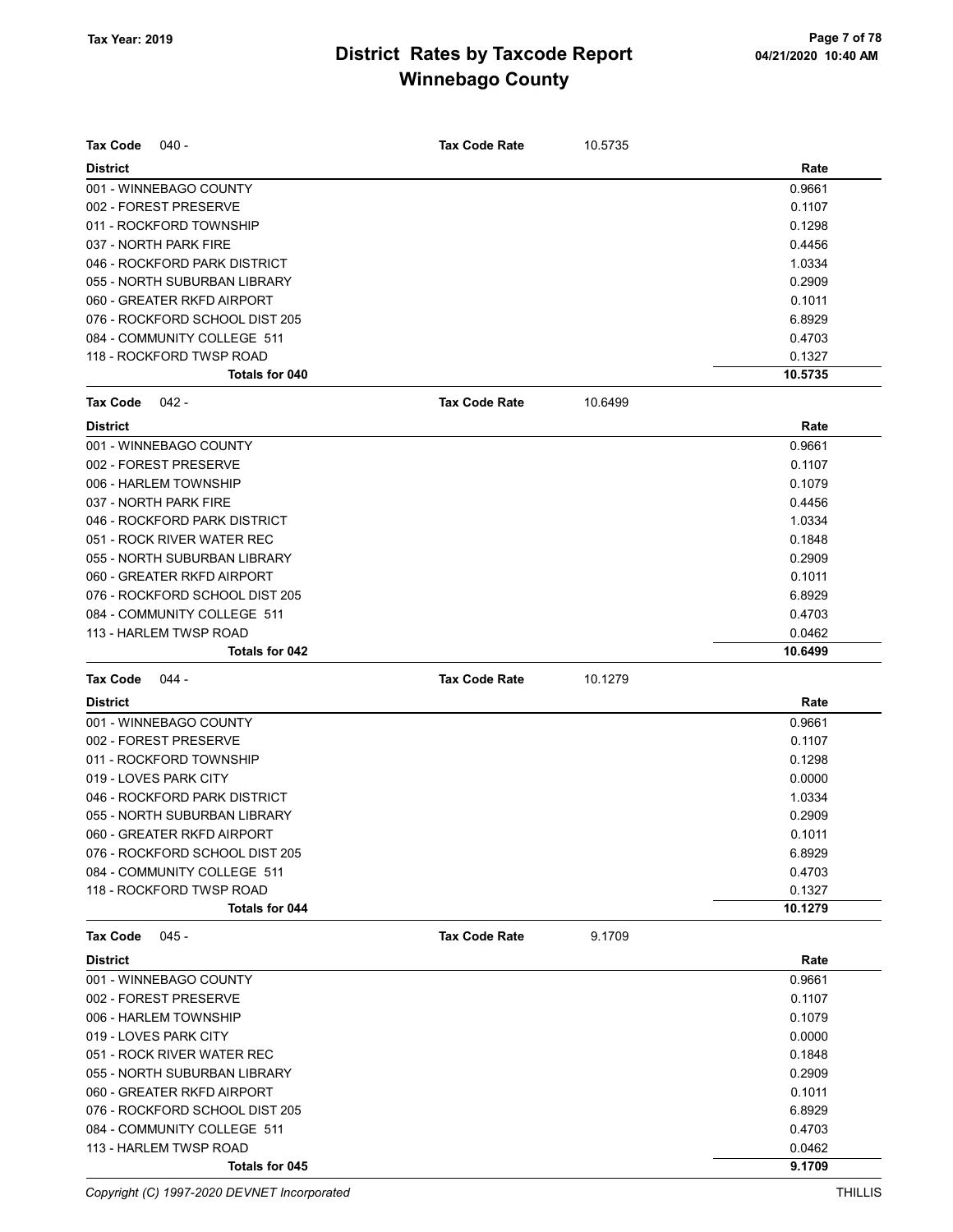| <b>Tax Code</b><br>046                           | <b>Tax Code Rate</b> | 13.1864 |         |
|--------------------------------------------------|----------------------|---------|---------|
| <b>District</b>                                  |                      |         | Rate    |
| 001 - WINNEBAGO COUNTY                           |                      |         | 0.9661  |
| 002 - FOREST PRESERVE                            |                      |         | 0.1107  |
| 009 - OWEN TOWNSHIP                              |                      |         | 0.1405  |
| 023 - ROCKFORD CITY                              |                      |         | 2.9185  |
| 046 - ROCKFORD PARK DISTRICT                     |                      |         | 1.0334  |
| 059 - ROCKFORD CITY LIBRARY                      |                      |         | 0.4564  |
| 076 - ROCKFORD SCHOOL DIST 205                   |                      |         | 6.8929  |
| 084 - COMMUNITY COLLEGE 511                      |                      |         | 0.4703  |
| 116 - OWEN TWSP ROAD                             |                      |         | 0.1976  |
| <b>Totals for 046</b>                            |                      |         | 13.1864 |
| <b>Tax Code</b><br>047 - LINCOLNWOOD TIF         | <b>Tax Code Rate</b> | 13.3967 |         |
| <b>District</b>                                  |                      |         | Rate    |
| 001 - WINNEBAGO COUNTY                           |                      |         | 0.9661  |
| 002 - FOREST PRESERVE                            |                      |         | 0.1107  |
| 011 - ROCKFORD TOWNSHIP                          |                      |         | 0.1298  |
| 023 - ROCKFORD CITY                              |                      |         | 2.9185  |
| 046 - ROCKFORD PARK DISTRICT                     |                      |         | 1.0334  |
| 051 - ROCK RIVER WATER REC                       |                      |         | 0.1848  |
| 059 - ROCKFORD CITY LIBRARY                      |                      |         | 0.4564  |
| 060 - GREATER RKFD AIRPORT                       |                      |         | 0.1011  |
| 076 - ROCKFORD SCHOOL DIST 205                   |                      |         | 6.8929  |
| 084 - COMMUNITY COLLEGE 511                      |                      |         | 0.4703  |
| 105 - LINCOLNWOOD TIF                            |                      |         | 0.0000  |
| 118 - ROCKFORD TWSP ROAD                         |                      |         | 0.1327  |
| Totals for 047                                   |                      |         | 13.3967 |
| 048 - SPRINGFIELD CORNERS TIF<br><b>Tax Code</b> | <b>Tax Code Rate</b> | 13.3967 |         |
| <b>District</b>                                  |                      |         | Rate    |
| 001 - WINNEBAGO COUNTY                           |                      |         | 0.9661  |
| 002 - FOREST PRESERVE                            |                      |         | 0.1107  |
| 011 - ROCKFORD TOWNSHIP                          |                      |         | 0.1298  |
| 023 - ROCKFORD CITY                              |                      |         | 2.9185  |
| 046 - ROCKFORD PARK DISTRICT                     |                      |         | 1.0334  |
| 051 - ROCK RIVER WATER REC                       |                      |         | 0.1848  |
| 059 - ROCKFORD CITY LIBRARY                      |                      |         | 0.4564  |
| 060 - GREATER RKFD AIRPORT                       |                      |         | 0.1011  |
| 076 - ROCKFORD SCHOOL DIST 205                   |                      |         | 6.8929  |
| 084 - COMMUNITY COLLEGE 511                      |                      |         | 0.4703  |
| 107 - SPRINGFIELD CORNERS TIF                    |                      |         | 0.0000  |
| 118 - ROCKFORD TWSP ROAD                         |                      |         | 0.1327  |
| Totals for 048                                   |                      |         | 13.3967 |
| <b>Tax Code</b><br>049 -                         | <b>Tax Code Rate</b> | 10.8066 |         |
| <b>District</b>                                  |                      |         | Rate    |
| 001 - WINNEBAGO COUNTY                           |                      |         | 0.9661  |
| 002 - FOREST PRESERVE                            |                      |         | 0.1107  |
| 006 - HARLEM TOWNSHIP                            |                      |         | 0.1079  |
| 025 - ROSCOE VILLAGE                             |                      |         | 0.6422  |
| 035 - HARLEM-ROSCOE FIRE                         |                      |         | 0.7392  |
| 051 - ROCK RIVER WATER REC                       |                      |         | 0.1848  |
| 055 - NORTH SUBURBAN LIBRARY                     |                      |         | 0.2909  |
| 060 - GREATER RKFD AIRPORT                       |                      |         | 0.1011  |
| 070 - HARLEM SCHOOL DIST 122                     |                      |         | 7.1472  |

Copyright (C) 1997-2020 DEVNET Incorporated THILLIS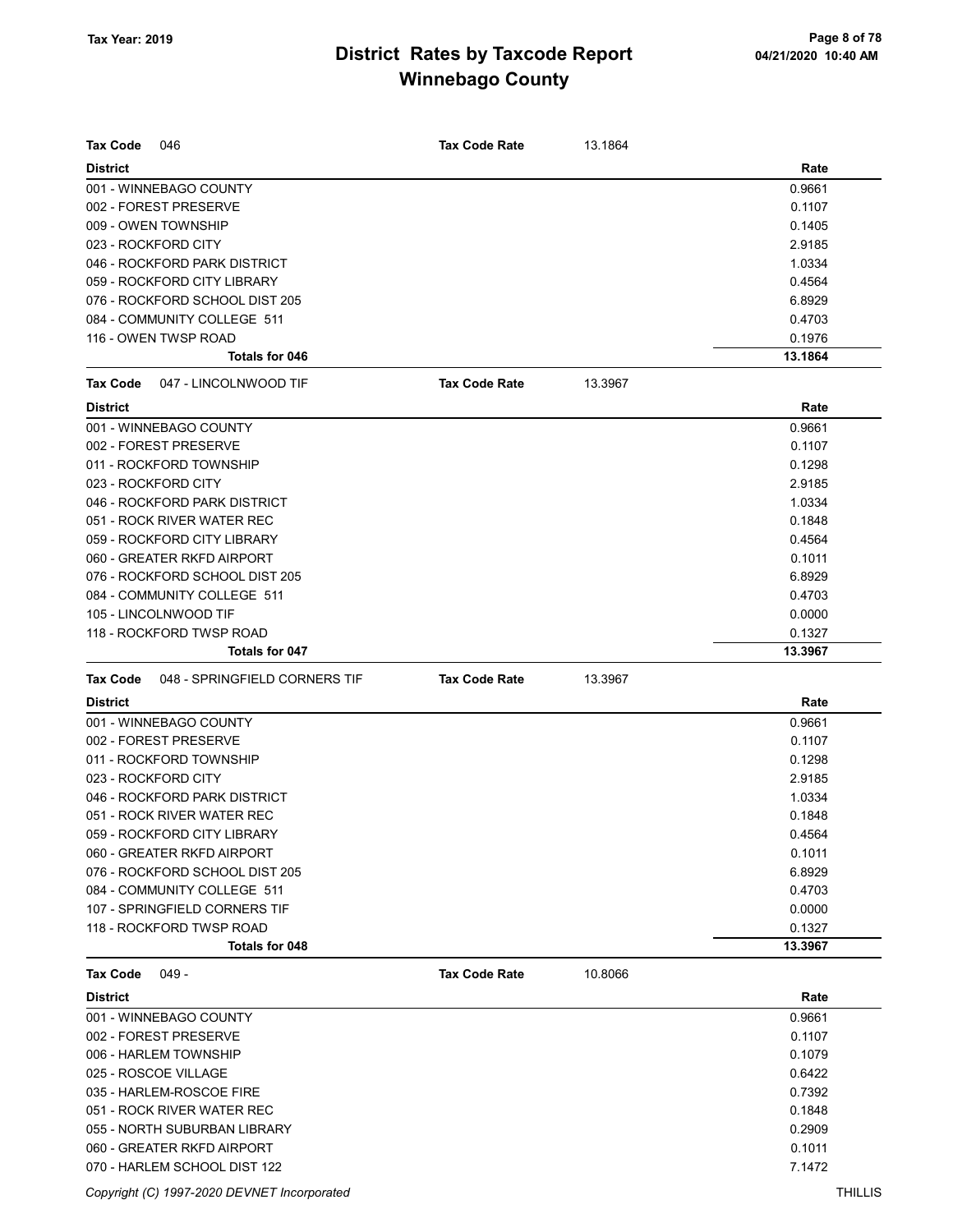| <b>Tax Code</b><br>049 -       | <b>Tax Code Rate</b> | 10.8066 |         |
|--------------------------------|----------------------|---------|---------|
| <b>District</b>                |                      |         | Rate    |
| 084 - COMMUNITY COLLEGE 511    |                      |         | 0.4703  |
| 113 - HARLEM TWSP ROAD         |                      |         | 0.0462  |
| <b>Totals for 049</b>          |                      |         | 10.8066 |
| Tax Code<br>$050 -$            | <b>Tax Code Rate</b> | 10.5699 |         |
| <b>District</b>                |                      |         | Rate    |
| 001 - WINNEBAGO COUNTY         |                      |         | 0.9661  |
| 002 - FOREST PRESERVE          |                      |         | 0.1107  |
| 011 - ROCKFORD TOWNSHIP        |                      |         | 0.1298  |
| 038 - NORTHWEST FIRE           |                      |         | 0.5481  |
| 046 - ROCKFORD PARK DISTRICT   |                      |         | 1.0334  |
| 051 - ROCK RIVER WATER REC     |                      |         | 0.1848  |
| 060 - GREATER RKFD AIRPORT     |                      |         | 0.1011  |
| 076 - ROCKFORD SCHOOL DIST 205 |                      |         | 6.8929  |
| 084 - COMMUNITY COLLEGE 511    |                      |         | 0.4703  |
| 118 - ROCKFORD TWSP ROAD       |                      |         | 0.1327  |
| Totals for 050                 |                      |         | 10.5699 |
| <b>Tax Code</b><br>$051 -$     | <b>Tax Code Rate</b> | 10.3851 |         |
| <b>District</b>                |                      |         | Rate    |
| 001 - WINNEBAGO COUNTY         |                      |         | 0.9661  |
| 002 - FOREST PRESERVE          |                      |         | 0.1107  |
| 011 - ROCKFORD TOWNSHIP        |                      |         | 0.1298  |
| 038 - NORTHWEST FIRE           |                      |         | 0.5481  |
| 046 - ROCKFORD PARK DISTRICT   |                      |         | 1.0334  |
| 060 - GREATER RKFD AIRPORT     |                      |         | 0.1011  |
| 076 - ROCKFORD SCHOOL DIST 205 |                      |         | 6.8929  |
| 084 - COMMUNITY COLLEGE 511    |                      |         | 0.4703  |
| 118 - ROCKFORD TWSP ROAD       |                      |         | 0.1327  |
| Totals for 051                 |                      |         | 10.3851 |
| <b>Tax Code</b><br>$052 -$     | <b>Tax Code Rate</b> | 10.5026 |         |
| <b>District</b>                |                      |         | Rate    |
| 001 - WINNEBAGO COUNTY         |                      |         | 0.9661  |
| 002 - FOREST PRESERVE          |                      |         | 0.1107  |
| 011 - ROCKFORD TOWNSHIP        |                      |         | 0.1298  |
| 038 - NORTHWEST FIRE           |                      |         | 0.5481  |
| 046 - ROCKFORD PARK DISTRICT   |                      |         | 1.0334  |
| 058 - WINNEBAGO LIBRARY        |                      |         | 0.2078  |
| 060 - GREATER RKFD AIRPORT     |                      |         | 0.1011  |
| 082 - WINNEBAGO UNIT SD #323   |                      |         | 6.8026  |
| 084 - COMMUNITY COLLEGE 511    |                      |         | 0.4703  |
| 118 - ROCKFORD TWSP ROAD       |                      |         | 0.1327  |
| Totals for 052                 |                      |         | 10.5026 |
| <b>Tax Code</b><br>$053 -$     | <b>Tax Code Rate</b> | 10.8413 |         |
| <b>District</b>                |                      |         | Rate    |
| 001 - WINNEBAGO COUNTY         |                      |         | 0.9661  |
| 002 - FOREST PRESERVE          |                      |         | 0.1107  |
| 011 - ROCKFORD TOWNSHIP        |                      |         | 0.1298  |
| 036 - NEW MILFORD FIRE         |                      |         | 0.8195  |
| 046 - ROCKFORD PARK DISTRICT   |                      |         | 1.0334  |
| 051 - ROCK RIVER WATER REC     |                      |         | 0.1848  |
| 060 - GREATER RKFD AIRPORT     |                      |         | 0.1011  |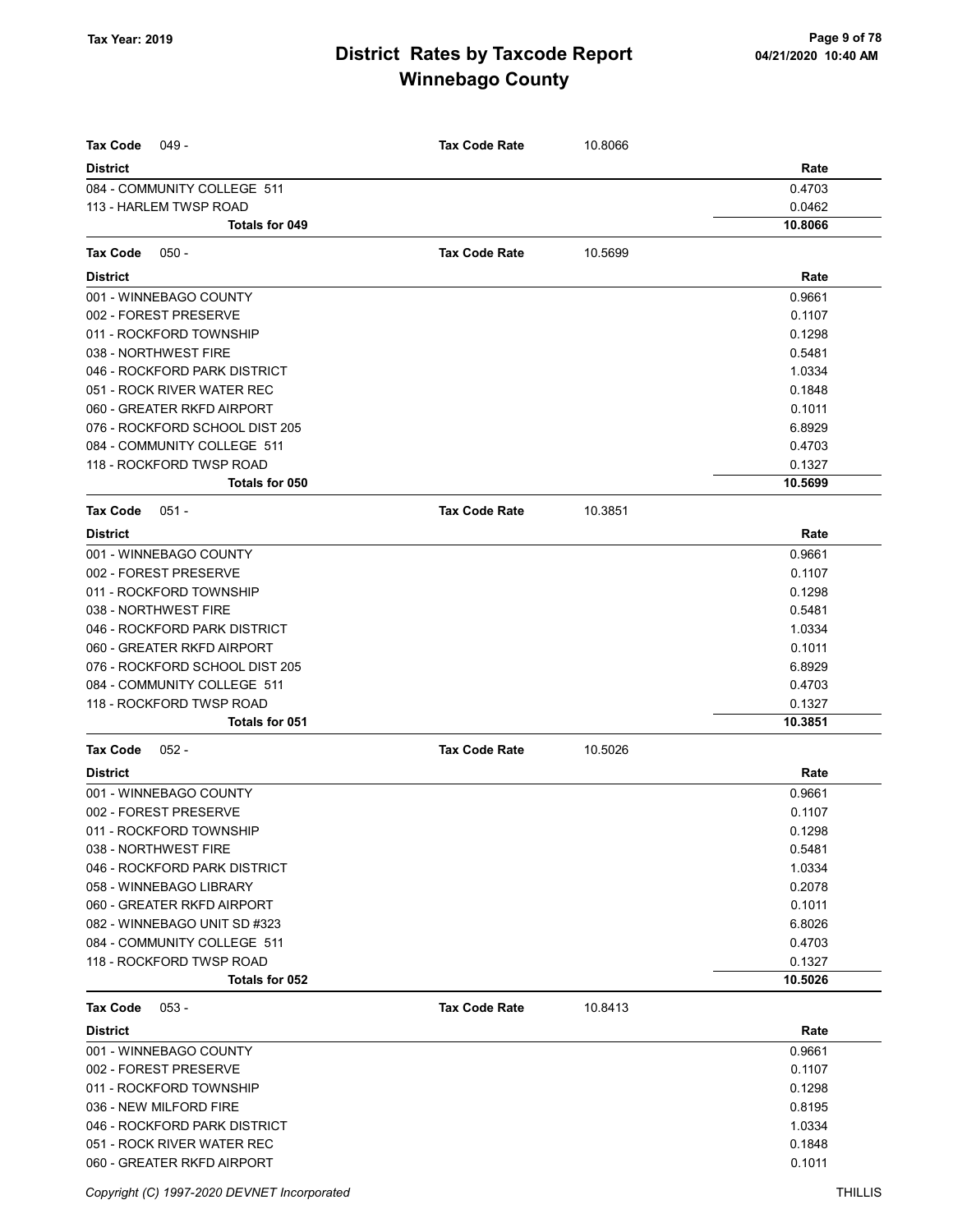| <b>Tax Code</b><br>$053 -$                 | <b>Tax Code Rate</b> | 10.8413 |                   |
|--------------------------------------------|----------------------|---------|-------------------|
| <b>District</b>                            |                      |         | Rate              |
| 076 - ROCKFORD SCHOOL DIST 205             |                      |         | 6.8929            |
| 084 - COMMUNITY COLLEGE 511                |                      |         | 0.4703            |
| 118 - ROCKFORD TWSP ROAD                   |                      |         | 0.1327            |
| Totals for 053                             |                      |         | 10.8413           |
| 056 - COUNTRY OAKS SSA<br><b>Tax Code</b>  | <b>Tax Code Rate</b> | 13.3967 |                   |
| <b>District</b>                            |                      |         | Rate              |
| 001 - WINNEBAGO COUNTY                     |                      |         | 0.9661            |
| 002 - FOREST PRESERVE                      |                      |         | 0.1107            |
| 011 - ROCKFORD TOWNSHIP                    |                      |         | 0.1298            |
| 023 - ROCKFORD CITY                        |                      |         | 2.9185            |
| 046 - ROCKFORD PARK DISTRICT               |                      |         | 1.0334            |
| 051 - ROCK RIVER WATER REC                 |                      |         | 0.1848            |
| 059 - ROCKFORD CITY LIBRARY                |                      |         | 0.4564            |
| 060 - GREATER RKFD AIRPORT                 |                      |         | 0.1011            |
| 076 - ROCKFORD SCHOOL DIST 205             |                      |         | 6.8929            |
| 084 - COMMUNITY COLLEGE 511                |                      |         | 0.4703            |
| 109 - COUNTRY OAKS SSA                     |                      |         | 0.0000            |
| 118 - ROCKFORD TWSP ROAD                   |                      |         | 0.1327            |
| Totals for 056                             |                      |         | 13.3967           |
| <b>Tax Code</b><br>$057 -$                 | <b>Tax Code Rate</b> | 10.5639 |                   |
| <b>District</b>                            |                      |         | Rate              |
| 001 - WINNEBAGO COUNTY                     |                      |         | 0.9661            |
| 002 - FOREST PRESERVE                      |                      |         | 0.1107            |
| 011 - ROCKFORD TOWNSHIP                    |                      |         | 0.1298            |
| 043 - WEST SUBURBAN FIRE                   |                      |         | 0.5421            |
| 046 - ROCKFORD PARK DISTRICT               |                      |         | 1.0334            |
| 051 - ROCK RIVER WATER REC                 |                      |         | 0.1848            |
| 060 - GREATER RKFD AIRPORT                 |                      |         | 0.1011            |
| 076 - ROCKFORD SCHOOL DIST 205             |                      |         | 6.8929            |
| 084 - COMMUNITY COLLEGE 511                |                      |         | 0.4703            |
| 118 - ROCKFORD TWSP ROAD                   |                      |         | 0.1327            |
| Totals for 057                             |                      |         | 10.5639           |
| Tax Code 058 -                             | <b>Tax Code Rate</b> | 10.3791 |                   |
| <b>District</b>                            |                      |         | Rate              |
| 001 - WINNEBAGO COUNTY                     |                      |         | 0.9661            |
| 002 - FOREST PRESERVE                      |                      |         | 0.1107            |
| 011 - ROCKFORD TOWNSHIP                    |                      |         | 0.1298            |
| 043 - WEST SUBURBAN FIRE                   |                      |         | 0.5421            |
| 046 - ROCKFORD PARK DISTRICT               |                      |         | 1.0334            |
| 060 - GREATER RKFD AIRPORT                 |                      |         | 0.1011            |
| 076 - ROCKFORD SCHOOL DIST 205             |                      |         | 6.8929            |
| 084 - COMMUNITY COLLEGE 511                |                      |         | 0.4703            |
| 118 - ROCKFORD TWSP ROAD<br>Totals for 058 |                      |         | 0.1327<br>10.3791 |
|                                            |                      |         |                   |
| Tax Code<br>$059 -$                        | <b>Tax Code Rate</b> | 11.4035 |                   |
| <b>District</b>                            |                      |         | Rate              |
| 001 - WINNEBAGO COUNTY                     |                      |         | 0.9661            |
| 002 - FOREST PRESERVE                      |                      |         | 0.1107            |
| 011 - ROCKFORD TOWNSHIP                    |                      |         | 0.1298            |
| 043 - WEST SUBURBAN FIRE                   |                      |         | 0.5421            |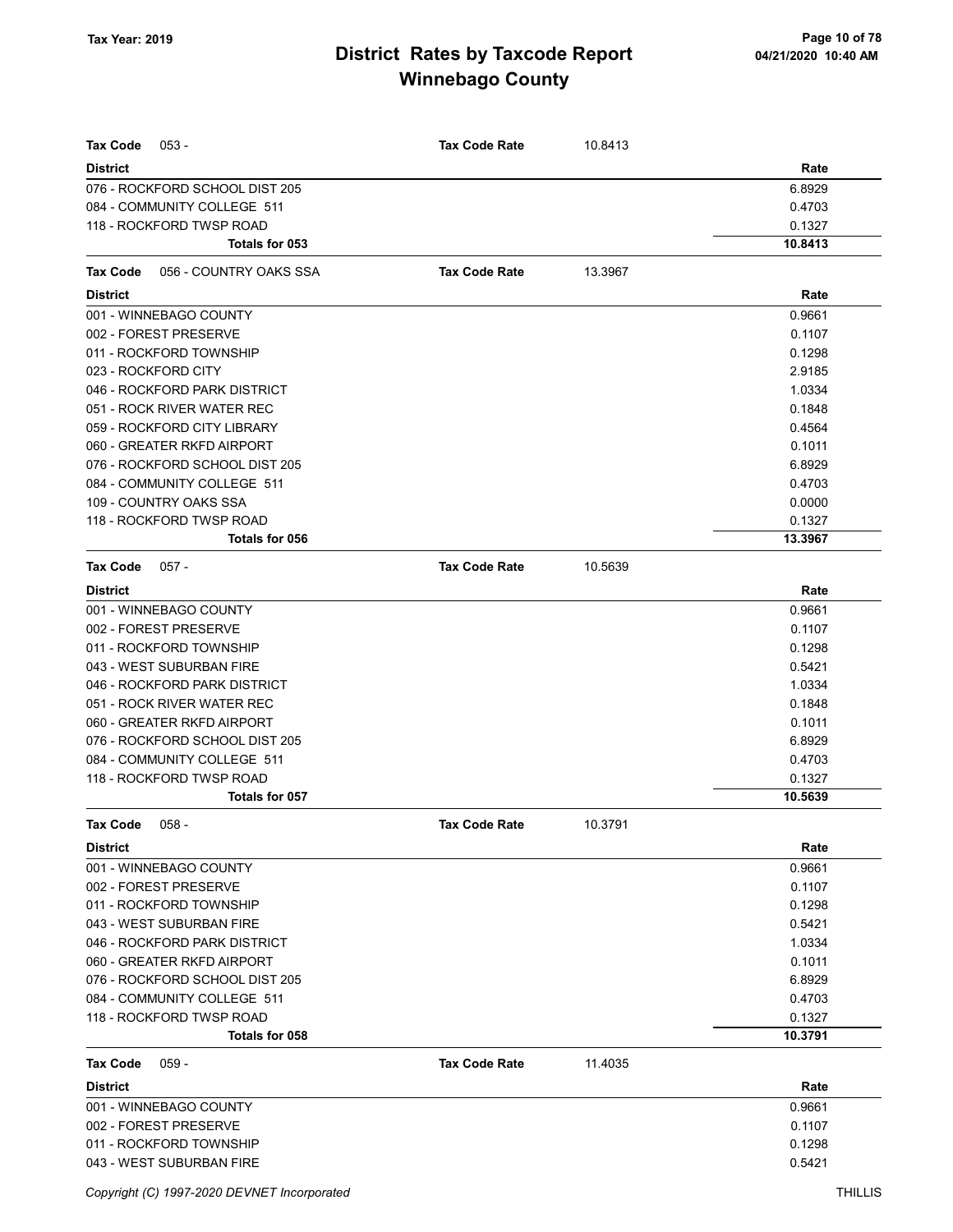| Tax Code<br>$059 -$                | Tax Code Rate        | 11.4035 |         |
|------------------------------------|----------------------|---------|---------|
| <b>District</b>                    |                      |         | Rate    |
| 046 - ROCKFORD PARK DISTRICT       |                      |         | 1.0334  |
| 051 - ROCK RIVER WATER REC         |                      |         | 0.1848  |
| 060 - GREATER RKFD AIRPORT         |                      |         | 0.1011  |
| 065 - WASHINGTON PARK STREET LIGHT |                      |         | 0.8396  |
| 076 - ROCKFORD SCHOOL DIST 205     |                      |         | 6.8929  |
| 084 - COMMUNITY COLLEGE 511        |                      |         | 0.4703  |
| 118 - ROCKFORD TWSP ROAD           |                      |         | 0.1327  |
| Totals for 059                     |                      |         | 11.4035 |
| <b>Tax Code</b><br>$060 -$         | <b>Tax Code Rate</b> | 10.4196 |         |
| <b>District</b>                    |                      |         | Rate    |
| 001 - WINNEBAGO COUNTY             |                      |         | 0.9661  |
| 002 - FOREST PRESERVE              |                      |         | 0.1107  |
| 011 - ROCKFORD TOWNSHIP            |                      |         | 0.1298  |
| 043 - WEST SUBURBAN FIRE           |                      |         | 0.5421  |
| 046 - ROCKFORD PARK DISTRICT       |                      |         | 1.0334  |
| 060 - GREATER RKFD AIRPORT         |                      |         | 0.1011  |
| 062 - RKFD - WINN DRAINAGE         |                      |         | 0.0405  |
| 076 - ROCKFORD SCHOOL DIST 205     |                      |         | 6.8929  |
| 084 - COMMUNITY COLLEGE 511        |                      |         | 0.4703  |
| 118 - ROCKFORD TWSP ROAD           |                      |         | 0.1327  |
| Totals for 060                     |                      |         | 10.4196 |
| Tax Code<br>$061 -$                | <b>Tax Code Rate</b> | 10.7583 |         |
| <b>District</b>                    |                      |         | Rate    |
| 001 - WINNEBAGO COUNTY             |                      |         | 0.9661  |
| 002 - FOREST PRESERVE              |                      |         | 0.1107  |
| 011 - ROCKFORD TOWNSHIP            |                      |         | 0.1298  |
| 037 - NORTH PARK FIRE              |                      |         | 0.4456  |
| 046 - ROCKFORD PARK DISTRICT       |                      |         | 1.0334  |
| 051 - ROCK RIVER WATER REC         |                      |         | 0.1848  |
| 055 - NORTH SUBURBAN LIBRARY       |                      |         | 0.2909  |
| 060 - GREATER RKFD AIRPORT         |                      |         | 0.1011  |
| 076 - ROCKFORD SCHOOL DIST 205     |                      |         | 6.8929  |
| 084 - COMMUNITY COLLEGE 511        |                      |         | 0.4703  |
| 118 - ROCKFORD TWSP ROAD           |                      |         | 0.1327  |
| Totals for 061                     |                      |         | 10.7583 |
| $062 -$<br><b>Tax Code</b>         | <b>Tax Code Rate</b> | 10.6044 |         |
| <b>District</b>                    |                      |         | Rate    |
| 001 - WINNEBAGO COUNTY             |                      |         | 0.9661  |
| 002 - FOREST PRESERVE              |                      |         | 0.1107  |
| 011 - ROCKFORD TOWNSHIP            |                      |         | 0.1298  |
| 043 - WEST SUBURBAN FIRE           |                      |         | 0.5421  |
| 046 - ROCKFORD PARK DISTRICT       |                      |         | 1.0334  |
| 051 - ROCK RIVER WATER REC         |                      |         | 0.1848  |
| 060 - GREATER RKFD AIRPORT         |                      |         | 0.1011  |
| 062 - RKFD - WINN DRAINAGE         |                      |         | 0.0405  |
| 076 - ROCKFORD SCHOOL DIST 205     |                      |         | 6.8929  |
| 084 - COMMUNITY COLLEGE 511        |                      |         | 0.4703  |
| 118 - ROCKFORD TWSP ROAD           |                      |         | 0.1327  |
| Totals for 062                     |                      |         | 10.6044 |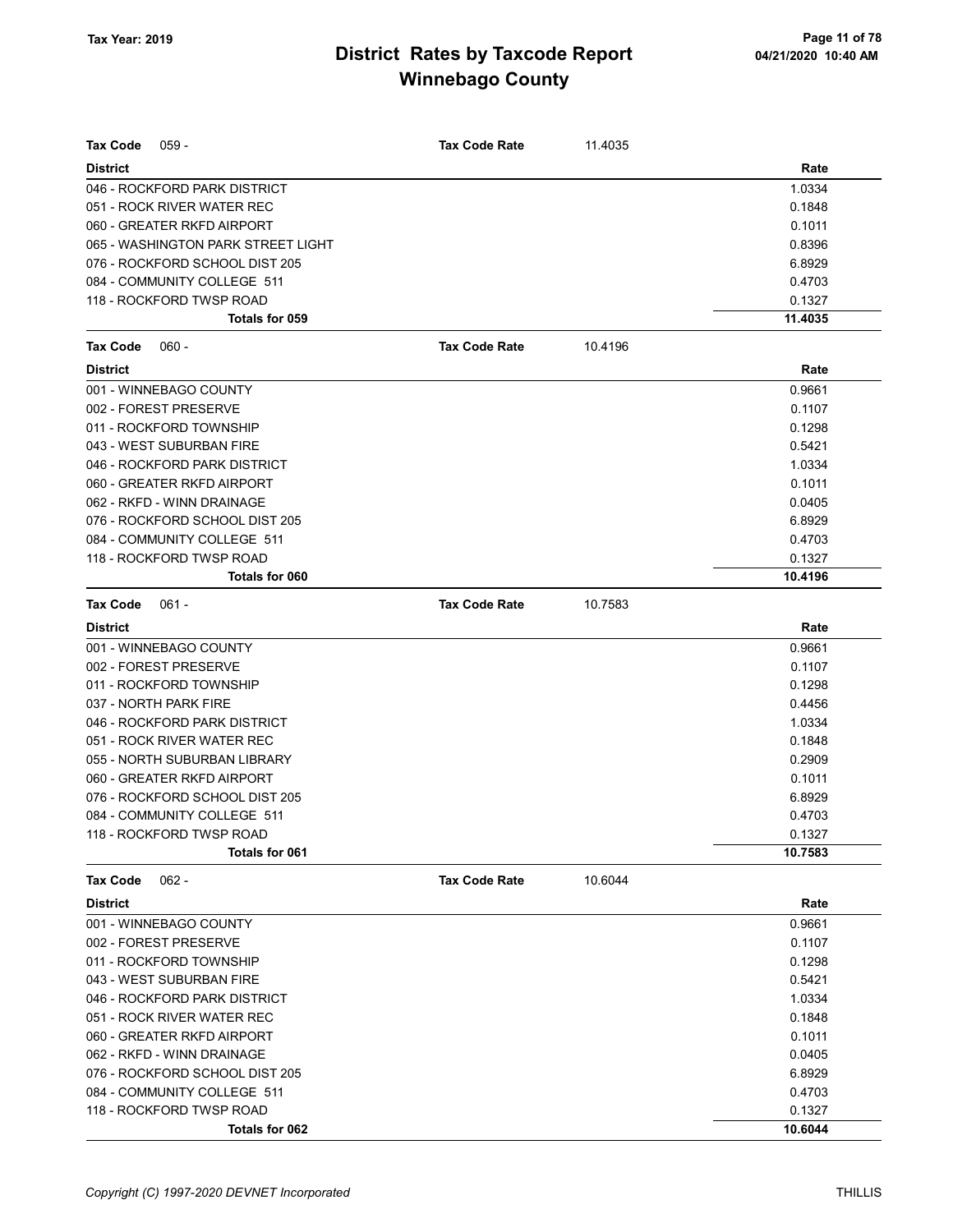| <b>Tax Code</b><br>$063 -$         | <b>Tax Code Rate</b> | 10.4966 |         |
|------------------------------------|----------------------|---------|---------|
| <b>District</b>                    |                      |         | Rate    |
| 001 - WINNEBAGO COUNTY             |                      |         | 0.9661  |
| 002 - FOREST PRESERVE              |                      |         | 0.1107  |
| 011 - ROCKFORD TOWNSHIP            |                      |         | 0.1298  |
| 043 - WEST SUBURBAN FIRE           |                      |         | 0.5421  |
| 046 - ROCKFORD PARK DISTRICT       |                      |         | 1.0334  |
| 058 - WINNEBAGO LIBRARY            |                      |         | 0.2078  |
| 060 - GREATER RKFD AIRPORT         |                      |         | 0.1011  |
| 082 - WINNEBAGO UNIT SD #323       |                      |         | 6.8026  |
| 084 - COMMUNITY COLLEGE 511        |                      |         | 0.4703  |
| 118 - ROCKFORD TWSP ROAD           |                      |         | 0.1327  |
| Totals for 063                     |                      |         | 10.4966 |
| <b>Tax Code</b><br>064 -           | <b>Tax Code Rate</b> | 10.3164 |         |
| <b>District</b>                    |                      |         | Rate    |
| 001 - WINNEBAGO COUNTY             |                      |         | 0.9661  |
| 002 - FOREST PRESERVE              |                      |         | 0.1107  |
| 011 - ROCKFORD TOWNSHIP            |                      |         | 0.1298  |
| 030 - BLACKHAWK FIRE               |                      |         | 0.4794  |
| 046 - ROCKFORD PARK DISTRICT       |                      |         | 1.0334  |
| 060 - GREATER RKFD AIRPORT         |                      |         | 0.1011  |
| 076 - ROCKFORD SCHOOL DIST 205     |                      |         | 6.8929  |
| 084 - COMMUNITY COLLEGE 511        |                      |         | 0.4703  |
| 118 - ROCKFORD TWSP ROAD           |                      |         | 0.1327  |
| Totals for 064                     |                      |         | 10.3164 |
| <b>Tax Code</b><br>$066 -$         | <b>Tax Code Rate</b> | 10.5012 |         |
| <b>District</b>                    |                      |         | Rate    |
| 001 - WINNEBAGO COUNTY             |                      |         | 0.9661  |
| 002 - FOREST PRESERVE              |                      |         | 0.1107  |
| 011 - ROCKFORD TOWNSHIP            |                      |         | 0.1298  |
| 030 - BLACKHAWK FIRE               |                      |         | 0.4794  |
| 046 - ROCKFORD PARK DISTRICT       |                      |         | 1.0334  |
| 051 - ROCK RIVER WATER REC         |                      |         | 0.1848  |
| 060 - GREATER RKFD AIRPORT         |                      |         | 0.1011  |
| 076 - ROCKFORD SCHOOL DIST 205     |                      |         | 6.8929  |
| 084 - COMMUNITY COLLEGE 511        |                      |         | 0.4703  |
| 118 - ROCKFORD TWSP ROAD           |                      |         | 0.1327  |
| Totals for 066                     |                      |         | 10.5012 |
| <b>Tax Code</b><br>068             | <b>Tax Code Rate</b> | 10.4646 |         |
| <b>District</b>                    |                      |         | Rate    |
| 001 - WINNEBAGO COUNTY             |                      |         | 0.9661  |
| 002 - FOREST PRESERVE              |                      |         | 0.1107  |
| 013 - ROSCOE TOWNSHIP              |                      |         | 0.1431  |
| 025 - ROSCOE VILLAGE               |                      |         | 0.6422  |
| 035 - HARLEM-ROSCOE FIRE           |                      |         | 0.7392  |
| 051 - ROCK RIVER WATER REC         |                      |         | 0.1848  |
| 055 - NORTH SUBURBAN LIBRARY       |                      |         | 0.2909  |
| 072 - PRAIRIE HILL SCHOOL DIST 133 |                      |         | 4.0864  |
| 077 - HONONEGAH HIGH SD #207       |                      |         | 2.6611  |
| 084 - COMMUNITY COLLEGE 511        |                      |         | 0.4703  |
| 120 - ROSCOE TWSP ROAD             |                      |         | 0.1698  |
| Totals for 068                     |                      |         | 10.4646 |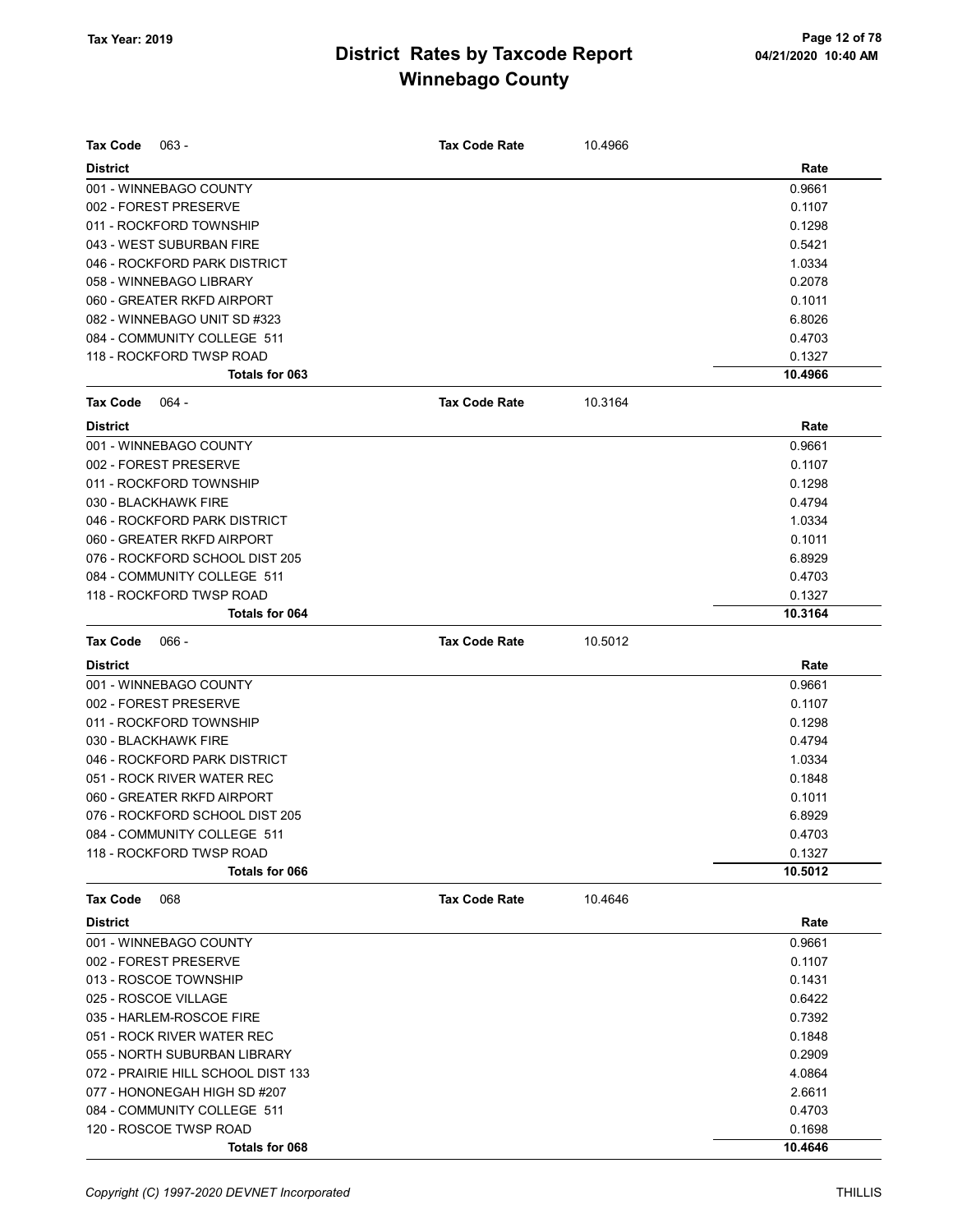| <b>Tax Code</b><br>$069 -$                 | <b>Tax Code Rate</b> | 10.6187 |         |
|--------------------------------------------|----------------------|---------|---------|
| <b>District</b>                            |                      |         | Rate    |
| 001 - WINNEBAGO COUNTY                     |                      |         | 0.9661  |
| 002 - FOREST PRESERVE                      |                      |         | 0.1107  |
| 011 - ROCKFORD TOWNSHIP                    |                      |         | 0.1298  |
| 030 - BLACKHAWK FIRE                       |                      |         | 0.4794  |
| 046 - ROCKFORD PARK DISTRICT               |                      |         | 1.0334  |
| 051 - ROCK RIVER WATER REC                 |                      |         | 0.1848  |
| 058 - WINNEBAGO LIBRARY                    |                      |         | 0.2078  |
| 060 - GREATER RKFD AIRPORT                 |                      |         | 0.1011  |
| 082 - WINNEBAGO UNIT SD #323               |                      |         | 6.8026  |
| 084 - COMMUNITY COLLEGE 511                |                      |         | 0.4703  |
| 118 - ROCKFORD TWSP ROAD                   |                      |         | 0.1327  |
| Totals for 069                             |                      |         | 10.6187 |
| <b>Tax Code</b><br>070 - Harvest Hills SSA | <b>Tax Code Rate</b> | 10.3127 |         |
| <b>District</b>                            |                      |         | Rate    |
| 001 - WINNEBAGO COUNTY                     |                      |         | 0.9661  |
| 002 - FOREST PRESERVE                      |                      |         | 0.1107  |
| 011 - ROCKFORD TOWNSHIP                    |                      |         | 0.1298  |
| 019 - LOVES PARK CITY                      |                      |         | 0.0000  |
| 046 - ROCKFORD PARK DISTRICT               |                      |         | 1.0334  |
| 051 - ROCK RIVER WATER REC                 |                      |         | 0.1848  |
| 055 - NORTH SUBURBAN LIBRARY               |                      |         | 0.2909  |
| 060 - GREATER RKFD AIRPORT                 |                      |         | 0.1011  |
| 076 - ROCKFORD SCHOOL DIST 205             |                      |         | 6.8929  |
| 084 - COMMUNITY COLLEGE 511                |                      |         | 0.4703  |
| 118 - ROCKFORD TWSP ROAD                   |                      |         | 0.1327  |
| 136 - HARVEST HILLS SSA                    |                      |         | 0.0000  |
| Totals for 070                             |                      |         | 10.3127 |
| <b>Tax Code</b><br>$071 -$                 | <b>Tax Code Rate</b> | 10.4339 |         |
| <b>District</b>                            |                      |         | Rate    |
| 001 - WINNEBAGO COUNTY                     |                      |         | 0.9661  |
| 002 - FOREST PRESERVE                      |                      |         | 0.1107  |
| 011 - ROCKFORD TOWNSHIP                    |                      |         | 0.1298  |
| 030 - BLACKHAWK FIRE                       |                      |         | 0.4794  |
| 046 - ROCKFORD PARK DISTRICT               |                      |         | 1.0334  |
| 058 - WINNEBAGO LIBRARY                    |                      |         | 0.2078  |
| 060 - GREATER RKFD AIRPORT                 |                      |         | 0.1011  |
| 082 - WINNEBAGO UNIT SD #323               |                      |         | 6.8026  |
| 084 - COMMUNITY COLLEGE 511                |                      |         | 0.4703  |
| 118 - ROCKFORD TWSP ROAD                   |                      |         | 0.1327  |
| Totals for 071                             |                      |         | 10.4339 |
| <b>Tax Code</b><br>072                     | <b>Tax Code Rate</b> | 10.1560 |         |
| <b>District</b>                            |                      |         | Rate    |
| 001 - WINNEBAGO COUNTY                     |                      |         | 0.9661  |
| 002 - FOREST PRESERVE                      |                      |         | 0.1107  |
| 011 - ROCKFORD TOWNSHIP                    |                      |         | 0.1298  |
| 017 - CHERRY VALLEY VILLAGE                |                      |         | 0.0000  |
| 031 - CHERRY VALLEY FIRE                   |                      |         | 0.9763  |
| 054 - CHERRY VALLEY LIBRARY                |                      |         | 0.3761  |
| 060 - GREATER RKFD AIRPORT                 |                      |         | 0.1011  |
| 076 - ROCKFORD SCHOOL DIST 205             |                      |         | 6.8929  |
| 084 - COMMUNITY COLLEGE 511                |                      |         | 0.4703  |

Copyright (C) 1997-2020 DEVNET Incorporated THILLIS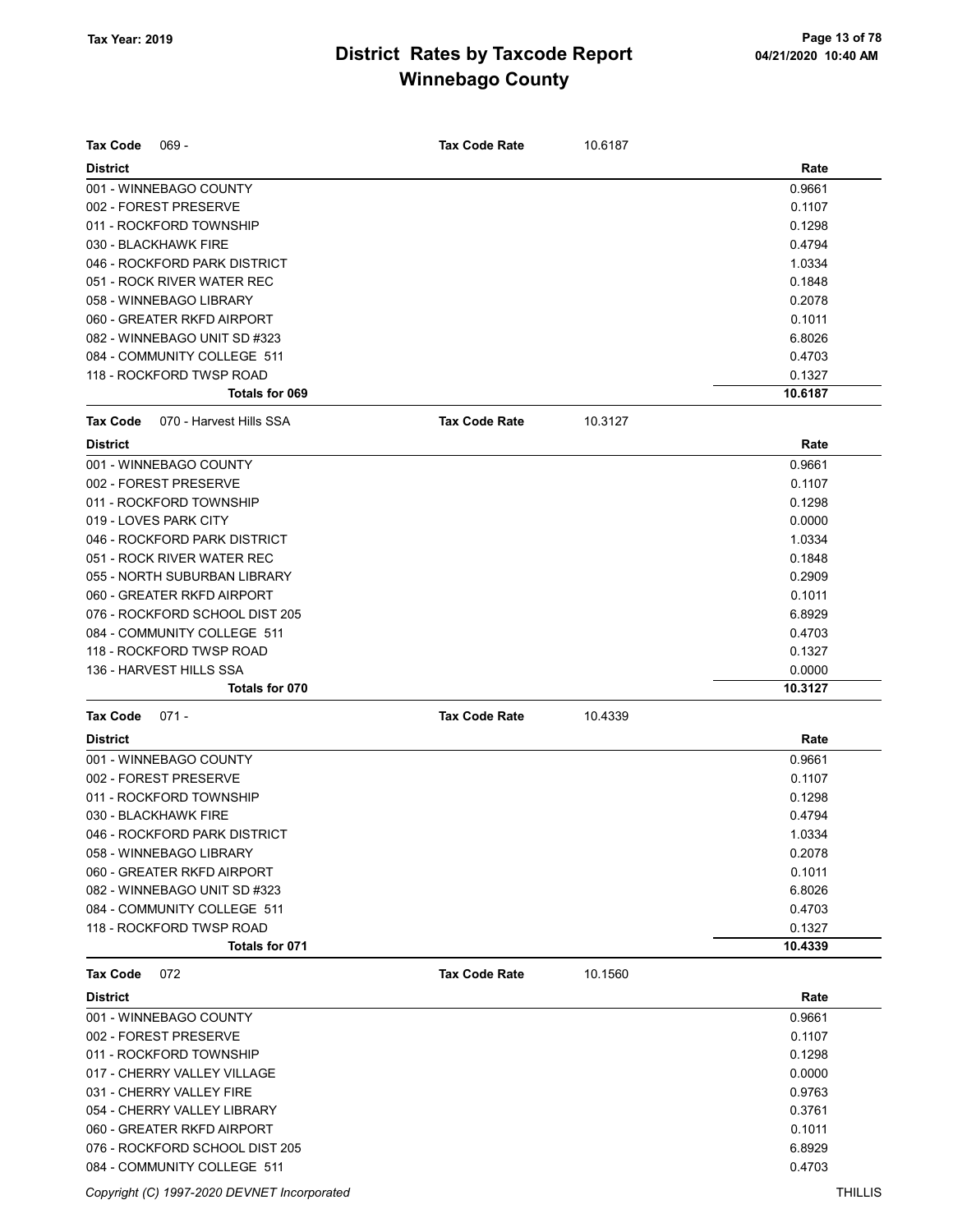| <b>Tax Code</b><br>072                     | <b>Tax Code Rate</b> | 10.1560 |         |
|--------------------------------------------|----------------------|---------|---------|
| <b>District</b>                            |                      |         | Rate    |
| 118 - ROCKFORD TWSP ROAD                   |                      |         | 0.1327  |
| Totals for 072                             |                      |         | 10.1560 |
|                                            |                      |         |         |
| <b>Tax Code</b><br>$073 -$                 | <b>Tax Code Rate</b> | 10.5371 |         |
| <b>District</b>                            |                      |         | Rate    |
| 001 - WINNEBAGO COUNTY                     |                      |         | 0.9661  |
| 002 - FOREST PRESERVE                      |                      |         | 0.1107  |
| 011 - ROCKFORD TOWNSHIP                    |                      |         | 0.1298  |
| 043 - WEST SUBURBAN FIRE                   |                      |         | 0.5421  |
| 046 - ROCKFORD PARK DISTRICT               |                      |         | 1.0334  |
| 058 - WINNEBAGO LIBRARY                    |                      |         | 0.2078  |
| 060 - GREATER RKFD AIRPORT                 |                      |         | 0.1011  |
| 062 - RKFD - WINN DRAINAGE                 |                      |         | 0.0405  |
| 082 - WINNEBAGO UNIT SD #323               |                      |         | 6.8026  |
| 084 - COMMUNITY COLLEGE 511                |                      |         | 0.4703  |
| 118 - ROCKFORD TWSP ROAD                   |                      |         | 0.1327  |
| Totals for 073                             |                      |         | 10.5371 |
| <b>Tax Code</b><br>076 - Harvest Hills SSA | <b>Tax Code Rate</b> | 10.1279 |         |
| <b>District</b>                            |                      |         | Rate    |
| 001 - WINNEBAGO COUNTY                     |                      |         | 0.9661  |
| 002 - FOREST PRESERVE                      |                      |         | 0.1107  |
| 011 - ROCKFORD TOWNSHIP                    |                      |         | 0.1298  |
| 019 - LOVES PARK CITY                      |                      |         | 0.0000  |
| 046 - ROCKFORD PARK DISTRICT               |                      |         | 1.0334  |
| 055 - NORTH SUBURBAN LIBRARY               |                      |         | 0.2909  |
| 060 - GREATER RKFD AIRPORT                 |                      |         | 0.1011  |
| 076 - ROCKFORD SCHOOL DIST 205             |                      |         | 6.8929  |
| 084 - COMMUNITY COLLEGE 511                |                      |         | 0.4703  |
| 118 - ROCKFORD TWSP ROAD                   |                      |         | 0.1327  |
| 136 - HARVEST HILLS SSA                    |                      |         | 0.0000  |
| Totals for 076                             |                      |         | 10.1279 |
| <b>Tax Code</b><br>077 - Harvest Hills SSA | <b>Tax Code Rate</b> | 10.0218 |         |
| <b>District</b>                            |                      |         | Rate    |
| 001 - WINNEBAGO COUNTY                     |                      |         | 0.9661  |
| 002 - FOREST PRESERVE                      |                      |         | 0.1107  |
| 011 - ROCKFORD TOWNSHIP                    |                      |         | 0.1298  |
| 019 - LOVES PARK CITY                      |                      |         | 0.0000  |
| 046 - ROCKFORD PARK DISTRICT               |                      |         | 1.0334  |
| 051 - ROCK RIVER WATER REC                 |                      |         | 0.1848  |
| 060 - GREATER RKFD AIRPORT                 |                      |         | 0.1011  |
| 076 - ROCKFORD SCHOOL DIST 205             |                      |         | 6.8929  |
| 084 - COMMUNITY COLLEGE 511                |                      |         | 0.4703  |
| 118 - ROCKFORD TWSP ROAD                   |                      |         | 0.1327  |
| 136 - HARVEST HILLS SSA                    |                      |         | 0.0000  |
| Totals for 077                             |                      |         | 10.0218 |
| <b>Tax Code</b><br>078                     | <b>Tax Code Rate</b> | 9.9134  |         |
| <b>District</b>                            |                      |         | Rate    |
| 001 - WINNEBAGO COUNTY                     |                      |         | 0.9661  |
| 002 - FOREST PRESERVE                      |                      |         | 0.1107  |
| 006 - HARLEM TOWNSHIP                      |                      |         | 0.1079  |
| 019 - LOVES PARK CITY                      |                      |         | 0.0000  |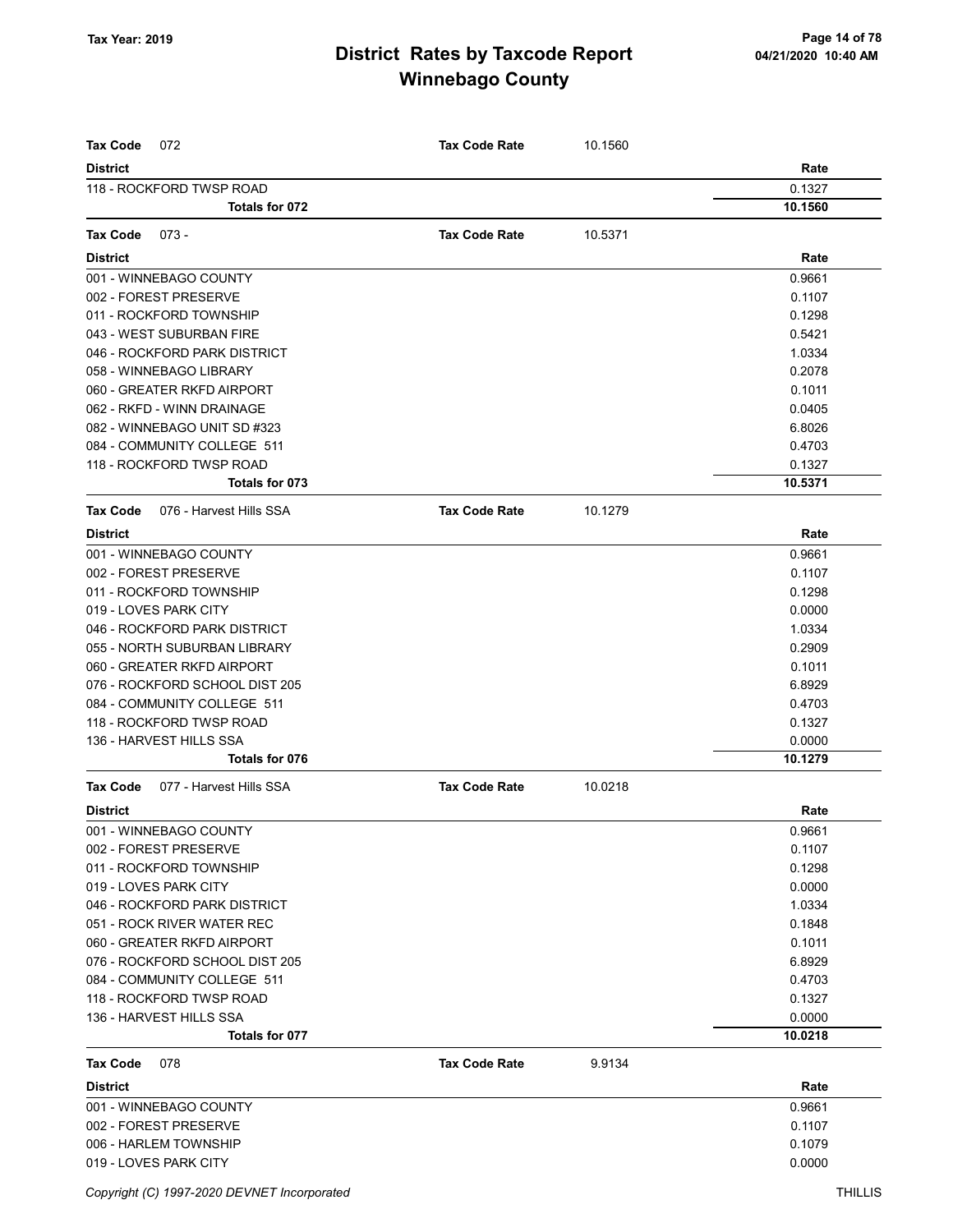| Tax Code<br>078                   | <b>Tax Code Rate</b> | 9.9134  |         |
|-----------------------------------|----------------------|---------|---------|
| <b>District</b>                   |                      |         | Rate    |
| 046 - ROCKFORD PARK DISTRICT      |                      |         | 1.0334  |
| 051 - ROCK RIVER WATER REC        |                      |         | 0.1848  |
| 060 - GREATER RKFD AIRPORT        |                      |         | 0.1011  |
| 076 - ROCKFORD SCHOOL DIST 205    |                      |         | 6.8929  |
| 084 - COMMUNITY COLLEGE 511       |                      |         | 0.4703  |
| 113 - HARLEM TWSP ROAD            |                      |         | 0.0462  |
| Totals for 078                    |                      |         | 9.9134  |
| 082 - WESTSIDE TIF #2<br>Tax Code | <b>Tax Code Rate</b> | 13.3967 |         |
| <b>District</b>                   |                      |         | Rate    |
| 001 - WINNEBAGO COUNTY            |                      |         | 0.9661  |
| 002 - FOREST PRESERVE             |                      |         | 0.1107  |
| 011 - ROCKFORD TOWNSHIP           |                      |         | 0.1298  |
| 023 - ROCKFORD CITY               |                      |         | 2.9185  |
| 046 - ROCKFORD PARK DISTRICT      |                      |         | 1.0334  |
| 051 - ROCK RIVER WATER REC        |                      |         | 0.1848  |
| 059 - ROCKFORD CITY LIBRARY       |                      |         | 0.4564  |
| 060 - GREATER RKFD AIRPORT        |                      |         | 0.1011  |
| 063 - WESTSIDE TIF #2             |                      |         | 0.0000  |
| 076 - ROCKFORD SCHOOL DIST 205    |                      |         | 6.8929  |
| 084 - COMMUNITY COLLEGE 511       |                      |         | 0.4703  |
| 118 - ROCKFORD TWSP ROAD          |                      |         | 0.1327  |
| Totals for 082                    |                      |         | 13.3967 |
| <b>Tax Code</b><br>$083 -$        | <b>Tax Code Rate</b> | 10.5639 |         |
| <b>District</b>                   |                      |         | Rate    |
| 001 - WINNEBAGO COUNTY            |                      |         | 0.9661  |
| 002 - FOREST PRESERVE             |                      |         | 0.1107  |
| 011 - ROCKFORD TOWNSHIP           |                      |         | 0.1298  |
| 043 - WEST SUBURBAN FIRE          |                      |         | 0.5421  |
| 046 - ROCKFORD PARK DISTRICT      |                      |         | 1.0334  |
| 051 - ROCK RIVER WATER REC        |                      |         | 0.1848  |
| 060 - GREATER RKFD AIRPORT        |                      |         | 0.1011  |
| 064 - LINCOLN-ACRES STREET LIGHT  |                      |         | 0.0000  |
| 076 - ROCKFORD SCHOOL DIST 205    |                      |         | 6.8929  |
| 084 - COMMUNITY COLLEGE 511       |                      |         | 0.4703  |
| 118 - ROCKFORD TWSP ROAD          |                      |         | 0.1327  |
| Totals for 083                    |                      |         | 10.5639 |
| <b>Tax Code</b><br>$084 -$        | <b>Tax Code Rate</b> | 9.9125  |         |
| <b>District</b>                   |                      |         | Rate    |
| 001 - WINNEBAGO COUNTY            |                      |         | 0.9661  |
| 002 - FOREST PRESERVE             |                      |         | 0.1107  |
| 011 - ROCKFORD TOWNSHIP           |                      |         | 0.1298  |
| 040 - ROCK RIVER FIRE             |                      |         | 0.0755  |
| 046 - ROCKFORD PARK DISTRICT      |                      |         | 1.0334  |
| 060 - GREATER RKFD AIRPORT        |                      |         | 0.1011  |
| 076 - ROCKFORD SCHOOL DIST 205    |                      |         | 6.8929  |
| 084 - COMMUNITY COLLEGE 511       |                      |         | 0.4703  |
| 118 - ROCKFORD TWSP ROAD          |                      |         | 0.1327  |
|                                   |                      |         | 9.9125  |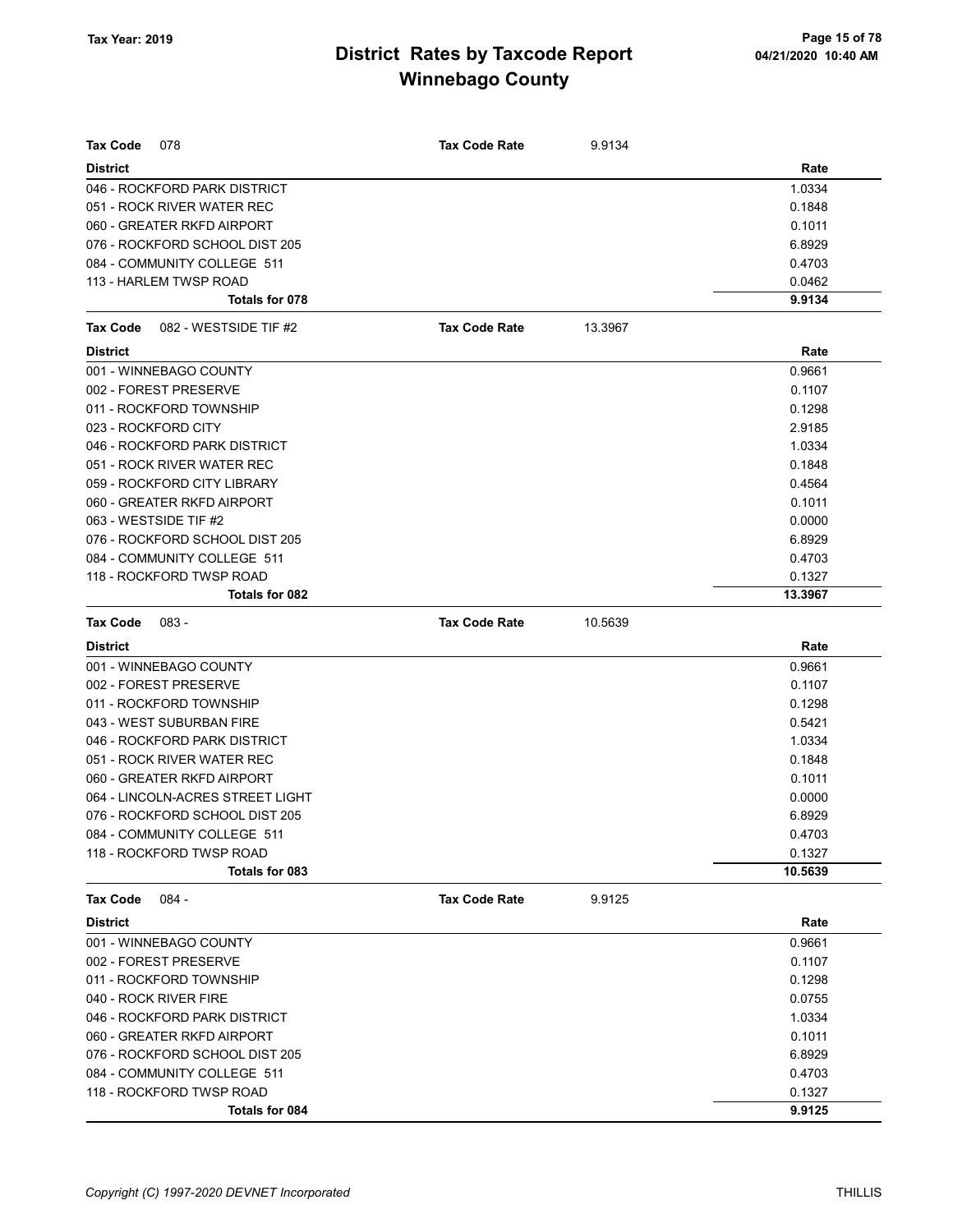| Tax Code            | $085 -$                        | <b>Tax Code Rate</b> | 13.3967 |         |
|---------------------|--------------------------------|----------------------|---------|---------|
| <b>District</b>     |                                |                      |         | Rate    |
|                     | 001 - WINNEBAGO COUNTY         |                      |         | 0.9661  |
|                     | 002 - FOREST PRESERVE          |                      |         | 0.1107  |
|                     | 011 - ROCKFORD TOWNSHIP        |                      |         | 0.1298  |
| 023 - ROCKFORD CITY |                                |                      |         | 2.9185  |
|                     | 046 - ROCKFORD PARK DISTRICT   |                      |         | 1.0334  |
|                     | 051 - ROCK RIVER WATER REC     |                      |         | 0.1848  |
|                     | 059 - ROCKFORD CITY LIBRARY    |                      |         | 0.4564  |
|                     | 060 - GREATER RKFD AIRPORT     |                      |         | 0.1011  |
|                     | 067 - WEST STATE & CENTRAL TIF |                      |         | 0.0000  |
|                     | 076 - ROCKFORD SCHOOL DIST 205 |                      |         | 6.8929  |
|                     | 084 - COMMUNITY COLLEGE 511    |                      |         | 0.4703  |
|                     | 118 - ROCKFORD TWSP ROAD       |                      |         | 0.1327  |
|                     | Totals for 085                 |                      |         | 13.3967 |
| Tax Code            | 086 - NORTH MAIN & AUBURN TIF  | <b>Tax Code Rate</b> | 13.2956 |         |
| <b>District</b>     |                                |                      |         | Rate    |
|                     | 001 - WINNEBAGO COUNTY         |                      |         | 0.9661  |
|                     | 002 - FOREST PRESERVE          |                      |         | 0.1107  |
|                     | 011 - ROCKFORD TOWNSHIP        |                      |         | 0.1298  |
| 023 - ROCKFORD CITY |                                |                      |         | 2.9185  |
|                     | 046 - ROCKFORD PARK DISTRICT   |                      |         | 1.0334  |
|                     | 051 - ROCK RIVER WATER REC     |                      |         | 0.1848  |
|                     | 059 - ROCKFORD CITY LIBRARY    |                      |         | 0.4564  |
|                     | 076 - ROCKFORD SCHOOL DIST 205 |                      |         | 6.8929  |
|                     | 084 - COMMUNITY COLLEGE 511    |                      |         | 0.4703  |
|                     | 088 - NORTH MAIN & AUBURN TIF  |                      |         | 0.0000  |
|                     | 118 - ROCKFORD TWSP ROAD       |                      |         | 0.1327  |
|                     | Totals for 086                 |                      |         | 13.2956 |
| <b>Tax Code</b>     | $090 -$                        | <b>Tax Code Rate</b> | 9.4725  |         |
| <b>District</b>     |                                |                      |         | Rate    |
|                     | 001 - WINNEBAGO COUNTY         |                      |         | 0.9661  |
|                     | 002 - FOREST PRESERVE          |                      |         | 0.1107  |
|                     | 011 - ROCKFORD TOWNSHIP        |                      |         | 0.1298  |
| 042 - STILLMAN FIRE |                                |                      |         | 0.6689  |
|                     | 060 - GREATER RKFD AIRPORT     |                      |         | 0.1011  |
|                     | 076 - ROCKFORD SCHOOL DIST 205 |                      |         | 6.8929  |
|                     | 084 - COMMUNITY COLLEGE 511    |                      |         | 0.4703  |
|                     | 118 - ROCKFORD TWSP ROAD       |                      |         | 0.1327  |
|                     | Totals for 090                 |                      |         | 9.4725  |
| <b>Tax Code</b>     | $091 -$                        | <b>Tax Code Rate</b> | 8.3300  |         |
| <b>District</b>     |                                |                      |         | Rate    |
|                     | 001 - WINNEBAGO COUNTY         |                      |         | 0.9661  |
|                     | 002 - FOREST PRESERVE          |                      |         | 0.1107  |
|                     | 011 - ROCKFORD TOWNSHIP        |                      |         | 0.1298  |
| 042 - STILLMAN FIRE |                                |                      |         | 0.6689  |
|                     | 060 - GREATER RKFD AIRPORT     |                      |         | 0.1011  |
|                     | 078 - MERIDIAN SCHOOL DIST 223 |                      |         | 5.7504  |
|                     | 084 - COMMUNITY COLLEGE 511    |                      |         | 0.4703  |
|                     | 118 - ROCKFORD TWSP ROAD       |                      |         | 0.1327  |
|                     | Totals for 091                 |                      |         | 8.3300  |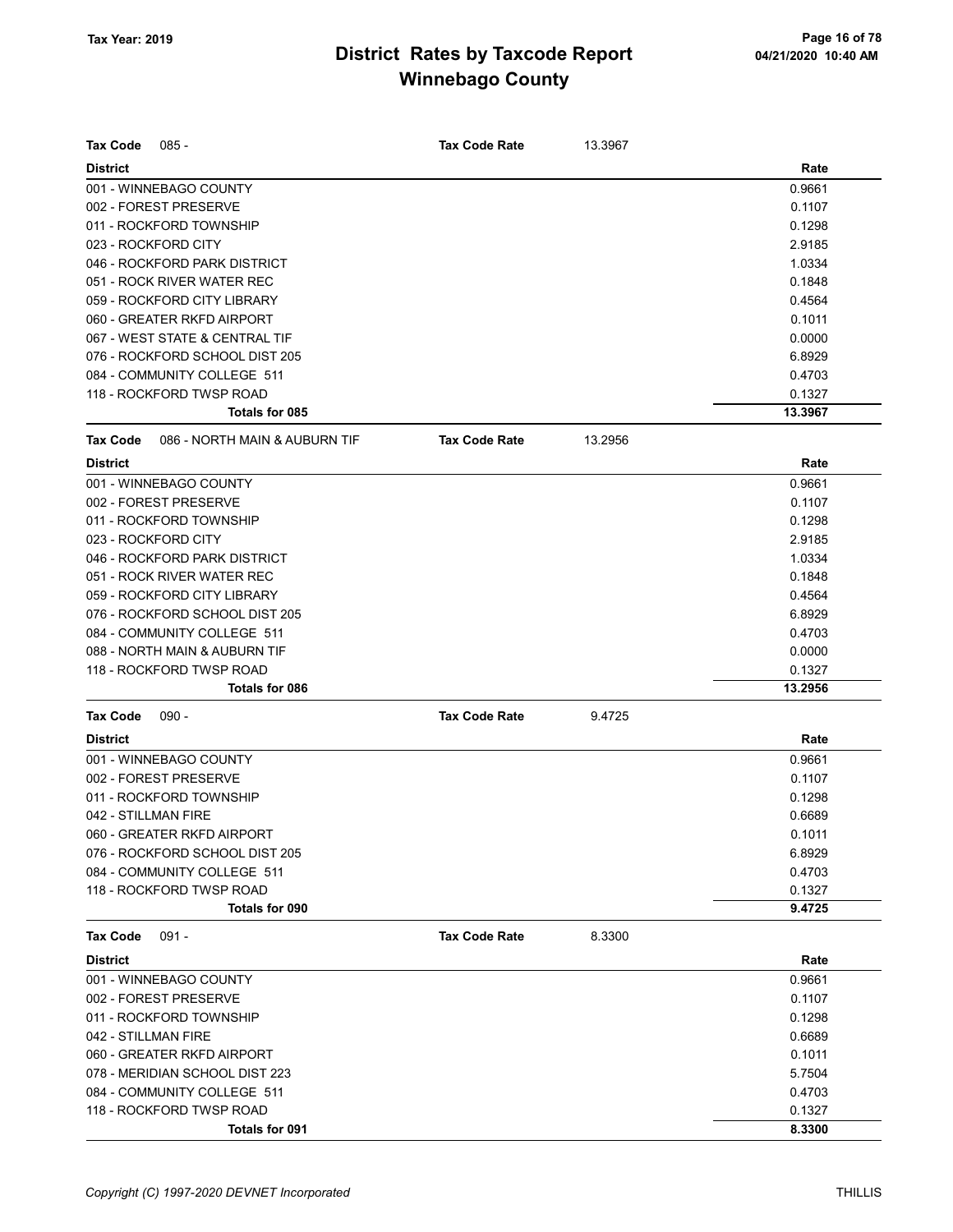| <b>Tax Code</b><br>$092 -$     | Tax Code Rate        | 9.6231  |         |
|--------------------------------|----------------------|---------|---------|
| <b>District</b>                |                      |         | Rate    |
| 001 - WINNEBAGO COUNTY         |                      |         | 0.9661  |
| 002 - FOREST PRESERVE          |                      |         | 0.1107  |
| 011 - ROCKFORD TOWNSHIP        |                      |         | 0.1298  |
| 036 - NEW MILFORD FIRE         |                      |         | 0.8195  |
| 060 - GREATER RKFD AIRPORT     |                      |         | 0.1011  |
| 076 - ROCKFORD SCHOOL DIST 205 |                      |         | 6.8929  |
| 084 - COMMUNITY COLLEGE 511    |                      |         | 0.4703  |
| 118 - ROCKFORD TWSP ROAD       |                      |         | 0.1327  |
| Totals for 092                 |                      |         | 9.6231  |
| <b>Tax Code</b><br>$093 -$     | <b>Tax Code Rate</b> | 8.4806  |         |
| <b>District</b>                |                      |         | Rate    |
| 001 - WINNEBAGO COUNTY         |                      |         | 0.9661  |
| 002 - FOREST PRESERVE          |                      |         | 0.1107  |
| 011 - ROCKFORD TOWNSHIP        |                      |         | 0.1298  |
| 036 - NEW MILFORD FIRE         |                      |         | 0.8195  |
| 060 - GREATER RKFD AIRPORT     |                      |         | 0.1011  |
| 078 - MERIDIAN SCHOOL DIST 223 |                      |         | 5.7504  |
| 084 - COMMUNITY COLLEGE 511    |                      |         | 0.4703  |
| 118 - ROCKFORD TWSP ROAD       |                      |         | 0.1327  |
| Totals for 093                 |                      |         | 8.4806  |
| <b>Tax Code</b><br>$095 -$     | <b>Tax Code Rate</b> | 9.9992  |         |
| <b>District</b>                |                      |         | Rate    |
| 001 - WINNEBAGO COUNTY         |                      |         | 0.9661  |
| 002 - FOREST PRESERVE          |                      |         | 0.1107  |
| 011 - ROCKFORD TOWNSHIP        |                      |         | 0.1298  |
| 036 - NEW MILFORD FIRE         |                      |         | 0.8195  |
| 054 - CHERRY VALLEY LIBRARY    |                      |         | 0.3761  |
| 060 - GREATER RKFD AIRPORT     |                      |         | 0.1011  |
| 076 - ROCKFORD SCHOOL DIST 205 |                      |         | 6.8929  |
| 084 - COMMUNITY COLLEGE 511    |                      |         | 0.4703  |
| 118 - ROCKFORD TWSP ROAD       |                      |         | 0.1327  |
| Totals for 095                 |                      |         | 9.9992  |
| 096<br>Tax Code                | <b>Tax Code Rate</b> | 11.0326 |         |
| <b>District</b>                |                      |         | Rate    |
| 001 - WINNEBAGO COUNTY         |                      |         | 0.9661  |
| 002 - FOREST PRESERVE          |                      |         | 0.1107  |
| 011 - ROCKFORD TOWNSHIP        |                      |         | 0.1298  |
| 036 - NEW MILFORD FIRE         |                      |         | 0.8195  |
| 046 - ROCKFORD PARK DISTRICT   |                      |         | 1.0334  |
| 054 - CHERRY VALLEY LIBRARY    |                      |         | 0.3761  |
| 060 - GREATER RKFD AIRPORT     |                      |         | 0.1011  |
| 076 - ROCKFORD SCHOOL DIST 205 |                      |         | 6.8929  |
| 084 - COMMUNITY COLLEGE 511    |                      |         | 0.4703  |
| 118 - ROCKFORD TWSP ROAD       |                      |         | 0.1327  |
| Totals for 096                 |                      |         | 11.0326 |
| Tax Code<br>$099 -$            | <b>Tax Code Rate</b> | 10.6565 |         |
| <b>District</b>                |                      |         | Rate    |
| 001 - WINNEBAGO COUNTY         |                      |         | 0.9661  |
| 002 - FOREST PRESERVE          |                      |         | 0.1107  |
| 011 - ROCKFORD TOWNSHIP        |                      |         | 0.1298  |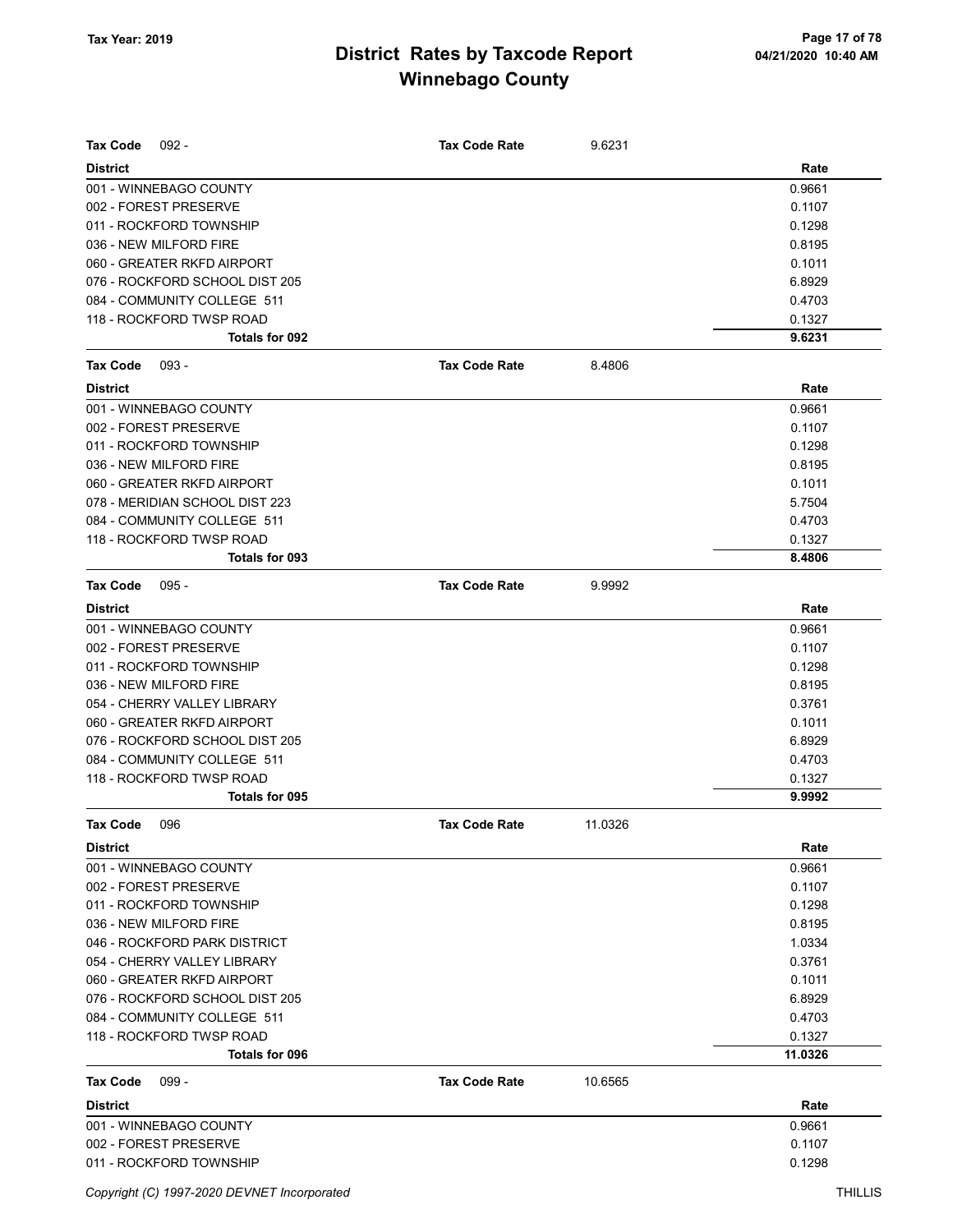| $099 -$<br>Tax Code            | <b>Tax Code Rate</b> | 10.6565 |         |
|--------------------------------|----------------------|---------|---------|
| <b>District</b>                |                      |         | Rate    |
| 036 - NEW MILFORD FIRE         |                      |         | 0.8195  |
| 046 - ROCKFORD PARK DISTRICT   |                      |         | 1.0334  |
| 060 - GREATER RKFD AIRPORT     |                      |         | 0.1011  |
| 076 - ROCKFORD SCHOOL DIST 205 |                      |         | 6.8929  |
| 084 - COMMUNITY COLLEGE 511    |                      |         | 0.4703  |
| 118 - ROCKFORD TWSP ROAD       |                      |         | 0.1327  |
| Totals for 099                 |                      |         | 10.6565 |
| $104 -$<br>Tax Code            | <b>Tax Code Rate</b> | 10.0973 |         |
| <b>District</b>                |                      |         | Rate    |
| 001 - WINNEBAGO COUNTY         |                      |         | 0.9661  |
| 002 - FOREST PRESERVE          |                      |         | 0.1107  |
| 011 - ROCKFORD TOWNSHIP        |                      |         | 0.1298  |
| 040 - ROCK RIVER FIRE          |                      |         | 0.0755  |
| 046 - ROCKFORD PARK DISTRICT   |                      |         | 1.0334  |
| 051 - ROCK RIVER WATER REC     |                      |         | 0.1848  |
| 060 - GREATER RKFD AIRPORT     |                      |         | 0.1011  |
| 076 - ROCKFORD SCHOOL DIST 205 |                      |         | 6.8929  |
| 084 - COMMUNITY COLLEGE 511    |                      |         | 0.4703  |
| 118 - ROCKFORD TWSP ROAD       |                      |         | 0.1327  |
| <b>Totals for 104</b>          |                      |         | 10.0973 |
| <b>Tax Code</b><br>$108 -$     | <b>Tax Code Rate</b> | 9.7253  |         |
| <b>District</b>                |                      |         | Rate    |
| 001 - WINNEBAGO COUNTY         |                      |         | 0.9661  |
| 002 - FOREST PRESERVE          |                      |         | 0.1107  |
| 006 - HARLEM TOWNSHIP          |                      |         | 0.1079  |
| 020 - MACHESNEY PARK VILLAGE   |                      |         | 0.0000  |
| 035 - HARLEM-ROSCOE FIRE       |                      |         | 0.7392  |
| 055 - NORTH SUBURBAN LIBRARY   |                      |         | 0.2909  |
| 060 - GREATER RKFD AIRPORT     |                      |         | 0.1011  |
| 076 - ROCKFORD SCHOOL DIST 205 |                      |         | 6.8929  |
| 084 - COMMUNITY COLLEGE 511    |                      |         | 0.4703  |
| 113 - HARLEM TWSP ROAD         |                      |         | 0.0462  |
| <b>Totals for 108</b>          |                      |         | 9.7253  |
| Tax Code<br>109 -              | <b>Tax Code Rate</b> | 9.9101  |         |
| <b>District</b>                |                      |         | Rate    |
| 001 - WINNEBAGO COUNTY         |                      |         | 0.9661  |
| 002 - FOREST PRESERVE          |                      |         | 0.1107  |
| 006 - HARLEM TOWNSHIP          |                      |         | 0.1079  |
| 020 - MACHESNEY PARK VILLAGE   |                      |         | 0.0000  |
| 035 - HARLEM-ROSCOE FIRE       |                      |         | 0.7392  |
| 051 - ROCK RIVER WATER REC     |                      |         | 0.1848  |
| 055 - NORTH SUBURBAN LIBRARY   |                      |         | 0.2909  |
| 060 - GREATER RKFD AIRPORT     |                      |         | 0.1011  |
| 076 - ROCKFORD SCHOOL DIST 205 |                      |         | 6.8929  |
| 084 - COMMUNITY COLLEGE 511    |                      |         | 0.4703  |
| 113 - HARLEM TWSP ROAD         |                      |         | 0.0462  |
| Totals for 109                 |                      |         | 9.9101  |
| Tax Code<br>$110 -$            | <b>Tax Code Rate</b> | 10.4725 |         |
| <b>District</b>                |                      |         | Rate    |
| 001 - WINNEBAGO COUNTY         |                      |         | 0.9661  |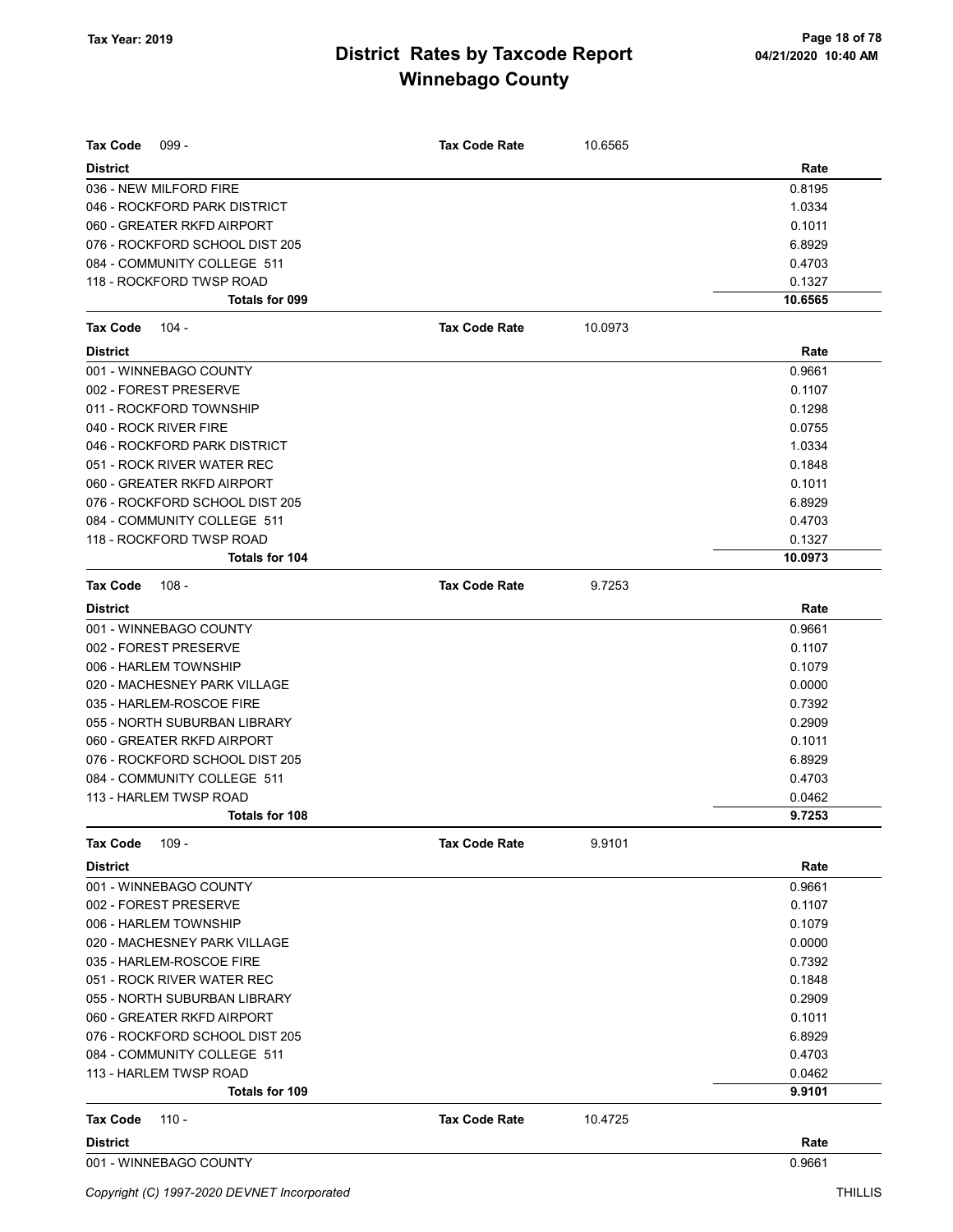| <b>District</b>                                               | Rate    |
|---------------------------------------------------------------|---------|
| 002 - FOREST PRESERVE                                         | 0.1107  |
| 004 - CHERRY VALLEY TOWNSHIP                                  | 0.1334  |
| 031 - CHERRY VALLEY FIRE                                      | 0.9763  |
| 051 - ROCK RIVER WATER REC                                    | 0.1848  |
| 054 - CHERRY VALLEY LIBRARY                                   | 0.3761  |
| 060 - GREATER RKFD AIRPORT                                    | 0.1011  |
| 076 - ROCKFORD SCHOOL DIST 205                                | 6.8929  |
| 084 - COMMUNITY COLLEGE 511                                   | 0.4703  |
| 111 - CHERRY VALLEY TWSP ROAD                                 | 0.2608  |
| Totals for 110                                                | 10.4725 |
| <b>Tax Code Rate</b><br>10.0964<br>Tax Code<br>$111 -$        |         |
| <b>District</b>                                               | Rate    |
| 001 - WINNEBAGO COUNTY                                        | 0.9661  |
| 002 - FOREST PRESERVE                                         | 0.1107  |
| 004 - CHERRY VALLEY TOWNSHIP                                  | 0.1334  |
| 031 - CHERRY VALLEY FIRE                                      | 0.9763  |
| 051 - ROCK RIVER WATER REC                                    | 0.1848  |
| 060 - GREATER RKFD AIRPORT                                    | 0.1011  |
| 076 - ROCKFORD SCHOOL DIST 205                                | 6.8929  |
| 084 - COMMUNITY COLLEGE 511                                   | 0.4703  |
| 111 - CHERRY VALLEY TWSP ROAD                                 | 0.2608  |
| Totals for 111                                                | 10.0964 |
| <b>Tax Code</b><br>$112 -$<br><b>Tax Code Rate</b><br>12.4950 |         |
| <b>District</b>                                               | Rate    |
| 001 - WINNEBAGO COUNTY                                        | 0.9661  |
| 002 - FOREST PRESERVE                                         | 0.1107  |
| 004 - CHERRY VALLEY TOWNSHIP                                  | 0.1334  |
| 023 - ROCKFORD CITY                                           | 2.9185  |
| 051 - ROCK RIVER WATER REC                                    | 0.1848  |
| 059 - ROCKFORD CITY LIBRARY                                   | 0.4564  |
| 060 - GREATER RKFD AIRPORT                                    | 0.1011  |
| 076 - ROCKFORD SCHOOL DIST 205                                | 6.8929  |
| 084 - COMMUNITY COLLEGE 511                                   | 0.4703  |
| 111 - CHERRY VALLEY TWSP ROAD                                 | 0.2608  |
| Totals for 112                                                | 12.4950 |
| <b>Tax Code</b><br>$113 -$<br><b>Tax Code Rate</b><br>11.5059 |         |
| <b>District</b>                                               | Rate    |
| 001 - WINNEBAGO COUNTY                                        | 0.9661  |
| 002 - FOREST PRESERVE                                         | 0.1107  |
| 004 - CHERRY VALLEY TOWNSHIP                                  | 0.1334  |
| 031 - CHERRY VALLEY FIRE                                      | 0.9763  |
| 046 - ROCKFORD PARK DISTRICT                                  | 1.0334  |
| 051 - ROCK RIVER WATER REC                                    | 0.1848  |
| 054 - CHERRY VALLEY LIBRARY                                   | 0.3761  |
| 060 - GREATER RKFD AIRPORT                                    | 0.1011  |
| 076 - ROCKFORD SCHOOL DIST 205                                | 6.8929  |
| 084 - COMMUNITY COLLEGE 511                                   | 0.4703  |
| 111 - CHERRY VALLEY TWSP ROAD                                 | 0.2608  |
| Totals for 113                                                | 11.5059 |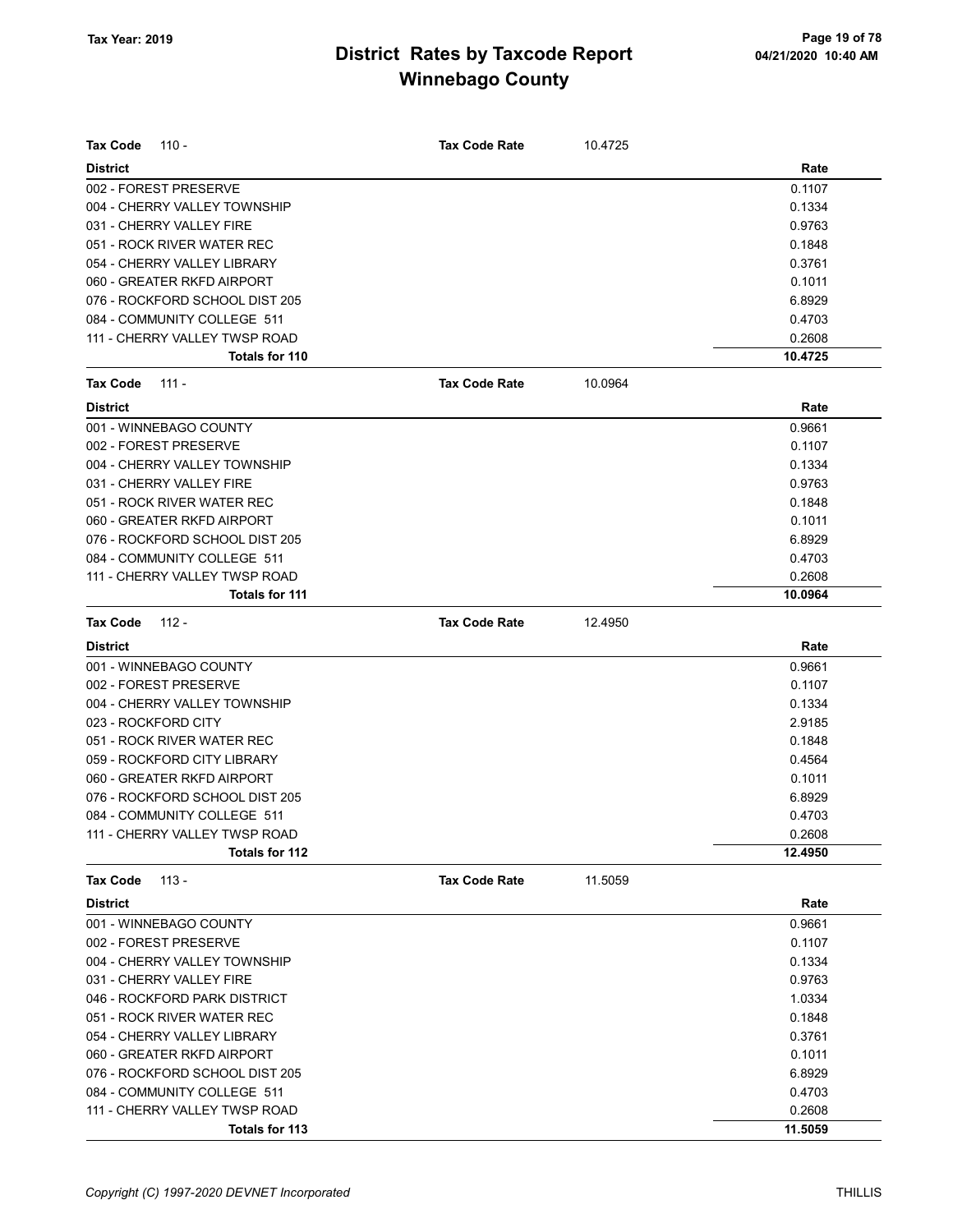| <b>Tax Code</b><br>114 -                  | <b>Tax Code Rate</b> | 10.2877 |         |
|-------------------------------------------|----------------------|---------|---------|
| <b>District</b>                           |                      |         | Rate    |
| 001 - WINNEBAGO COUNTY                    |                      |         | 0.9661  |
| 002 - FOREST PRESERVE                     |                      |         | 0.1107  |
| 004 - CHERRY VALLEY TOWNSHIP              |                      |         | 0.1334  |
| 031 - CHERRY VALLEY FIRE                  |                      |         | 0.9763  |
| 054 - CHERRY VALLEY LIBRARY               |                      |         | 0.3761  |
| 060 - GREATER RKFD AIRPORT                |                      |         | 0.1011  |
| 076 - ROCKFORD SCHOOL DIST 205            |                      |         | 6.8929  |
| 084 - COMMUNITY COLLEGE 511               |                      |         | 0.4703  |
| 111 - CHERRY VALLEY TWSP ROAD             |                      |         | 0.2608  |
| Totals for 114                            |                      |         | 10.2877 |
| Tax Code<br>$115 -$                       | <b>Tax Code Rate</b> | 9.9116  |         |
| <b>District</b>                           |                      |         | Rate    |
| 001 - WINNEBAGO COUNTY                    |                      |         | 0.9661  |
| 002 - FOREST PRESERVE                     |                      |         | 0.1107  |
| 004 - CHERRY VALLEY TOWNSHIP              |                      |         | 0.1334  |
| 031 - CHERRY VALLEY FIRE                  |                      |         | 0.9763  |
| 060 - GREATER RKFD AIRPORT                |                      |         | 0.1011  |
| 076 - ROCKFORD SCHOOL DIST 205            |                      |         | 6.8929  |
| 084 - COMMUNITY COLLEGE 511               |                      |         | 0.4703  |
| 111 - CHERRY VALLEY TWSP ROAD             |                      |         | 0.2608  |
| Totals for 115                            |                      |         | 9.9116  |
| <b>Tax Code</b><br>116 -                  | <b>Tax Code Rate</b> | 12.3102 |         |
| <b>District</b>                           |                      |         | Rate    |
| 001 - WINNEBAGO COUNTY                    |                      |         | 0.9661  |
| 002 - FOREST PRESERVE                     |                      |         | 0.1107  |
| 004 - CHERRY VALLEY TOWNSHIP              |                      |         | 0.1334  |
| 023 - ROCKFORD CITY                       |                      |         | 2.9185  |
| 059 - ROCKFORD CITY LIBRARY               |                      |         | 0.4564  |
| 060 - GREATER RKFD AIRPORT                |                      |         | 0.1011  |
| 076 - ROCKFORD SCHOOL DIST 205            |                      |         | 6.8929  |
| 084 - COMMUNITY COLLEGE 511               |                      |         | 0.4703  |
| 111 - CHERRY VALLEY TWSP ROAD             |                      |         | 0.2608  |
| Totals for 116                            |                      |         | 12.3102 |
| 117 - EAST STATE & ALPINE TIF<br>Tax Code | <b>Tax Code Rate</b> | 13.3967 |         |
| <b>District</b>                           |                      |         | Rate    |
| 001 - WINNEBAGO COUNTY                    |                      |         | 0.9661  |
| 002 - FOREST PRESERVE                     |                      |         | 0.1107  |
| 011 - ROCKFORD TOWNSHIP                   |                      |         | 0.1298  |
| 023 - ROCKFORD CITY                       |                      |         | 2.9185  |
| 046 - ROCKFORD PARK DISTRICT              |                      |         | 1.0334  |
| 051 - ROCK RIVER WATER REC                |                      |         | 0.1848  |
| 059 - ROCKFORD CITY LIBRARY               |                      |         | 0.4564  |
| 060 - GREATER RKFD AIRPORT                |                      |         | 0.1011  |
| 066 - EAST STATE & ALPINE TIF             |                      |         | 0.0000  |
| 076 - ROCKFORD SCHOOL DIST 205            |                      |         | 6.8929  |
| 084 - COMMUNITY COLLEGE 511               |                      |         | 0.4703  |
| 118 - ROCKFORD TWSP ROAD                  |                      |         | 0.1327  |
|                                           |                      |         |         |
| Totals for 117                            |                      |         | 13.3967 |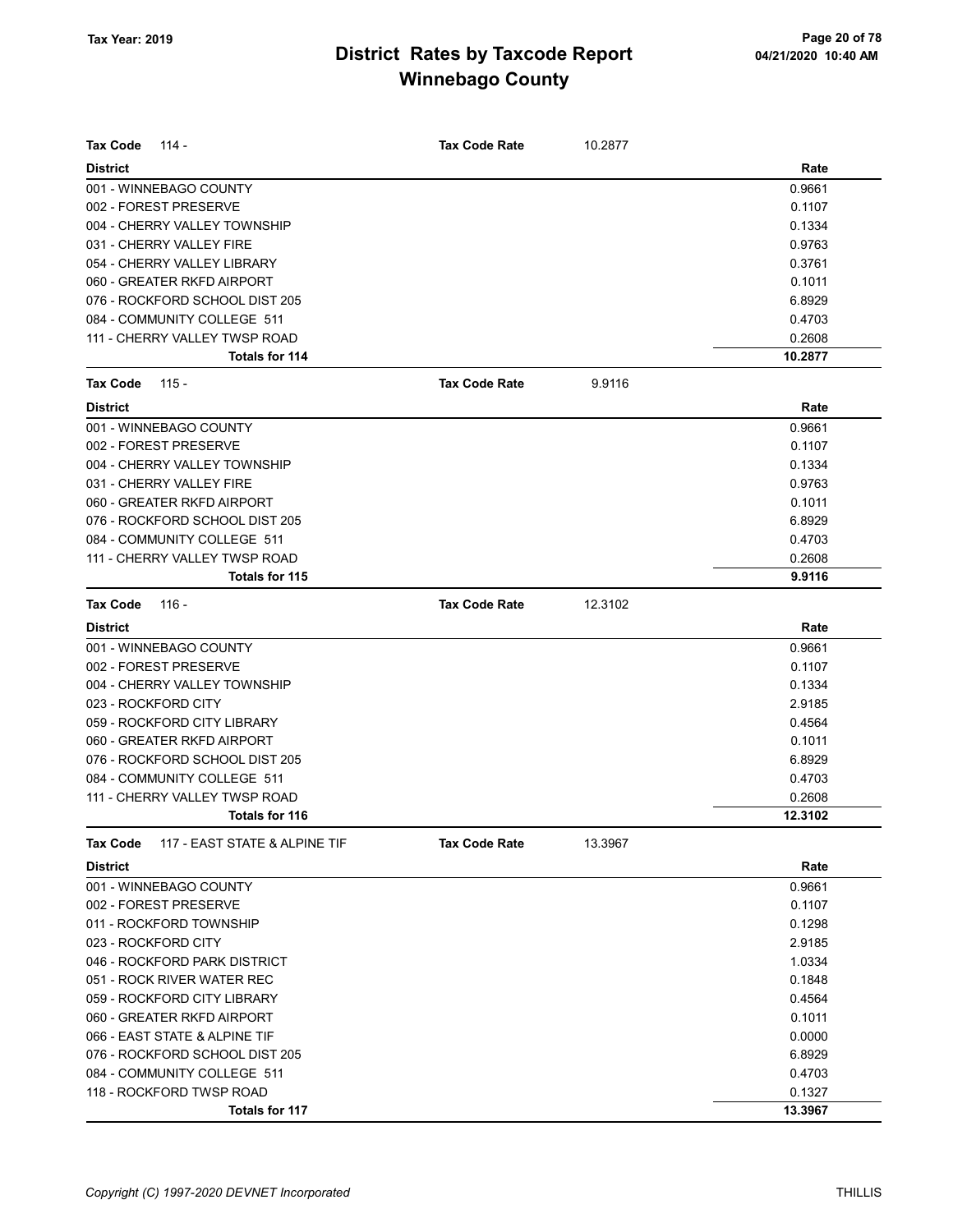| <b>Tax Code</b><br>118 -       | <b>Tax Code Rate</b> | 10.1644 |         |
|--------------------------------|----------------------|---------|---------|
| <b>District</b>                |                      |         | Rate    |
| 001 - WINNEBAGO COUNTY         |                      |         | 0.9661  |
| 002 - FOREST PRESERVE          |                      |         | 0.1107  |
| 006 - HARLEM TOWNSHIP          |                      |         | 0.1079  |
| 020 - MACHESNEY PARK VILLAGE   |                      |         | 0.0000  |
| 035 - HARLEM-ROSCOE FIRE       |                      |         | 0.7392  |
| 051 - ROCK RIVER WATER REC     |                      |         | 0.1848  |
| 055 - NORTH SUBURBAN LIBRARY   |                      |         | 0.2909  |
| 060 - GREATER RKFD AIRPORT     |                      |         | 0.1011  |
| 070 - HARLEM SCHOOL DIST 122   |                      |         | 7.1472  |
| 084 - COMMUNITY COLLEGE 511    |                      |         | 0.4703  |
| 098 - MACHESNEY PARK TIF       |                      |         | 0.0000  |
| 113 - HARLEM TWSP ROAD         |                      |         | 0.0462  |
| Totals for 118                 |                      |         | 10.1644 |
| <b>Tax Code</b><br>119 -       | <b>Tax Code Rate</b> | 10.4725 |         |
| <b>District</b>                |                      |         | Rate    |
| 001 - WINNEBAGO COUNTY         |                      |         | 0.9661  |
| 002 - FOREST PRESERVE          |                      |         | 0.1107  |
| 004 - CHERRY VALLEY TOWNSHIP   |                      |         | 0.1334  |
| 017 - CHERRY VALLEY VILLAGE    |                      |         | 0.0000  |
| 031 - CHERRY VALLEY FIRE       |                      |         | 0.9763  |
| 051 - ROCK RIVER WATER REC     |                      |         | 0.1848  |
| 054 - CHERRY VALLEY LIBRARY    |                      |         | 0.3761  |
| 060 - GREATER RKFD AIRPORT     |                      |         | 0.1011  |
| 076 - ROCKFORD SCHOOL DIST 205 |                      |         | 6.8929  |
| 084 - COMMUNITY COLLEGE 511    |                      |         | 0.4703  |
| 111 - CHERRY VALLEY TWSP ROAD  |                      |         | 0.2608  |
| Totals for 119                 |                      |         | 10.4725 |
| <b>Tax Code</b><br>120 -       | <b>Tax Code Rate</b> | 10.2877 |         |
| <b>District</b>                |                      |         | Rate    |
| 001 - WINNEBAGO COUNTY         |                      |         | 0.9661  |
| 002 - FOREST PRESERVE          |                      |         | 0.1107  |
| 004 - CHERRY VALLEY TOWNSHIP   |                      |         | 0.1334  |
| 017 - CHERRY VALLEY VILLAGE    |                      |         | 0.0000  |
| 031 - CHERRY VALLEY FIRE       |                      |         | 0.9763  |
| 054 - CHERRY VALLEY LIBRARY    |                      |         | 0.3761  |
| 060 - GREATER RKFD AIRPORT     |                      |         | 0.1011  |
| 076 - ROCKFORD SCHOOL DIST 205 |                      |         | 6.8929  |
| 084 - COMMUNITY COLLEGE 511    |                      |         | 0.4703  |
| 111 - CHERRY VALLEY TWSP ROAD  |                      |         | 0.2608  |
| Totals for 120                 |                      |         | 10.2877 |
| <b>Tax Code</b><br>$122 -$     | <b>Tax Code Rate</b> | 9.8025  |         |
| <b>District</b>                |                      |         | Rate    |
| 001 - WINNEBAGO COUNTY         |                      |         | 0.9661  |
| 002 - FOREST PRESERVE          |                      |         | 0.1107  |
| 004 - CHERRY VALLEY TOWNSHIP   |                      |         | 0.1334  |
| 031 - CHERRY VALLEY FIRE       |                      |         | 0.9763  |
| 054 - CHERRY VALLEY LIBRARY    |                      |         | 0.3761  |
| 060 - GREATER RKFD AIRPORT     |                      |         | 0.1011  |
| 083 - HIAWATHA SCHOOL DIST 426 |                      |         | 6.2246  |
| 085 - COMMUNITY COLLEGE 523    |                      |         | 0.6534  |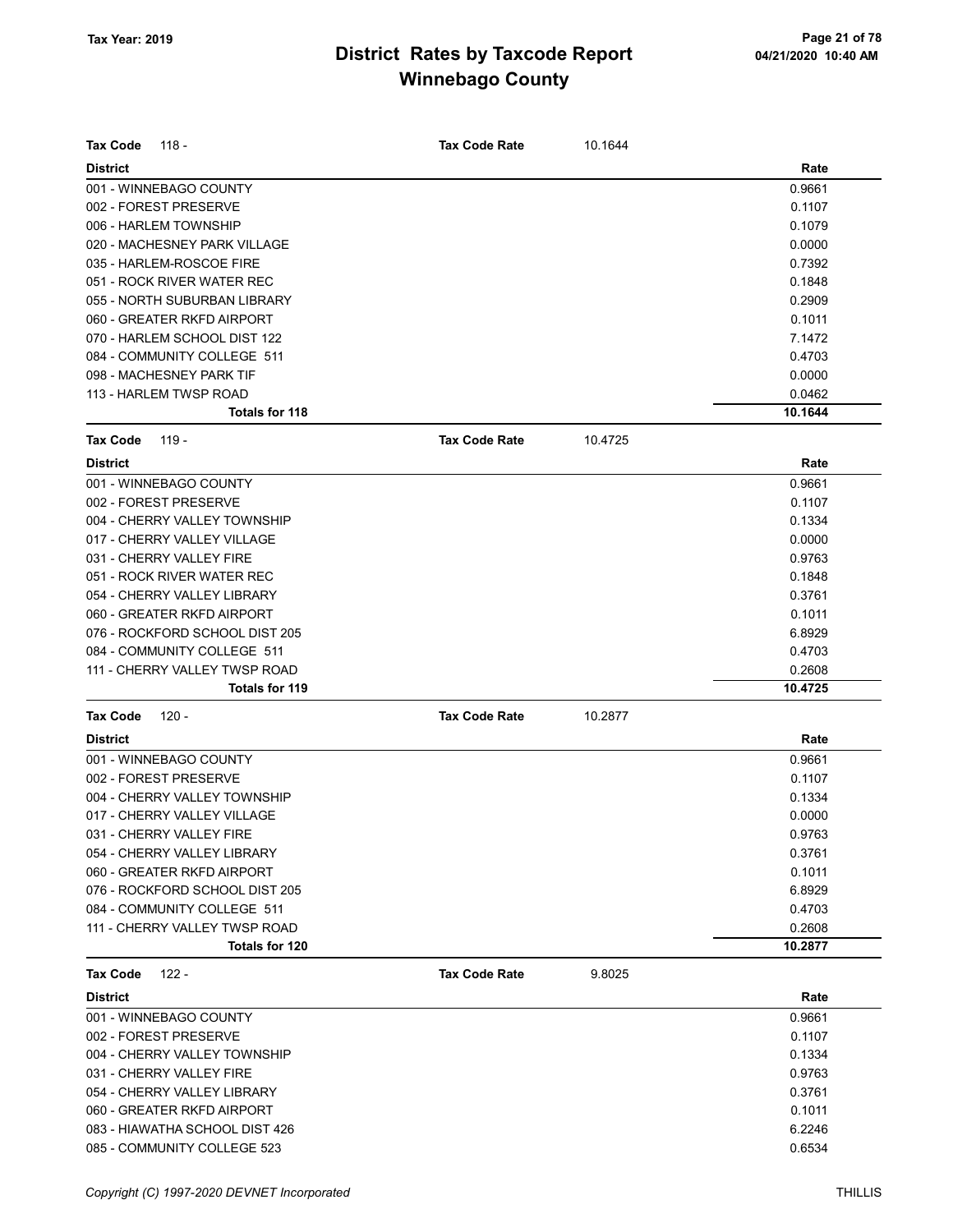| <b>Tax Code</b><br>122 -                | <b>Tax Code Rate</b> | 9.8025  |         |
|-----------------------------------------|----------------------|---------|---------|
| <b>District</b>                         |                      |         | Rate    |
| 111 - CHERRY VALLEY TWSP ROAD           |                      |         | 0.2608  |
| <b>Totals for 122</b>                   |                      |         | 9.8025  |
|                                         |                      |         |         |
| <b>Tax Code</b><br>$123 -$              | <b>Tax Code Rate</b> | 12.3633 |         |
| <b>District</b>                         |                      |         | Rate    |
| 001 - WINNEBAGO COUNTY                  |                      |         | 0.9661  |
| 002 - FOREST PRESERVE                   |                      |         | 0.1107  |
| 011 - ROCKFORD TOWNSHIP                 |                      |         | 0.1298  |
| 023 - ROCKFORD CITY                     |                      |         | 2.9185  |
| 051 - ROCK RIVER WATER REC              |                      |         | 0.1848  |
| 059 - ROCKFORD CITY LIBRARY             |                      |         | 0.4564  |
| 060 - GREATER RKFD AIRPORT              |                      |         | 0.1011  |
| 076 - ROCKFORD SCHOOL DIST 205          |                      |         | 6.8929  |
| 084 - COMMUNITY COLLEGE 511             |                      |         | 0.4703  |
| 118 - ROCKFORD TWSP ROAD                |                      |         | 0.1327  |
| Totals for 123                          |                      |         | 12.3633 |
| <b>Tax Code</b><br>124 -                | <b>Tax Code Rate</b> | 11.5059 |         |
| <b>District</b>                         |                      |         | Rate    |
| 001 - WINNEBAGO COUNTY                  |                      |         | 0.9661  |
| 002 - FOREST PRESERVE                   |                      |         | 0.1107  |
| 004 - CHERRY VALLEY TOWNSHIP            |                      |         | 0.1334  |
| 017 - CHERRY VALLEY VILLAGE             |                      |         | 0.0000  |
| 031 - CHERRY VALLEY FIRE                |                      |         | 0.9763  |
| 046 - ROCKFORD PARK DISTRICT            |                      |         | 1.0334  |
| 051 - ROCK RIVER WATER REC              |                      |         | 0.1848  |
| 054 - CHERRY VALLEY LIBRARY             |                      |         | 0.3761  |
| 060 - GREATER RKFD AIRPORT              |                      |         | 0.1011  |
| 076 - ROCKFORD SCHOOL DIST 205          |                      |         | 6.8929  |
| 084 - COMMUNITY COLLEGE 511             |                      |         | 0.4703  |
| 111 - CHERRY VALLEY TWSP ROAD           |                      |         | 0.2608  |
| Totals for 124                          |                      |         | 11.5059 |
| $125 -$<br><b>Tax Code</b>              | <b>Tax Code Rate</b> | 11.3211 |         |
| <b>District</b>                         |                      |         | Rate    |
| 001 - WINNEBAGO COUNTY                  |                      |         | 0.9661  |
| 002 - FOREST PRESERVE                   |                      |         | 0.1107  |
| 004 - CHERRY VALLEY TOWNSHIP            |                      |         | 0.1334  |
| 017 - CHERRY VALLEY VILLAGE             |                      |         | 0.0000  |
| 031 - CHERRY VALLEY FIRE                |                      |         | 0.9763  |
| 046 - ROCKFORD PARK DISTRICT            |                      |         | 1.0334  |
| 054 - CHERRY VALLEY LIBRARY             |                      |         | 0.3761  |
| 060 - GREATER RKFD AIRPORT              |                      |         | 0.1011  |
| 076 - ROCKFORD SCHOOL DIST 205          |                      |         | 6.8929  |
| 084 - COMMUNITY COLLEGE 511             |                      |         | 0.4703  |
| 111 - CHERRY VALLEY TWSP ROAD           |                      |         | 0.2608  |
| Totals for 125                          |                      |         | 11.3211 |
| 126 - PRESTON & CENTRAL TIF<br>Tax Code | <b>Tax Code Rate</b> | 13.3967 |         |
| <b>District</b>                         |                      |         | Rate    |
| 001 - WINNEBAGO COUNTY                  |                      |         | 0.9661  |
| 002 - FOREST PRESERVE                   |                      |         | 0.1107  |
| 011 - ROCKFORD TOWNSHIP                 |                      |         | 0.1298  |
| 023 - ROCKFORD CITY                     |                      |         | 2.9185  |
|                                         |                      |         |         |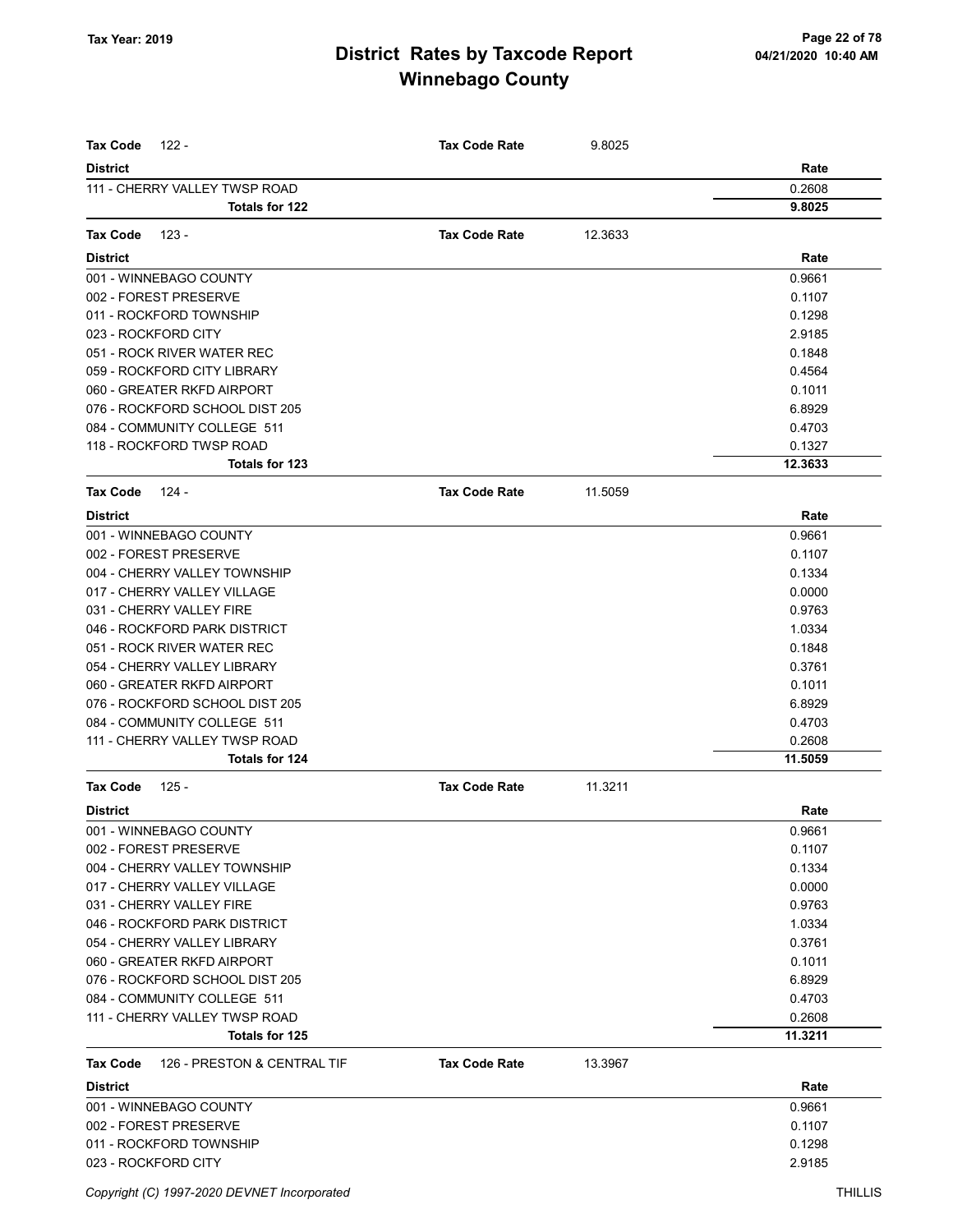| Tax Code<br>126 - PRESTON & CENTRAL TIF | <b>Tax Code Rate</b> | 13.3967 |         |
|-----------------------------------------|----------------------|---------|---------|
| <b>District</b>                         |                      |         | Rate    |
| 046 - ROCKFORD PARK DISTRICT            |                      |         | 1.0334  |
| 051 - ROCK RIVER WATER REC              |                      |         | 0.1848  |
| 052 - PRESTON & CENTRAL TIF             |                      |         | 0.0000  |
| 059 - ROCKFORD CITY LIBRARY             |                      |         | 0.4564  |
| 060 - GREATER RKFD AIRPORT              |                      |         | 0.1011  |
| 076 - ROCKFORD SCHOOL DIST 205          |                      |         | 6.8929  |
| 084 - COMMUNITY COLLEGE 511             |                      |         | 0.4703  |
| 118 - ROCKFORD TWSP ROAD                |                      |         | 0.1327  |
| <b>Totals for 126</b>                   |                      |         | 13.3967 |
| <b>Tax Code</b><br>$127 -$              | <b>Tax Code Rate</b> | 13.5284 |         |
| <b>District</b>                         |                      |         | Rate    |
| 001 - WINNEBAGO COUNTY                  |                      |         | 0.9661  |
| 002 - FOREST PRESERVE                   |                      |         | 0.1107  |
| 004 - CHERRY VALLEY TOWNSHIP            |                      |         | 0.1334  |
| 023 - ROCKFORD CITY                     |                      |         | 2.9185  |
| 046 - ROCKFORD PARK DISTRICT            |                      |         | 1.0334  |
| 051 - ROCK RIVER WATER REC              |                      |         | 0.1848  |
| 059 - ROCKFORD CITY LIBRARY             |                      |         | 0.4564  |
| 060 - GREATER RKFD AIRPORT              |                      |         | 0.1011  |
| 076 - ROCKFORD SCHOOL DIST 205          |                      |         | 6.8929  |
| 084 - COMMUNITY COLLEGE 511             |                      |         | 0.4703  |
| 111 - CHERRY VALLEY TWSP ROAD           |                      |         | 0.2608  |
| <b>Totals for 127</b>                   |                      |         | 13.5284 |
|                                         |                      |         |         |
| <b>Tax Code</b><br>128 -                | <b>Tax Code Rate</b> | 10.9450 |         |
| <b>District</b>                         |                      |         | Rate    |
| 001 - WINNEBAGO COUNTY                  |                      |         | 0.9661  |
| 002 - FOREST PRESERVE                   |                      |         | 0.1107  |
| 004 - CHERRY VALLEY TOWNSHIP            |                      |         | 0.1334  |
| 031 - CHERRY VALLEY FIRE                |                      |         | 0.9763  |
| 046 - ROCKFORD PARK DISTRICT            |                      |         | 1.0334  |
| 060 - GREATER RKFD AIRPORT              |                      |         | 0.1011  |
| 076 - ROCKFORD SCHOOL DIST 205          |                      |         | 6.8929  |
| 084 - COMMUNITY COLLEGE 511             |                      |         | 0.4703  |
| 111 - CHERRY VALLEY TWSP ROAD           |                      |         | 0.2608  |
| Totals for 128                          |                      |         | 10.9450 |
| $129 -$<br>Tax Code                     | <b>Tax Code Rate</b> | 11.3211 |         |
| <b>District</b>                         |                      |         | Rate    |
| 001 - WINNEBAGO COUNTY                  |                      |         | 0.9661  |
| 002 - FOREST PRESERVE                   |                      |         | 0.1107  |
| 004 - CHERRY VALLEY TOWNSHIP            |                      |         | 0.1334  |
| 031 - CHERRY VALLEY FIRE                |                      |         | 0.9763  |
| 046 - ROCKFORD PARK DISTRICT            |                      |         | 1.0334  |
| 054 - CHERRY VALLEY LIBRARY             |                      |         | 0.3761  |
| 060 - GREATER RKFD AIRPORT              |                      |         | 0.1011  |
| 076 - ROCKFORD SCHOOL DIST 205          |                      |         | 6.8929  |
| 084 - COMMUNITY COLLEGE 511             |                      |         | 0.4703  |
| 111 - CHERRY VALLEY TWSP ROAD           |                      |         | 0.2608  |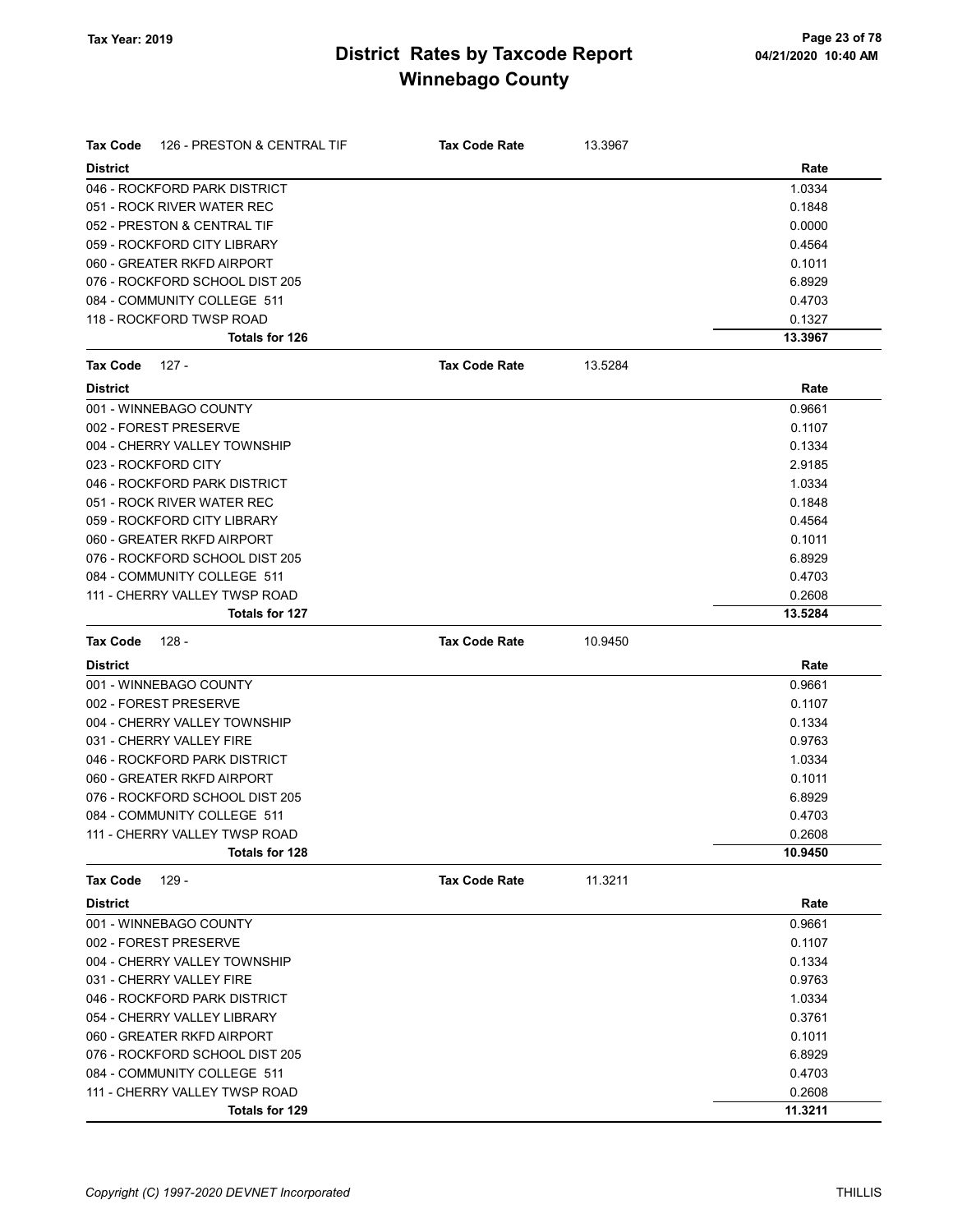| <b>Tax Code</b>       | 130 -                          | <b>Tax Code Rate</b> | 10.3675 |         |
|-----------------------|--------------------------------|----------------------|---------|---------|
| <b>District</b>       |                                |                      |         | Rate    |
|                       | 001 - WINNEBAGO COUNTY         |                      |         | 0.9661  |
|                       | 002 - FOREST PRESERVE          |                      |         | 0.1107  |
|                       | 006 - HARLEM TOWNSHIP          |                      |         | 0.1079  |
| 025 - ROSCOE VILLAGE  |                                |                      |         | 0.6422  |
|                       | 035 - HARLEM-ROSCOE FIRE       |                      |         | 0.7392  |
|                       | 055 - NORTH SUBURBAN LIBRARY   |                      |         | 0.2909  |
|                       | 060 - GREATER RKFD AIRPORT     |                      |         | 0.1011  |
|                       | 076 - ROCKFORD SCHOOL DIST 205 |                      |         | 6.8929  |
|                       | 084 - COMMUNITY COLLEGE 511    |                      |         | 0.4703  |
|                       | 113 - HARLEM TWSP ROAD         |                      |         | 0.0462  |
|                       | <b>Totals for 130</b>          |                      |         | 10.3675 |
| <b>Tax Code</b>       | $131 -$                        | <b>Tax Code Rate</b> | 12.1785 |         |
| <b>District</b>       |                                |                      |         | Rate    |
|                       | 001 - WINNEBAGO COUNTY         |                      |         | 0.9661  |
|                       | 002 - FOREST PRESERVE          |                      |         | 0.1107  |
|                       | 011 - ROCKFORD TOWNSHIP        |                      |         | 0.1298  |
| 023 - ROCKFORD CITY   |                                |                      |         | 2.9185  |
|                       | 059 - ROCKFORD CITY LIBRARY    |                      |         | 0.4564  |
|                       | 060 - GREATER RKFD AIRPORT     |                      |         | 0.1011  |
|                       | 076 - ROCKFORD SCHOOL DIST 205 |                      |         | 6.8929  |
|                       | 084 - COMMUNITY COLLEGE 511    |                      |         | 0.4703  |
|                       | 118 - ROCKFORD TWSP ROAD       |                      |         | 0.1327  |
|                       | <b>Totals for 131</b>          |                      |         | 12.1785 |
|                       |                                |                      |         |         |
| <b>Tax Code</b>       | 133 -                          | <b>Tax Code Rate</b> | 10.1644 |         |
| <b>District</b>       |                                |                      |         | Rate    |
|                       | 001 - WINNEBAGO COUNTY         |                      |         | 0.9661  |
|                       | 002 - FOREST PRESERVE          |                      |         | 0.1107  |
|                       | 006 - HARLEM TOWNSHIP          |                      |         | 0.1079  |
|                       | 020 - MACHESNEY PARK VILLAGE   |                      |         | 0.0000  |
|                       | 035 - HARLEM-ROSCOE FIRE       |                      |         | 0.7392  |
|                       | 051 - ROCK RIVER WATER REC     |                      |         | 0.1848  |
|                       | 055 - NORTH SUBURBAN LIBRARY   |                      |         | 0.2909  |
|                       | 060 - GREATER RKFD AIRPORT     |                      |         | 0.1011  |
|                       | 070 - HARLEM SCHOOL DIST 122   |                      |         | 7.1472  |
|                       | 084 - COMMUNITY COLLEGE 511    |                      |         | 0.4703  |
|                       | 113 - HARLEM TWSP ROAD         |                      |         | 0.0462  |
|                       | Totals for 133                 |                      |         | 10.1644 |
| Tax Code              | 134 -                          | <b>Tax Code Rate</b> | 9.2404  |         |
| <b>District</b>       |                                |                      |         | Rate    |
|                       | 001 - WINNEBAGO COUNTY         |                      |         | 0.9661  |
|                       | 002 - FOREST PRESERVE          |                      |         | 0.1107  |
|                       | 006 - HARLEM TOWNSHIP          |                      |         | 0.1079  |
| 019 - LOVES PARK CITY |                                |                      |         | 0.0000  |
|                       | 055 - NORTH SUBURBAN LIBRARY   |                      |         | 0.2909  |
|                       | 060 - GREATER RKFD AIRPORT     |                      |         | 0.1011  |
|                       | 070 - HARLEM SCHOOL DIST 122   |                      |         | 7.1472  |
|                       | 084 - COMMUNITY COLLEGE 511    |                      |         | 0.4703  |
|                       | 113 - HARLEM TWSP ROAD         |                      |         | 0.0462  |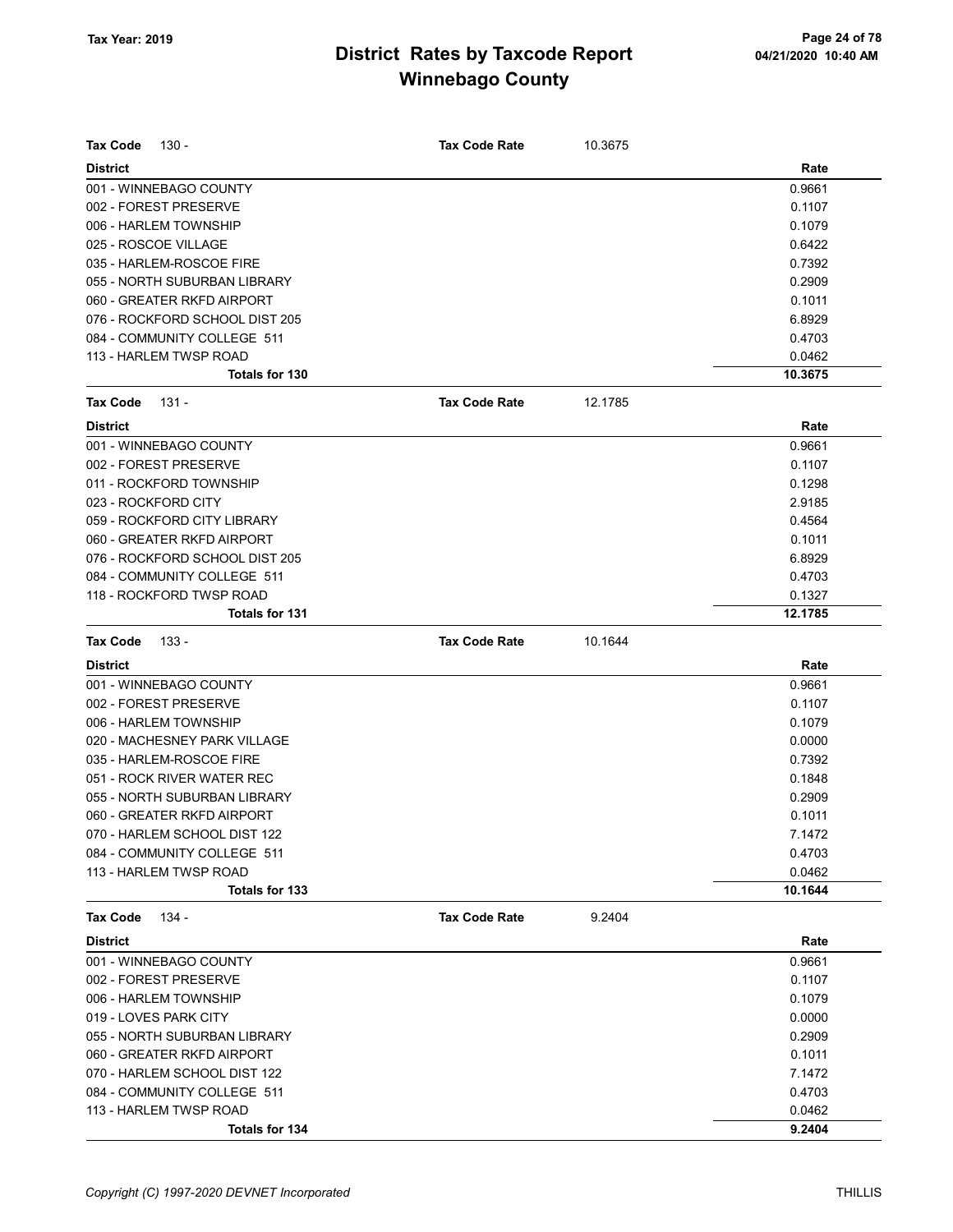| <b>Tax Code</b> | 135 -                          | <b>Tax Code Rate</b> | 9.7253 |        |
|-----------------|--------------------------------|----------------------|--------|--------|
| <b>District</b> |                                |                      |        | Rate   |
|                 | 001 - WINNEBAGO COUNTY         |                      |        | 0.9661 |
|                 | 002 - FOREST PRESERVE          |                      |        | 0.1107 |
|                 | 006 - HARLEM TOWNSHIP          |                      |        | 0.1079 |
|                 | 035 - HARLEM-ROSCOE FIRE       |                      |        | 0.7392 |
|                 | 055 - NORTH SUBURBAN LIBRARY   |                      |        | 0.2909 |
|                 | 060 - GREATER RKFD AIRPORT     |                      |        | 0.1011 |
|                 | 076 - ROCKFORD SCHOOL DIST 205 |                      |        | 6.8929 |
|                 | 084 - COMMUNITY COLLEGE 511    |                      |        | 0.4703 |
|                 | 113 - HARLEM TWSP ROAD         |                      |        | 0.0462 |
|                 | Totals for 135                 |                      |        | 9.7253 |
| Tax Code        | 136 -                          | <b>Tax Code Rate</b> | 9.5696 |        |
| <b>District</b> |                                |                      |        | Rate   |
|                 | 001 - WINNEBAGO COUNTY         |                      |        | 0.9661 |
|                 | 002 - FOREST PRESERVE          |                      |        | 0.1107 |
|                 | 006 - HARLEM TOWNSHIP          |                      |        | 0.1079 |
|                 | 035 - HARLEM-ROSCOE FIRE       |                      |        | 0.7392 |
|                 | 055 - NORTH SUBURBAN LIBRARY   |                      |        | 0.2909 |
|                 | 060 - GREATER RKFD AIRPORT     |                      |        | 0.1011 |
|                 | 071 - KINNIKINNICK SD #131     |                      |        | 4.0761 |
|                 | 077 - HONONEGAH HIGH SD #207   |                      |        | 2.6611 |
|                 | 084 - COMMUNITY COLLEGE 511    |                      |        | 0.4703 |
|                 | 113 - HARLEM TWSP ROAD         |                      |        | 0.0462 |
|                 | <b>Totals for 136</b>          |                      |        | 9.5696 |
| <b>Tax Code</b> | 137 -                          | <b>Tax Code Rate</b> | 9.9796 |        |
| <b>District</b> |                                |                      |        | Rate   |
|                 | 001 - WINNEBAGO COUNTY         |                      |        | 0.9661 |
|                 | 002 - FOREST PRESERVE          |                      |        | 0.1107 |
|                 | 006 - HARLEM TOWNSHIP          |                      |        | 0.1079 |
|                 | 020 - MACHESNEY PARK VILLAGE   |                      |        | 0.0000 |
|                 | 035 - HARLEM-ROSCOE FIRE       |                      |        | 0.7392 |
|                 | 055 - NORTH SUBURBAN LIBRARY   |                      |        | 0.2909 |
|                 | 060 - GREATER RKFD AIRPORT     |                      |        | 0.1011 |
|                 | 070 - HARLEM SCHOOL DIST 122   |                      |        | 7.1472 |
|                 | 084 - COMMUNITY COLLEGE 511    |                      |        | 0.4703 |
|                 | 113 - HARLEM TWSP ROAD         |                      |        | 0.0462 |
|                 | Totals for 137                 |                      |        | 9.9796 |
| <b>Tax Code</b> | 139 -                          | <b>Tax Code Rate</b> | 9.6860 |        |
| <b>District</b> |                                |                      |        | Rate   |
|                 | 001 - WINNEBAGO COUNTY         |                      |        | 0.9661 |
|                 | 002 - FOREST PRESERVE          |                      |        | 0.1107 |
|                 | 006 - HARLEM TOWNSHIP          |                      |        | 0.1079 |
|                 | 020 - MACHESNEY PARK VILLAGE   |                      |        | 0.0000 |
|                 | 037 - NORTH PARK FIRE          |                      |        | 0.4456 |
|                 | 055 - NORTH SUBURBAN LIBRARY   |                      |        | 0.2909 |
|                 | 060 - GREATER RKFD AIRPORT     |                      |        | 0.1011 |
|                 | 070 - HARLEM SCHOOL DIST 122   |                      |        | 7.1472 |
|                 | 084 - COMMUNITY COLLEGE 511    |                      |        | 0.4703 |
|                 | 113 - HARLEM TWSP ROAD         |                      |        | 0.0462 |
|                 | Totals for 139                 |                      |        | 9.6860 |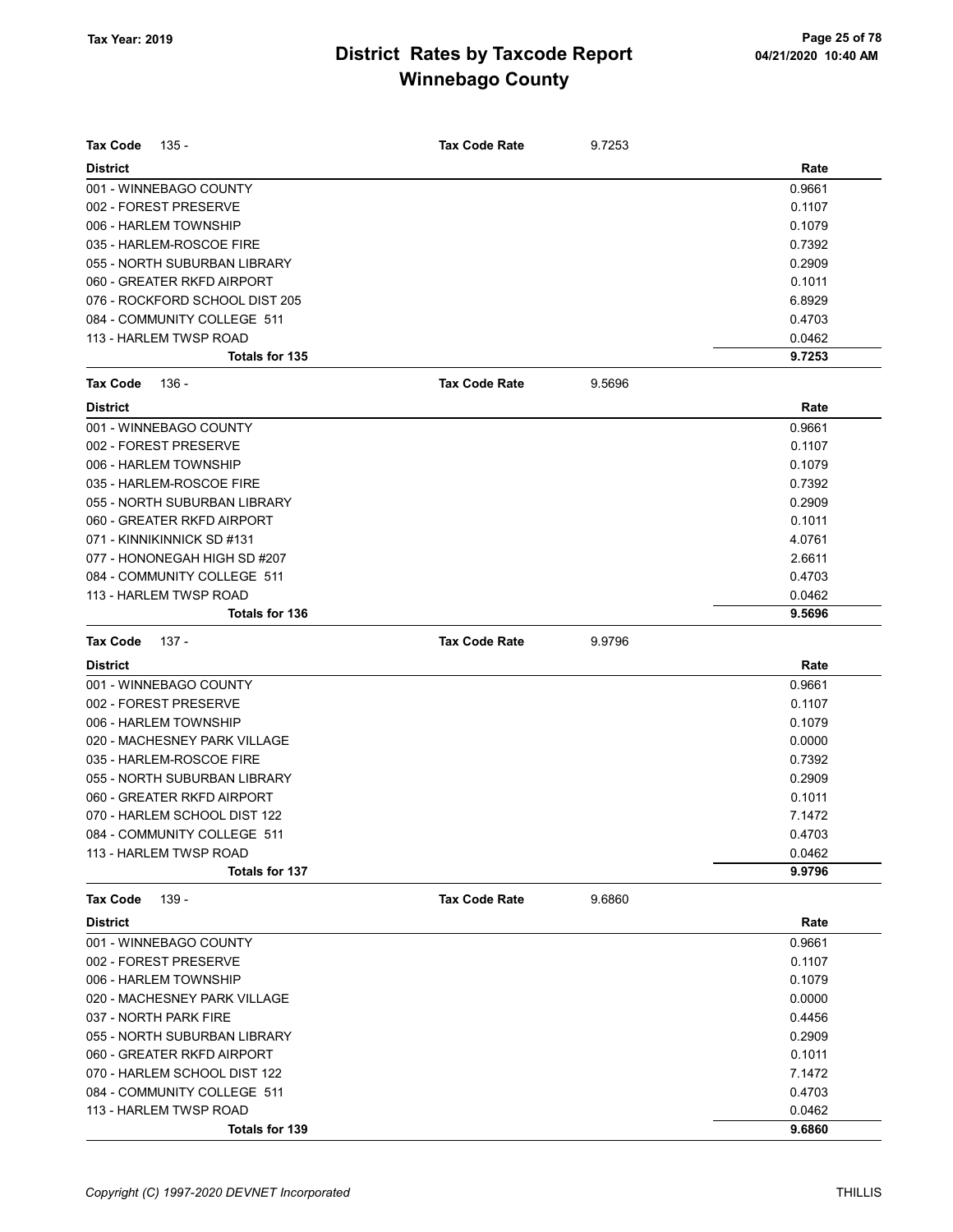| <b>Tax Code</b><br>140 -       |                       | <b>Tax Code Rate</b> | 9.1408  |         |
|--------------------------------|-----------------------|----------------------|---------|---------|
| <b>District</b>                |                       |                      |         | Rate    |
| 001 - WINNEBAGO COUNTY         |                       |                      |         | 0.9661  |
| 002 - FOREST PRESERVE          |                       |                      |         | 0.1107  |
| 006 - HARLEM TOWNSHIP          |                       |                      |         | 0.1079  |
| 037 - NORTH PARK FIRE          |                       |                      |         | 0.4456  |
| 060 - GREATER RKFD AIRPORT     |                       |                      |         | 0.1011  |
| 076 - ROCKFORD SCHOOL DIST 205 |                       |                      |         | 6.8929  |
| 084 - COMMUNITY COLLEGE 511    |                       |                      |         | 0.4703  |
| 113 - HARLEM TWSP ROAD         |                       |                      |         | 0.0462  |
|                                | <b>Totals for 140</b> |                      |         | 9.1408  |
| <b>Tax Code</b><br>141 -       |                       | <b>Tax Code Rate</b> | 9.9796  |         |
| <b>District</b>                |                       |                      |         | Rate    |
| 001 - WINNEBAGO COUNTY         |                       |                      |         | 0.9661  |
| 002 - FOREST PRESERVE          |                       |                      |         | 0.1107  |
| 006 - HARLEM TOWNSHIP          |                       |                      |         | 0.1079  |
| 020 - MACHESNEY PARK VILLAGE   |                       |                      |         | 0.0000  |
| 035 - HARLEM-ROSCOE FIRE       |                       |                      |         | 0.7392  |
| 055 - NORTH SUBURBAN LIBRARY   |                       |                      |         | 0.2909  |
| 060 - GREATER RKFD AIRPORT     |                       |                      |         | 0.1011  |
| 070 - HARLEM SCHOOL DIST 122   |                       |                      |         | 7.1472  |
| 084 - COMMUNITY COLLEGE 511    |                       |                      |         | 0.4703  |
| 098 - MACHESNEY PARK TIF       |                       |                      |         | 0.0000  |
| 113 - HARLEM TWSP ROAD         |                       |                      |         | 0.0462  |
|                                | <b>Totals for 141</b> |                      |         | 9.9796  |
| <b>Tax Code</b><br>142 -       |                       | <b>Tax Code Rate</b> | 10.7194 |         |
| <b>District</b>                |                       |                      |         | Rate    |
| 001 - WINNEBAGO COUNTY         |                       |                      |         | 0.9661  |
| 002 - FOREST PRESERVE          |                       |                      |         | 0.1107  |
| 006 - HARLEM TOWNSHIP          |                       |                      |         | 0.1079  |
|                                |                       |                      |         | 0.4456  |
| 037 - NORTH PARK FIRE          |                       |                      |         |         |
| 046 - ROCKFORD PARK DISTRICT   |                       |                      |         | 1.0334  |
| 055 - NORTH SUBURBAN LIBRARY   |                       |                      |         | 0.2909  |
| 060 - GREATER RKFD AIRPORT     |                       |                      |         | 0.1011  |
| 070 - HARLEM SCHOOL DIST 122   |                       |                      |         | 7.1472  |
| 084 - COMMUNITY COLLEGE 511    |                       |                      |         | 0.4703  |
| 113 - HARLEM TWSP ROAD         |                       |                      |         | 0.0462  |
|                                | <b>Totals for 142</b> |                      |         | 10.7194 |
| <b>Tax Code</b><br>143 -       |                       | <b>Tax Code Rate</b> | 9.4252  |         |
| <b>District</b>                |                       |                      |         | Rate    |
| 001 - WINNEBAGO COUNTY         |                       |                      |         | 0.9661  |
| 002 - FOREST PRESERVE          |                       |                      |         | 0.1107  |
| 006 - HARLEM TOWNSHIP          |                       |                      |         | 0.1079  |
| 019 - LOVES PARK CITY          |                       |                      |         | 0.0000  |
| 051 - ROCK RIVER WATER REC     |                       |                      |         | 0.1848  |
| 055 - NORTH SUBURBAN LIBRARY   |                       |                      |         | 0.2909  |
| 060 - GREATER RKFD AIRPORT     |                       |                      |         | 0.1011  |
| 070 - HARLEM SCHOOL DIST 122   |                       |                      |         | 7.1472  |
| 084 - COMMUNITY COLLEGE 511    |                       |                      |         | 0.4703  |
| 113 - HARLEM TWSP ROAD         |                       |                      |         | 0.0462  |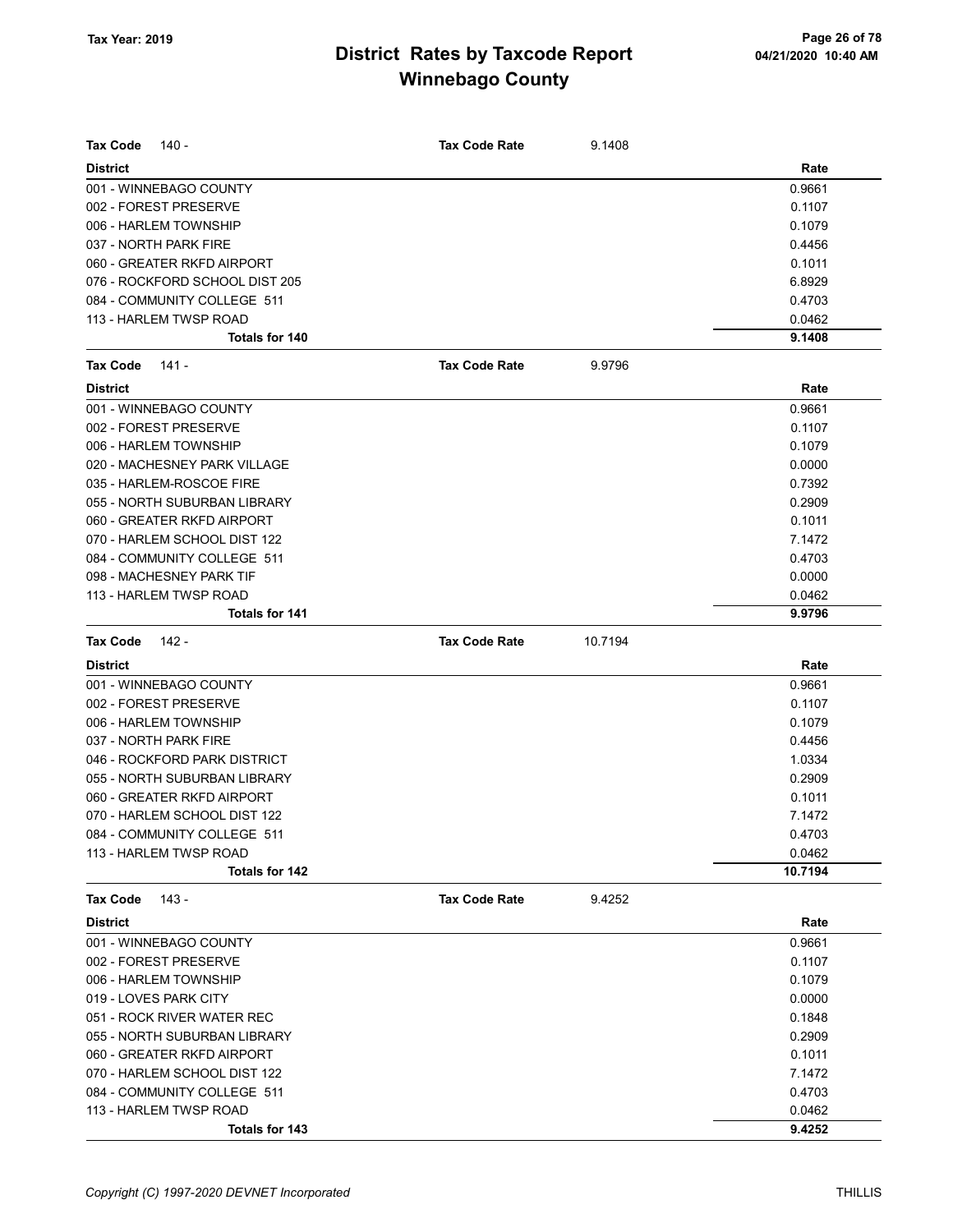| <b>Tax Code</b><br>144 -       | <b>Tax Code Rate</b> | 9.8708  |        |
|--------------------------------|----------------------|---------|--------|
| <b>District</b>                |                      |         | Rate   |
| 001 - WINNEBAGO COUNTY         |                      |         | 0.9661 |
| 002 - FOREST PRESERVE          |                      |         | 0.1107 |
| 006 - HARLEM TOWNSHIP          |                      |         | 0.1079 |
| 020 - MACHESNEY PARK VILLAGE   |                      |         | 0.0000 |
| 037 - NORTH PARK FIRE          |                      |         | 0.4456 |
| 051 - ROCK RIVER WATER REC     |                      |         | 0.1848 |
| 055 - NORTH SUBURBAN LIBRARY   |                      |         | 0.2909 |
| 060 - GREATER RKFD AIRPORT     |                      |         | 0.1011 |
| 070 - HARLEM SCHOOL DIST 122   |                      |         | 7.1472 |
| 084 - COMMUNITY COLLEGE 511    |                      |         | 0.4703 |
| 113 - HARLEM TWSP ROAD         |                      |         | 0.0462 |
| Totals for 144                 |                      |         | 9.8708 |
| <b>Tax Code</b><br>145 -       | <b>Tax Code Rate</b> | 9.4317  |        |
| <b>District</b>                |                      |         | Rate   |
| 001 - WINNEBAGO COUNTY         |                      |         | 0.9661 |
| 002 - FOREST PRESERVE          |                      |         | 0.1107 |
| 006 - HARLEM TOWNSHIP          |                      |         | 0.1079 |
| 037 - NORTH PARK FIRE          |                      |         | 0.4456 |
| 055 - NORTH SUBURBAN LIBRARY   |                      |         | 0.2909 |
| 060 - GREATER RKFD AIRPORT     |                      |         | 0.1011 |
| 076 - ROCKFORD SCHOOL DIST 205 |                      |         | 6.8929 |
| 084 - COMMUNITY COLLEGE 511    |                      |         | 0.4703 |
| 113 - HARLEM TWSP ROAD         |                      |         | 0.0462 |
| Totals for 145                 |                      |         | 9.4317 |
| <b>Tax Code</b><br>146 -       | <b>Tax Code Rate</b> | 13.4723 |        |
| <b>District</b>                |                      |         | Rate   |
| 001 - WINNEBAGO COUNTY         |                      |         | 0.9661 |
| 002 - FOREST PRESERVE          |                      |         | 0.1107 |
| 009 - OWEN TOWNSHIP            |                      |         | 0.1405 |
| 023 - ROCKFORD CITY            |                      |         | 2.9185 |
| 046 - ROCKFORD PARK DISTRICT   |                      |         | 1.0334 |
| 051 - ROCK RIVER WATER REC     |                      |         | 0.1848 |
| 059 - ROCKFORD CITY LIBRARY    |                      |         | 0.4564 |
| 060 - GREATER RKFD AIRPORT     |                      |         | 0.1011 |
| 076 - ROCKFORD SCHOOL DIST 205 |                      |         | 6.8929 |
| 084 - COMMUNITY COLLEGE 511    |                      |         | 0.4703 |
| 116 - OWEN TWSP ROAD           |                      |         | 0.1976 |
| Totals for 146                 |                      | 13.4723 |        |
| Tax Code<br>147 -              | <b>Tax Code Rate</b> | 10.9042 |        |
| <b>District</b>                |                      |         | Rate   |
| 001 - WINNEBAGO COUNTY         |                      |         | 0.9661 |
| 002 - FOREST PRESERVE          |                      |         | 0.1107 |
| 006 - HARLEM TOWNSHIP          |                      |         | 0.1079 |
| 037 - NORTH PARK FIRE          |                      |         | 0.4456 |
| 046 - ROCKFORD PARK DISTRICT   |                      |         | 1.0334 |
| 051 - ROCK RIVER WATER REC     |                      |         | 0.1848 |
| 055 - NORTH SUBURBAN LIBRARY   |                      |         | 0.2909 |
| 060 - GREATER RKFD AIRPORT     |                      |         | 0.1011 |

070 - HARLEM SCHOOL DIST 122 2008 122 2009 12:00 2010 12:00 2010 12:00 2010 12:00 2010 12:00 2010 12:00 2010 1 084 - COMMUNITY COLLEGE 511 0.4703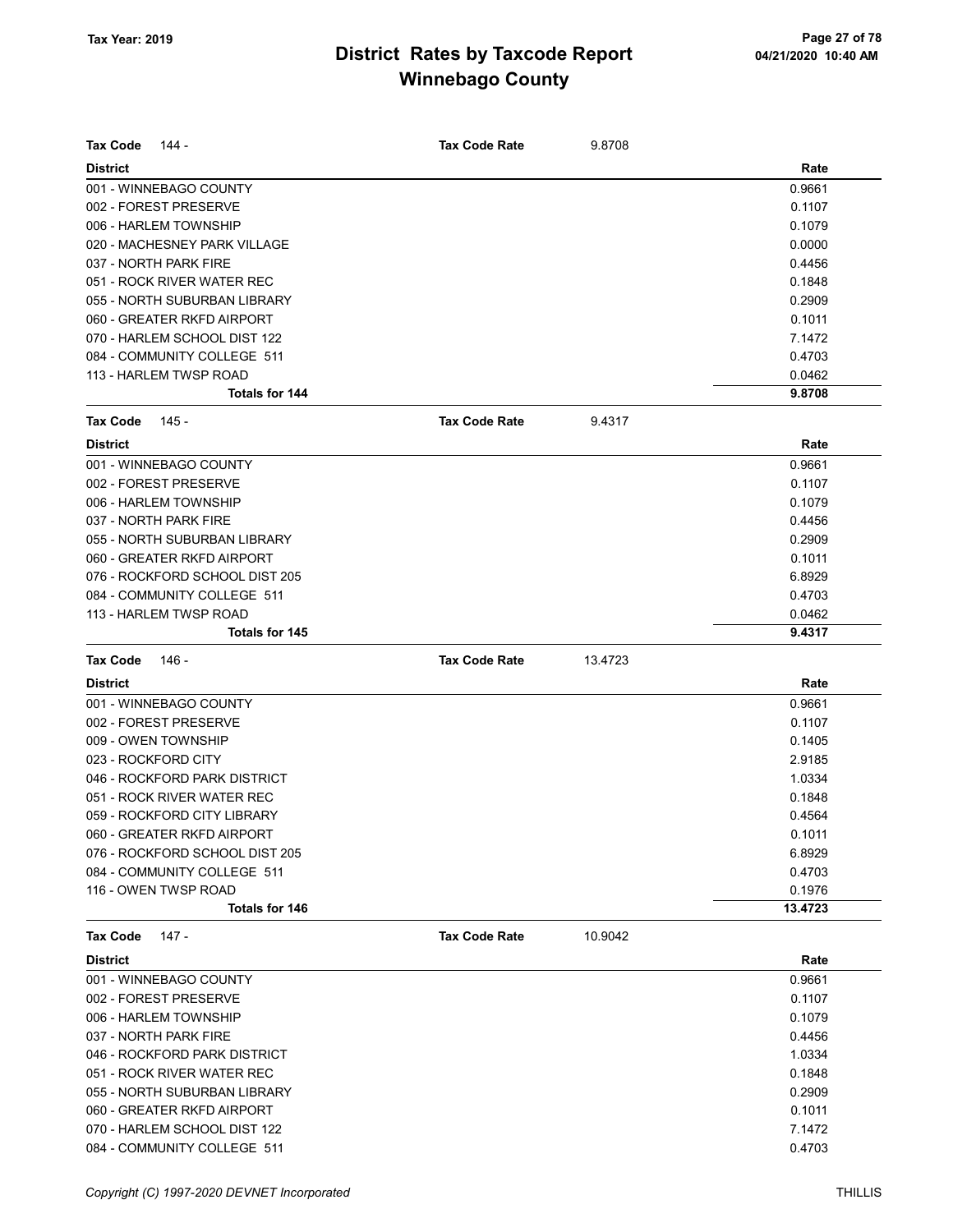| <b>Tax Code</b><br>147 -       | <b>Tax Code Rate</b> | 10.9042 |         |
|--------------------------------|----------------------|---------|---------|
| <b>District</b>                |                      |         | Rate    |
| 113 - HARLEM TWSP ROAD         |                      |         | 0.0462  |
| Totals for 147                 |                      |         | 10.9042 |
|                                |                      |         |         |
| <b>Tax Code</b><br>148         | <b>Tax Code Rate</b> | 9.5110  |         |
| <b>District</b>                |                      |         | Rate    |
| 001 - WINNEBAGO COUNTY         |                      |         | 0.9661  |
| 002 - FOREST PRESERVE          |                      |         | 0.1107  |
| 009 - OWEN TOWNSHIP            |                      |         | 0.1405  |
| 038 - NORTHWEST FIRE           |                      |         | 0.5481  |
| 051 - ROCK RIVER WATER REC     |                      |         | 0.1848  |
| 076 - ROCKFORD SCHOOL DIST 205 |                      |         | 6.8929  |
| 084 - COMMUNITY COLLEGE 511    |                      |         | 0.4703  |
| 116 - OWEN TWSP ROAD           |                      |         | 0.1976  |
| <b>Totals for 148</b>          |                      |         | 9.5110  |
| Tax Code<br>149 -              | <b>Tax Code Rate</b> | 10.6218 |         |
| <b>District</b>                |                      |         | Rate    |
| 001 - WINNEBAGO COUNTY         |                      |         | 0.9661  |
| 002 - FOREST PRESERVE          |                      |         | 0.1107  |
| 006 - HARLEM TOWNSHIP          |                      |         | 0.1079  |
| 025 - ROSCOE VILLAGE           |                      |         | 0.6422  |
| 035 - HARLEM-ROSCOE FIRE       |                      |         | 0.7392  |
| 055 - NORTH SUBURBAN LIBRARY   |                      |         | 0.2909  |
| 060 - GREATER RKFD AIRPORT     |                      |         | 0.1011  |
| 070 - HARLEM SCHOOL DIST 122   |                      |         | 7.1472  |
| 084 - COMMUNITY COLLEGE 511    |                      |         | 0.4703  |
| 113 - HARLEM TWSP ROAD         |                      |         | 0.0462  |
| <b>Totals for 149</b>          |                      |         | 10.6218 |
| Tax Code<br>150 -              | <b>Tax Code Rate</b> | 10.4607 |         |
| <b>District</b>                |                      |         | Rate    |
| 001 - WINNEBAGO COUNTY         |                      |         | 0.9661  |
| 002 - FOREST PRESERVE          |                      |         | 0.1107  |
| 009 - OWEN TOWNSHIP            |                      |         | 0.1405  |
| 038 - NORTHWEST FIRE           |                      |         | 0.5481  |
| 046 - ROCKFORD PARK DISTRICT   |                      |         | 1.0334  |
| 060 - GREATER RKFD AIRPORT     |                      |         | 0.1011  |
| 076 - ROCKFORD SCHOOL DIST 205 |                      |         | 6.8929  |
| 084 - COMMUNITY COLLEGE 511    |                      |         | 0.4703  |
| 116 - OWEN TWSP ROAD           |                      |         | 0.1976  |
| Totals for 150                 |                      |         | 10.4607 |
| Tax Code<br>151 -              | <b>Tax Code Rate</b> | 11.1978 |         |
| <b>District</b>                |                      |         | Rate    |
| 001 - WINNEBAGO COUNTY         |                      |         | 0.9661  |
| 002 - FOREST PRESERVE          |                      |         | 0.1107  |
| 006 - HARLEM TOWNSHIP          |                      |         | 0.1079  |
| 035 - HARLEM-ROSCOE FIRE       |                      |         | 0.7392  |
| 046 - ROCKFORD PARK DISTRICT   |                      |         | 1.0334  |
| 051 - ROCK RIVER WATER REC     |                      |         | 0.1848  |
| 055 - NORTH SUBURBAN LIBRARY   |                      |         | 0.2909  |
| 060 - GREATER RKFD AIRPORT     |                      |         | 0.1011  |
| 070 - HARLEM SCHOOL DIST 122   |                      |         | 7.1472  |
| 084 - COMMUNITY COLLEGE 511    |                      |         | 0.4703  |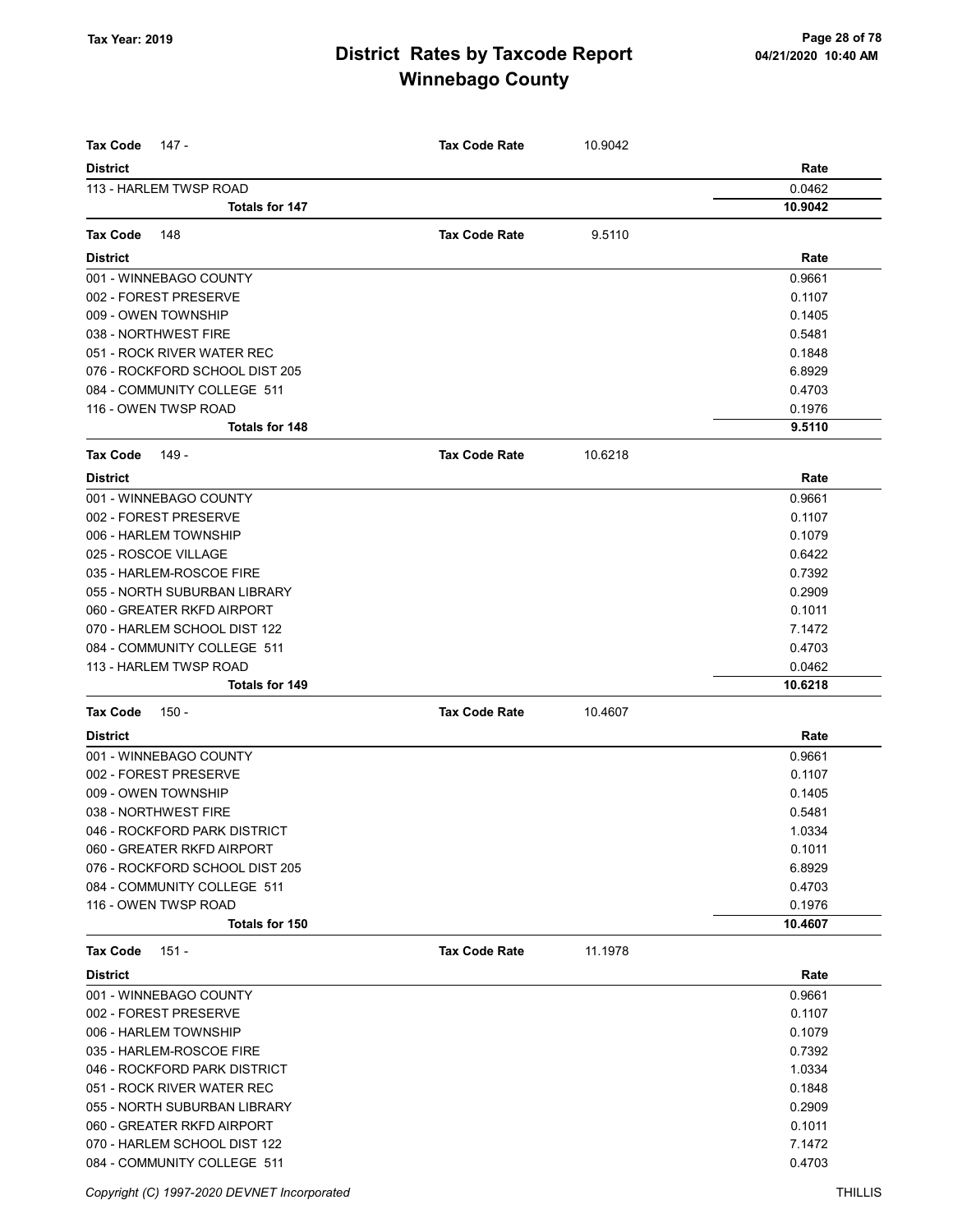| <b>Tax Code</b><br>151 -                        | <b>Tax Code Rate</b> | 11.1978 |                   |
|-------------------------------------------------|----------------------|---------|-------------------|
| <b>District</b>                                 |                      |         | Rate              |
| 113 - HARLEM TWSP ROAD<br><b>Totals for 151</b> |                      |         | 0.0462<br>11.1978 |
|                                                 |                      |         |                   |
| <b>Tax Code</b><br>152 -                        | <b>Tax Code Rate</b> | 11.1978 |                   |
| <b>District</b>                                 |                      |         | Rate              |
| 001 - WINNEBAGO COUNTY                          |                      |         | 0.9661            |
| 002 - FOREST PRESERVE                           |                      |         | 0.1107            |
| 006 - HARLEM TOWNSHIP                           |                      |         | 0.1079            |
| 020 - MACHESNEY PARK VILLAGE                    |                      |         | 0.0000            |
| 035 - HARLEM-ROSCOE FIRE                        |                      |         | 0.7392            |
| 046 - ROCKFORD PARK DISTRICT                    |                      |         | 1.0334            |
| 051 - ROCK RIVER WATER REC                      |                      |         | 0.1848            |
| 055 - NORTH SUBURBAN LIBRARY                    |                      |         | 0.2909            |
| 060 - GREATER RKFD AIRPORT                      |                      |         | 0.1011            |
| 070 - HARLEM SCHOOL DIST 122                    |                      |         | 7.1472            |
| 084 - COMMUNITY COLLEGE 511                     |                      |         | 0.4703            |
| 113 - HARLEM TWSP ROAD                          |                      |         | 0.0462            |
| Totals for 152                                  |                      |         | 11.1978           |
| <b>Tax Code</b><br>153 -                        | <b>Tax Code Rate</b> | 10.1644 |                   |
| <b>District</b>                                 |                      |         | Rate              |
| 001 - WINNEBAGO COUNTY                          |                      |         | 0.9661            |
| 002 - FOREST PRESERVE                           |                      |         | 0.1107            |
| 006 - HARLEM TOWNSHIP                           |                      |         | 0.1079            |
| 035 - HARLEM-ROSCOE FIRE                        |                      |         | 0.7392            |
| 051 - ROCK RIVER WATER REC                      |                      |         | 0.1848            |
| 055 - NORTH SUBURBAN LIBRARY                    |                      |         | 0.2909            |
| 060 - GREATER RKFD AIRPORT                      |                      |         | 0.1011            |
| 070 - HARLEM SCHOOL DIST 122                    |                      |         | 7.1472            |
| 084 - COMMUNITY COLLEGE 511                     |                      |         | 0.4703            |
| 113 - HARLEM TWSP ROAD                          |                      |         | 0.0462            |
| Totals for 153                                  |                      |         | 10.1644           |
| <b>Tax Code</b><br>154 -                        | <b>Tax Code Rate</b> | 13.2875 |                   |
| <b>District</b>                                 |                      |         | Rate              |
| 001 - WINNEBAGO COUNTY                          |                      |         | 0.9661            |
| 002 - FOREST PRESERVE                           |                      |         | 0.1107            |
| 009 - OWEN TOWNSHIP                             |                      |         | 0.1405            |
| 023 - ROCKFORD CITY                             |                      |         | 2.9185            |
| 046 - ROCKFORD PARK DISTRICT                    |                      |         | 1.0334            |
| 059 - ROCKFORD CITY LIBRARY                     |                      |         | 0.4564            |
| 060 - GREATER RKFD AIRPORT                      |                      |         | 0.1011            |
| 076 - ROCKFORD SCHOOL DIST 205                  |                      |         | 6.8929            |
| 084 - COMMUNITY COLLEGE 511                     |                      |         | 0.4703            |
| 116 - OWEN TWSP ROAD                            |                      |         | 0.1976            |
| Totals for 154                                  |                      |         | 13.2875           |
| <b>Tax Code</b><br>155 -                        | <b>Tax Code Rate</b> | 9.5767  |                   |
| <b>District</b>                                 |                      |         | Rate              |
| 001 - WINNEBAGO COUNTY                          |                      |         | 0.9661            |
| 002 - FOREST PRESERVE                           |                      |         | 0.1107            |
| 009 - OWEN TOWNSHIP                             |                      |         | 0.1405            |
| 041 - ROCKTON FIRE                              |                      |         | 0.6975            |
| 060 - GREATER RKFD AIRPORT                      |                      |         | 0.1011            |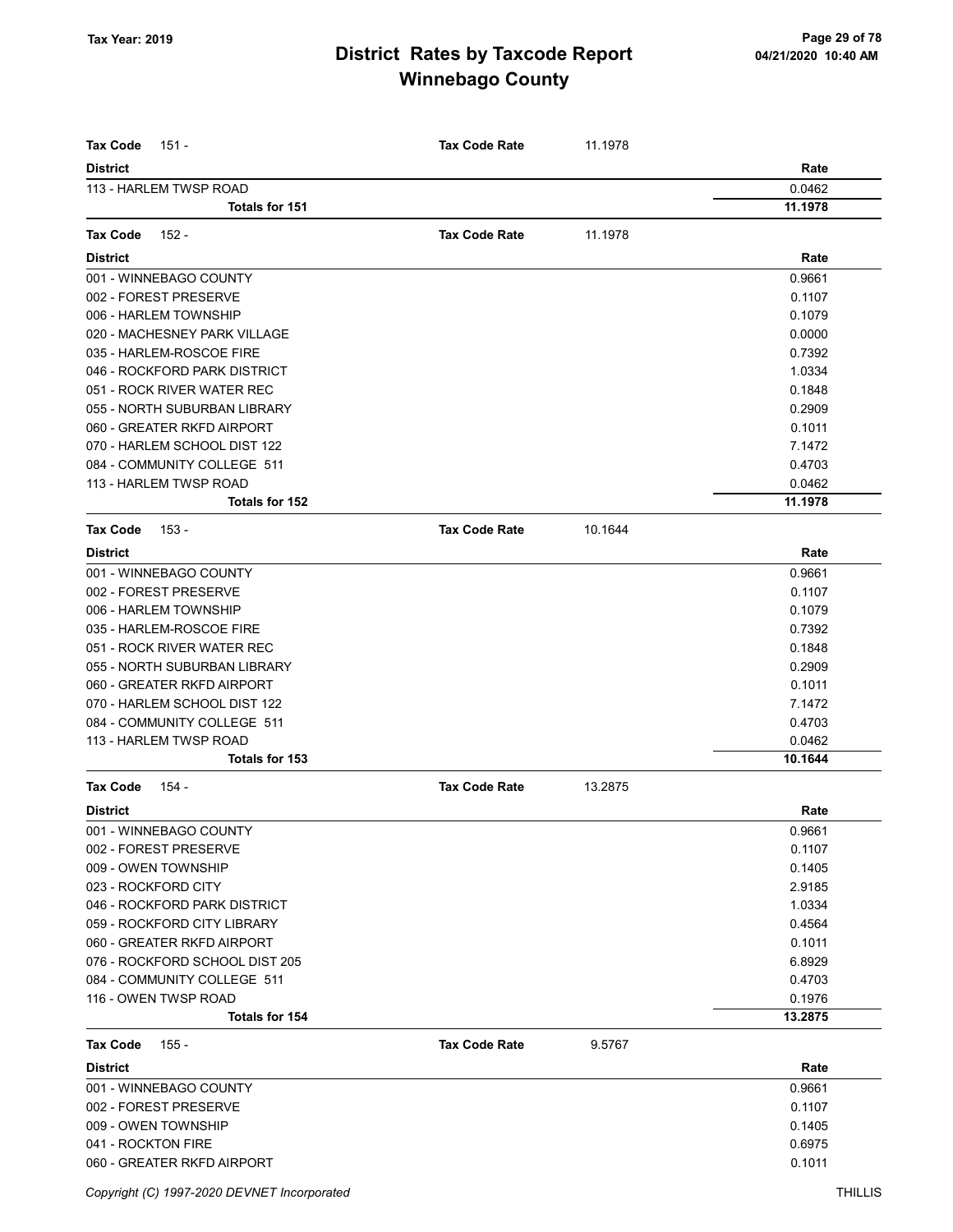| <b>Tax Code</b><br>155 -                        | <b>Tax Code Rate</b> | 9.5767  |                   |
|-------------------------------------------------|----------------------|---------|-------------------|
| <b>District</b>                                 |                      |         | Rate              |
| 076 - ROCKFORD SCHOOL DIST 205                  |                      |         | 6.8929            |
| 084 - COMMUNITY COLLEGE 511                     |                      |         | 0.4703            |
| 116 - OWEN TWSP ROAD                            |                      |         | 0.1976            |
| <b>Totals for 155</b>                           |                      |         | 9.5767            |
| <b>Tax Code</b><br>156 -                        | <b>Tax Code Rate</b> | 9.4273  |                   |
| <b>District</b>                                 |                      |         | Rate              |
| 001 - WINNEBAGO COUNTY                          |                      |         | 0.9661            |
| 002 - FOREST PRESERVE                           |                      |         | 0.1107            |
| 009 - OWEN TOWNSHIP                             |                      |         | 0.1405            |
| 038 - NORTHWEST FIRE                            |                      |         | 0.5481            |
| 060 - GREATER RKFD AIRPORT                      |                      |         | 0.1011            |
| 076 - ROCKFORD SCHOOL DIST 205                  |                      |         | 6.8929            |
| 084 - COMMUNITY COLLEGE 511                     |                      |         | 0.4703            |
| 116 - OWEN TWSP ROAD                            |                      |         | 0.1976            |
| <b>Totals for 156</b>                           |                      |         | 9.4273            |
| <b>Tax Code</b><br>157 -                        | <b>Tax Code Rate</b> | 12.2541 |                   |
| <b>District</b>                                 |                      |         | Rate              |
| 001 - WINNEBAGO COUNTY                          |                      |         | 0.9661            |
| 002 - FOREST PRESERVE                           |                      |         | 0.1107            |
| 009 - OWEN TOWNSHIP                             |                      |         | 0.1405            |
| 023 - ROCKFORD CITY                             |                      |         | 2.9185            |
| 059 - ROCKFORD CITY LIBRARY                     |                      |         | 0.4564            |
| 060 - GREATER RKFD AIRPORT                      |                      |         | 0.1011            |
| 076 - ROCKFORD SCHOOL DIST 205                  |                      |         | 6.8929            |
| 084 - COMMUNITY COLLEGE 511                     |                      |         | 0.4703            |
| 116 - OWEN TWSP ROAD                            |                      |         | 0.1976            |
| <b>Totals for 157</b>                           |                      |         | 12.2541           |
| <b>Tax Code</b><br>158 -                        | <b>Tax Code Rate</b> | 10.9042 |                   |
| <b>District</b>                                 |                      |         | Rate              |
| 001 - WINNEBAGO COUNTY                          |                      |         | 0.9661            |
| 002 - FOREST PRESERVE                           |                      |         | 0.1107            |
| 006 - HARLEM TOWNSHIP                           |                      |         | 0.1079            |
| 020 - MACHESNEY PARK VILLAGE                    |                      |         | 0.0000            |
| 037 - NORTH PARK FIRE                           |                      |         | 0.4456            |
| 046 - ROCKFORD PARK DISTRICT                    |                      |         | 1.0334            |
| 051 - ROCK RIVER WATER REC                      |                      |         | 0.1848            |
| 055 - NORTH SUBURBAN LIBRARY                    |                      |         | 0.2909            |
| 060 - GREATER RKFD AIRPORT                      |                      |         | 0.1011            |
| 070 - HARLEM SCHOOL DIST 122                    |                      |         | 7.1472            |
| 084 - COMMUNITY COLLEGE 511                     |                      |         | 0.4703            |
| 113 - HARLEM TWSP ROAD<br><b>Totals for 158</b> |                      |         | 0.0462<br>10.9042 |
| <b>Tax Code</b><br>159 -                        | <b>Tax Code Rate</b> | 10.4651 |                   |
| <b>District</b>                                 |                      |         | Rate              |
| 001 - WINNEBAGO COUNTY                          |                      |         | 0.9661            |
| 002 - FOREST PRESERVE                           |                      |         | 0.1107            |
| 006 - HARLEM TOWNSHIP                           |                      |         | 0.1079            |
| 037 - NORTH PARK FIRE                           |                      |         | 0.4456            |
| 046 - ROCKFORD PARK DISTRICT                    |                      |         | 1.0334            |
| 055 - NORTH SUBURBAN LIBRARY                    |                      |         | 0.2909            |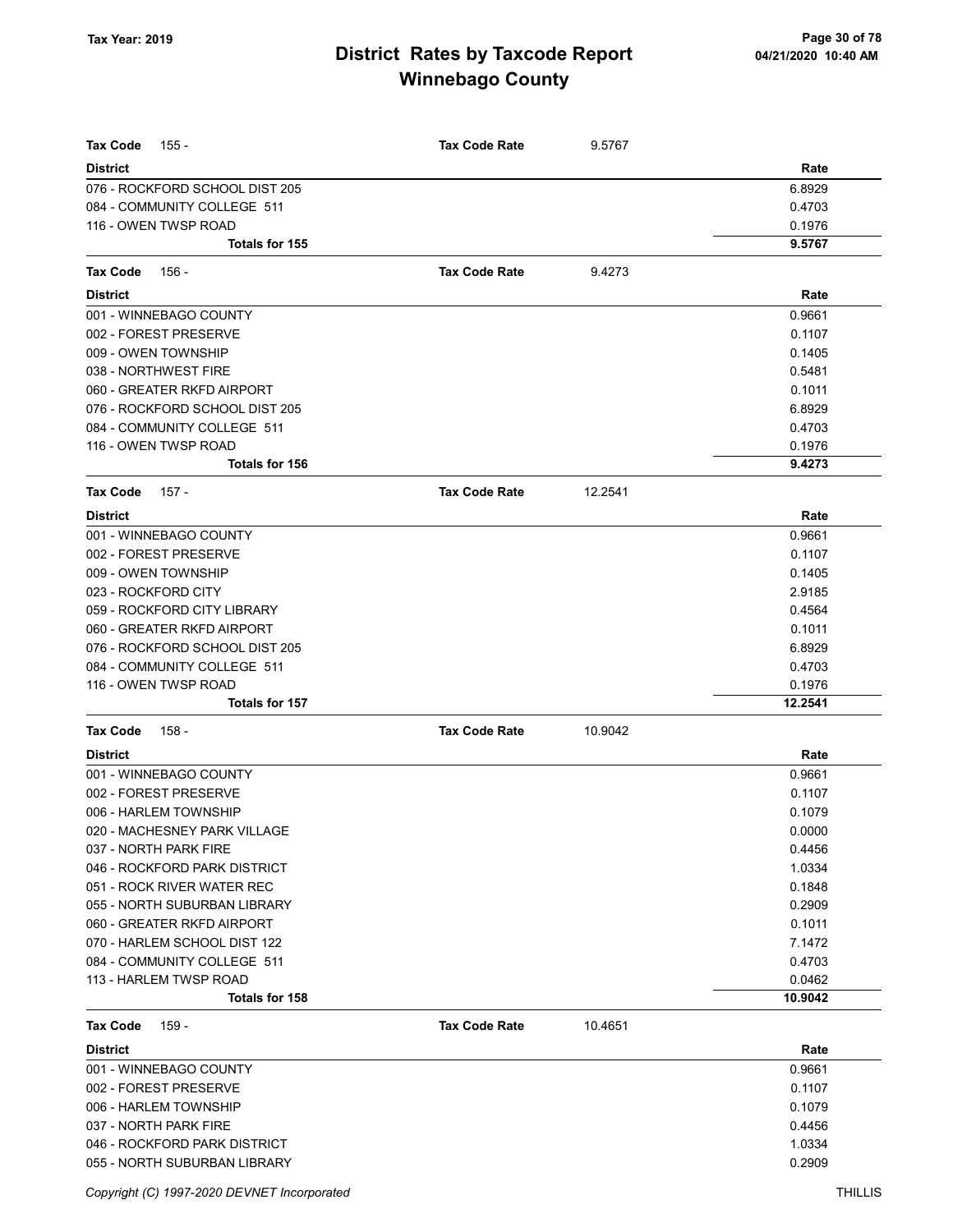| <b>Tax Code</b><br>159 -                          | <b>Tax Code Rate</b> | 10.4651 |                  |
|---------------------------------------------------|----------------------|---------|------------------|
| <b>District</b>                                   |                      |         | Rate             |
| 060 - GREATER RKFD AIRPORT                        |                      |         | 0.1011           |
| 076 - ROCKFORD SCHOOL DIST 205                    |                      |         | 6.8929           |
| 084 - COMMUNITY COLLEGE 511                       |                      |         | 0.4703           |
| 113 - HARLEM TWSP ROAD                            |                      |         | 0.0462           |
| Totals for 159                                    |                      |         | 10.4651          |
| <b>Tax Code</b>                                   | <b>Tax Code Rate</b> |         |                  |
| 160 -                                             |                      | 9.8708  |                  |
| <b>District</b>                                   |                      |         | Rate             |
| 001 - WINNEBAGO COUNTY                            |                      |         | 0.9661           |
| 002 - FOREST PRESERVE                             |                      |         | 0.1107           |
| 006 - HARLEM TOWNSHIP                             |                      |         | 0.1079           |
| 037 - NORTH PARK FIRE                             |                      |         | 0.4456           |
| 051 - ROCK RIVER WATER REC                        |                      |         | 0.1848           |
| 055 - NORTH SUBURBAN LIBRARY                      |                      |         | 0.2909           |
| 060 - GREATER RKFD AIRPORT                        |                      |         | 0.1011           |
| 070 - HARLEM SCHOOL DIST 122                      |                      |         | 7.1472           |
| 084 - COMMUNITY COLLEGE 511                       |                      |         | 0.4703           |
| 113 - HARLEM TWSP ROAD<br>Totals for 160          |                      |         | 0.0462<br>9.8708 |
|                                                   |                      |         |                  |
| <b>Tax Code</b><br>161 -                          | <b>Tax Code Rate</b> | 8.8314  |                  |
| <b>District</b>                                   |                      |         | Rate             |
| 001 - WINNEBAGO COUNTY                            |                      |         | 0.9661           |
| 002 - FOREST PRESERVE                             |                      |         | 0.1107           |
| 009 - OWEN TOWNSHIP                               |                      |         | 0.1405           |
| 038 - NORTHWEST FIRE                              |                      |         | 0.5481           |
| 060 - GREATER RKFD AIRPORT                        |                      |         | 0.1011           |
| 074 - ROCKTON SCHOOL DIST 140                     |                      |         | 3.6359           |
| 077 - HONONEGAH HIGH SD #207                      |                      |         | 2.6611           |
| 084 - COMMUNITY COLLEGE 511                       |                      |         | 0.4703           |
| 116 - OWEN TWSP ROAD<br><b>Totals for 161</b>     |                      |         | 0.1976<br>8.8314 |
|                                                   |                      |         |                  |
| $162 -$<br><b>Tax Code</b>                        | <b>Tax Code Rate</b> | 9.5448  |                  |
| <b>District</b>                                   |                      |         | Rate             |
| 001 - WINNEBAGO COUNTY                            |                      |         | 0.9661           |
| 002 - FOREST PRESERVE                             |                      |         | 0.1107           |
| 009 - OWEN TOWNSHIP                               |                      |         | 0.1405           |
| 038 - NORTHWEST FIRE                              |                      |         | 0.5481           |
| 058 - WINNEBAGO LIBRARY                           |                      |         | 0.2078           |
| 060 - GREATER RKFD AIRPORT                        |                      |         | 0.1011           |
| 082 - WINNEBAGO UNIT SD #323                      |                      |         | 6.8026           |
| 084 - COMMUNITY COLLEGE 511                       |                      |         | 0.4703           |
| 116 - OWEN TWSP ROAD<br>Totals for 162            |                      |         | 0.1976<br>9.5448 |
|                                                   |                      |         |                  |
| <b>Tax Code</b><br>163 -                          | <b>Tax Code Rate</b> | 9.9796  |                  |
| <b>District</b>                                   |                      |         | Rate             |
| 001 - WINNEBAGO COUNTY                            |                      |         | 0.9661<br>0.1107 |
| 002 - FOREST PRESERVE                             |                      |         |                  |
| 006 - HARLEM TOWNSHIP<br>035 - HARLEM-ROSCOE FIRE |                      |         | 0.1079<br>0.7392 |
| 055 - NORTH SUBURBAN LIBRARY                      |                      |         | 0.2909           |
| 060 - GREATER RKFD AIRPORT                        |                      |         | 0.1011           |
|                                                   |                      |         |                  |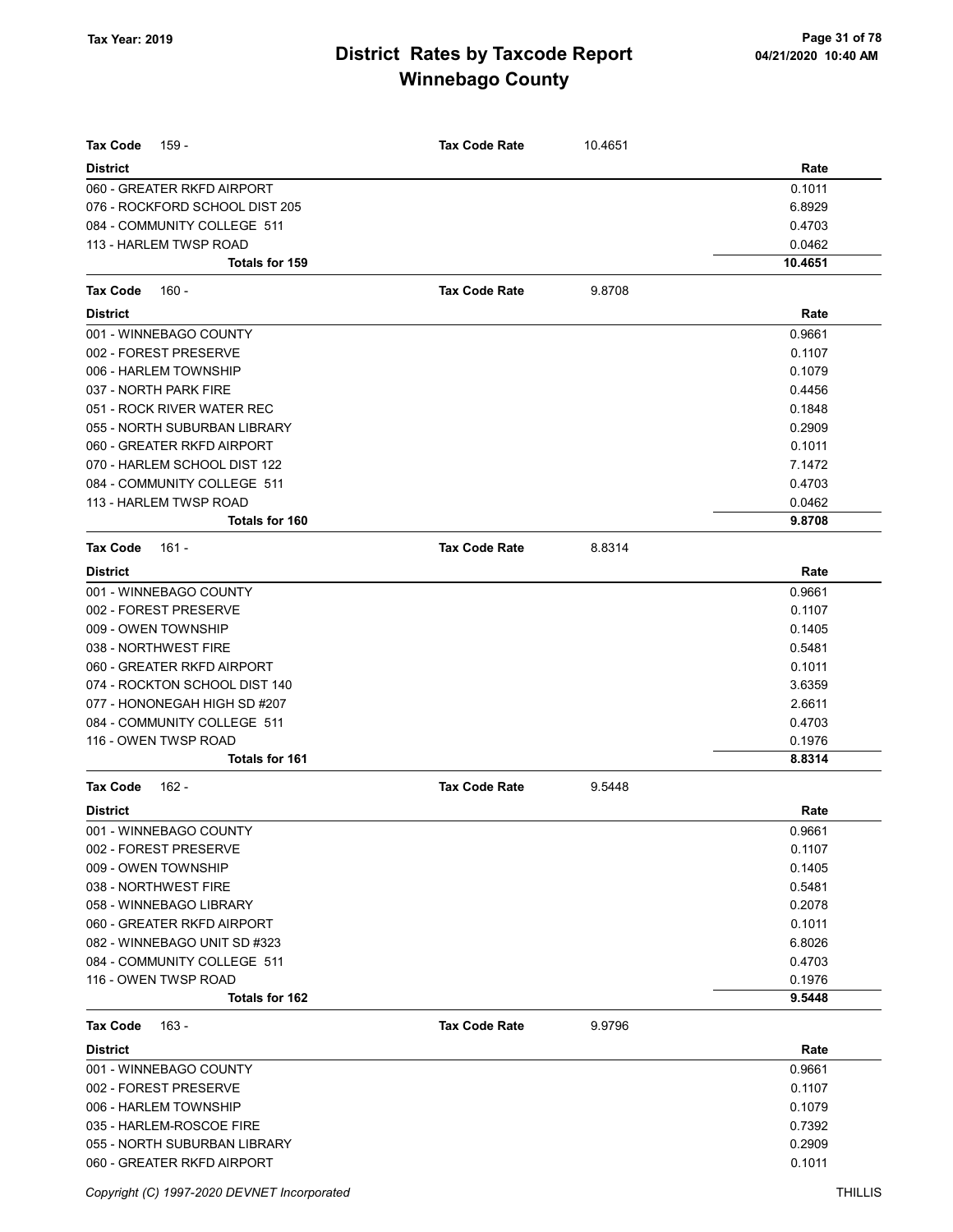| <b>Tax Code</b><br>163 -       | <b>Tax Code Rate</b> | 9.9796 |        |
|--------------------------------|----------------------|--------|--------|
| District                       |                      |        | Rate   |
| 070 - HARLEM SCHOOL DIST 122   |                      |        | 7.1472 |
| 084 - COMMUNITY COLLEGE 511    |                      |        | 0.4703 |
| 113 - HARLEM TWSP ROAD         |                      |        | 0.0462 |
| <b>Totals for 163</b>          |                      |        | 9.9796 |
| <b>Tax Code</b><br>- 164       | <b>Tax Code Rate</b> | 9.6860 |        |
| <b>District</b>                |                      |        | Rate   |
| 001 - WINNEBAGO COUNTY         |                      |        | 0.9661 |
| 002 - FOREST PRESERVE          |                      |        | 0.1107 |
| 006 - HARLEM TOWNSHIP          |                      |        | 0.1079 |
| 037 - NORTH PARK FIRE          |                      |        | 0.4456 |
| 055 - NORTH SUBURBAN LIBRARY   |                      |        | 0.2909 |
| 060 - GREATER RKFD AIRPORT     |                      |        | 0.1011 |
| 070 - HARLEM SCHOOL DIST 122   |                      |        | 7.1472 |
| 084 - COMMUNITY COLLEGE 511    |                      |        | 0.4703 |
| 113 - HARLEM TWSP ROAD         |                      |        | 0.0462 |
| <b>Totals for 164</b>          |                      |        | 9.6860 |
| Tax Code<br>165 -              | <b>Tax Code Rate</b> | 8.9808 |        |
| <b>District</b>                |                      |        | Rate   |
| 001 - WINNEBAGO COUNTY         |                      |        | 0.9661 |
| 002 - FOREST PRESERVE          |                      |        | 0.1107 |
| 009 - OWEN TOWNSHIP            |                      |        | 0.1405 |
| 041 - ROCKTON FIRE             |                      |        | 0.6975 |
| 060 - GREATER RKFD AIRPORT     |                      |        | 0.1011 |
| 074 - ROCKTON SCHOOL DIST 140  |                      |        | 3.6359 |
| 077 - HONONEGAH HIGH SD #207   |                      |        | 2.6611 |
| 084 - COMMUNITY COLLEGE 511    |                      |        | 0.4703 |
| 116 - OWEN TWSP ROAD           |                      |        | 0.1976 |
| Totals for 165                 |                      |        | 8.9808 |
| Tax Code<br>167 -              | <b>Tax Code Rate</b> | 9.3262 |        |
| <b>District</b>                |                      |        | Rate   |
| 001 - WINNEBAGO COUNTY         |                      |        | 0.9661 |
| 002 - FOREST PRESERVE          |                      |        | 0.1107 |
| 009 - OWEN TOWNSHIP            |                      |        | 0.1405 |
| 038 - NORTHWEST FIRE           |                      |        | 0.5481 |
| 076 - ROCKFORD SCHOOL DIST 205 |                      |        | 6.8929 |
| 084 - COMMUNITY COLLEGE 511    |                      |        | 0.4703 |
| 116 - OWEN TWSP ROAD           |                      |        | 0.1976 |
| <b>Totals for 167</b>          |                      |        | 9.3262 |
| $168 -$<br>Tax Code            | <b>Tax Code Rate</b> | 8.9808 |        |
| <b>District</b>                |                      |        | Rate   |
| 001 - WINNEBAGO COUNTY         |                      |        | 0.9661 |
| 002 - FOREST PRESERVE          |                      |        | 0.1107 |
| 009 - OWEN TOWNSHIP            |                      |        | 0.1405 |
| 020 - MACHESNEY PARK VILLAGE   |                      |        | 0.0000 |
| 041 - ROCKTON FIRE             |                      |        | 0.6975 |
| 060 - GREATER RKFD AIRPORT     |                      |        | 0.1011 |
| 074 - ROCKTON SCHOOL DIST 140  |                      |        | 3.6359 |
| 077 - HONONEGAH HIGH SD #207   |                      |        | 2.6611 |
| 084 - COMMUNITY COLLEGE 511    |                      |        | 0.4703 |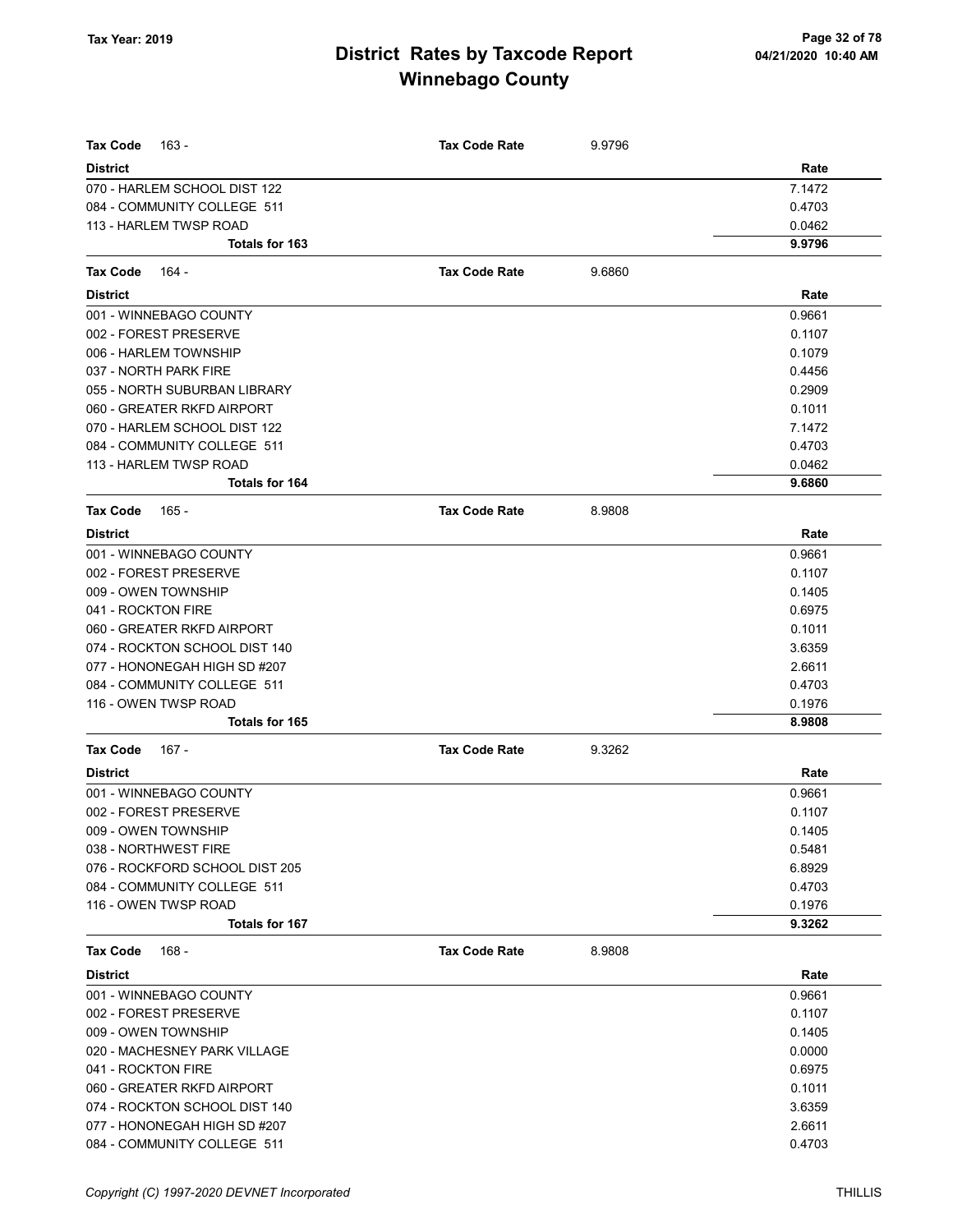| <b>Tax Code</b><br>168 -       | <b>Tax Code Rate</b> | 8.9808  |         |
|--------------------------------|----------------------|---------|---------|
| <b>District</b>                |                      |         | Rate    |
| 116 - OWEN TWSP ROAD           |                      |         | 0.1976  |
| Totals for 168                 |                      |         | 8.9808  |
| <b>Tax Code</b><br>169 -       | <b>Tax Code Rate</b> | 9.7182  |         |
| <b>District</b>                |                      |         | Rate    |
| 001 - WINNEBAGO COUNTY         |                      |         | 0.9661  |
| 002 - FOREST PRESERVE          |                      |         | 0.1107  |
| 009 - OWEN TOWNSHIP            |                      |         | 0.1405  |
| 038 - NORTHWEST FIRE           |                      |         | 0.5481  |
| 055 - NORTH SUBURBAN LIBRARY   |                      |         | 0.2909  |
| 060 - GREATER RKFD AIRPORT     |                      |         | 0.1011  |
| 076 - ROCKFORD SCHOOL DIST 205 |                      |         | 6.8929  |
| 084 - COMMUNITY COLLEGE 511    |                      |         | 0.4703  |
| 116 - OWEN TWSP ROAD           |                      |         | 0.1976  |
| <b>Totals for 169</b>          |                      |         | 9.7182  |
| <b>Tax Code</b><br>170 -       | <b>Tax Code Rate</b> | 9.6121  |         |
| <b>District</b>                |                      |         | Rate    |
| 001 - WINNEBAGO COUNTY         |                      |         | 0.9661  |
| 002 - FOREST PRESERVE          |                      |         | 0.1107  |
| 009 - OWEN TOWNSHIP            |                      |         | 0.1405  |
| 038 - NORTHWEST FIRE           |                      |         | 0.5481  |
| 051 - ROCK RIVER WATER REC     |                      |         | 0.1848  |
| 060 - GREATER RKFD AIRPORT     |                      |         | 0.1011  |
| 076 - ROCKFORD SCHOOL DIST 205 |                      |         | 6.8929  |
| 084 - COMMUNITY COLLEGE 511    |                      |         | 0.4703  |
| 116 - OWEN TWSP ROAD           |                      |         | 0.1976  |
| <b>Totals for 170</b>          |                      |         | 9.6121  |
| <b>Tax Code</b><br>171 -       | <b>Tax Code Rate</b> | 10.6455 |         |
| <b>District</b>                |                      |         | Rate    |
| 001 - WINNEBAGO COUNTY         |                      |         | 0.9661  |
| 002 - FOREST PRESERVE          |                      |         | 0.1107  |
| 009 - OWEN TOWNSHIP            |                      |         | 0.1405  |
| 038 - NORTHWEST FIRE           |                      |         | 0.5481  |
| 046 - ROCKFORD PARK DISTRICT   |                      |         | 1.0334  |
| 051 - ROCK RIVER WATER REC     |                      |         | 0.1848  |
| 060 - GREATER RKFD AIRPORT     |                      |         | 0.1011  |
| 076 - ROCKFORD SCHOOL DIST 205 |                      |         | 6.8929  |
| 084 - COMMUNITY COLLEGE 511    |                      |         | 0.4703  |
| 116 - OWEN TWSP ROAD           |                      |         | 0.1976  |
| Totals for 171                 |                      |         | 10.6455 |
| <b>Tax Code</b><br>172         | <b>Tax Code Rate</b> | 13.3712 |         |
| <b>District</b>                |                      |         | Rate    |
| 001 - WINNEBAGO COUNTY         |                      |         | 0.9661  |
| 002 - FOREST PRESERVE          |                      |         | 0.1107  |
| 009 - OWEN TOWNSHIP            |                      |         | 0.1405  |
| 023 - ROCKFORD CITY            |                      |         | 2.9185  |
| 046 - ROCKFORD PARK DISTRICT   |                      |         | 1.0334  |
| 051 - ROCK RIVER WATER REC     |                      |         | 0.1848  |
| 059 - ROCKFORD CITY LIBRARY    |                      |         | 0.4564  |
| 076 - ROCKFORD SCHOOL DIST 205 |                      |         | 6.8929  |
| 084 - COMMUNITY COLLEGE 511    |                      |         | 0.4703  |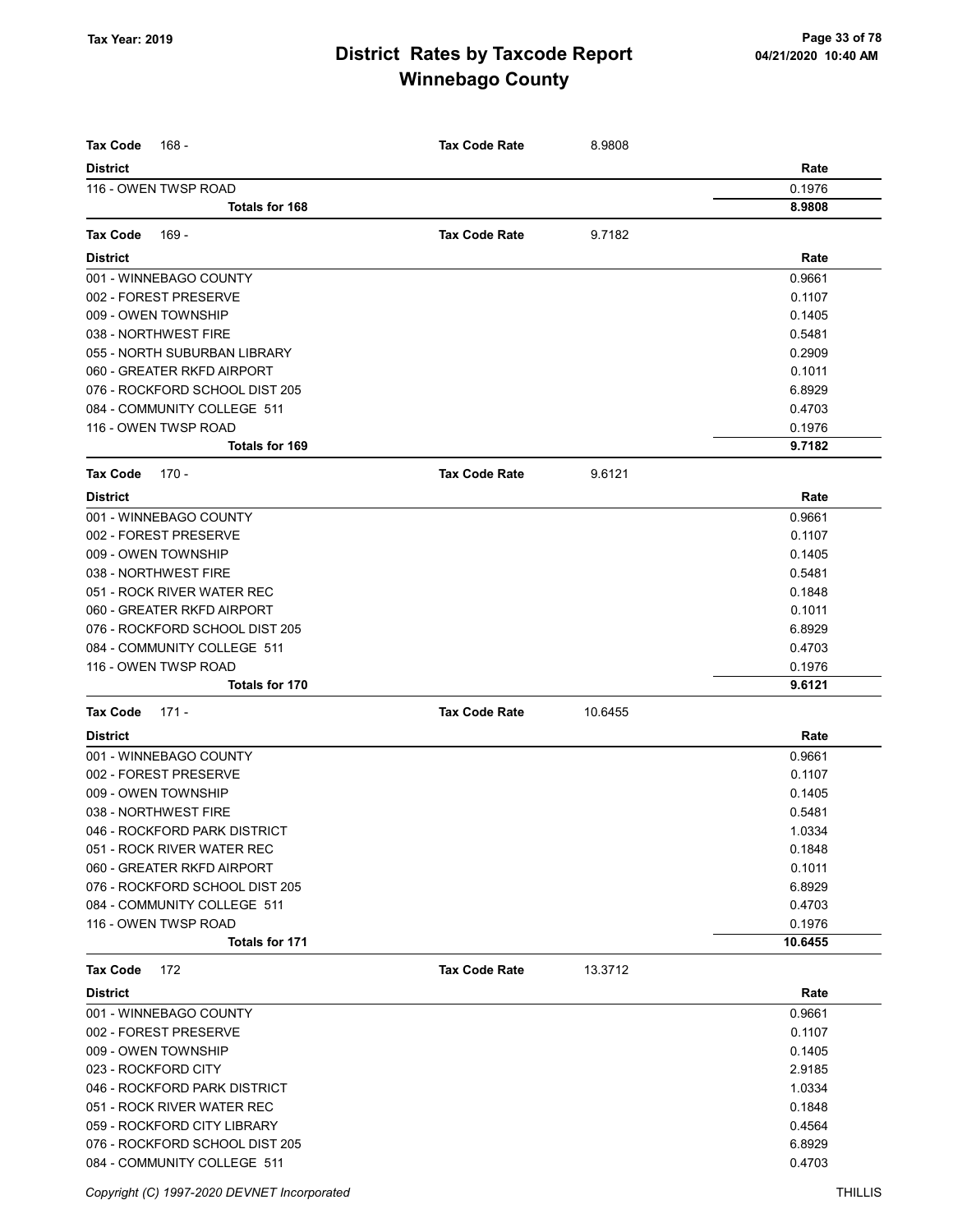| <b>Tax Code</b><br>172                    | <b>Tax Code Rate</b> | 13.3712 |                  |
|-------------------------------------------|----------------------|---------|------------------|
| <b>District</b>                           |                      |         | Rate             |
| 116 - OWEN TWSP ROAD                      |                      |         | 0.1976           |
| <b>Totals for 172</b>                     |                      |         | 13.3712          |
| <b>Tax Code</b><br>175 -                  | <b>Tax Code Rate</b> | 9.8896  |                  |
|                                           |                      |         |                  |
| <b>District</b><br>001 - WINNEBAGO COUNTY |                      |         | Rate             |
| 002 - FOREST PRESERVE                     |                      |         | 0.9661<br>0.1107 |
| 013 - ROSCOE TOWNSHIP                     |                      |         | 0.1431           |
| 026 - SOUTH BELOIT CITY                   |                      |         | 1.0813           |
| 061 - SOUTH BELOIT CITY LIBRARY           |                      |         | 0.2008           |
| 072 - PRAIRIE HILL SCHOOL DIST 133        |                      |         | 4.0864           |
| 077 - HONONEGAH HIGH SD #207              |                      |         | 2.6611           |
| 084 - COMMUNITY COLLEGE 511               |                      |         | 0.4703           |
| 120 - ROSCOE TWSP ROAD                    |                      |         | 0.1698           |
| <b>Totals for 175</b>                     |                      |         | 9.8896           |
| <b>Tax Code</b><br>176 -                  | <b>Tax Code Rate</b> | 8.8984  |                  |
| <b>District</b>                           |                      |         | Rate             |
| 001 - WINNEBAGO COUNTY                    |                      |         | 0.9661           |
| 002 - FOREST PRESERVE                     |                      |         | 0.1107           |
| 013 - ROSCOE TOWNSHIP                     |                      |         | 0.1431           |
| 055 - NORTH SUBURBAN LIBRARY              |                      |         | 0.2909           |
| 072 - PRAIRIE HILL SCHOOL DIST 133        |                      |         | 4.0864           |
| 077 - HONONEGAH HIGH SD #207              |                      |         | 2.6611           |
| 084 - COMMUNITY COLLEGE 511               |                      |         | 0.4703           |
| 120 - ROSCOE TWSP ROAD                    |                      |         | 0.1698           |
| <b>Totals for 176</b>                     |                      |         | 8.8984           |
| <b>Tax Code</b><br>$177 -$                | <b>Tax Code Rate</b> | 9.3741  |                  |
| <b>District</b>                           |                      |         | Rate             |
| 001 - WINNEBAGO COUNTY                    |                      |         | 0.9661           |
| 002 - FOREST PRESERVE                     |                      |         | 0.1107           |
| 013 - ROSCOE TOWNSHIP                     |                      |         | 0.1431           |
| 026 - SOUTH BELOIT CITY                   |                      |         | 1.0813           |
| 061 - SOUTH BELOIT CITY LIBRARY           |                      |         | 0.2008           |
| 079 - SOUTH BELOIT SD #320                |                      |         | 6.2320           |
| 084 - COMMUNITY COLLEGE 511               |                      |         | 0.4703           |
| 120 - ROSCOE TWSP ROAD                    |                      |         | 0.1698           |
| Totals for 177                            |                      |         | 9.3741           |
| <b>Tax Code</b><br>178 -                  | <b>Tax Code Rate</b> | 8.3829  |                  |
| <b>District</b>                           |                      |         | Rate             |
| 001 - WINNEBAGO COUNTY                    |                      |         | 0.9661           |
| 002 - FOREST PRESERVE                     |                      |         | 0.1107           |
| 013 - ROSCOE TOWNSHIP                     |                      |         | 0.1431           |
| 055 - NORTH SUBURBAN LIBRARY              |                      |         | 0.2909           |
| 079 - SOUTH BELOIT SD #320                |                      |         | 6.2320           |
| 084 - COMMUNITY COLLEGE 511               |                      |         | 0.4703           |
| 120 - ROSCOE TWSP ROAD                    |                      |         | 0.1698           |
| <b>Totals for 178</b>                     |                      |         | 8.3829           |
| $179 -$<br><b>Tax Code</b>                | <b>Tax Code Rate</b> | 9.1221  |                  |
| <b>District</b>                           |                      |         | Rate             |
| 001 - WINNEBAGO COUNTY                    |                      |         | 0.9661           |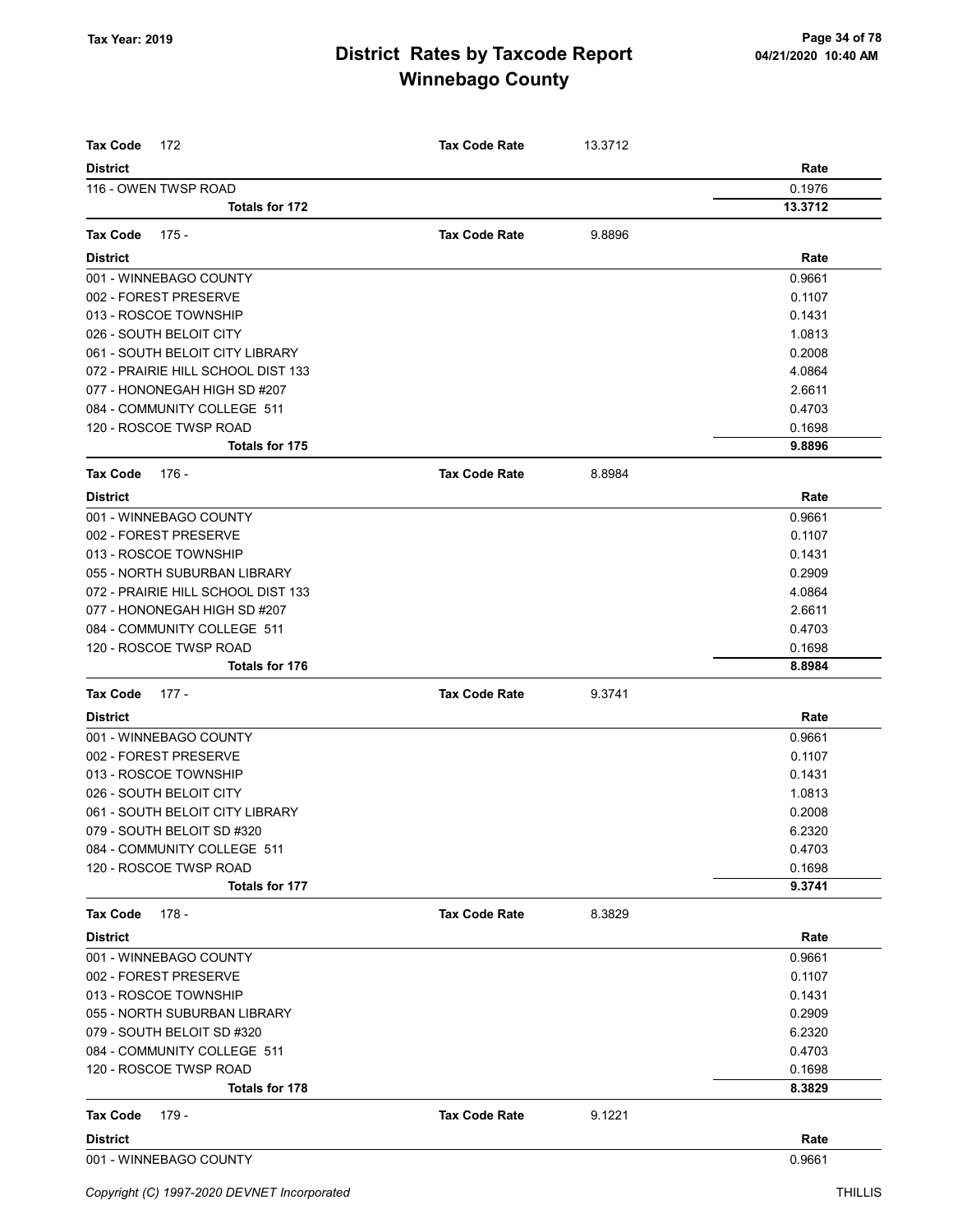| <b>Tax Code</b><br>179 -           | <b>Tax Code Rate</b> | 9.1221 |        |
|------------------------------------|----------------------|--------|--------|
| <b>District</b>                    |                      |        | Rate   |
| 002 - FOREST PRESERVE              |                      |        | 0.1107 |
| 013 - ROSCOE TOWNSHIP              |                      |        | 0.1431 |
| 035 - HARLEM-ROSCOE FIRE           |                      |        | 0.7392 |
| 055 - NORTH SUBURBAN LIBRARY       |                      |        | 0.2909 |
| 079 - SOUTH BELOIT SD #320         |                      |        | 6.2320 |
| 084 - COMMUNITY COLLEGE 511        |                      |        | 0.4703 |
| 120 - ROSCOE TWSP ROAD             |                      |        | 0.1698 |
| Totals for 179                     |                      |        | 9.1221 |
| <b>Tax Code</b><br>180 -           | <b>Tax Code Rate</b> | 9.6376 |        |
| <b>District</b>                    |                      |        | Rate   |
| 001 - WINNEBAGO COUNTY             |                      |        | 0.9661 |
| 002 - FOREST PRESERVE              |                      |        | 0.1107 |
| 013 - ROSCOE TOWNSHIP              |                      |        | 0.1431 |
| 035 - HARLEM-ROSCOE FIRE           |                      |        | 0.7392 |
| 055 - NORTH SUBURBAN LIBRARY       |                      |        | 0.2909 |
| 072 - PRAIRIE HILL SCHOOL DIST 133 |                      |        | 4.0864 |
| 077 - HONONEGAH HIGH SD #207       |                      |        | 2.6611 |
| 084 - COMMUNITY COLLEGE 511        |                      |        | 0.4703 |
| 120 - ROSCOE TWSP ROAD             |                      |        | 0.1698 |
| Totals for 180                     |                      |        | 9.6376 |
| <b>Tax Code</b><br>$181 -$         | <b>Tax Code Rate</b> | 9.6273 |        |
| <b>District</b>                    |                      |        | Rate   |
| 001 - WINNEBAGO COUNTY             |                      |        | 0.9661 |
| 002 - FOREST PRESERVE              |                      |        | 0.1107 |
| 013 - ROSCOE TOWNSHIP              |                      |        | 0.1431 |
| 035 - HARLEM-ROSCOE FIRE           |                      |        | 0.7392 |
| 055 - NORTH SUBURBAN LIBRARY       |                      |        | 0.2909 |
| 071 - KINNIKINNICK SD #131         |                      |        | 4.0761 |
| 077 - HONONEGAH HIGH SD #207       |                      |        | 2.6611 |
| 084 - COMMUNITY COLLEGE 511        |                      |        | 0.4703 |
| 120 - ROSCOE TWSP ROAD             |                      |        | 0.1698 |
| <b>Totals for 181</b>              |                      |        | 9.6273 |
|                                    |                      |        |        |
| <b>Tax Code</b><br>$182 -$         | Tax Code Rate        | 8.8962 |        |
| <b>District</b>                    |                      |        | Rate   |
| 001 - WINNEBAGO COUNTY             |                      |        | 0.9661 |
| 002 - FOREST PRESERVE              |                      |        | 0.1107 |
| 013 - ROSCOE TOWNSHIP              |                      |        | 0.1431 |
| 035 - HARLEM-ROSCOE FIRE           |                      |        | 0.7392 |
| 074 - ROCKTON SCHOOL DIST 140      |                      |        | 3.6359 |
| 077 - HONONEGAH HIGH SD #207       |                      |        | 2.6611 |
| 084 - COMMUNITY COLLEGE 511        |                      |        | 0.4703 |
| 120 - ROSCOE TWSP ROAD             |                      |        | 0.1698 |
| Totals for 182                     |                      |        | 8.8962 |
| <b>Tax Code</b><br>183 -           | <b>Tax Code Rate</b> | 8.8962 |        |
| <b>District</b>                    |                      |        | Rate   |
| 001 - WINNEBAGO COUNTY             |                      |        | 0.9661 |
| 002 - FOREST PRESERVE              |                      |        | 0.1107 |
| 013 - ROSCOE TOWNSHIP              |                      |        | 0.1431 |
| 020 - MACHESNEY PARK VILLAGE       |                      |        | 0.0000 |
| 035 - HARLEM-ROSCOE FIRE           |                      |        | 0.7392 |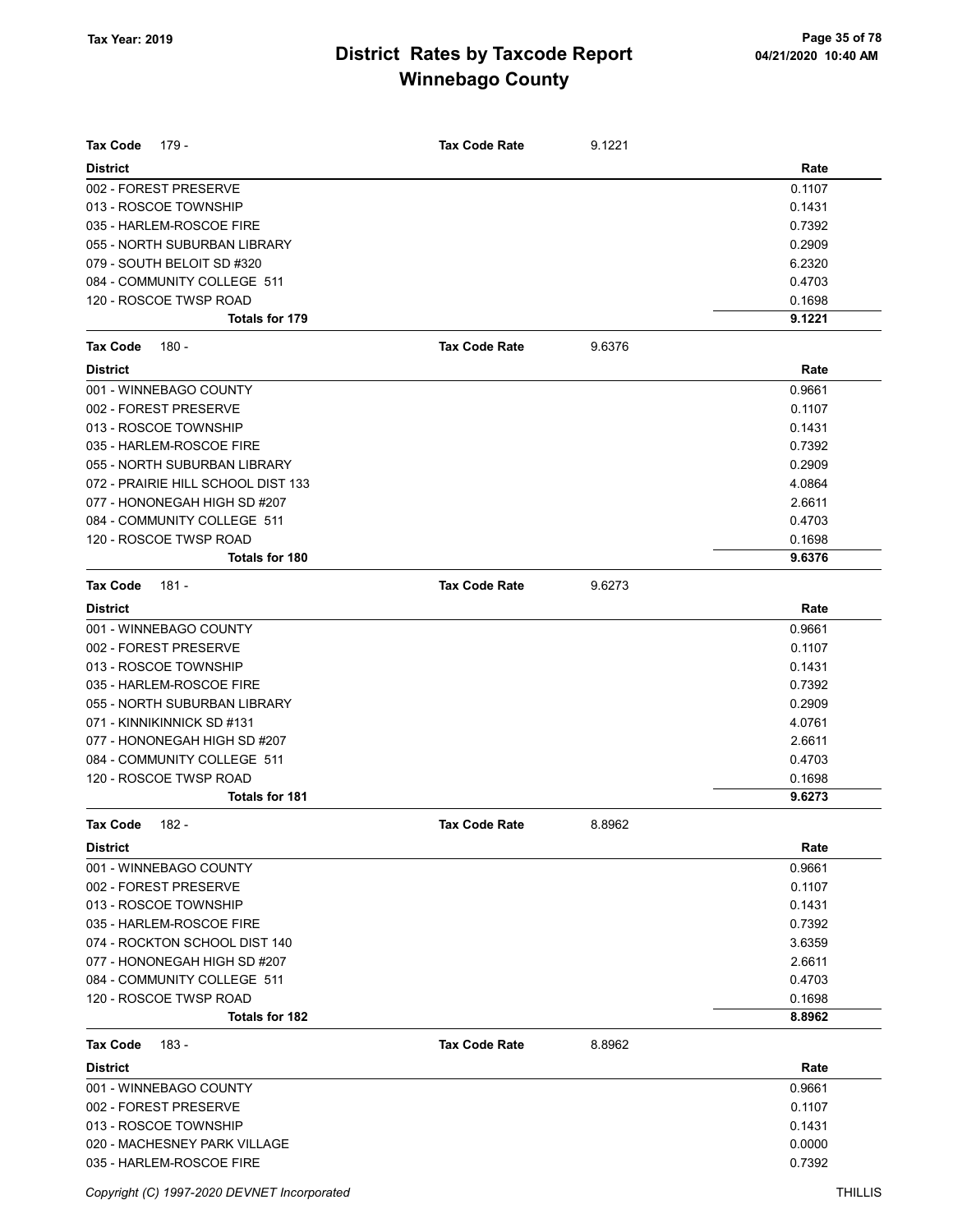| Tax Code<br>183 -                                             | <b>Tax Code Rate</b> | 8.8962  |                  |
|---------------------------------------------------------------|----------------------|---------|------------------|
|                                                               |                      |         |                  |
| <b>District</b>                                               |                      |         | Rate             |
| 074 - ROCKTON SCHOOL DIST 140<br>077 - HONONEGAH HIGH SD #207 |                      |         | 3.6359<br>2.6611 |
| 084 - COMMUNITY COLLEGE 511                                   |                      |         | 0.4703           |
| 120 - ROSCOE TWSP ROAD                                        |                      |         | 0.1698           |
| Totals for 183                                                |                      |         | 8.8962           |
|                                                               |                      |         |                  |
| <b>Tax Code</b><br>184 -                                      | <b>Tax Code Rate</b> | 9.9983  |                  |
| <b>District</b>                                               |                      |         | Rate             |
| 001 - WINNEBAGO COUNTY                                        |                      |         | 0.9661           |
| 002 - FOREST PRESERVE                                         |                      |         | 0.1107           |
| 013 - ROSCOE TOWNSHIP                                         |                      |         | 0.1431           |
| 035 - HARLEM-ROSCOE FIRE                                      |                      |         | 0.7392           |
| 055 - NORTH SUBURBAN LIBRARY                                  |                      |         | 0.2909           |
| 075 - NORTH BOONE SD #200                                     |                      |         | 7.1082           |
| 084 - COMMUNITY COLLEGE 511                                   |                      |         | 0.4703           |
| 120 - ROSCOE TWSP ROAD                                        |                      |         | 0.1698           |
| <b>Totals for 184</b>                                         |                      |         | 9.9983           |
| Tax Code<br>185 -                                             | <b>Tax Code Rate</b> | 10.2695 |                  |
| <b>District</b>                                               |                      |         | Rate             |
| 001 - WINNEBAGO COUNTY                                        |                      |         | 0.9661           |
| 002 - FOREST PRESERVE                                         |                      |         | 0.1107           |
| 013 - ROSCOE TOWNSHIP                                         |                      |         | 0.1431           |
| 025 - ROSCOE VILLAGE                                          |                      |         | 0.6422           |
| 035 - HARLEM-ROSCOE FIRE                                      |                      |         | 0.7392           |
| 055 - NORTH SUBURBAN LIBRARY                                  |                      |         | 0.2909           |
| 071 - KINNIKINNICK SD #131                                    |                      |         | 4.0761           |
| 077 - HONONEGAH HIGH SD #207                                  |                      |         | 2.6611           |
| 084 - COMMUNITY COLLEGE 511                                   |                      |         | 0.4703           |
| 120 - ROSCOE TWSP ROAD                                        |                      |         | 0.1698           |
| Totals for 185                                                |                      |         | 10.2695          |
| Tax Code<br>187 -                                             | <b>Tax Code Rate</b> | 9.8121  |                  |
| <b>District</b>                                               |                      |         | Rate             |
| 001 - WINNEBAGO COUNTY                                        |                      |         | 0.9661           |
| 002 - FOREST PRESERVE                                         |                      |         | 0.1107           |
| 013 - ROSCOE TOWNSHIP                                         |                      |         | 0.1431           |
| 035 - HARLEM-ROSCOE FIRE                                      |                      |         | 0.7392           |
| 051 - ROCK RIVER WATER REC                                    |                      |         | 0.1848           |
| 055 - NORTH SUBURBAN LIBRARY                                  |                      |         | 0.2909           |
| 071 - KINNIKINNICK SD #131                                    |                      |         | 4.0761           |
| 077 - HONONEGAH HIGH SD #207                                  |                      |         | 2.6611           |
| 084 - COMMUNITY COLLEGE 511                                   |                      |         | 0.4703           |
| 120 - ROSCOE TWSP ROAD                                        |                      |         | 0.1698           |
| Totals for 187                                                |                      |         | 9.8121           |
| <b>Tax Code</b><br>188                                        | <b>Tax Code Rate</b> | 9.8224  |                  |
| <b>District</b>                                               |                      |         | Rate             |
| 001 - WINNEBAGO COUNTY                                        |                      |         | 0.9661           |
| 002 - FOREST PRESERVE                                         |                      |         | 0.1107           |
| 013 - ROSCOE TOWNSHIP                                         |                      |         | 0.1431           |
| 035 - HARLEM-ROSCOE FIRE                                      |                      |         | 0.7392           |
| 051 - ROCK RIVER WATER REC                                    |                      |         | 0.1848           |
| 055 - NORTH SUBURBAN LIBRARY                                  |                      |         | 0.2909           |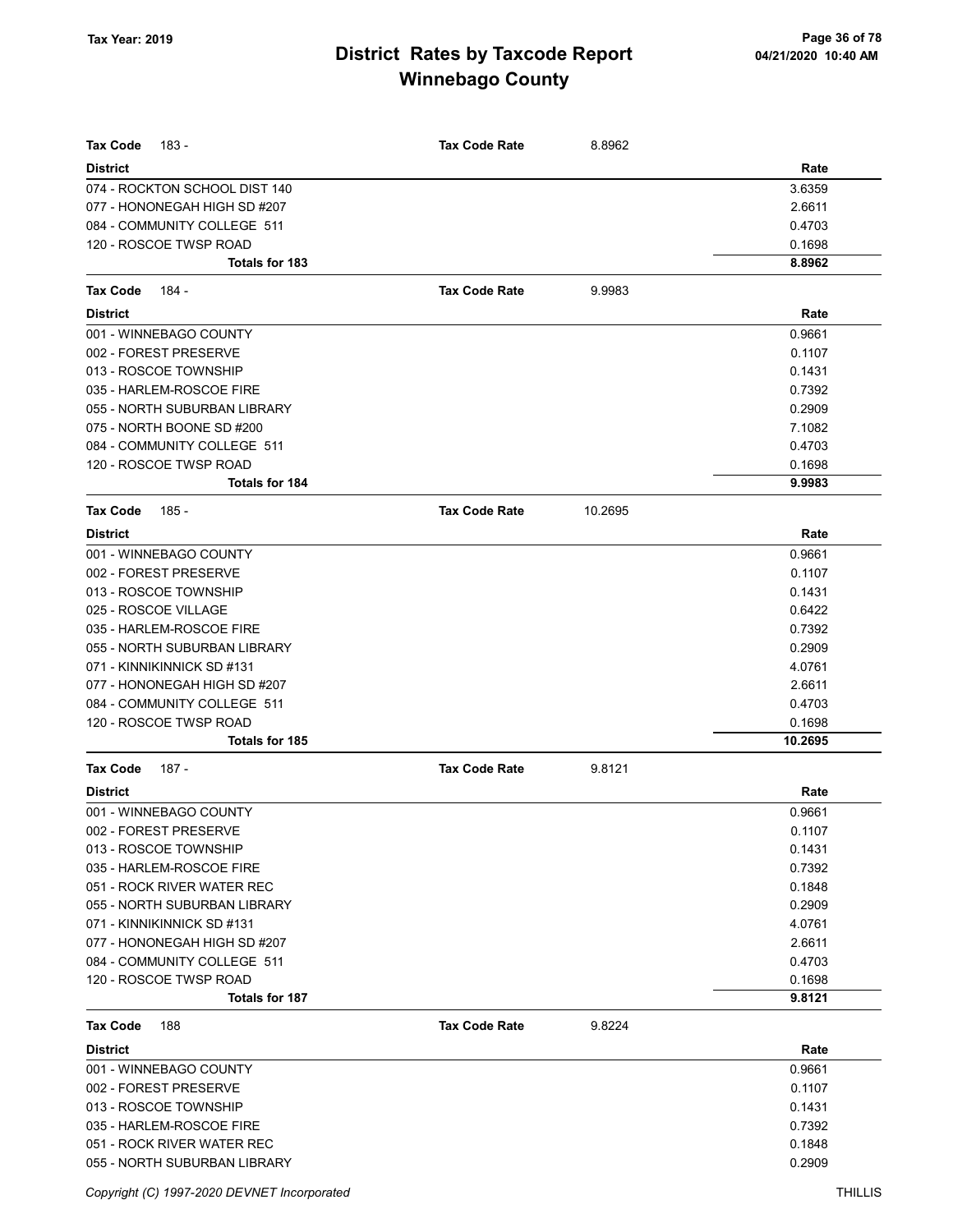| <b>Tax Code</b><br>188             | <b>Tax Code Rate</b> | 9.8224  |         |
|------------------------------------|----------------------|---------|---------|
| <b>District</b>                    |                      |         | Rate    |
| 072 - PRAIRIE HILL SCHOOL DIST 133 |                      |         | 4.0864  |
| 077 - HONONEGAH HIGH SD #207       |                      |         | 2.6611  |
| 084 - COMMUNITY COLLEGE 511        |                      |         | 0.4703  |
| 120 - ROSCOE TWSP ROAD             |                      |         | 0.1698  |
| <b>Totals for 188</b>              |                      |         | 9.8224  |
| <b>Tax Code</b><br>189 -           | <b>Tax Code Rate</b> | 10.4543 |         |
| <b>District</b>                    |                      |         | Rate    |
| 001 - WINNEBAGO COUNTY             |                      |         | 0.9661  |
| 002 - FOREST PRESERVE              |                      |         | 0.1107  |
| 013 - ROSCOE TOWNSHIP              |                      |         | 0.1431  |
| 025 - ROSCOE VILLAGE               |                      |         | 0.6422  |
| 035 - HARLEM-ROSCOE FIRE           |                      |         | 0.7392  |
| 051 - ROCK RIVER WATER REC         |                      |         | 0.1848  |
| 055 - NORTH SUBURBAN LIBRARY       |                      |         | 0.2909  |
| 071 - KINNIKINNICK SD #131         |                      |         | 4.0761  |
| 077 - HONONEGAH HIGH SD #207       |                      |         | 2.6611  |
| 084 - COMMUNITY COLLEGE 511        |                      |         | 0.4703  |
| 120 - ROSCOE TWSP ROAD             |                      |         | 0.1698  |
| <b>Totals for 189</b>              |                      |         | 10.4543 |
| <b>Tax Code</b><br>190 -           | <b>Tax Code Rate</b> | 9.4019  |         |
| <b>District</b>                    |                      |         | Rate    |
| 001 - WINNEBAGO COUNTY             |                      |         | 0.9661  |
| 002 - FOREST PRESERVE              |                      |         | 0.1107  |
| 012 - ROCKTON TOWNSHIP             |                      |         | 0.1901  |
| 026 - SOUTH BELOIT CITY            |                      |         | 1.0813  |
| 061 - SOUTH BELOIT CITY LIBRARY    |                      |         | 0.2008  |
| 079 - SOUTH BELOIT SD #320         |                      |         | 6.2320  |
| 084 - COMMUNITY COLLEGE 511        |                      |         | 0.4703  |
| 119 - ROCKTON TWSP ROAD            |                      |         | 0.1506  |
| <b>Totals for 190</b>              |                      |         | 9.4019  |
| $191 -$<br><b>Tax Code</b>         | <b>Tax Code Rate</b> | 9.1048  |         |
| <b>District</b>                    |                      |         | Rate    |
| 001 - WINNEBAGO COUNTY             |                      |         | 0.9661  |
| 002 - FOREST PRESERVE              |                      |         | 0.1107  |
| 012 - ROCKTON TOWNSHIP             |                      |         | 0.1901  |
| 041 - ROCKTON FIRE                 |                      |         | 0.6975  |
| 057 - TALCOTT FREE LIBRARY         |                      |         | 0.2875  |
| 079 - SOUTH BELOIT SD #320         |                      |         | 6.2320  |
| 084 - COMMUNITY COLLEGE 511        |                      |         | 0.4703  |
| 119 - ROCKTON TWSP ROAD            |                      |         | 0.1506  |
| <b>Totals for 191</b>              |                      |         | 9.1048  |
| <b>Tax Code</b><br>192 -           | <b>Tax Code Rate</b> | 10.2798 |         |
| <b>District</b>                    |                      |         | Rate    |
| 001 - WINNEBAGO COUNTY             |                      |         | 0.9661  |
| 002 - FOREST PRESERVE              |                      |         | 0.1107  |
| 013 - ROSCOE TOWNSHIP              |                      |         | 0.1431  |
| 025 - ROSCOE VILLAGE               |                      |         | 0.6422  |
| 035 - HARLEM-ROSCOE FIRE           |                      |         | 0.7392  |
| 055 - NORTH SUBURBAN LIBRARY       |                      |         | 0.2909  |
| 072 - PRAIRIE HILL SCHOOL DIST 133 |                      |         | 4.0864  |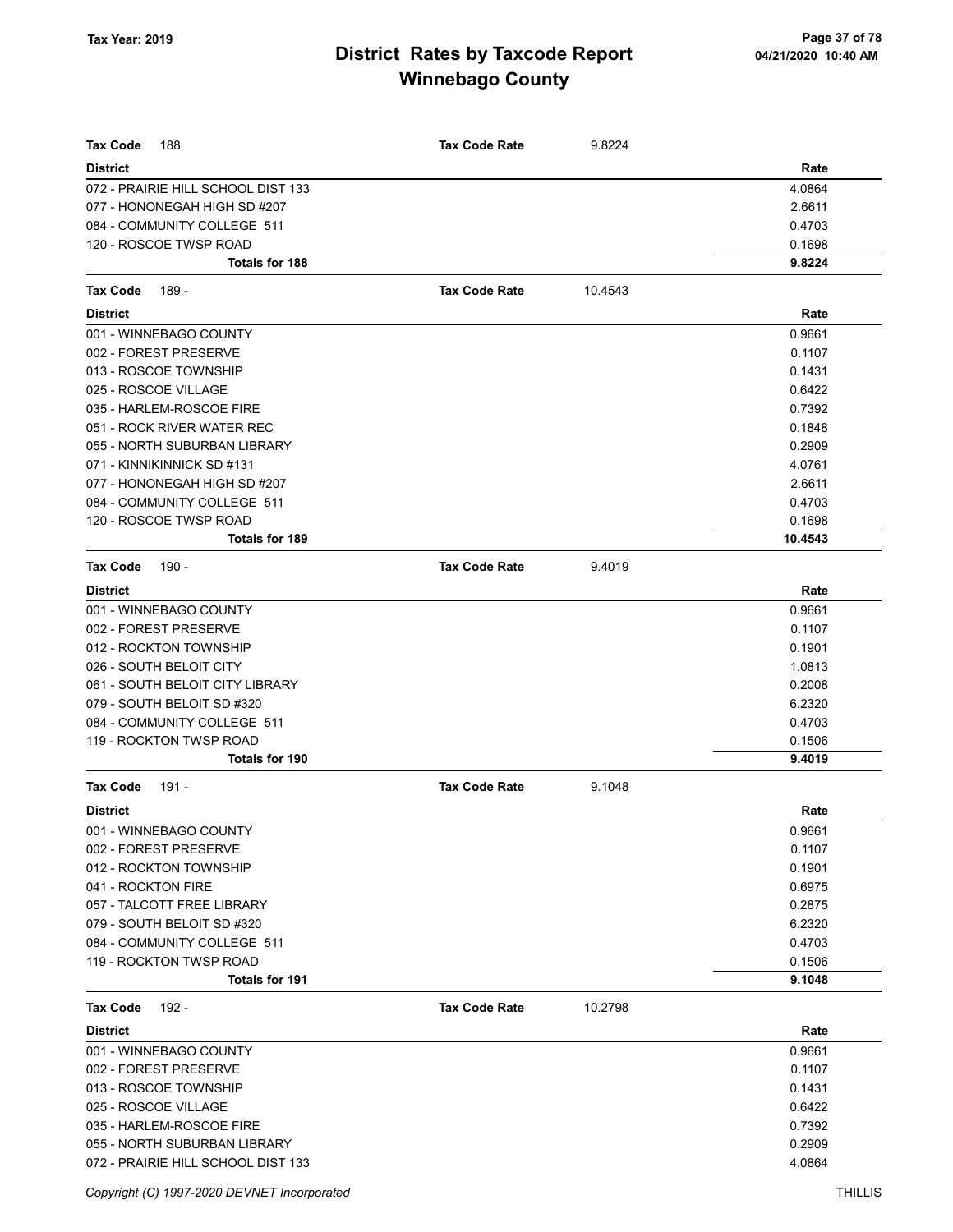| <b>Tax Code</b><br>192 -       | <b>Tax Code Rate</b> | 10.2798 |         |
|--------------------------------|----------------------|---------|---------|
| <b>District</b>                |                      |         | Rate    |
| 077 - HONONEGAH HIGH SD #207   |                      |         | 2.6611  |
| 084 - COMMUNITY COLLEGE 511    |                      |         | 0.4703  |
| 120 - ROSCOE TWSP ROAD         |                      |         | 0.1698  |
| Totals for 192                 |                      |         | 10.2798 |
| <b>Tax Code</b><br>193 -       | <b>Tax Code Rate</b> | 9.4102  |         |
| <b>District</b>                |                      |         | Rate    |
| 001 - WINNEBAGO COUNTY         |                      |         | 0.9661  |
| 002 - FOREST PRESERVE          |                      |         | 0.1107  |
| 012 - ROCKTON TOWNSHIP         |                      |         | 0.1901  |
| 041 - ROCKTON FIRE             |                      |         | 0.6975  |
| 057 - TALCOTT FREE LIBRARY     |                      |         | 0.2875  |
| 073 - SHIRLAND SCHOOL DIST 134 |                      |         | 3.8763  |
| 077 - HONONEGAH HIGH SD #207   |                      |         | 2.6611  |
| 084 - COMMUNITY COLLEGE 511    |                      |         | 0.4703  |
| 119 - ROCKTON TWSP ROAD        |                      |         | 0.1506  |
| <b>Totals for 193</b>          |                      |         | 9.4102  |
| <b>Tax Code</b><br>194 -       | <b>Tax Code Rate</b> | 9.6165  |         |
| <b>District</b>                |                      |         | Rate    |
| 001 - WINNEBAGO COUNTY         |                      |         | 0.9661  |
| 002 - FOREST PRESERVE          |                      |         | 0.1107  |
| 006 - HARLEM TOWNSHIP          |                      |         | 0.1079  |
| 037 - NORTH PARK FIRE          |                      |         | 0.4456  |
| 051 - ROCK RIVER WATER REC     |                      |         | 0.1848  |
| 055 - NORTH SUBURBAN LIBRARY   |                      |         | 0.2909  |
| 060 - GREATER RKFD AIRPORT     |                      |         | 0.1011  |
| 076 - ROCKFORD SCHOOL DIST 205 |                      |         | 6.8929  |
| 084 - COMMUNITY COLLEGE 511    |                      |         | 0.4703  |
| 113 - HARLEM TWSP ROAD         |                      |         | 0.0462  |
| Totals for 194                 |                      |         | 9.6165  |
| <b>Tax Code</b><br>196 -       | <b>Tax Code Rate</b> | 9.0810  |         |
| <b>District</b>                |                      |         | Rate    |
| 001 - WINNEBAGO COUNTY         |                      |         | 0.9661  |
| 002 - FOREST PRESERVE          |                      |         | 0.1107  |
| 013 - ROSCOE TOWNSHIP          |                      |         | 0.1431  |
| 035 - HARLEM-ROSCOE FIRE       |                      |         | 0.7392  |
| 051 - ROCK RIVER WATER REC     |                      |         | 0.1848  |
| 074 - ROCKTON SCHOOL DIST 140  |                      |         | 3.6359  |
| 077 - HONONEGAH HIGH SD #207   |                      |         | 2.6611  |
| 084 - COMMUNITY COLLEGE 511    |                      |         | 0.4703  |
| 120 - ROSCOE TWSP ROAD         |                      |         | 0.1698  |
| Totals for 196                 |                      |         | 9.0810  |
| <b>Tax Code</b><br>197 -       | <b>Tax Code Rate</b> | 9.8125  |         |
| <b>District</b>                |                      |         | Rate    |
| 001 - WINNEBAGO COUNTY         |                      |         | 0.9661  |
| 002 - FOREST PRESERVE          |                      |         | 0.1107  |
| 012 - ROCKTON TOWNSHIP         |                      |         | 0.1901  |
| 024 - ROCKTON VILLAGE          |                      |         | 0.6427  |
| 041 - ROCKTON FIRE             |                      |         | 0.6975  |
| 057 - TALCOTT FREE LIBRARY     |                      |         | 0.2875  |
| 074 - ROCKTON SCHOOL DIST 140  |                      |         | 3.6359  |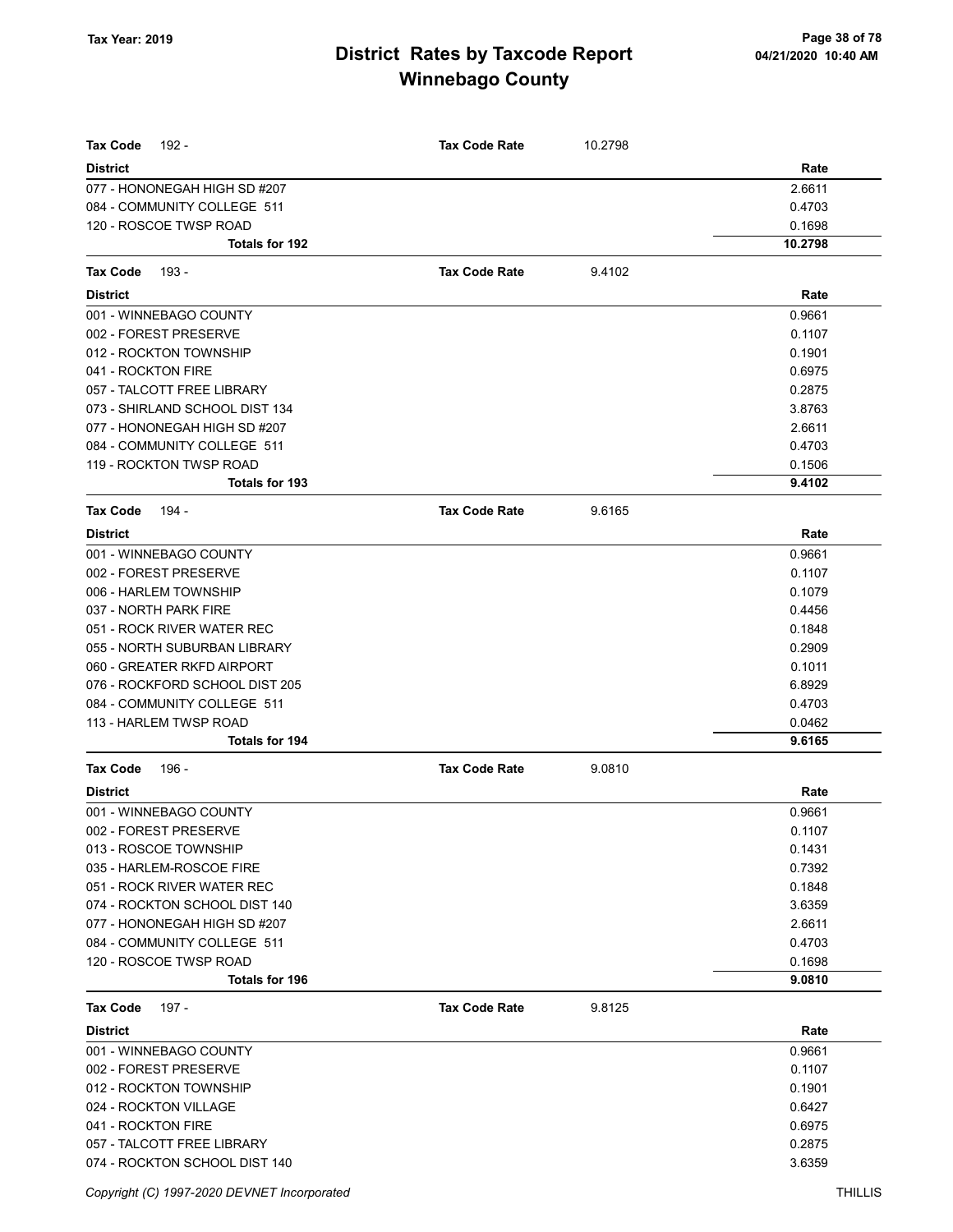| <b>Tax Code</b><br>197 -               | <b>Tax Code Rate</b> | 9.8125  |                   |
|----------------------------------------|----------------------|---------|-------------------|
| <b>District</b>                        |                      |         | Rate              |
| 077 - HONONEGAH HIGH SD #207           |                      |         | 2.6611            |
| 084 - COMMUNITY COLLEGE 511            |                      |         | 0.4703            |
| 119 - ROCKTON TWSP ROAD                |                      |         | 0.1506            |
| <b>Totals for 197</b>                  |                      |         | 9.8125            |
| 198 -<br>Tax Code                      | <b>Tax Code Rate</b> | 10.2700 |                   |
| <b>District</b>                        |                      |         | Rate              |
| 001 - WINNEBAGO COUNTY                 |                      |         | 0.9661            |
| 002 - FOREST PRESERVE                  |                      |         | 0.1107            |
| 013 - ROSCOE TOWNSHIP                  |                      |         | 0.1431            |
| 024 - ROCKTON VILLAGE                  |                      |         | 0.6427            |
| 035 - HARLEM-ROSCOE FIRE               |                      |         | 0.7392            |
| 055 - NORTH SUBURBAN LIBRARY           |                      |         | 0.2909            |
| 071 - KINNIKINNICK SD #131             |                      |         | 4.0761            |
| 077 - HONONEGAH HIGH SD #207           |                      |         | 2.6611            |
| 084 - COMMUNITY COLLEGE 511            |                      |         | 0.4703            |
| 120 - ROSCOE TWSP ROAD                 |                      |         | 0.1698            |
| Totals for 198                         |                      |         | 10.2700           |
| <b>Tax Code</b><br>199 -               | <b>Tax Code Rate</b> | 10.4548 |                   |
| <b>District</b>                        |                      |         | Rate              |
| 001 - WINNEBAGO COUNTY                 |                      |         | 0.9661            |
| 002 - FOREST PRESERVE                  |                      |         | 0.1107            |
| 013 - ROSCOE TOWNSHIP                  |                      |         | 0.1431            |
| 024 - ROCKTON VILLAGE                  |                      |         | 0.6427            |
| 035 - HARLEM-ROSCOE FIRE               |                      |         | 0.7392            |
| 051 - ROCK RIVER WATER REC             |                      |         | 0.1848            |
| 055 - NORTH SUBURBAN LIBRARY           |                      |         | 0.2909            |
| 071 - KINNIKINNICK SD #131             |                      |         | 4.0761            |
| 077 - HONONEGAH HIGH SD #207           |                      |         | 2.6611            |
| 084 - COMMUNITY COLLEGE 511            |                      |         | 0.4703            |
| 120 - ROSCOE TWSP ROAD                 |                      |         | 0.1698            |
| Totals for 199                         |                      |         | 10.4548           |
| <b>Tax Code</b><br>200                 | <b>Tax Code Rate</b> | 10.0987 |                   |
| <b>District</b>                        |                      |         | Rate              |
| 001 - WINNEBAGO COUNTY                 |                      |         | 0.9661            |
| 002 - FOREST PRESERVE                  |                      |         | 0.1107            |
| 009 - OWEN TOWNSHIP                    |                      |         | 0.1405            |
| 025 - ROSCOE VILLAGE                   |                      |         | 0.6422            |
| 041 - ROCKTON FIRE                     |                      |         | 0.6975            |
| 051 - ROCK RIVER WATER REC             |                      |         | 0.1848            |
| 055 - NORTH SUBURBAN LIBRARY           |                      |         | 0.2909            |
| 060 - GREATER RKFD AIRPORT             |                      |         | 0.1011            |
| 074 - ROCKTON SCHOOL DIST 140          |                      |         | 3.6359            |
| 077 - HONONEGAH HIGH SD #207           |                      |         | 2.6611            |
| 084 - COMMUNITY COLLEGE 511            |                      |         | 0.4703            |
| 116 - OWEN TWSP ROAD<br>Totals for 200 |                      |         | 0.1976<br>10.0987 |
|                                        |                      |         |                   |
| <b>Tax Code</b><br>$201 -$             | <b>Tax Code Rate</b> | 9.4669  |                   |
| <b>District</b>                        |                      |         | Rate              |
| 001 - WINNEBAGO COUNTY                 |                      |         | 0.9661            |
| 002 - FOREST PRESERVE                  |                      |         | 0.1107            |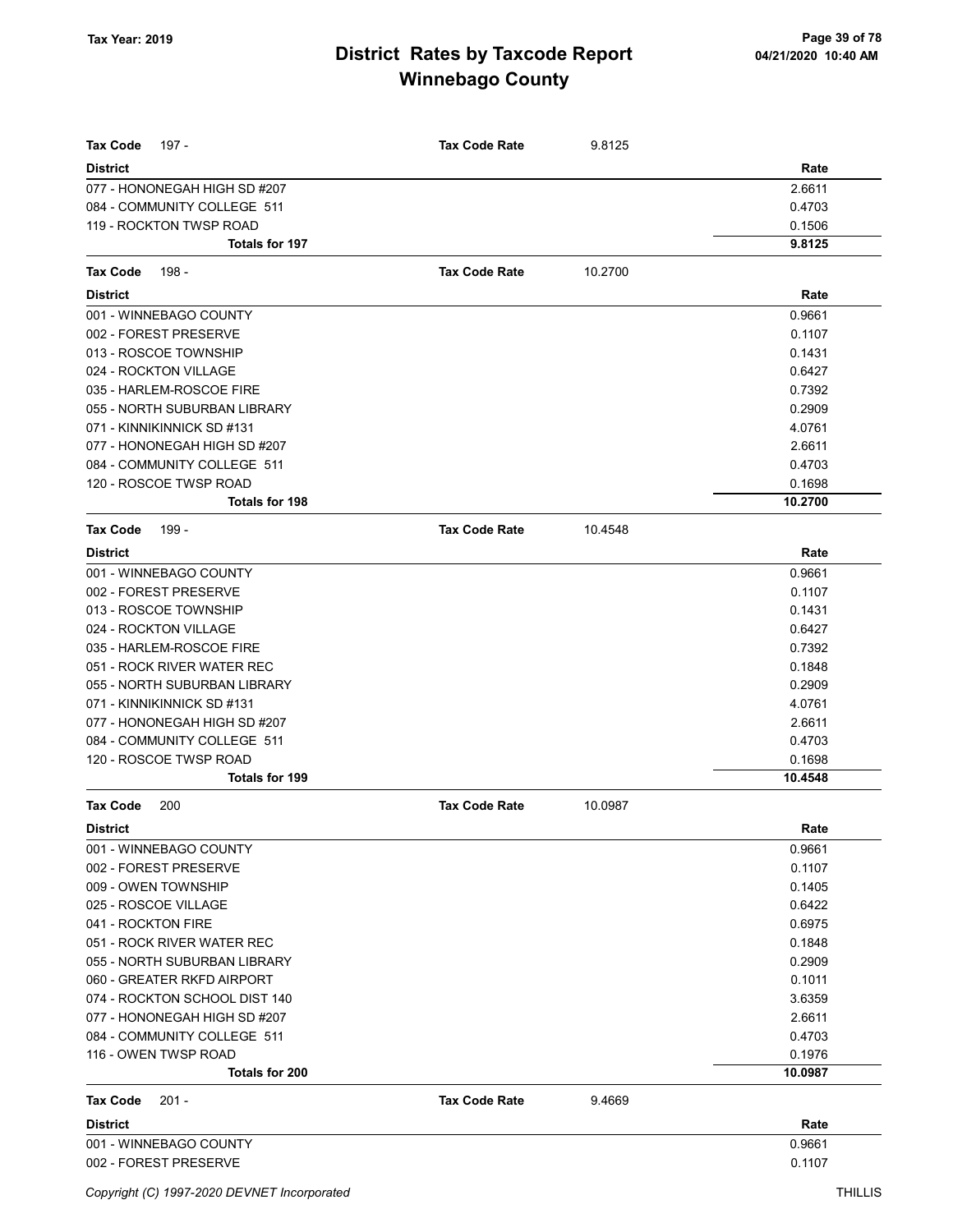| $201 -$<br>Tax Code             | <b>Tax Code Rate</b> | 9.4669  |         |
|---------------------------------|----------------------|---------|---------|
| <b>District</b>                 |                      |         | Rate    |
| 012 - ROCKTON TOWNSHIP          |                      |         | 0.1901  |
| 026 - SOUTH BELOIT CITY         |                      |         | 1.0813  |
| 061 - SOUTH BELOIT CITY LIBRARY |                      |         | 0.2008  |
| 074 - ROCKTON SCHOOL DIST 140   |                      |         | 3.6359  |
| 077 - HONONEGAH HIGH SD #207    |                      |         | 2.6611  |
| 084 - COMMUNITY COLLEGE 511     |                      |         | 0.4703  |
| 119 - ROCKTON TWSP ROAD         |                      |         | 0.1506  |
| <b>Totals for 201</b>           |                      |         | 9.4669  |
| <b>Tax Code</b><br>$202 -$      | <b>Tax Code Rate</b> | 9.1698  |         |
| <b>District</b>                 |                      |         | Rate    |
| 001 - WINNEBAGO COUNTY          |                      |         | 0.9661  |
| 002 - FOREST PRESERVE           |                      |         | 0.1107  |
| 012 - ROCKTON TOWNSHIP          |                      |         | 0.1901  |
| 041 - ROCKTON FIRE              |                      |         | 0.6975  |
| 057 - TALCOTT FREE LIBRARY      |                      |         | 0.2875  |
| 074 - ROCKTON SCHOOL DIST 140   |                      |         | 3.6359  |
| 077 - HONONEGAH HIGH SD #207    |                      |         | 2.6611  |
| 084 - COMMUNITY COLLEGE 511     |                      |         | 0.4703  |
| 119 - ROCKTON TWSP ROAD         |                      |         | 0.1506  |
| Totals for 202                  |                      |         | 9.1698  |
| <b>Tax Code</b><br>$203 -$      | <b>Tax Code Rate</b> | 9.6100  |         |
| <b>District</b>                 |                      |         | Rate    |
| 001 - WINNEBAGO COUNTY          |                      |         | 0.9661  |
| 002 - FOREST PRESERVE           |                      |         | 0.1107  |
| 012 - ROCKTON TOWNSHIP          |                      |         | 0.1901  |
| 041 - ROCKTON FIRE              |                      |         | 0.6975  |
| 057 - TALCOTT FREE LIBRARY      |                      |         | 0.2875  |
| 071 - KINNIKINNICK SD #131      |                      |         | 4.0761  |
| 077 - HONONEGAH HIGH SD #207    |                      |         | 2.6611  |
| 084 - COMMUNITY COLLEGE 511     |                      |         | 0.4703  |
| 119 - ROCKTON TWSP ROAD         |                      |         | 0.1506  |
| Totals for 203                  |                      |         | 9.6100  |
| Tax Code<br>204                 | Tax Code Rate        | 10.2527 |         |
| District                        |                      |         | Rate    |
| 001 - WINNEBAGO COUNTY          |                      |         | 0.9661  |
| 002 - FOREST PRESERVE           |                      |         | 0.1107  |
| 012 - ROCKTON TOWNSHIP          |                      |         | 0.1901  |
| 024 - ROCKTON VILLAGE           |                      |         | 0.6427  |
| 041 - ROCKTON FIRE              |                      |         | 0.6975  |
| 057 - TALCOTT FREE LIBRARY      |                      |         | 0.2875  |
| 071 - KINNIKINNICK SD #131      |                      |         | 4.0761  |
| 077 - HONONEGAH HIGH SD #207    |                      |         | 2.6611  |
| 084 - COMMUNITY COLLEGE 511     |                      |         | 0.4703  |
| 119 - ROCKTON TWSP ROAD         |                      |         | 0.1506  |
| Totals for 204                  |                      |         | 10.2527 |
| Tax Code<br>$205 -$             | <b>Tax Code Rate</b> | 10.2522 |         |
| <b>District</b>                 |                      |         | Rate    |
| 001 - WINNEBAGO COUNTY          |                      |         | 0.9661  |
| 002 - FOREST PRESERVE           |                      |         | 0.1107  |
| 012 - ROCKTON TOWNSHIP          |                      |         | 0.1901  |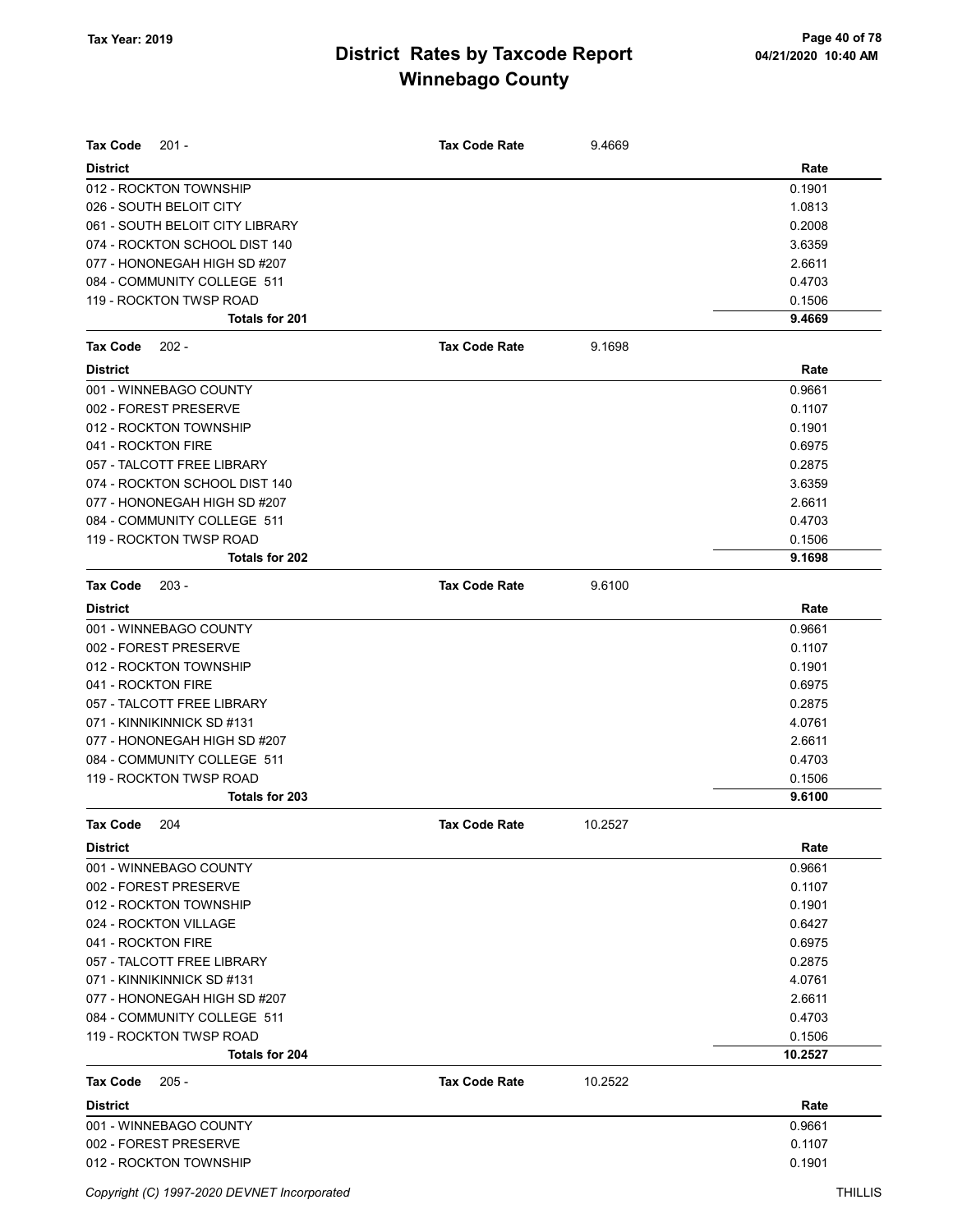| <b>Tax Code</b><br>$205 -$     | <b>Tax Code Rate</b> | 10.2522 |         |
|--------------------------------|----------------------|---------|---------|
| <b>District</b>                |                      |         | Rate    |
| 025 - ROSCOE VILLAGE           |                      |         | 0.6422  |
| 041 - ROCKTON FIRE             |                      |         | 0.6975  |
| 057 - TALCOTT FREE LIBRARY     |                      |         | 0.2875  |
| 071 - KINNIKINNICK SD #131     |                      |         | 4.0761  |
| 077 - HONONEGAH HIGH SD #207   |                      |         | 2.6611  |
| 084 - COMMUNITY COLLEGE 511    |                      |         | 0.4703  |
| 119 - ROCKTON TWSP ROAD        |                      |         | 0.1506  |
| Totals for 205                 |                      |         | 10.2522 |
| <b>Tax Code</b><br>$206 -$     | <b>Tax Code Rate</b> | 10.4370 |         |
| <b>District</b>                |                      |         | Rate    |
| 001 - WINNEBAGO COUNTY         |                      |         | 0.9661  |
| 002 - FOREST PRESERVE          |                      |         | 0.1107  |
| 012 - ROCKTON TOWNSHIP         |                      |         | 0.1901  |
| 025 - ROSCOE VILLAGE           |                      |         | 0.6422  |
| 041 - ROCKTON FIRE             |                      |         | 0.6975  |
| 051 - ROCK RIVER WATER REC     |                      |         | 0.1848  |
| 057 - TALCOTT FREE LIBRARY     |                      |         | 0.2875  |
| 071 - KINNIKINNICK SD #131     |                      |         | 4.0761  |
| 077 - HONONEGAH HIGH SD #207   |                      |         | 2.6611  |
| 084 - COMMUNITY COLLEGE 511    |                      |         | 0.4703  |
| 119 - ROCKTON TWSP ROAD        |                      |         | 0.1506  |
| Totals for 206                 |                      |         | 10.4370 |
| <b>Tax Code</b><br>$207 -$     | <b>Tax Code Rate</b> | 9.7232  |         |
| <b>District</b>                |                      |         | Rate    |
| 001 - WINNEBAGO COUNTY         |                      |         | 0.9661  |
| 002 - FOREST PRESERVE          |                      |         | 0.1107  |
| 013 - ROSCOE TOWNSHIP          |                      |         | 0.1431  |
| 025 - ROSCOE VILLAGE           |                      |         | 0.6422  |
| 035 - HARLEM-ROSCOE FIRE       |                      |         | 0.7392  |
| 051 - ROCK RIVER WATER REC     |                      |         | 0.1848  |
| 074 - ROCKTON SCHOOL DIST 140  |                      |         | 3.6359  |
| 077 - HONONEGAH HIGH SD #207   |                      |         | 2.6611  |
| 084 - COMMUNITY COLLEGE 511    |                      |         | 0.4703  |
| 120 - ROSCOE TWSP ROAD         |                      |         | 0.1698  |
| Totals for 207                 |                      |         | 9.7232  |
| $208 -$<br><b>Tax Code</b>     | <b>Tax Code Rate</b> | 9.9101  |         |
| <b>District</b>                |                      |         | Rate    |
| 001 - WINNEBAGO COUNTY         |                      |         | 0.9661  |
| 002 - FOREST PRESERVE          |                      |         | 0.1107  |
| 006 - HARLEM TOWNSHIP          |                      |         | 0.1079  |
| 035 - HARLEM-ROSCOE FIRE       |                      |         | 0.7392  |
| 051 - ROCK RIVER WATER REC     |                      |         | 0.1848  |
| 055 - NORTH SUBURBAN LIBRARY   |                      |         | 0.2909  |
| 060 - GREATER RKFD AIRPORT     |                      |         | 0.1011  |
| 076 - ROCKFORD SCHOOL DIST 205 |                      |         | 6.8929  |
| 084 - COMMUNITY COLLEGE 511    |                      |         | 0.4703  |
| 113 - HARLEM TWSP ROAD         |                      |         | 0.0462  |
| Totals for 208                 |                      |         | 9.9101  |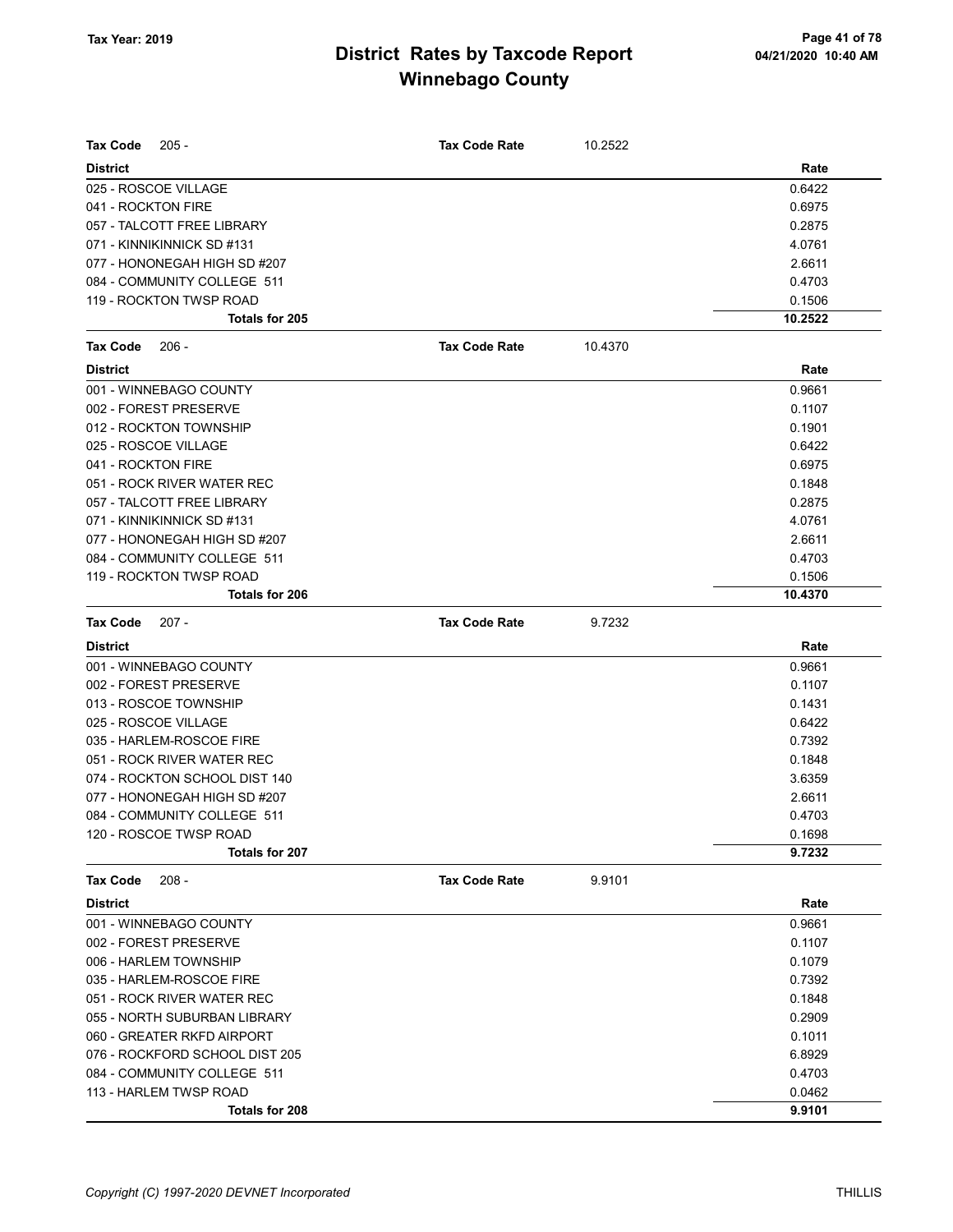| Tax Code<br>$209 -$                             | <b>Tax Code Rate</b> | 10.0141 |                   |
|-------------------------------------------------|----------------------|---------|-------------------|
|                                                 |                      |         |                   |
| <b>District</b>                                 |                      |         | Rate              |
| 001 - WINNEBAGO COUNTY                          |                      |         | 0.9661            |
| 002 - FOREST PRESERVE                           |                      |         | 0.1107            |
| 013 - ROSCOE TOWNSHIP                           |                      |         | 0.1431            |
| 025 - ROSCOE VILLAGE                            |                      |         | 0.6422            |
| 035 - HARLEM-ROSCOE FIRE                        |                      |         | 0.7392            |
| 051 - ROCK RIVER WATER REC                      |                      |         | 0.1848            |
| 055 - NORTH SUBURBAN LIBRARY                    |                      |         | 0.2909            |
| 074 - ROCKTON SCHOOL DIST 140                   |                      |         | 3.6359            |
| 077 - HONONEGAH HIGH SD #207                    |                      |         | 2.6611            |
| 084 - COMMUNITY COLLEGE 511                     |                      |         | 0.4703            |
| 120 - ROSCOE TWSP ROAD<br><b>Totals for 209</b> |                      |         | 0.1698<br>10.0141 |
|                                                 |                      |         |                   |
| <b>Tax Code</b><br>$210 -$                      | <b>Tax Code Rate</b> | 9.0835  |                   |
| <b>District</b>                                 |                      |         | Rate              |
| 001 - WINNEBAGO COUNTY                          |                      |         | 0.9661            |
| 002 - FOREST PRESERVE                           |                      |         | 0.1107            |
| 015 - SHIRLAND TOWNSHIP                         |                      |         | 0.1854            |
| 041 - ROCKTON FIRE                              |                      |         | 0.6975            |
| 073 - SHIRLAND SCHOOL DIST 134                  |                      |         | 3.8763            |
| 077 - HONONEGAH HIGH SD #207                    |                      |         | 2.6611            |
| 084 - COMMUNITY COLLEGE 511                     |                      |         | 0.4703            |
| 122 - SHIRLAND TWSP ROAD                        |                      |         | 0.1161            |
| Totals for 210                                  |                      |         | 9.0835            |
| <b>Tax Code</b><br>$211 -$                      | <b>Tax Code Rate</b> | 9.1313  |                   |
| <b>District</b>                                 |                      |         | Rate              |
| 001 - WINNEBAGO COUNTY                          |                      |         | 0.9661            |
| 002 - FOREST PRESERVE                           |                      |         | 0.1107            |
| 015 - SHIRLAND TOWNSHIP                         |                      |         | 0.1854            |
| 033 - FIRE 1                                    |                      |         | 0.7453            |
| 073 - SHIRLAND SCHOOL DIST 134                  |                      |         | 3.8763            |
| 077 - HONONEGAH HIGH SD #207                    |                      |         | 2.6611            |
| 084 - COMMUNITY COLLEGE 511                     |                      |         | 0.4703            |
| 122 - SHIRLAND TWSP ROAD                        |                      |         | 0.1161            |
| <b>Totals for 211</b>                           |                      |         | 9.1313            |
| <b>Tax Code</b><br>212                          | <b>Tax Code Rate</b> | 9.1450  |                   |
| <b>District</b>                                 |                      |         | Rate              |
| 001 - WINNEBAGO COUNTY                          |                      |         | 0.9661            |
| 002 - FOREST PRESERVE                           |                      |         | 0.1107            |
| 008 - LAONA TOWNSHIP                            |                      |         | 0.1199            |
| 033 - FIRE 1                                    |                      |         | 0.7453            |
| 073 - SHIRLAND SCHOOL DIST 134                  |                      |         | 3.8763            |
| 077 - HONONEGAH HIGH SD #207                    |                      |         | 2.6611            |
| 084 - COMMUNITY COLLEGE 511                     |                      |         | 0.4703            |
| 115 - LAONA TWSP ROAD                           |                      |         | 0.1953            |
| <b>Totals for 212</b>                           |                      |         | 9.1450            |
| Tax Code<br>213                                 | <b>Tax Code Rate</b> | 9.1257  |                   |
| <b>District</b>                                 |                      |         | Rate              |
| 001 - WINNEBAGO COUNTY                          |                      |         | 0.9661            |
| 002 - FOREST PRESERVE                           |                      |         | 0.1107            |
| 015 - SHIRLAND TOWNSHIP                         |                      |         | 0.1854            |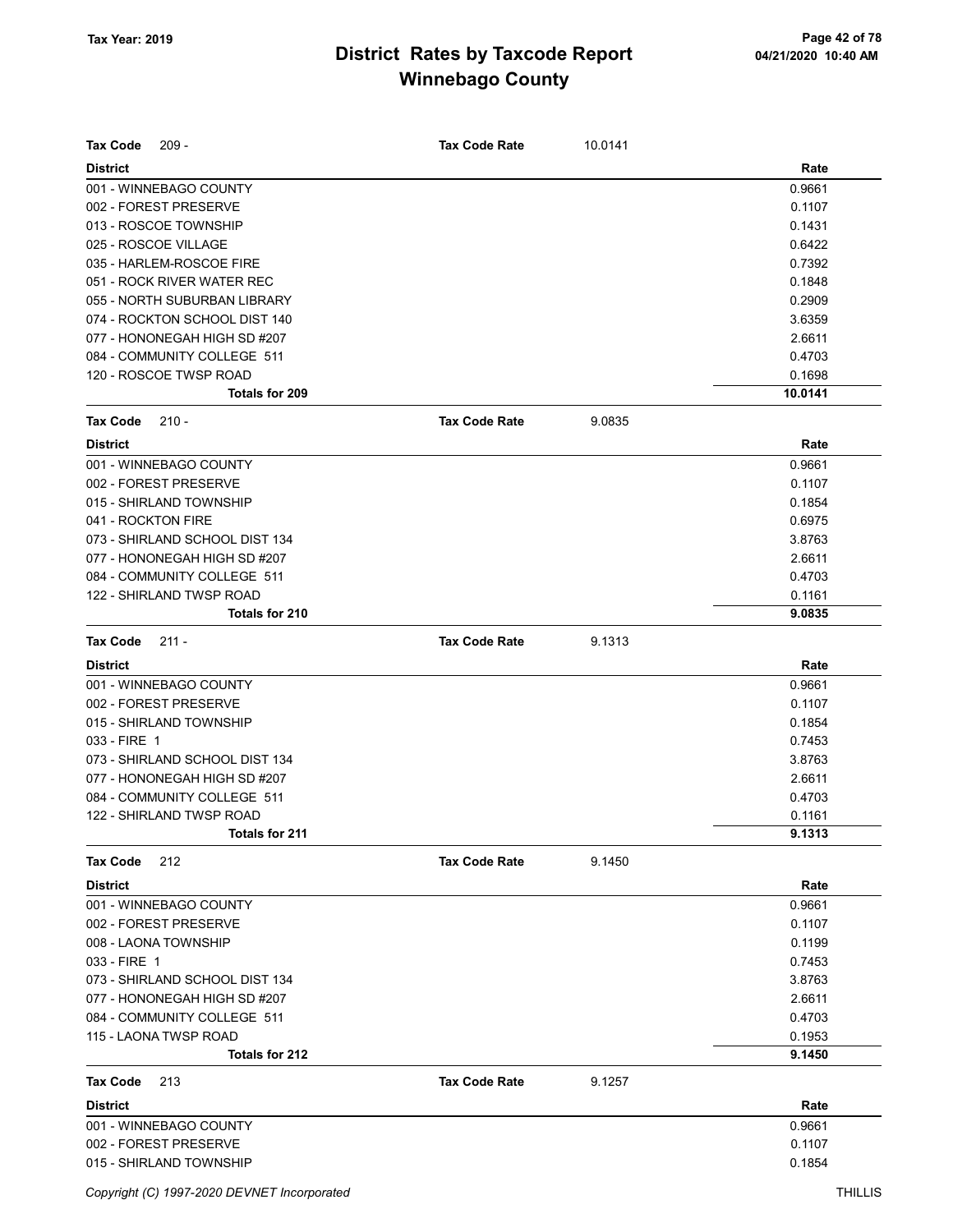| <b>Tax Code</b><br>213                            | <b>Tax Code Rate</b> | 9.1257  |         |
|---------------------------------------------------|----------------------|---------|---------|
| <b>District</b>                                   |                      |         | Rate    |
| 041 - ROCKTON FIRE                                |                      |         | 0.6975  |
| 073 - SHIRLAND SCHOOL DIST 134                    |                      |         | 3.8763  |
| 077 - HONONEGAH HIGH SD #207                      |                      |         | 2.6611  |
| 084 - COMMUNITY COLLEGE 511                       |                      |         | 0.4703  |
| 101 - BU/HA/SH MULTI TOWNSHIP                     |                      |         | 0.0422  |
| 122 - SHIRLAND TWSP ROAD                          |                      |         | 0.1161  |
| Totals for 213                                    |                      |         | 9.1257  |
| Tax Code<br>214                                   | <b>Tax Code Rate</b> | 9.1735  |         |
| <b>District</b>                                   |                      |         | Rate    |
| 001 - WINNEBAGO COUNTY                            |                      |         | 0.9661  |
| 002 - FOREST PRESERVE                             |                      |         | 0.1107  |
| 015 - SHIRLAND TOWNSHIP                           |                      |         | 0.1854  |
| 033 - FIRE 1                                      |                      |         | 0.7453  |
| 073 - SHIRLAND SCHOOL DIST 134                    |                      |         | 3.8763  |
| 077 - HONONEGAH HIGH SD #207                      |                      |         | 2.6611  |
| 084 - COMMUNITY COLLEGE 511                       |                      |         | 0.4703  |
| 101 - BU/HA/SH MULTI TOWNSHIP                     |                      |         | 0.0422  |
| 122 - SHIRLAND TWSP ROAD                          |                      |         | 0.1161  |
| Totals for 214                                    |                      |         | 9.1735  |
| <b>Tax Code</b><br>$220 -$                        | <b>Tax Code Rate</b> | 9.6441  |         |
| <b>District</b>                                   |                      |         | Rate    |
| 001 - WINNEBAGO COUNTY                            |                      |         | 0.9661  |
| 002 - FOREST PRESERVE                             |                      |         | 0.1107  |
| 008 - LAONA TOWNSHIP                              |                      |         | 0.1199  |
| 033 - FIRE 1                                      |                      |         | 0.7453  |
| 081 - DURAND UNIT SD #322                         |                      |         | 6.9966  |
| 084 - COMMUNITY COLLEGE 511                       |                      |         | 0.4703  |
| 102 - DU/LA MULTI TOWNSHIP                        |                      |         | 0.0399  |
| 115 - LAONA TWSP ROAD                             |                      |         | 0.1953  |
| Totals for 220                                    |                      |         | 9.6441  |
| 223 - JACKSON SCHOOL TIF<br>Tax Code              | <b>Tax Code Rate</b> | 13.3967 |         |
| <b>District</b>                                   |                      |         | Rate    |
| 001 - WINNEBAGO COUNTY                            |                      |         | 0.9661  |
| 002 - FOREST PRESERVE                             |                      |         | 0.1107  |
| 011 - ROCKFORD TOWNSHIP                           |                      |         | 0.1298  |
| 023 - ROCKFORD CITY                               |                      |         | 2.9185  |
| 046 - ROCKFORD PARK DISTRICT                      |                      |         | 1.0334  |
| 051 - ROCK RIVER WATER REC                        |                      |         | 0.1848  |
| 059 - ROCKFORD CITY LIBRARY                       |                      |         | 0.4564  |
| 060 - GREATER RKFD AIRPORT                        |                      |         | 0.1011  |
| 076 - ROCKFORD SCHOOL DIST 205                    |                      |         | 6.8929  |
| 084 - COMMUNITY COLLEGE 511                       |                      |         | 0.4703  |
| 089 - JACKSON SCHOOL TIF                          |                      |         | 0.0000  |
| 118 - ROCKFORD TWSP ROAD                          |                      |         | 0.1327  |
| Totals for 223                                    |                      |         | 13.3967 |
| 226 - WEST STATE & KILBURN TIF<br><b>Tax Code</b> | <b>Tax Code Rate</b> | 13.3967 |         |
| <b>District</b>                                   |                      |         | Rate    |
| 001 - WINNEBAGO COUNTY                            |                      |         | 0.9661  |
| 002 - FOREST PRESERVE                             |                      |         | 0.1107  |
| 011 - ROCKFORD TOWNSHIP                           |                      |         | 0.1298  |
|                                                   |                      |         |         |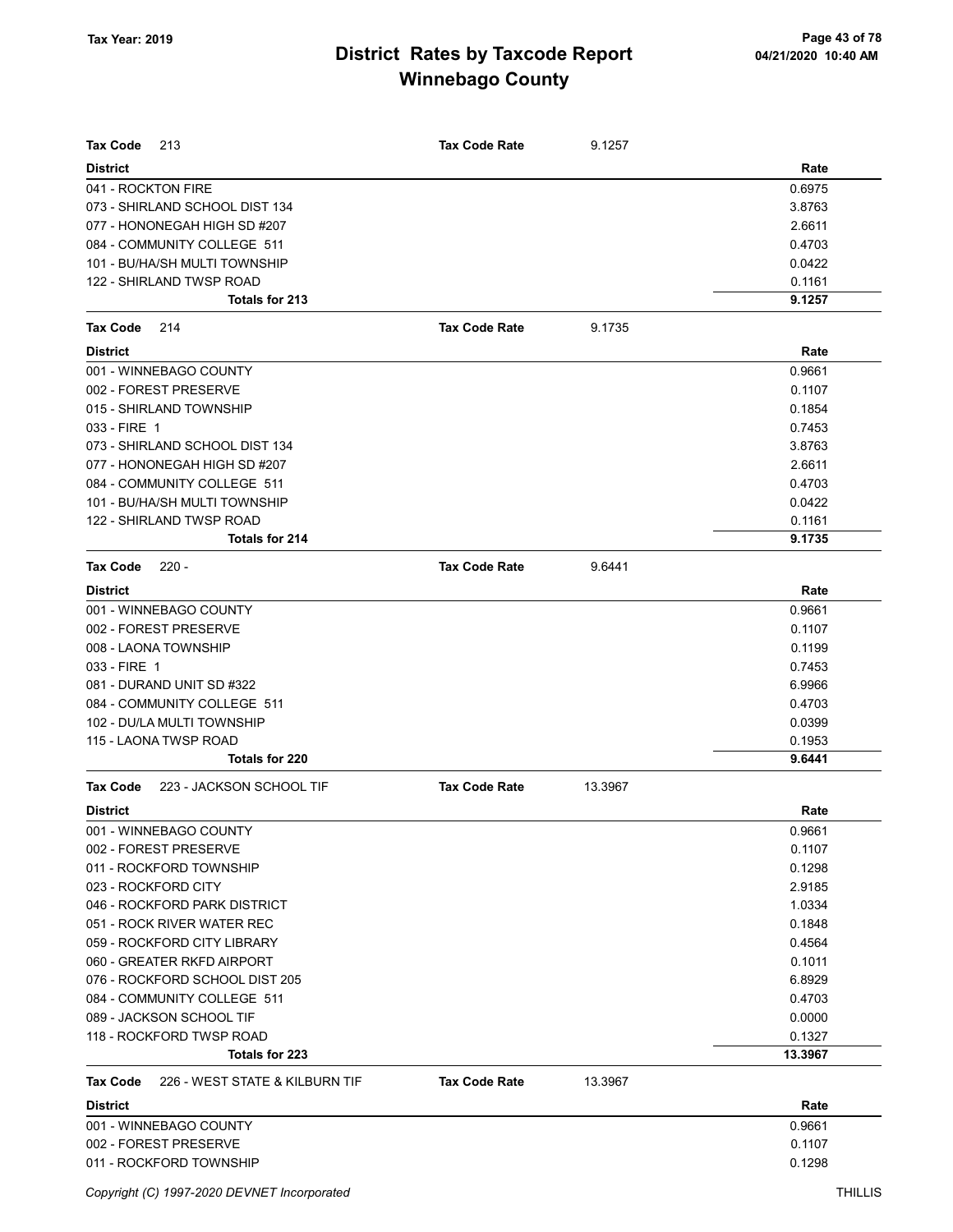| Tax Code        | 226 - WEST STATE & KILBURN TIF           | <b>Tax Code Rate</b> | 13.3967 |                   |
|-----------------|------------------------------------------|----------------------|---------|-------------------|
| <b>District</b> |                                          |                      |         | Rate              |
|                 | 023 - ROCKFORD CITY                      |                      |         | 2.9185            |
|                 | 046 - ROCKFORD PARK DISTRICT             |                      |         | 1.0334            |
|                 | 051 - ROCK RIVER WATER REC               |                      |         | 0.1848            |
|                 | 059 - ROCKFORD CITY LIBRARY              |                      |         | 0.4564            |
|                 | 060 - GREATER RKFD AIRPORT               |                      |         | 0.1011            |
|                 | 068 - WEST STATE & KILBURN TIF           |                      |         | 0.0000            |
|                 | 076 - ROCKFORD SCHOOL DIST 205           |                      |         | 6.8929            |
|                 | 084 - COMMUNITY COLLEGE 511              |                      |         | 0.4703            |
|                 | 118 - ROCKFORD TWSP ROAD                 |                      |         | 0.1327            |
|                 | Totals for 226                           |                      |         | 13.3967           |
| Tax Code        | 228 - DURAND VILLAGE TIF                 | <b>Tax Code Rate</b> | 10.1315 |                   |
| <b>District</b> |                                          |                      |         | Rate              |
|                 | 001 - WINNEBAGO COUNTY                   |                      |         | 0.9661            |
|                 | 002 - FOREST PRESERVE                    |                      |         | 0.1107            |
|                 | 005 - DURAND TOWNSHIP                    |                      |         | 0.1750            |
|                 | 018 - DURAND VILLAGE                     |                      |         | 0.3068            |
| 033 - FIRE 1    |                                          |                      |         | 0.7453            |
|                 | 050 - DURAND SANITARY                    |                      |         | 0.0411            |
|                 | 081 - DURAND UNIT SD #322                |                      |         | 6.9966            |
|                 | 084 - COMMUNITY COLLEGE 511              |                      |         | 0.4703            |
|                 | 102 - DU/LA MULTI TOWNSHIP               |                      |         | 0.0399            |
|                 | 106 - DURAND VILLAGE TIF                 |                      |         | 0.0000            |
|                 | 112 - DURAND TWSP ROAD                   |                      |         | 0.2797            |
|                 | Totals for 228                           |                      |         | 10.1315           |
| <b>Tax Code</b> | $229 -$                                  | <b>Tax Code Rate</b> | 10.0904 |                   |
| <b>District</b> |                                          |                      |         | Rate              |
|                 | 001 - WINNEBAGO COUNTY                   |                      |         | 0.9661            |
|                 | 002 - FOREST PRESERVE                    |                      |         | 0.1107            |
|                 | 005 - DURAND TOWNSHIP                    |                      |         | 0.1750            |
|                 | 018 - DURAND VILLAGE                     |                      |         | 0.3068            |
| 033 - FIRE 1    |                                          |                      |         | 0.7453            |
|                 | 081 - DURAND UNIT SD #322                |                      |         | 6.9966            |
|                 | 084 - COMMUNITY COLLEGE 511              |                      |         | 0.4703            |
|                 | 102 - DU/LA MULTI TOWNSHIP               |                      |         | 0.0399            |
|                 | 112 - DURAND TWSP ROAD<br>Totals for 229 |                      |         | 0.2797<br>10.0904 |
|                 |                                          |                      |         |                   |
| <b>Tax Code</b> | $230 -$                                  | <b>Tax Code Rate</b> | 9.7836  |                   |
| <b>District</b> | 001 - WINNEBAGO COUNTY                   |                      |         | Rate<br>0.9661    |
|                 | 002 - FOREST PRESERVE                    |                      |         | 0.1107            |
|                 | 005 - DURAND TOWNSHIP                    |                      |         | 0.1750            |
| 033 - FIRE 1    |                                          |                      |         | 0.7453            |
|                 | 081 - DURAND UNIT SD #322                |                      |         | 6.9966            |
|                 | 084 - COMMUNITY COLLEGE 511              |                      |         | 0.4703            |
|                 | 102 - DU/LA MULTI TOWNSHIP               |                      |         | 0.0399            |
|                 | 112 - DURAND TWSP ROAD                   |                      |         | 0.2797            |
|                 | Totals for 230                           |                      |         | 9.7836            |
| <b>Tax Code</b> | $231 -$                                  | <b>Tax Code Rate</b> | 9.9753  |                   |
| <b>District</b> |                                          |                      |         | Rate              |
|                 | 001 - WINNEBAGO COUNTY                   |                      |         | 0.9661            |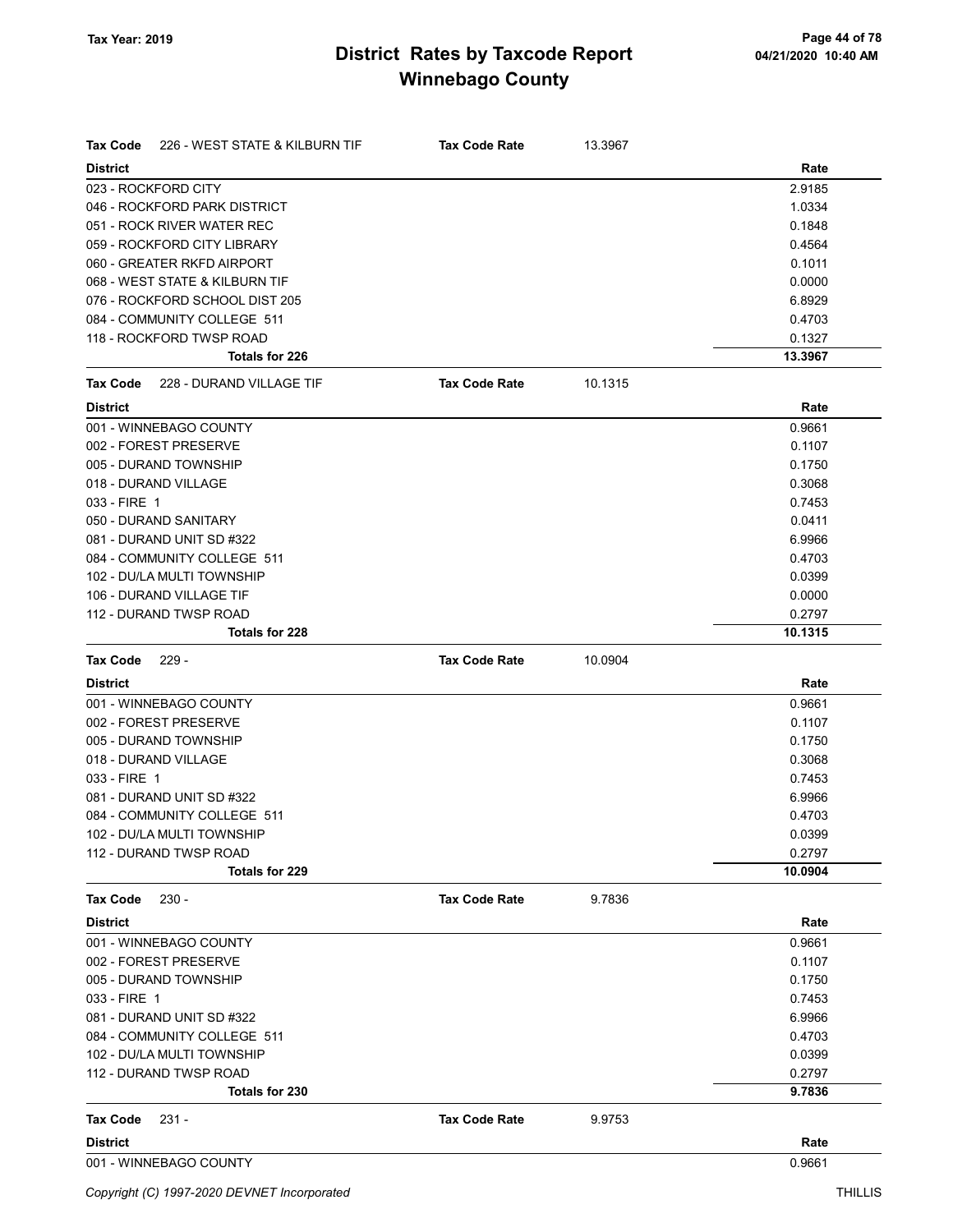| $231 -$<br>Tax Code           | <b>Tax Code Rate</b> | 9.9753  |         |
|-------------------------------|----------------------|---------|---------|
| <b>District</b>               |                      |         | Rate    |
| 002 - FOREST PRESERVE         |                      |         | 0.1107  |
| 005 - DURAND TOWNSHIP         |                      |         | 0.1750  |
| 033 - FIRE 1                  |                      |         | 0.7453  |
| 056 - PECATONICA LIBRARY      |                      |         | 0.1917  |
| 081 - DURAND UNIT SD #322     |                      |         | 6.9966  |
| 084 - COMMUNITY COLLEGE 511   |                      |         | 0.4703  |
| 102 - DU/LA MULTI TOWNSHIP    |                      |         | 0.0399  |
| 112 - DURAND TWSP ROAD        |                      |         | 0.2797  |
| Totals for 231                |                      |         | 9.9753  |
| <b>Tax Code</b><br>$232 -$    | <b>Tax Code Rate</b> | 10.5306 |         |
| <b>District</b>               |                      |         | Rate    |
| 001 - WINNEBAGO COUNTY        |                      |         | 0.9661  |
| 002 - FOREST PRESERVE         |                      |         | 0.1107  |
| 005 - DURAND TOWNSHIP         |                      |         | 0.1750  |
| 033 - FIRE 1                  |                      |         | 0.7453  |
| 056 - PECATONICA LIBRARY      |                      |         | 0.1917  |
| 080 - PECATONICA UNIT SD #321 |                      |         | 7.5519  |
| 084 - COMMUNITY COLLEGE 511   |                      |         | 0.4703  |
| 102 - DU/LA MULTI TOWNSHIP    |                      |         | 0.0399  |
| 112 - DURAND TWSP ROAD        |                      |         | 0.2797  |
| <b>Totals for 232</b>         |                      |         | 10.5306 |
| Tax Code<br>$233 -$           | <b>Tax Code Rate</b> | 10.1315 |         |
| <b>District</b>               |                      |         | Rate    |
| 001 - WINNEBAGO COUNTY        |                      |         | 0.9661  |
| 002 - FOREST PRESERVE         |                      |         | 0.1107  |
| 005 - DURAND TOWNSHIP         |                      |         | 0.1750  |
| 018 - DURAND VILLAGE          |                      |         | 0.3068  |
| 033 - FIRE 1                  |                      |         | 0.7453  |
| 050 - DURAND SANITARY         |                      |         | 0.0411  |
| 081 - DURAND UNIT SD #322     |                      |         | 6.9966  |
| 084 - COMMUNITY COLLEGE 511   |                      |         | 0.4703  |
| 102 - DU/LA MULTI TOWNSHIP    |                      |         | 0.0399  |
| 112 - DURAND TWSP ROAD        |                      |         | 0.2797  |
| Totals for 233                |                      |         | 10.1315 |
| <b>Tax Code</b><br>$234 -$    | <b>Tax Code Rate</b> | 9.8247  |         |
| <b>District</b>               |                      |         | Rate    |
| 001 - WINNEBAGO COUNTY        |                      |         | 0.9661  |
| 002 - FOREST PRESERVE         |                      |         | 0.1107  |
| 005 - DURAND TOWNSHIP         |                      |         | 0.1750  |
| 033 - FIRE 1                  |                      |         | 0.7453  |
| 050 - DURAND SANITARY         |                      |         | 0.0411  |
| 081 - DURAND UNIT SD #322     |                      |         | 6.9966  |
| 084 - COMMUNITY COLLEGE 511   |                      |         | 0.4703  |
| 102 - DU/LA MULTI TOWNSHIP    |                      |         | 0.0399  |
| 112 - DURAND TWSP ROAD        |                      |         | 0.2797  |
| Totals for 234                |                      |         | 9.8247  |
| Tax Code<br>246 -             | <b>Tax Code Rate</b> | 9.6545  |         |
| <b>District</b>               |                      |         | Rate    |
| 001 - WINNEBAGO COUNTY        |                      |         | 0.9661  |
| 002 - FOREST PRESERVE         |                      |         | 0.1107  |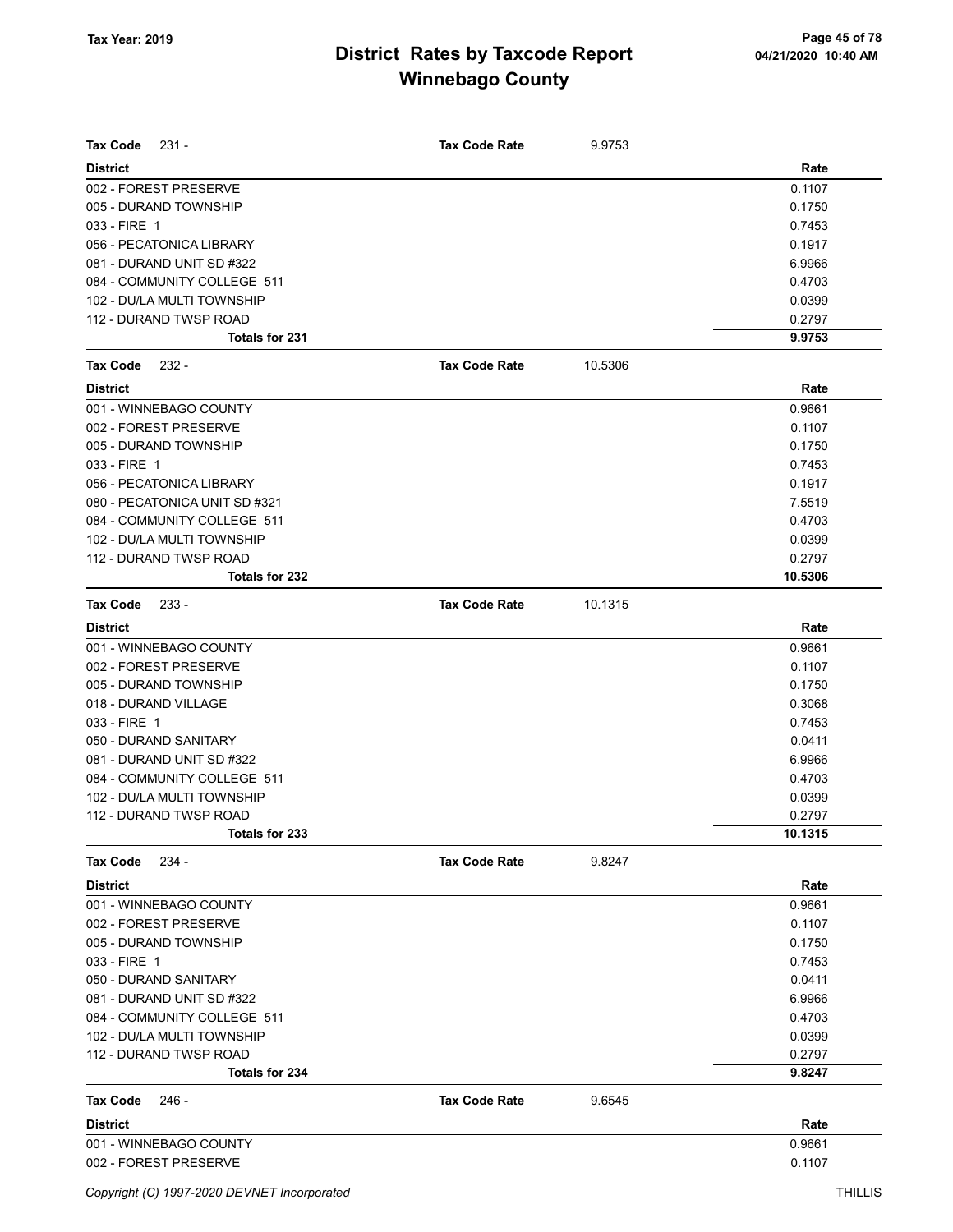| <b>Tax Code</b><br>$246 -$    | <b>Tax Code Rate</b> | 9.6545  |        |
|-------------------------------|----------------------|---------|--------|
| <b>District</b>               |                      |         | Rate   |
| 007 - HARRISON TOWNSHIP       |                      |         | 0.1221 |
| 033 - FIRE 1                  |                      |         | 0.7453 |
| 081 - DURAND UNIT SD #322     |                      |         | 6.9966 |
| 084 - COMMUNITY COLLEGE 511   |                      |         | 0.4703 |
| 101 - BU/HA/SH MULTI TOWNSHIP |                      |         | 0.0422 |
| 114 - HARRISON TWSP ROAD      |                      |         | 0.2012 |
| <b>Totals for 246</b>         |                      |         | 9.6545 |
| Tax Code<br>247 -             | <b>Tax Code Rate</b> | 8.9549  |        |
| <b>District</b>               |                      |         | Rate   |
| 001 - WINNEBAGO COUNTY        |                      |         | 0.9661 |
| 002 - FOREST PRESERVE         |                      |         | 0.1107 |
| 007 - HARRISON TOWNSHIP       |                      |         | 0.1221 |
| 033 - FIRE 1                  |                      |         | 0.7453 |
| 074 - ROCKTON SCHOOL DIST 140 |                      |         | 3.6359 |
| 077 - HONONEGAH HIGH SD #207  |                      |         | 2.6611 |
| 084 - COMMUNITY COLLEGE 511   |                      |         | 0.4703 |
| 101 - BU/HA/SH MULTI TOWNSHIP |                      |         | 0.0422 |
| 114 - HARRISON TWSP ROAD      |                      |         | 0.2012 |
| <b>Totals for 247</b>         |                      |         | 8.9549 |
| <b>Tax Code</b><br>- 248      | <b>Tax Code Rate</b> | 9.6683  |        |
| <b>District</b>               |                      |         | Rate   |
| 001 - WINNEBAGO COUNTY        |                      |         | 0.9661 |
| 002 - FOREST PRESERVE         |                      |         | 0.1107 |
| 007 - HARRISON TOWNSHIP       |                      |         | 0.1221 |
| 033 - FIRE 1                  |                      |         | 0.7453 |
| 058 - WINNEBAGO LIBRARY       |                      |         | 0.2078 |
| 082 - WINNEBAGO UNIT SD #323  |                      |         | 6.8026 |
| 084 - COMMUNITY COLLEGE 511   |                      |         | 0.4703 |
| 101 - BU/HA/SH MULTI TOWNSHIP |                      |         | 0.0422 |
| 114 - HARRISON TWSP ROAD      |                      |         | 0.2012 |
| Totals for 248                |                      |         | 9.6683 |
| Tax Code<br>$254 -$           | <b>Tax Code Rate</b> | 9.6708  |        |
| District                      |                      |         | Rate   |
| 001 - WINNEBAGO COUNTY        |                      |         | 0.9661 |
| 002 - FOREST PRESERVE         |                      |         | 0.1107 |
| 003 - BURRITT TOWNSHIP        |                      |         | 0.1731 |
| 044 - W B S FIRE              |                      |         | 0.6599 |
| 058 - WINNEBAGO LIBRARY       |                      |         | 0.2078 |
| 062 - RKFD - WINN DRAINAGE    |                      |         | 0.0405 |
| 082 - WINNEBAGO UNIT SD #323  |                      |         | 6.8026 |
| 084 - COMMUNITY COLLEGE 511   |                      |         | 0.4703 |
| 101 - BU/HA/SH MULTI TOWNSHIP |                      |         | 0.0422 |
| 110 - BURRITT TWSP ROAD       |                      |         | 0.1976 |
| Totals for 254                |                      |         | 9.6708 |
| <b>Tax Code</b><br>$258 -$    | <b>Tax Code Rate</b> | 12.1375 |        |
| <b>District</b>               |                      |         | Rate   |
| 001 - WINNEBAGO COUNTY        |                      |         | 0.9661 |
| 002 - FOREST PRESERVE         |                      |         | 0.1107 |
| 003 - BURRITT TOWNSHIP        |                      |         | 0.1731 |
| 023 - ROCKFORD CITY           |                      |         | 2.9185 |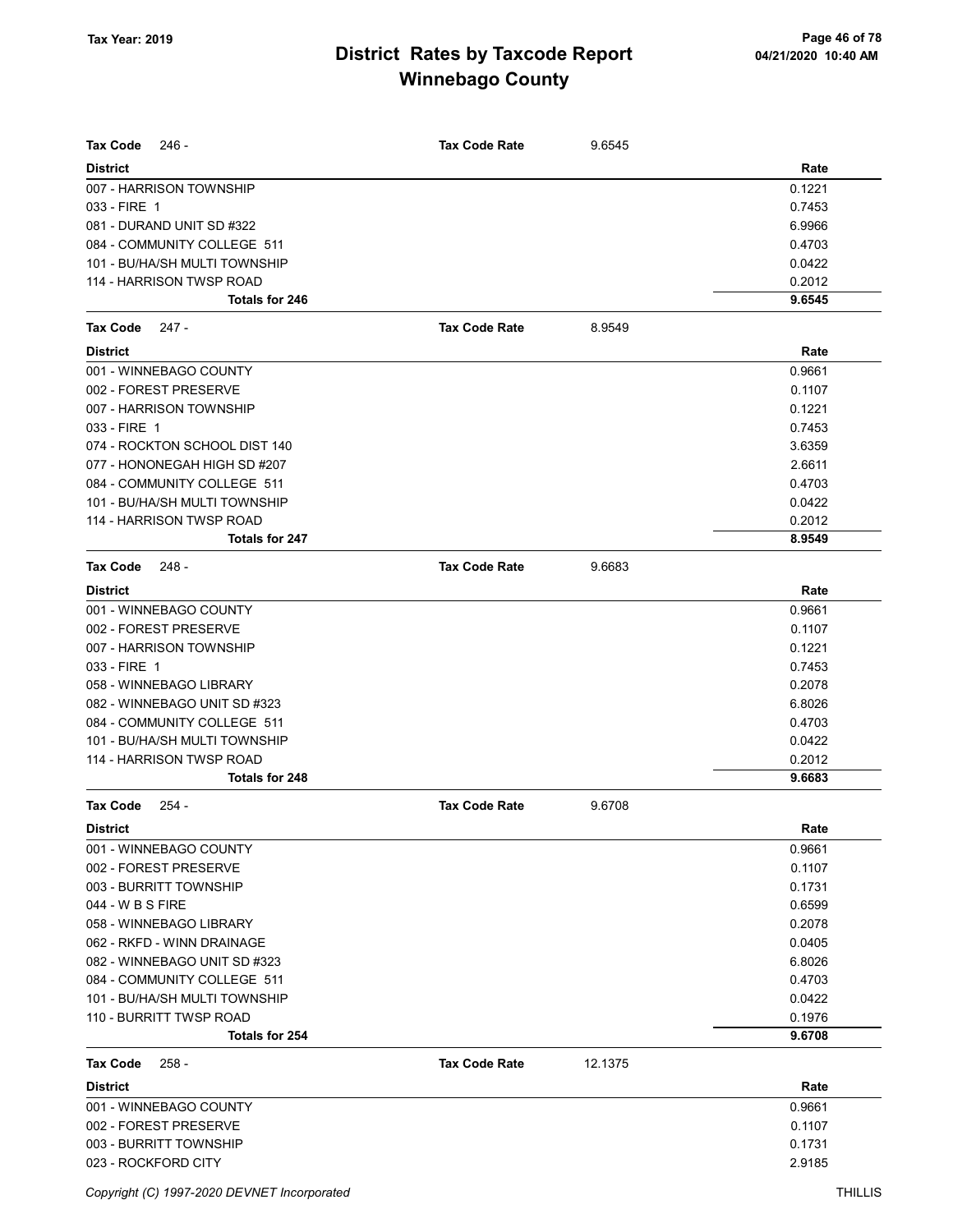| <b>Tax Code</b><br>$258 -$    | <b>Tax Code Rate</b> | 12.1375 |         |
|-------------------------------|----------------------|---------|---------|
| <b>District</b>               |                      |         | Rate    |
| 059 - ROCKFORD CITY LIBRARY   |                      |         | 0.4564  |
| 082 - WINNEBAGO UNIT SD #323  |                      |         | 6.8026  |
| 084 - COMMUNITY COLLEGE 511   |                      |         | 0.4703  |
| 101 - BU/HA/SH MULTI TOWNSHIP |                      |         | 0.0422  |
| 110 - BURRITT TWSP ROAD       |                      |         | 0.1976  |
| Totals for 258                |                      |         | 12.1375 |
| $259 -$<br><b>Tax Code</b>    | <b>Tax Code Rate</b> | 12.8868 |         |
| <b>District</b>               |                      |         | Rate    |
| 001 - WINNEBAGO COUNTY        |                      |         | 0.9661  |
| 002 - FOREST PRESERVE         |                      |         | 0.1107  |
| 003 - BURRITT TOWNSHIP        |                      |         | 0.1731  |
| 023 - ROCKFORD CITY           |                      |         | 2.9185  |
| 059 - ROCKFORD CITY LIBRARY   |                      |         | 0.4564  |
| 080 - PECATONICA UNIT SD #321 |                      |         | 7.5519  |
| 084 - COMMUNITY COLLEGE 511   |                      |         | 0.4703  |
| 101 - BU/HA/SH MULTI TOWNSHIP |                      |         | 0.0422  |
| 110 - BURRITT TWSP ROAD       |                      |         | 0.1976  |
| Totals for 259                |                      |         | 12.8868 |
| <b>Tax Code</b><br>$260 -$    | <b>Tax Code Rate</b> | 9.6303  |         |
| <b>District</b>               |                      |         | Rate    |
| 001 - WINNEBAGO COUNTY        |                      |         | 0.9661  |
| 002 - FOREST PRESERVE         |                      |         | 0.1107  |
| 003 - BURRITT TOWNSHIP        |                      |         | 0.1731  |
| 044 - W B S FIRE              |                      |         | 0.6599  |
| 058 - WINNEBAGO LIBRARY       |                      |         | 0.2078  |
| 082 - WINNEBAGO UNIT SD #323  |                      |         | 6.8026  |
| 084 - COMMUNITY COLLEGE 511   |                      |         | 0.4703  |
| 101 - BU/HA/SH MULTI TOWNSHIP |                      |         | 0.0422  |
| 110 - BURRITT TWSP ROAD       |                      |         | 0.1976  |
| Totals for 260                |                      |         | 9.6303  |
| <b>Tax Code</b><br>$262 -$    | <b>Tax Code Rate</b> | 9.4225  |         |
| <b>District</b>               |                      |         | Rate    |
| 001 - WINNEBAGO COUNTY        |                      |         | 0.9661  |
| 002 - FOREST PRESERVE         |                      |         | 0.1107  |
| 003 - BURRITT TOWNSHIP        |                      |         | 0.1731  |
| 044 - W B S FIRE              |                      |         | 0.6599  |
| 082 - WINNEBAGO UNIT SD #323  |                      |         | 6.8026  |
| 084 - COMMUNITY COLLEGE 511   |                      |         | 0.4703  |
| 101 - BU/HA/SH MULTI TOWNSHIP |                      |         | 0.0422  |
| 110 - BURRITT TWSP ROAD       |                      |         | 0.1976  |
| Totals for 262                |                      |         | 9.4225  |
| Tax Code<br>$263 -$           | <b>Tax Code Rate</b> | 9.3700  |         |
| <b>District</b>               |                      |         | Rate    |
| 001 - WINNEBAGO COUNTY        |                      |         | 0.9661  |
| 002 - FOREST PRESERVE         |                      |         | 0.1107  |
| 003 - BURRITT TOWNSHIP        |                      |         | 0.1731  |
| 039 - PECATONICA FIRE         |                      |         | 0.3996  |
| 058 - WINNEBAGO LIBRARY       |                      |         | 0.2078  |
| 082 - WINNEBAGO UNIT SD #323  |                      |         | 6.8026  |
| 084 - COMMUNITY COLLEGE 511   |                      |         | 0.4703  |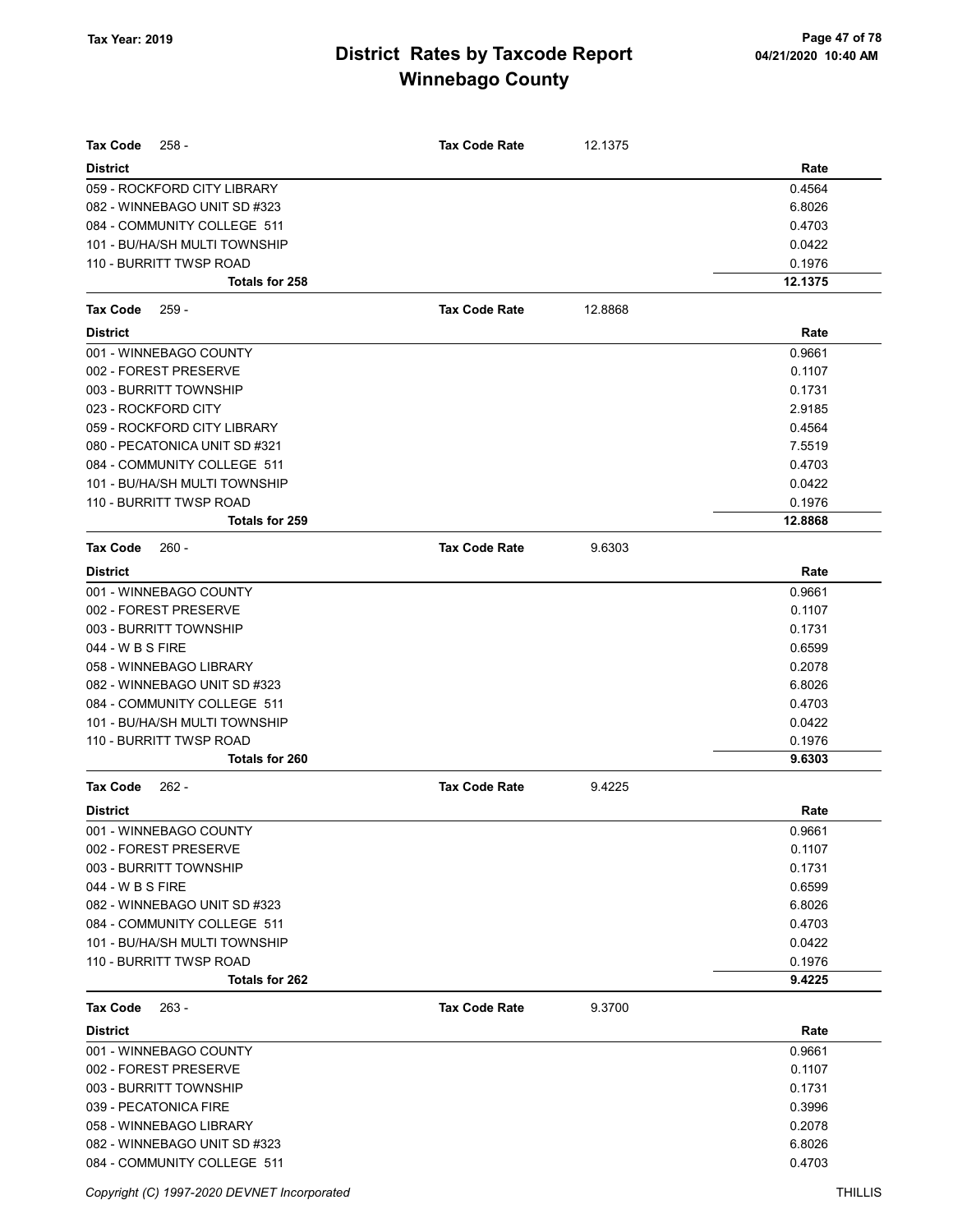| <b>Tax Code</b><br>$263 -$    | <b>Tax Code Rate</b> | 9.3700  |         |
|-------------------------------|----------------------|---------|---------|
| <b>District</b>               |                      |         | Rate    |
| 101 - BU/HA/SH MULTI TOWNSHIP |                      |         | 0.0422  |
| 110 - BURRITT TWSP ROAD       |                      |         | 0.1976  |
| <b>Totals for 263</b>         |                      |         | 9.3700  |
| Tax Code<br>$265 -$           | <b>Tax Code Rate</b> | 9.6142  |         |
| <b>District</b>               |                      |         | Rate    |
| 001 - WINNEBAGO COUNTY        |                      |         | 0.9661  |
| 002 - FOREST PRESERVE         |                      |         | 0.1107  |
| 003 - BURRITT TOWNSHIP        |                      |         | 0.1731  |
| 044 - W B S FIRE              |                      |         | 0.6599  |
| 056 - PECATONICA LIBRARY      |                      |         | 0.1917  |
| 082 - WINNEBAGO UNIT SD #323  |                      |         | 6.8026  |
| 084 - COMMUNITY COLLEGE 511   |                      |         | 0.4703  |
| 101 - BU/HA/SH MULTI TOWNSHIP |                      |         | 0.0422  |
| 110 - BURRITT TWSP ROAD       |                      |         | 0.1976  |
| Totals for 265                |                      |         | 9.6142  |
| Tax Code<br>- 266             | <b>Tax Code Rate</b> | 10.3635 |         |
| <b>District</b>               |                      |         | Rate    |
| 001 - WINNEBAGO COUNTY        |                      |         | 0.9661  |
| 002 - FOREST PRESERVE         |                      |         | 0.1107  |
| 003 - BURRITT TOWNSHIP        |                      |         | 0.1731  |
| 044 - W B S FIRE              |                      |         | 0.6599  |
| 056 - PECATONICA LIBRARY      |                      |         | 0.1917  |
| 080 - PECATONICA UNIT SD #321 |                      |         | 7.5519  |
| 084 - COMMUNITY COLLEGE 511   |                      |         | 0.4703  |
| 101 - BU/HA/SH MULTI TOWNSHIP |                      |         | 0.0422  |
| 110 - BURRITT TWSP ROAD       |                      |         | 0.1976  |
| Totals for 266                |                      |         | 10.3635 |
| <b>Tax Code</b><br>267 -      | <b>Tax Code Rate</b> | 9.3539  |         |
| <b>District</b>               |                      |         | Rate    |
| 001 - WINNEBAGO COUNTY        |                      |         | 0.9661  |
| 002 - FOREST PRESERVE         |                      |         | 0.1107  |
| 003 - BURRITT TOWNSHIP        |                      |         | 0.1731  |
| 039 - PECATONICA FIRE         |                      |         | 0.3996  |
| 056 - PECATONICA LIBRARY      |                      |         | 0.1917  |
| 082 - WINNEBAGO UNIT SD #323  |                      |         | 6.8026  |
| 084 - COMMUNITY COLLEGE 511   |                      |         | 0.4703  |
| 101 - BU/HA/SH MULTI TOWNSHIP |                      |         | 0.0422  |
| 110 - BURRITT TWSP ROAD       |                      |         | 0.1976  |
| Totals for 267                |                      |         | 9.3539  |
| $268 -$<br>Tax Code           | <b>Tax Code Rate</b> | 10.1032 |         |
| <b>District</b>               |                      |         | Rate    |
| 001 - WINNEBAGO COUNTY        |                      |         | 0.9661  |
| 002 - FOREST PRESERVE         |                      |         | 0.1107  |
| 003 - BURRITT TOWNSHIP        |                      |         | 0.1731  |
| 039 - PECATONICA FIRE         |                      |         | 0.3996  |
| 056 - PECATONICA LIBRARY      |                      |         | 0.1917  |
| 080 - PECATONICA UNIT SD #321 |                      |         | 7.5519  |
| 084 - COMMUNITY COLLEGE 511   |                      |         | 0.4703  |
| 101 - BU/HA/SH MULTI TOWNSHIP |                      |         | 0.0422  |
|                               |                      |         |         |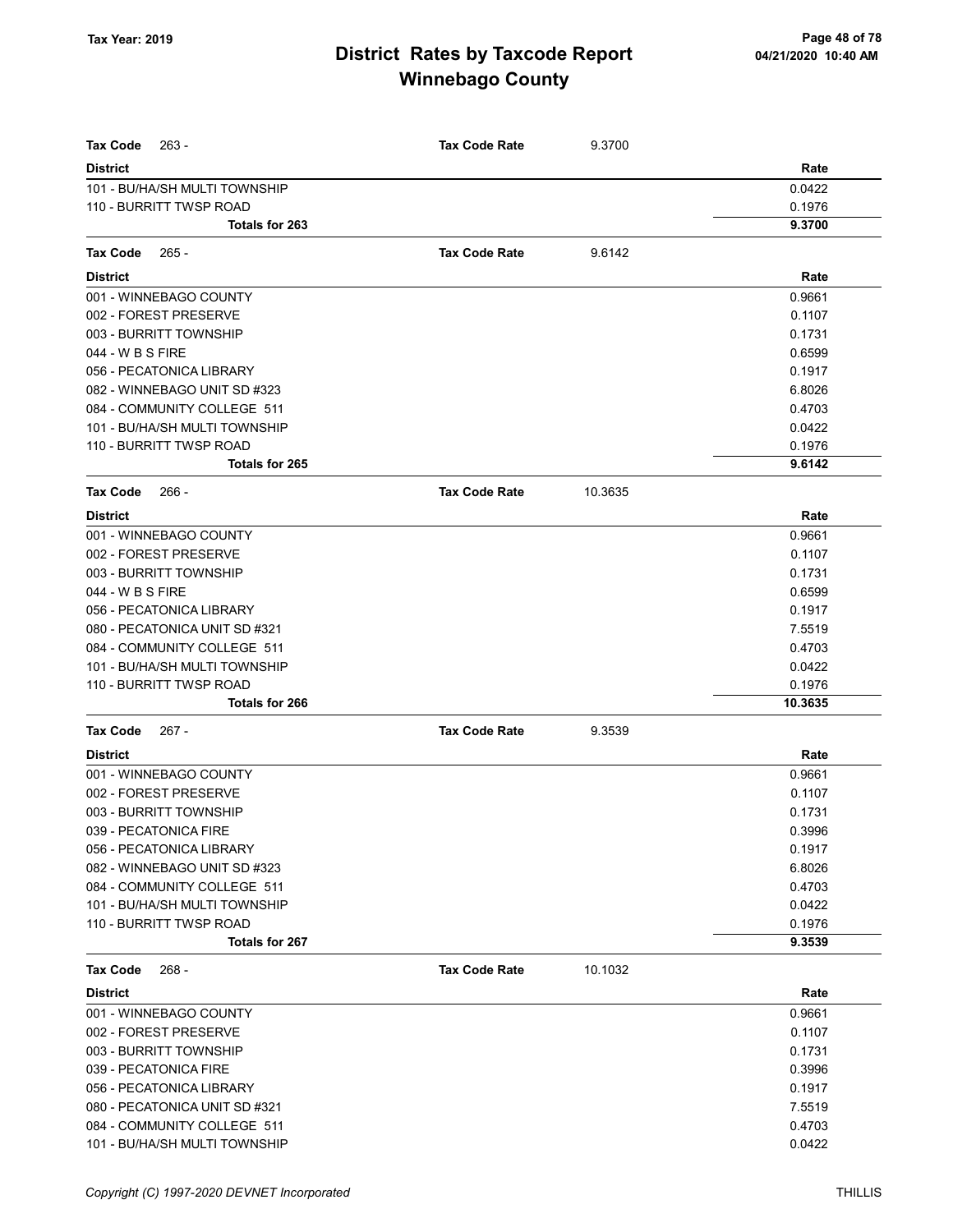| <b>Tax Code</b><br>268 -      | <b>Tax Code Rate</b> | 10.1032 |         |
|-------------------------------|----------------------|---------|---------|
| <b>District</b>               |                      |         | Rate    |
| 110 - BURRITT TWSP ROAD       |                      |         | 0.1976  |
| Totals for 268                |                      |         | 10.1032 |
|                               |                      |         |         |
| <b>Tax Code</b><br>281 -      | <b>Tax Code Rate</b> | 10.2553 |         |
| <b>District</b>               |                      |         | Rate    |
| 001 - WINNEBAGO COUNTY        |                      |         | 0.9661  |
| 002 - FOREST PRESERVE         |                      |         | 0.1107  |
| 010 - PECATONICA TOWNSHIP     |                      |         | 0.1818  |
| 039 - PECATONICA FIRE         |                      |         | 0.3996  |
| 047 - SUMNER PARK             |                      |         | 0.1434  |
| 056 - PECATONICA LIBRARY      |                      |         | 0.1917  |
| 080 - PECATONICA UNIT SD #321 |                      |         | 7.5519  |
| 084 - COMMUNITY COLLEGE 511   |                      |         | 0.4703  |
| 117 - PECATONICA TWSP ROAD    |                      |         | 0.1862  |
| 124 - PE/SE MULTI TOWNSHIP    |                      |         | 0.0536  |
| <b>Totals for 281</b>         |                      |         | 10.2553 |
| <b>Tax Code</b><br>282 -      | <b>Tax Code Rate</b> | 9.5060  |         |
| <b>District</b>               |                      |         | Rate    |
| 001 - WINNEBAGO COUNTY        |                      |         | 0.9661  |
| 002 - FOREST PRESERVE         |                      |         | 0.1107  |
| 010 - PECATONICA TOWNSHIP     |                      |         | 0.1818  |
| 039 - PECATONICA FIRE         |                      |         | 0.3996  |
| 047 - SUMNER PARK             |                      |         | 0.1434  |
| 056 - PECATONICA LIBRARY      |                      |         | 0.1917  |
| 082 - WINNEBAGO UNIT SD #323  |                      |         | 6.8026  |
| 084 - COMMUNITY COLLEGE 511   |                      |         | 0.4703  |
| 117 - PECATONICA TWSP ROAD    |                      |         | 0.1862  |
| 124 - PE/SE MULTI TOWNSHIP    |                      |         | 0.0536  |
| Totals for 282                |                      |         | 9.5060  |
| Tax Code<br>283 -             | <b>Tax Code Rate</b> | 9.7663  |         |
| <b>District</b>               |                      |         | Rate    |
| 001 - WINNEBAGO COUNTY        |                      |         | 0.9661  |
| 002 - FOREST PRESERVE         |                      |         | 0.1107  |
| 010 - PECATONICA TOWNSHIP     |                      |         | 0.1818  |
| 044 - W B S FIRE              |                      |         | 0.6599  |
| 047 - SUMNER PARK             |                      |         | 0.1434  |
| 056 - PECATONICA LIBRARY      |                      |         | 0.1917  |
| 082 - WINNEBAGO UNIT SD #323  |                      |         | 6.8026  |
| 084 - COMMUNITY COLLEGE 511   |                      |         | 0.4703  |
| 117 - PECATONICA TWSP ROAD    |                      |         | 0.1862  |
| 124 - PE/SE MULTI TOWNSHIP    |                      |         | 0.0536  |
| Totals for 283                |                      |         | 9.7663  |
| Tax Code<br>284 -             | <b>Tax Code Rate</b> | 10.5156 |         |
| <b>District</b>               |                      |         | Rate    |
| 001 - WINNEBAGO COUNTY        |                      |         | 0.9661  |
| 002 - FOREST PRESERVE         |                      |         | 0.1107  |
| 010 - PECATONICA TOWNSHIP     |                      |         | 0.1818  |
| 044 - W B S FIRE              |                      |         | 0.6599  |
| 047 - SUMNER PARK             |                      |         | 0.1434  |
| 056 - PECATONICA LIBRARY      |                      |         | 0.1917  |
| 080 - PECATONICA UNIT SD #321 |                      |         | 7.5519  |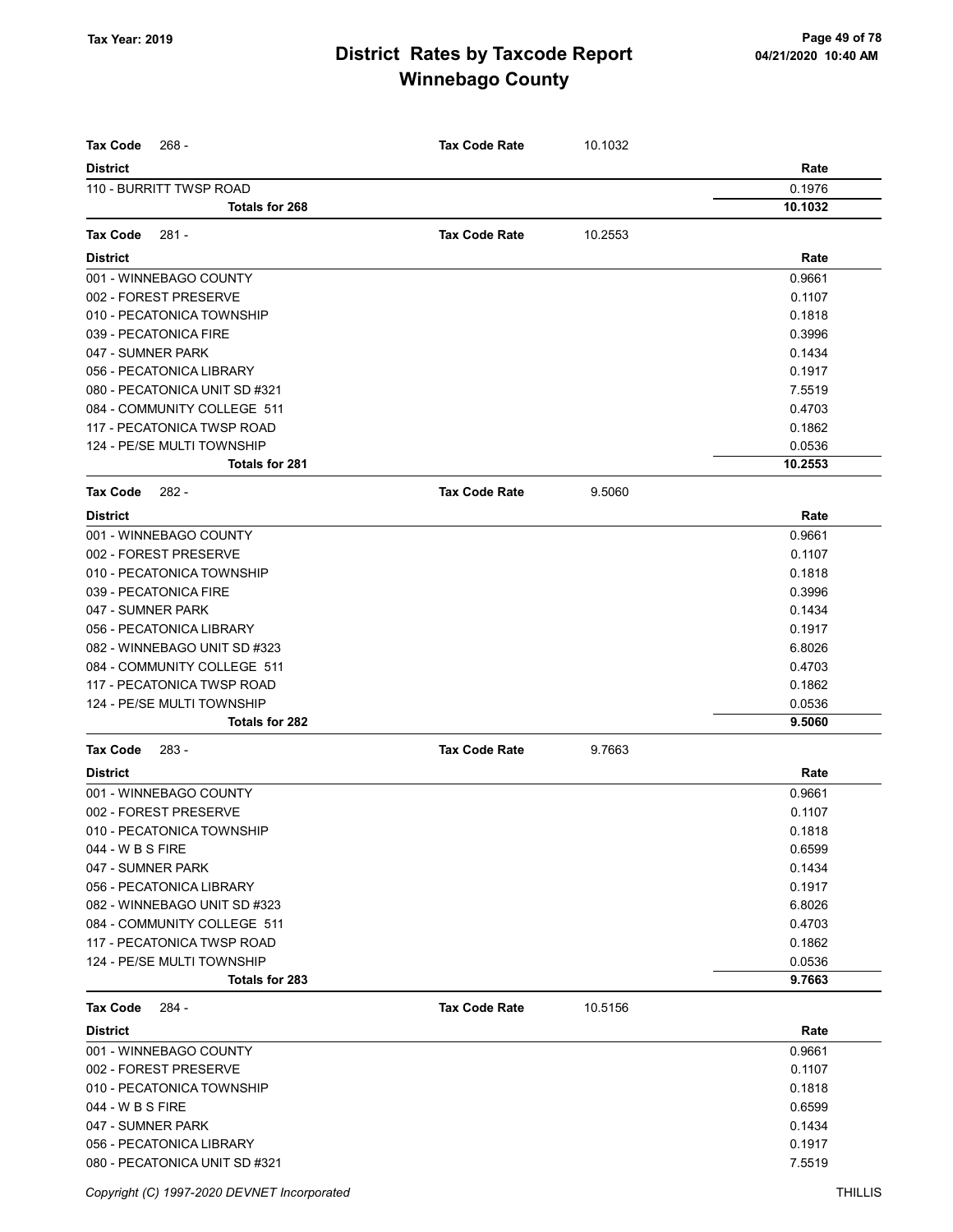| <b>Tax Code</b><br>284 -                    | <b>Tax Code Rate</b> | 10.5156 |         |
|---------------------------------------------|----------------------|---------|---------|
| <b>District</b>                             |                      |         | Rate    |
| 084 - COMMUNITY COLLEGE 511                 |                      |         | 0.4703  |
| 117 - PECATONICA TWSP ROAD                  |                      |         | 0.1862  |
| 124 - PE/SE MULTI TOWNSHIP                  |                      |         | 0.0536  |
| Totals for 284                              |                      |         | 10.5156 |
| <b>Tax Code</b><br>286 -                    | <b>Tax Code Rate</b> | 11.0243 |         |
| <b>District</b>                             |                      |         | Rate    |
| 001 - WINNEBAGO COUNTY                      |                      |         | 0.9661  |
| 002 - FOREST PRESERVE                       |                      |         | 0.1107  |
| 010 - PECATONICA TOWNSHIP                   |                      |         | 0.1818  |
| 022 - PECATONICA VILLAGE                    |                      |         | 0.7690  |
| 039 - PECATONICA FIRE                       |                      |         | 0.3996  |
| 047 - SUMNER PARK                           |                      |         | 0.1434  |
| 056 - PECATONICA LIBRARY                    |                      |         | 0.1917  |
| 080 - PECATONICA UNIT SD #321               |                      |         | 7.5519  |
| 084 - COMMUNITY COLLEGE 511                 |                      |         | 0.4703  |
| 117 - PECATONICA TWSP ROAD                  |                      |         | 0.1862  |
| 124 - PE/SE MULTI TOWNSHIP                  |                      |         | 0.0536  |
| Totals for 286                              |                      |         | 11.0243 |
| 290 - SOUTH BELOIT SSA 1<br><b>Tax Code</b> | <b>Tax Code Rate</b> | 9.4019  |         |
| <b>District</b>                             |                      |         | Rate    |
| 001 - WINNEBAGO COUNTY                      |                      |         | 0.9661  |
| 002 - FOREST PRESERVE                       |                      |         | 0.1107  |
| 012 - ROCKTON TOWNSHIP                      |                      |         | 0.1901  |
| 026 - SOUTH BELOIT CITY                     |                      |         | 1.0813  |
| 061 - SOUTH BELOIT CITY LIBRARY             |                      |         | 0.2008  |
| 079 - SOUTH BELOIT SD #320                  |                      |         | 6.2320  |
| 084 - COMMUNITY COLLEGE 511                 |                      |         | 0.4703  |
| 119 - ROCKTON TWSP ROAD                     |                      |         | 0.1506  |
| 160 - SOUTH BELOIT SSA 1                    |                      |         | 0.0000  |
| Totals for 290                              |                      |         | 9.4019  |
| $305 -$<br><b>Tax Code</b>                  | <b>Tax Code Rate</b> | 10.7448 |         |
| <b>District</b>                             |                      |         | Rate    |
| 001 - WINNEBAGO COUNTY                      |                      |         | 0.9661  |
| 002 - FOREST PRESERVE                       |                      |         | 0.1107  |
| 014 - SEWARD TOWNSHIP                       |                      |         | 0.4204  |
| 039 - PECATONICA FIRE                       |                      |         | 0.3996  |
| 049 - SEWARD PARK DISTRICT                  |                      |         | 0.1508  |
| 056 - PECATONICA LIBRARY                    |                      |         | 0.1917  |
| 080 - PECATONICA UNIT SD #321               |                      |         | 7.5519  |
| 084 - COMMUNITY COLLEGE 511                 |                      |         | 0.4703  |
| 121 - SEWARD TWSP ROAD                      |                      |         | 0.4297  |
| 124 - PE/SE MULTI TOWNSHIP                  |                      |         | 0.0536  |
| Totals for 305                              |                      |         | 10.7448 |
| <b>Tax Code</b><br>306                      | <b>Tax Code Rate</b> | 10.2645 |         |
| <b>District</b>                             |                      |         | Rate    |
| 001 - WINNEBAGO COUNTY                      |                      |         | 0.9661  |
| 002 - FOREST PRESERVE                       |                      |         | 0.1107  |
| 014 - SEWARD TOWNSHIP                       |                      |         | 0.4204  |
| 044 - W B S FIRE                            |                      |         | 0.6599  |
| 047 - SUMNER PARK                           |                      |         | 0.1434  |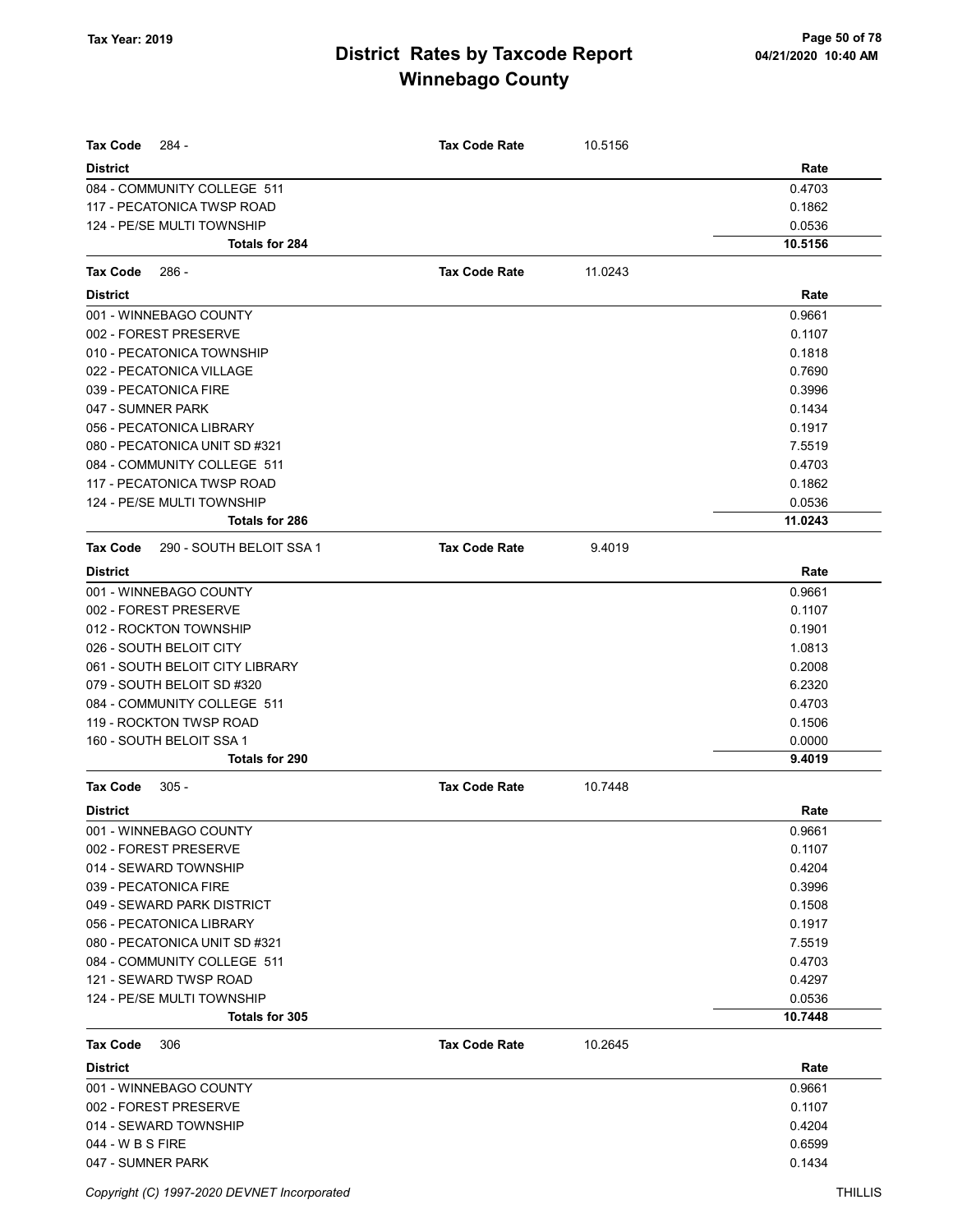| <b>Tax Code</b><br>306        | <b>Tax Code Rate</b> | 10.2645 |         |
|-------------------------------|----------------------|---------|---------|
| <b>District</b>               |                      |         | Rate    |
| 058 - WINNEBAGO LIBRARY       |                      |         | 0.2078  |
| 082 - WINNEBAGO UNIT SD #323  |                      |         | 6.8026  |
| 084 - COMMUNITY COLLEGE 511   |                      |         | 0.4703  |
| 121 - SEWARD TWSP ROAD        |                      |         | 0.4297  |
| 124 - PE/SE MULTI TOWNSHIP    |                      |         | 0.0536  |
| <b>Totals for 306</b>         |                      |         | 10.2645 |
| <b>Tax Code</b><br>308        | <b>Tax Code Rate</b> | 10.0042 |         |
| <b>District</b>               |                      |         | Rate    |
| 001 - WINNEBAGO COUNTY        |                      |         | 0.9661  |
| 002 - FOREST PRESERVE         |                      |         | 0.1107  |
| 014 - SEWARD TOWNSHIP         |                      |         | 0.4204  |
| 039 - PECATONICA FIRE         |                      |         | 0.3996  |
| 047 - SUMNER PARK             |                      |         | 0.1434  |
| 058 - WINNEBAGO LIBRARY       |                      |         | 0.2078  |
| 082 - WINNEBAGO UNIT SD #323  |                      |         | 6.8026  |
| 084 - COMMUNITY COLLEGE 511   |                      |         | 0.4703  |
| 121 - SEWARD TWSP ROAD        |                      |         | 0.4297  |
| 124 - PE/SE MULTI TOWNSHIP    |                      |         | 0.0536  |
| Totals for 308                |                      |         | 10.0042 |
| <b>Tax Code</b><br>309        | <b>Tax Code Rate</b> | 10.7374 |         |
| <b>District</b>               |                      |         | Rate    |
| 001 - WINNEBAGO COUNTY        |                      |         | 0.9661  |
| 002 - FOREST PRESERVE         |                      |         | 0.1107  |
| 014 - SEWARD TOWNSHIP         |                      |         | 0.4204  |
| 039 - PECATONICA FIRE         |                      |         | 0.3996  |
| 047 - SUMNER PARK             |                      |         | 0.1434  |
| 056 - PECATONICA LIBRARY      |                      |         | 0.1917  |
| 080 - PECATONICA UNIT SD #321 |                      |         | 7.5519  |
| 084 - COMMUNITY COLLEGE 511   |                      |         | 0.4703  |
| 121 - SEWARD TWSP ROAD        |                      |         | 0.4297  |
| 124 - PE/SE MULTI TOWNSHIP    |                      |         | 0.0536  |
| <b>Totals for 309</b>         |                      |         | 10.7374 |
| <b>Tax Code</b><br>$310 -$    | <b>Tax Code Rate</b> | 10.0116 |         |
| <b>District</b>               |                      |         | Rate    |
| 001 - WINNEBAGO COUNTY        |                      |         | 0.9661  |
| 002 - FOREST PRESERVE         |                      |         | 0.1107  |
| 014 - SEWARD TOWNSHIP         |                      |         | 0.4204  |
| 039 - PECATONICA FIRE         |                      |         | 0.3996  |
| 049 - SEWARD PARK DISTRICT    |                      |         | 0.1508  |
| 058 - WINNEBAGO LIBRARY       |                      |         | 0.2078  |
| 082 - WINNEBAGO UNIT SD #323  |                      |         | 6.8026  |
| 084 - COMMUNITY COLLEGE 511   |                      |         | 0.4703  |
| 121 - SEWARD TWSP ROAD        |                      |         | 0.4297  |
| 124 - PE/SE MULTI TOWNSHIP    |                      |         | 0.0536  |
| Totals for 310                |                      |         | 10.0116 |
| <b>Tax Code</b><br>311 -      | <b>Tax Code Rate</b> | 10.2719 |         |
| <b>District</b>               |                      |         | Rate    |
| 001 - WINNEBAGO COUNTY        |                      |         | 0.9661  |
| 002 - FOREST PRESERVE         |                      |         | 0.1107  |
| 014 - SEWARD TOWNSHIP         |                      |         | 0.4204  |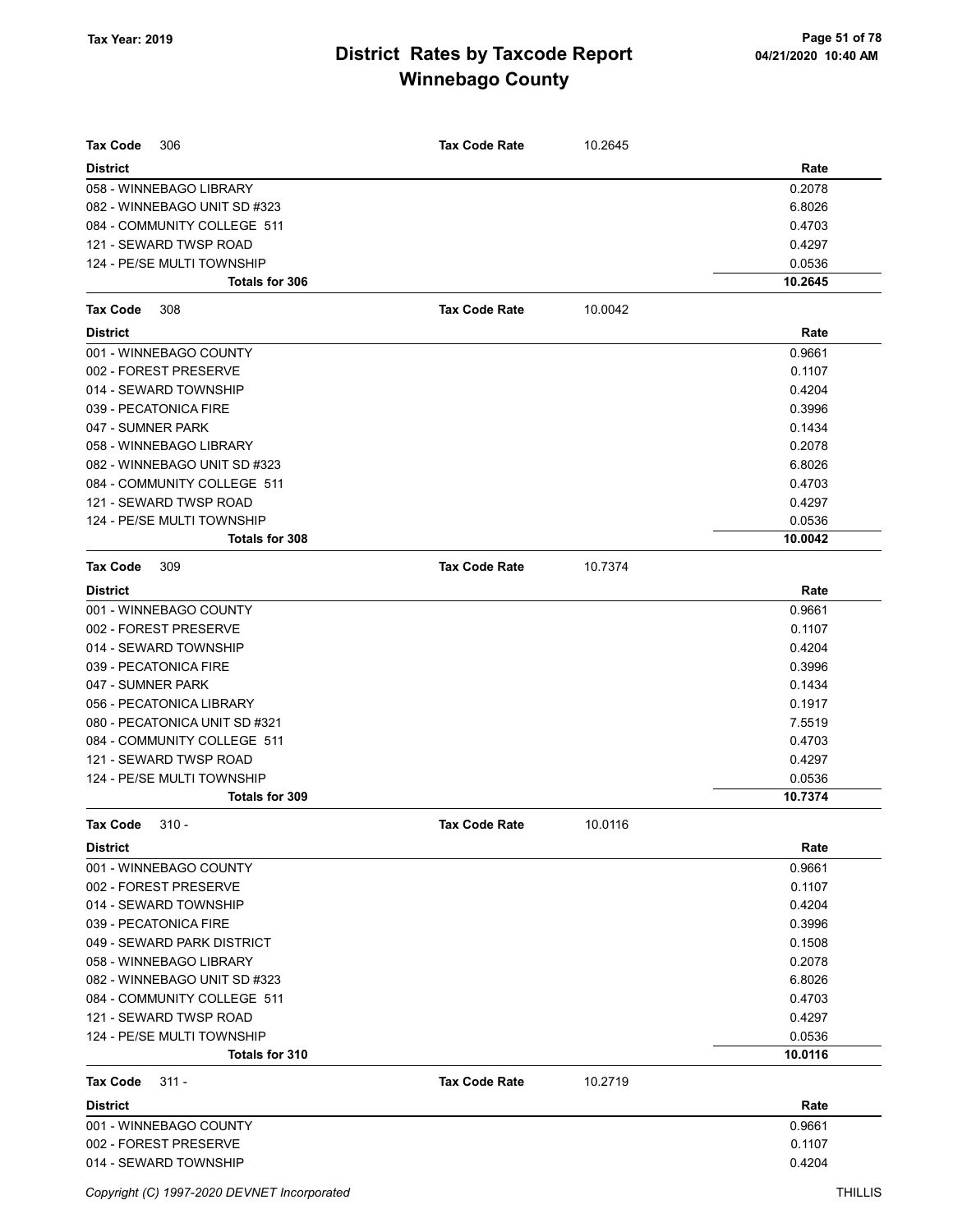| Tax Code<br>$311 -$          | <b>Tax Code Rate</b> | 10.2719 |         |
|------------------------------|----------------------|---------|---------|
| <b>District</b>              |                      |         | Rate    |
| 044 - W B S FIRE             |                      |         | 0.6599  |
| 049 - SEWARD PARK DISTRICT   |                      |         | 0.1508  |
| 058 - WINNEBAGO LIBRARY      |                      |         | 0.2078  |
| 082 - WINNEBAGO UNIT SD #323 |                      |         | 6.8026  |
| 084 - COMMUNITY COLLEGE 511  |                      |         | 0.4703  |
| 121 - SEWARD TWSP ROAD       |                      |         | 0.4297  |
| 124 - PE/SE MULTI TOWNSHIP   |                      |         | 0.0536  |
| Totals for 311               |                      |         | 10.2719 |
| <b>Tax Code</b><br>312       | <b>Tax Code Rate</b> | 9.9881  |         |
| <b>District</b>              |                      |         | Rate    |
| 001 - WINNEBAGO COUNTY       |                      |         | 0.9661  |
| 002 - FOREST PRESERVE        |                      |         | 0.1107  |
| 014 - SEWARD TOWNSHIP        |                      |         | 0.4204  |
| 039 - PECATONICA FIRE        |                      |         | 0.3996  |
| 047 - SUMNER PARK            |                      |         | 0.1434  |
| 056 - PECATONICA LIBRARY     |                      |         | 0.1917  |
| 082 - WINNEBAGO UNIT SD #323 |                      |         | 6.8026  |
| 084 - COMMUNITY COLLEGE 511  |                      |         | 0.4703  |
| 121 - SEWARD TWSP ROAD       |                      |         | 0.4297  |
| 124 - PE/SE MULTI TOWNSHIP   |                      |         | 0.0536  |
| Totals for 312               |                      |         | 9.9881  |
| Tax Code<br>$313 -$          | <b>Tax Code Rate</b> | 10.3996 |         |
| <b>District</b>              |                      |         | Rate    |
| 001 - WINNEBAGO COUNTY       |                      |         | 0.9661  |
| 002 - FOREST PRESERVE        |                      |         | 0.1107  |
| 014 - SEWARD TOWNSHIP        |                      |         | 0.4204  |
| 034 - GERMAN VALLEY FIRE     |                      |         | 0.7876  |
| 049 - SEWARD PARK DISTRICT   |                      |         | 0.1508  |
| 058 - WINNEBAGO LIBRARY      |                      |         | 0.2078  |
| 082 - WINNEBAGO UNIT SD #323 |                      |         | 6.8026  |
| 084 - COMMUNITY COLLEGE 511  |                      |         | 0.4703  |
| 121 - SEWARD TWSP ROAD       |                      |         | 0.4297  |
| 124 - PE/SE MULTI TOWNSHIP   |                      |         | 0.0536  |
| Totals for 313               |                      |         | 10.3996 |
| $314 -$<br><b>Tax Code</b>   | <b>Tax Code Rate</b> | 10.0996 |         |
| <b>District</b>              |                      |         | Rate    |
| 001 - WINNEBAGO COUNTY       |                      |         | 0.9661  |
| 002 - FOREST PRESERVE        |                      |         | 0.1107  |
| 014 - SEWARD TOWNSHIP        |                      |         | 0.4204  |
| 039 - PECATONICA FIRE        |                      |         | 0.3996  |
| 049 - SEWARD PARK DISTRICT   |                      |         | 0.1508  |
| 053 - SEWARD SANITARY        |                      |         | 0.0880  |
| 058 - WINNEBAGO LIBRARY      |                      |         | 0.2078  |
| 082 - WINNEBAGO UNIT SD #323 |                      |         | 6.8026  |
| 084 - COMMUNITY COLLEGE 511  |                      |         | 0.4703  |
| 121 - SEWARD TWSP ROAD       |                      |         | 0.4297  |
| 124 - PE/SE MULTI TOWNSHIP   |                      |         | 0.0536  |
| Totals for 314               |                      |         | 10.0996 |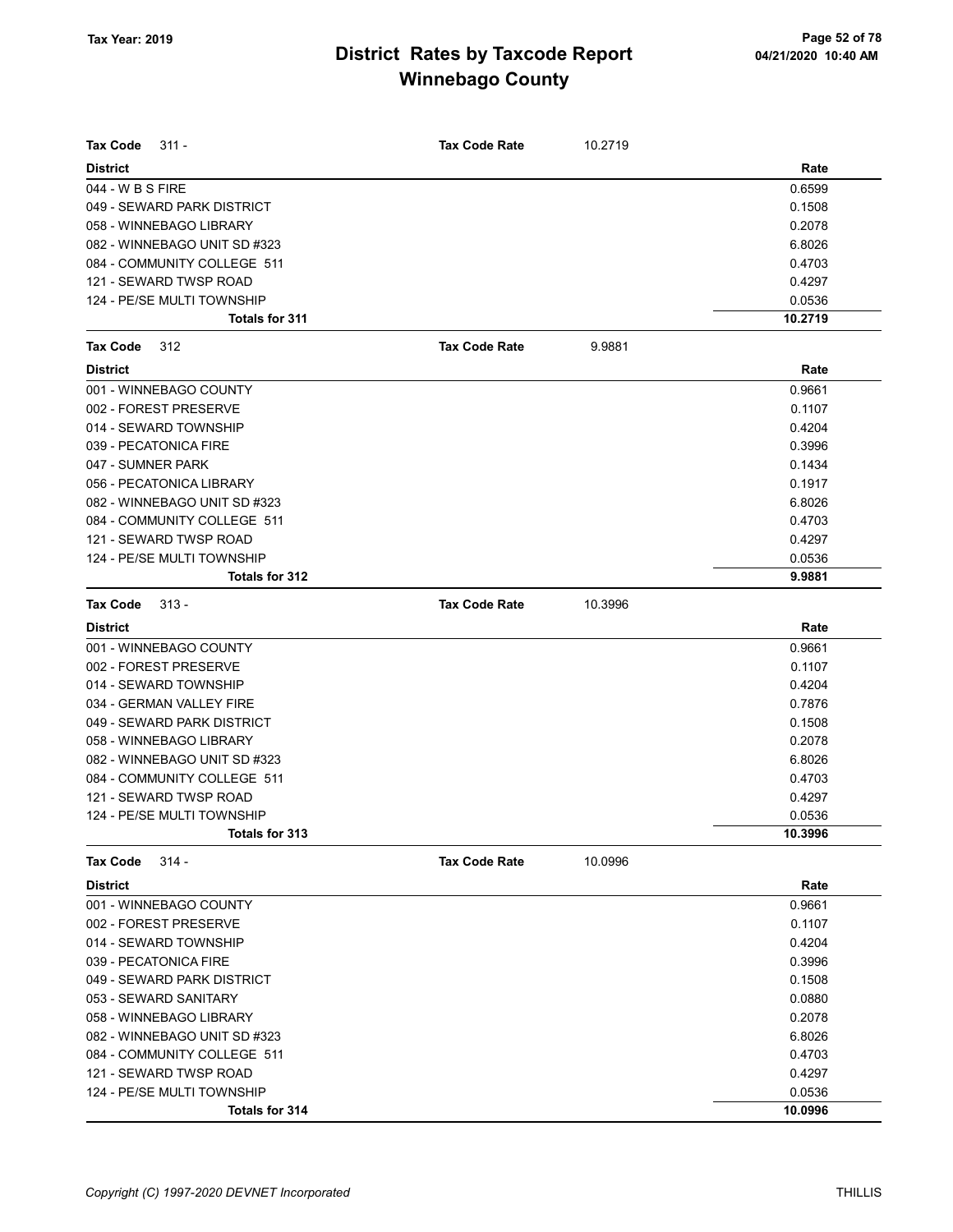| <b>Tax Code</b>     | 315                           | <b>Tax Code Rate</b> | 12.2489 |         |
|---------------------|-------------------------------|----------------------|---------|---------|
| <b>District</b>     |                               |                      |         | Rate    |
|                     | 001 - WINNEBAGO COUNTY        |                      |         | 0.9661  |
|                     | 002 - FOREST PRESERVE         |                      |         | 0.1107  |
|                     | 016 - WINNEBAGO TOWNSHIP      |                      |         | 0.1641  |
| 023 - ROCKFORD CITY |                               |                      |         | 2.9185  |
|                     | 048 - WINNEBAGO PARK DISTRICT |                      |         | 0.1275  |
|                     | 059 - ROCKFORD CITY LIBRARY   |                      |         | 0.4564  |
|                     | 062 - RKFD - WINN DRAINAGE    |                      |         | 0.0405  |
|                     | 082 - WINNEBAGO UNIT SD #323  |                      |         | 6.8026  |
|                     | 084 - COMMUNITY COLLEGE 511   |                      |         | 0.4703  |
|                     | 123 - WINNEBAGO TWSP ROAD     |                      |         | 0.1922  |
|                     | Totals for 315                |                      |         | 12.2489 |
| Tax Code            | 324 -                         | <b>Tax Code Rate</b> | 9.7417  |         |
| <b>District</b>     |                               |                      |         | Rate    |
|                     | 001 - WINNEBAGO COUNTY        |                      |         | 0.9661  |
|                     | 002 - FOREST PRESERVE         |                      |         | 0.1107  |
|                     | 016 - WINNEBAGO TOWNSHIP      |                      |         | 0.1641  |
| 044 - W B S FIRE    |                               |                      |         | 0.6599  |
|                     | 048 - WINNEBAGO PARK DISTRICT |                      |         | 0.1275  |
|                     | 058 - WINNEBAGO LIBRARY       |                      |         | 0.2078  |
|                     | 062 - RKFD - WINN DRAINAGE    |                      |         | 0.0405  |
|                     | 082 - WINNEBAGO UNIT SD #323  |                      |         | 6.8026  |
|                     | 084 - COMMUNITY COLLEGE 511   |                      |         | 0.4703  |
|                     | 123 - WINNEBAGO TWSP ROAD     |                      |         | 0.1922  |
|                     | <b>Totals for 324</b>         |                      |         | 9.7417  |
| <b>Tax Code</b>     | $325 -$                       | <b>Tax Code Rate</b> | 10.5957 |         |
| <b>District</b>     |                               |                      |         | Rate    |
|                     | 001 - WINNEBAGO COUNTY        |                      |         | 0.9661  |
|                     | 002 - FOREST PRESERVE         |                      |         | 0.1107  |
|                     | 016 - WINNEBAGO TOWNSHIP      |                      |         | 0.1641  |
|                     | 027 - WINNEBAGO VILLAGE       |                      |         | 0.8945  |
| 044 - W B S FIRE    |                               |                      |         | 0.6599  |
|                     | 048 - WINNEBAGO PARK DISTRICT |                      |         | 0.1275  |
|                     | 058 - WINNEBAGO LIBRARY       |                      |         | 0.2078  |
|                     | 082 - WINNEBAGO UNIT SD #323  |                      |         | 6.8026  |
|                     | 084 - COMMUNITY COLLEGE 511   |                      |         | 0.4703  |
|                     | 123 - WINNEBAGO TWSP ROAD     |                      |         | 0.1922  |
|                     | Totals for 325                |                      |         | 10.5957 |
| <b>Tax Code</b>     | $326 -$                       | <b>Tax Code Rate</b> | 9.7012  |         |
| <b>District</b>     |                               |                      |         | Rate    |
|                     | 001 - WINNEBAGO COUNTY        |                      |         | 0.9661  |
|                     | 002 - FOREST PRESERVE         |                      |         | 0.1107  |
|                     | 016 - WINNEBAGO TOWNSHIP      |                      |         | 0.1641  |
| 044 - W B S FIRE    |                               |                      |         | 0.6599  |
|                     | 048 - WINNEBAGO PARK DISTRICT |                      |         | 0.1275  |
|                     | 058 - WINNEBAGO LIBRARY       |                      |         | 0.2078  |
|                     | 082 - WINNEBAGO UNIT SD #323  |                      |         | 6.8026  |
|                     | 084 - COMMUNITY COLLEGE 511   |                      |         | 0.4703  |
|                     | 123 - WINNEBAGO TWSP ROAD     |                      |         | 0.1922  |
|                     | Totals for 326                |                      |         | 9.7012  |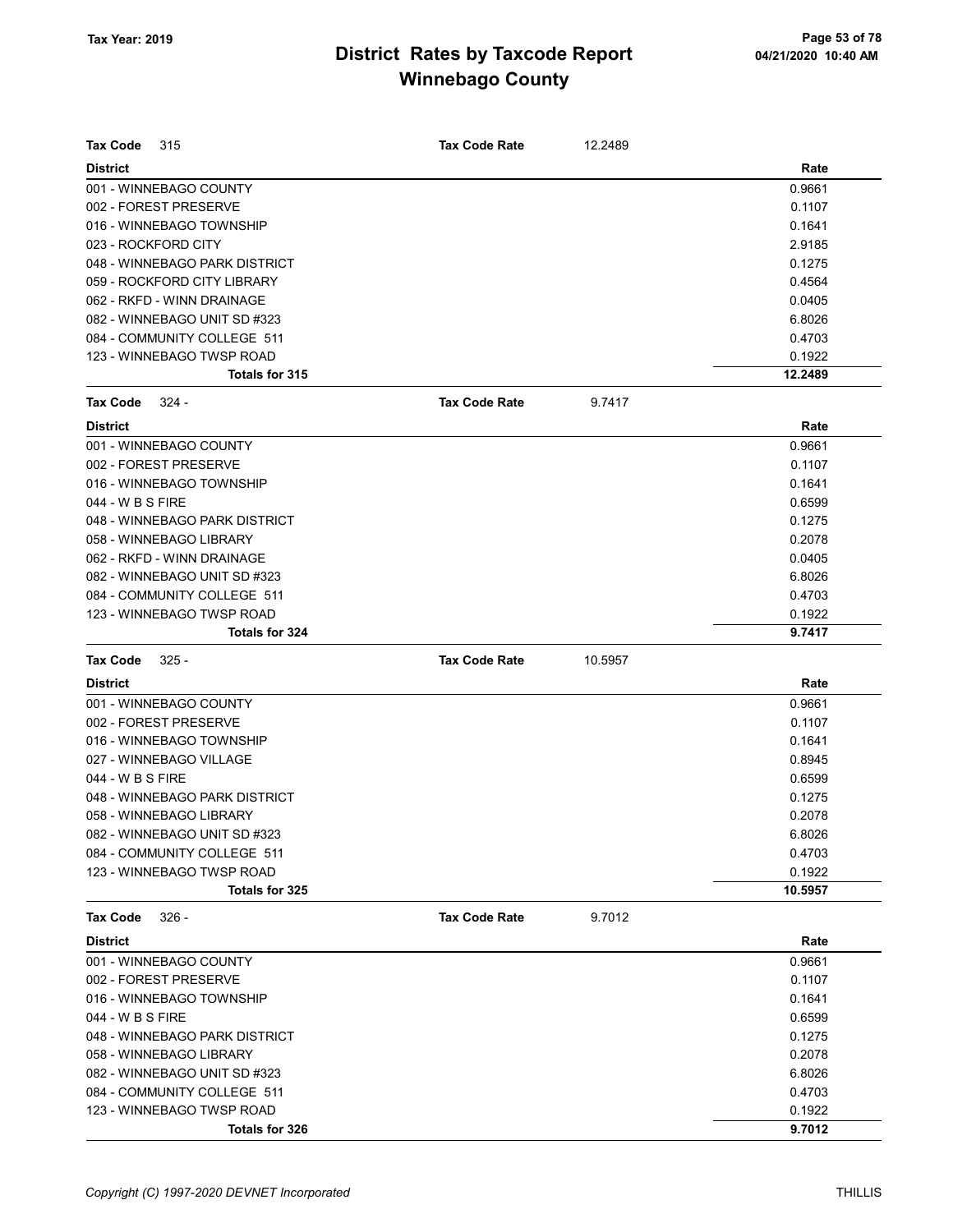| <b>Tax Code</b><br>327         | <b>Tax Code Rate</b> | 12.2084 |         |
|--------------------------------|----------------------|---------|---------|
| <b>District</b>                |                      |         | Rate    |
| 001 - WINNEBAGO COUNTY         |                      |         | 0.9661  |
| 002 - FOREST PRESERVE          |                      |         | 0.1107  |
| 016 - WINNEBAGO TOWNSHIP       |                      |         | 0.1641  |
| 023 - ROCKFORD CITY            |                      |         | 2.9185  |
| 048 - WINNEBAGO PARK DISTRICT  |                      |         | 0.1275  |
| 059 - ROCKFORD CITY LIBRARY    |                      |         | 0.4564  |
| 082 - WINNEBAGO UNIT SD #323   |                      |         | 6.8026  |
| 084 - COMMUNITY COLLEGE 511    |                      |         | 0.4703  |
| 123 - WINNEBAGO TWSP ROAD      |                      |         | 0.1922  |
| Totals for 327                 |                      |         | 12.2084 |
| Tax Code<br>328                | <b>Tax Code Rate</b> | 10.7805 |         |
| <b>District</b>                |                      |         | Rate    |
| 001 - WINNEBAGO COUNTY         |                      |         | 0.9661  |
| 002 - FOREST PRESERVE          |                      |         | 0.1107  |
| 016 - WINNEBAGO TOWNSHIP       |                      |         | 0.1641  |
| 027 - WINNEBAGO VILLAGE        |                      |         | 0.8945  |
| 044 - W B S FIRE               |                      |         | 0.6599  |
| 048 - WINNEBAGO PARK DISTRICT  |                      |         | 0.1275  |
| 051 - ROCK RIVER WATER REC     |                      |         | 0.1848  |
| 058 - WINNEBAGO LIBRARY        |                      |         | 0.2078  |
| 082 - WINNEBAGO UNIT SD #323   |                      |         | 6.8026  |
| 084 - COMMUNITY COLLEGE 511    |                      |         | 0.4703  |
| 123 - WINNEBAGO TWSP ROAD      |                      |         | 0.1922  |
| Totals for 328                 |                      |         | 10.7805 |
|                                |                      |         |         |
| <b>Tax Code</b><br>329         | <b>Tax Code Rate</b> | 9.8860  |         |
| <b>District</b>                |                      |         | Rate    |
| 001 - WINNEBAGO COUNTY         |                      |         | 0.9661  |
| 002 - FOREST PRESERVE          |                      |         | 0.1107  |
| 016 - WINNEBAGO TOWNSHIP       |                      |         | 0.1641  |
| 044 - W B S FIRE               |                      |         | 0.6599  |
| 048 - WINNEBAGO PARK DISTRICT  |                      |         | 0.1275  |
| 051 - ROCK RIVER WATER REC     |                      |         | 0.1848  |
| 058 - WINNEBAGO LIBRARY        |                      |         | 0.2078  |
| 082 - WINNEBAGO UNIT SD #323   |                      |         | 6.8026  |
| 084 - COMMUNITY COLLEGE 511    |                      |         | 0.4703  |
| 123 - WINNEBAGO TWSP ROAD      |                      |         | 0.1922  |
| Totals for 329                 |                      |         | 9.8860  |
| <b>Tax Code</b><br>343 -       | <b>Tax Code Rate</b> | 11.1298 |         |
| <b>District</b>                |                      |         | Rate    |
| 001 - WINNEBAGO COUNTY         |                      |         | 0.9661  |
| 002 - FOREST PRESERVE          |                      |         | 0.1107  |
| 004 - CHERRY VALLEY TOWNSHIP   |                      |         | 0.1334  |
| 031 - CHERRY VALLEY FIRE       |                      |         | 0.9763  |
| 046 - ROCKFORD PARK DISTRICT   |                      |         | 1.0334  |
| 051 - ROCK RIVER WATER REC     |                      |         | 0.1848  |
| 060 - GREATER RKFD AIRPORT     |                      |         | 0.1011  |
| 076 - ROCKFORD SCHOOL DIST 205 |                      |         | 6.8929  |
| 084 - COMMUNITY COLLEGE 511    |                      |         | 0.4703  |
| 111 - CHERRY VALLEY TWSP ROAD  |                      |         | 0.2608  |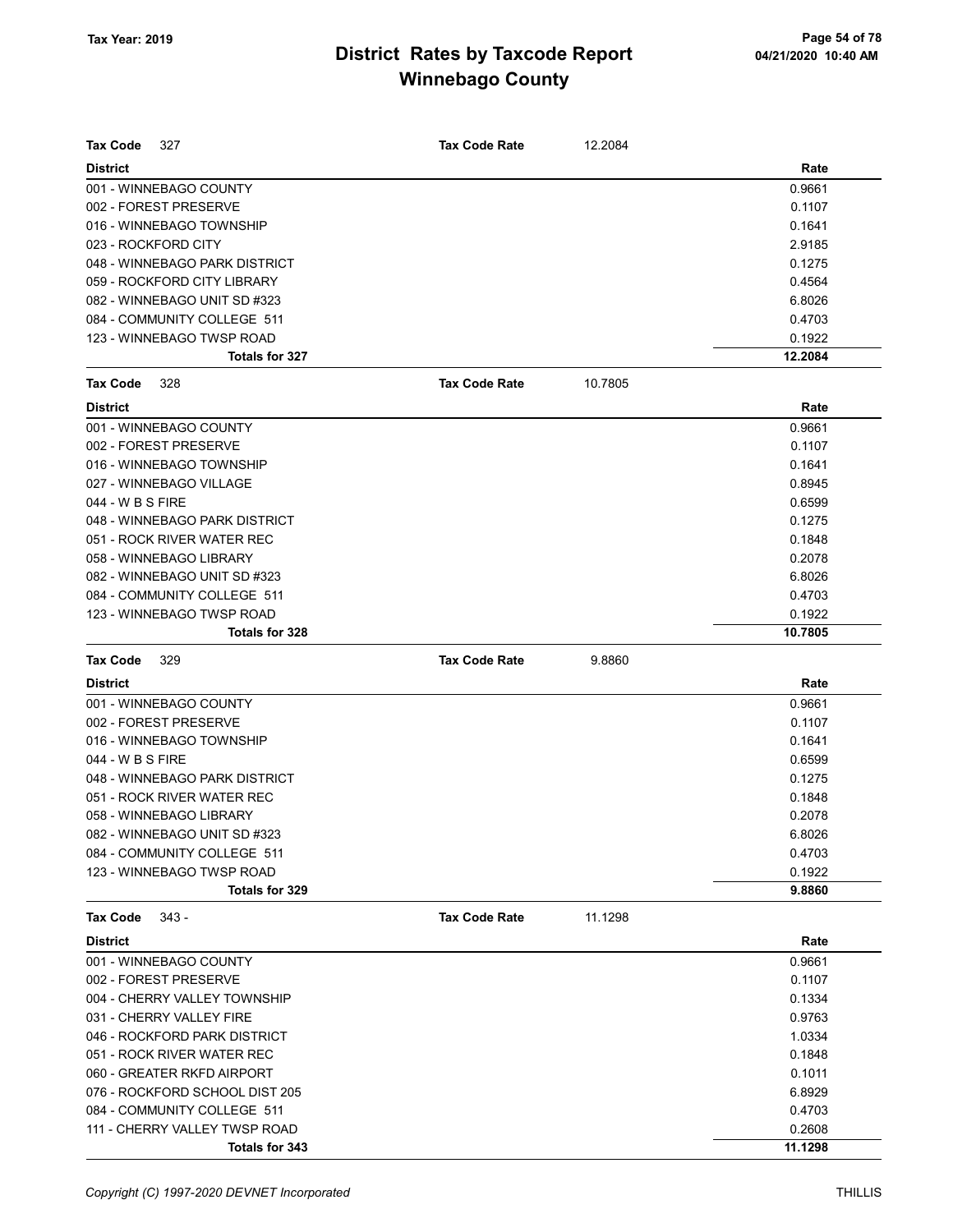| Tax Code        | 347 - SOUTH BELOIT SSA 10         | <b>Tax Code Rate</b> | 9.3741 |        |
|-----------------|-----------------------------------|----------------------|--------|--------|
| <b>District</b> |                                   |                      |        | Rate   |
|                 | 001 - WINNEBAGO COUNTY            |                      |        | 0.9661 |
|                 | 002 - FOREST PRESERVE             |                      |        | 0.1107 |
|                 | 013 - ROSCOE TOWNSHIP             |                      |        | 0.1431 |
|                 | 026 - SOUTH BELOIT CITY           |                      |        | 1.0813 |
|                 | 061 - SOUTH BELOIT CITY LIBRARY   |                      |        | 0.2008 |
|                 | 079 - SOUTH BELOIT SD #320        |                      |        | 6.2320 |
|                 | 084 - COMMUNITY COLLEGE 511       |                      |        | 0.4703 |
|                 | 120 - ROSCOE TWSP ROAD            |                      |        | 0.1698 |
|                 | 166 - GARDNER / BLACKHAWK TIF     |                      |        | 0.0000 |
|                 | 174 - SOUTH BELOIT SSA 10         |                      |        | 0.0000 |
|                 | Totals for 347                    |                      |        | 9.3741 |
| Tax Code        | 348 - SOUTH BELOIT SSA 5          | <b>Tax Code Rate</b> | 9.4019 |        |
| <b>District</b> |                                   |                      |        | Rate   |
|                 | 001 - WINNEBAGO COUNTY            |                      |        | 0.9661 |
|                 | 002 - FOREST PRESERVE             |                      |        | 0.1107 |
|                 | 012 - ROCKTON TOWNSHIP            |                      |        | 0.1901 |
|                 | 026 - SOUTH BELOIT CITY           |                      |        | 1.0813 |
|                 | 061 - SOUTH BELOIT CITY LIBRARY   |                      |        | 0.2008 |
|                 | 079 - SOUTH BELOIT SD #320        |                      |        | 6.2320 |
|                 | 084 - COMMUNITY COLLEGE 511       |                      |        | 0.4703 |
|                 | 119 - ROCKTON TWSP ROAD           |                      |        | 0.1506 |
|                 | 166 - GARDNER / BLACKHAWK TIF     |                      |        | 0.0000 |
|                 | 169 - SOUTH BELOIT SSA 5          |                      |        | 0.0000 |
|                 | Totals for 348                    |                      |        | 9.4019 |
| Tax Code        | $351 -$                           | <b>Tax Code Rate</b> | 8.4806 |        |
| <b>District</b> |                                   |                      |        | Rate   |
|                 | 001 - WINNEBAGO COUNTY            |                      |        | 0.9661 |
|                 | 002 - FOREST PRESERVE             |                      |        | 0.1107 |
|                 | 011 - ROCKFORD TOWNSHIP           |                      |        | 0.1298 |
|                 | 036 - NEW MILFORD FIRE            |                      |        | 0.8195 |
|                 | 060 - GREATER RKFD AIRPORT        |                      |        | 0.1011 |
|                 | 078 - MERIDIAN SCHOOL DIST 223    |                      |        | 5.7504 |
|                 | 084 - COMMUNITY COLLEGE 511       |                      |        | 0.4703 |
|                 | 118 - ROCKFORD TWSP ROAD          |                      |        | 0.1327 |
|                 | Totals for 351                    |                      |        | 8.4806 |
| <b>Tax Code</b> | 358 - OLDE RIVER RIDGE PLAT 6 SSA | <b>Tax Code Rate</b> | 9.7182 |        |
| <b>District</b> |                                   |                      |        | Rate   |
|                 | 001 - WINNEBAGO COUNTY            |                      |        | 0.9661 |
|                 | 002 - FOREST PRESERVE             |                      |        | 0.1107 |
|                 | 009 - OWEN TOWNSHIP               |                      |        | 0.1405 |
|                 | 020 - MACHESNEY PARK VILLAGE      |                      |        | 0.0000 |
|                 | 038 - NORTHWEST FIRE              |                      |        | 0.5481 |
|                 | 055 - NORTH SUBURBAN LIBRARY      |                      |        | 0.2909 |
|                 | 060 - GREATER RKFD AIRPORT        |                      |        | 0.1011 |
|                 |                                   |                      |        |        |
|                 | 076 - ROCKFORD SCHOOL DIST 205    |                      |        | 6.8929 |
|                 | 084 - COMMUNITY COLLEGE 511       |                      |        | 0.4703 |
|                 | 116 - OWEN TWSP ROAD              |                      |        | 0.1976 |
|                 | 156 - OLDE RIVER RIDGE PLAT 6 SSA |                      |        | 0.0000 |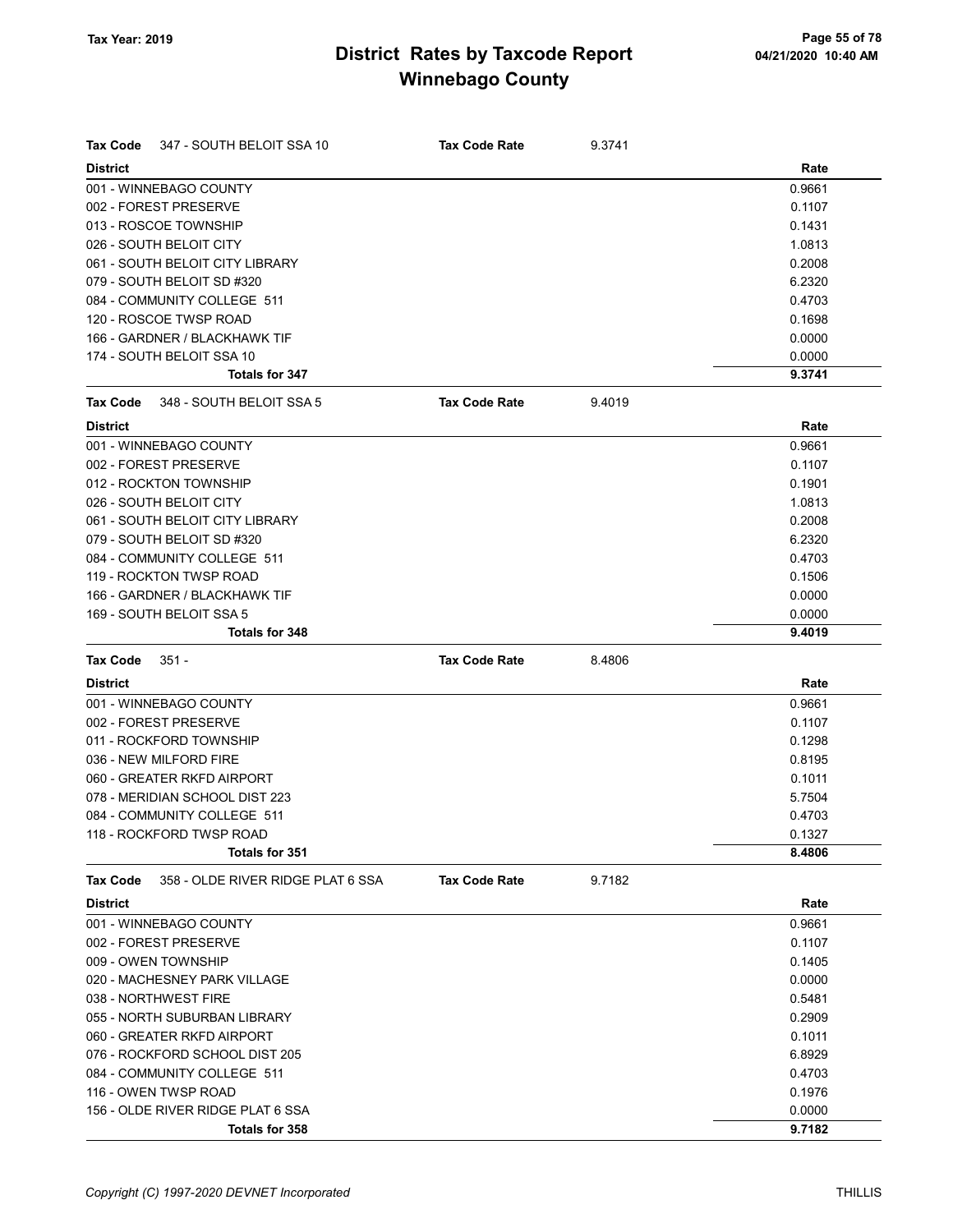| Tax Code        | 359 - OLDE RIVER RIDGE PLAT 6 SSA | <b>Tax Code Rate</b> | 9.7182  |         |
|-----------------|-----------------------------------|----------------------|---------|---------|
| <b>District</b> |                                   |                      |         | Rate    |
|                 | 001 - WINNEBAGO COUNTY            |                      |         | 0.9661  |
|                 | 002 - FOREST PRESERVE             |                      |         | 0.1107  |
|                 | 009 - OWEN TOWNSHIP               |                      |         | 0.1405  |
|                 | 020 - MACHESNEY PARK VILLAGE      |                      |         | 0.0000  |
|                 | 038 - NORTHWEST FIRE              |                      |         | 0.5481  |
|                 | 055 - NORTH SUBURBAN LIBRARY      |                      |         | 0.2909  |
|                 | 060 - GREATER RKFD AIRPORT        |                      |         | 0.1011  |
|                 | 076 - ROCKFORD SCHOOL DIST 205    |                      |         | 6.8929  |
|                 | 084 - COMMUNITY COLLEGE 511       |                      |         | 0.4703  |
|                 | 116 - OWEN TWSP ROAD              |                      |         | 0.1976  |
|                 | 156 - OLDE RIVER RIDGE PLAT 6 SSA |                      |         | 0.0000  |
|                 | Totals for 359                    |                      |         | 9.7182  |
| Tax Code        | $360 -$                           | <b>Tax Code Rate</b> | 9.3262  |         |
| <b>District</b> |                                   |                      |         | Rate    |
|                 | 001 - WINNEBAGO COUNTY            |                      |         | 0.9661  |
|                 | 002 - FOREST PRESERVE             |                      |         | 0.1107  |
|                 | 009 - OWEN TOWNSHIP               |                      |         | 0.1405  |
|                 | 038 - NORTHWEST FIRE              |                      |         | 0.5481  |
|                 | 076 - ROCKFORD SCHOOL DIST 205    |                      |         | 6.8929  |
|                 | 084 - COMMUNITY COLLEGE 511       |                      |         | 0.4703  |
|                 | 116 - OWEN TWSP ROAD              |                      |         | 0.1976  |
|                 | Totals for 360                    |                      |         | 9.3262  |
| Tax Code        | $361 -$                           | <b>Tax Code Rate</b> | 12.4389 |         |
| <b>District</b> |                                   |                      |         | Rate    |
|                 | 001 - WINNEBAGO COUNTY            |                      |         | 0.9661  |
|                 | 002 - FOREST PRESERVE             |                      |         | 0.1107  |
|                 | 009 - OWEN TOWNSHIP               |                      |         | 0.1405  |
|                 | 023 - ROCKFORD CITY               |                      |         | 2.9185  |
|                 | 051 - ROCK RIVER WATER REC        |                      |         | 0.1848  |
|                 | 059 - ROCKFORD CITY LIBRARY       |                      |         | 0.4564  |
|                 | 060 - GREATER RKFD AIRPORT        |                      |         | 0.1011  |
|                 | 076 - ROCKFORD SCHOOL DIST 205    |                      |         | 6.8929  |
|                 | 084 - COMMUNITY COLLEGE 511       |                      |         | 0.4703  |
|                 | 116 - OWEN TWSP ROAD              |                      |         | 0.1976  |
|                 | Totals for 361                    |                      |         | 12.4389 |
| <b>Tax Code</b> | $362 -$                           | <b>Tax Code Rate</b> | 8.7303  |         |
| <b>District</b> |                                   |                      |         | Rate    |
|                 | 001 - WINNEBAGO COUNTY            |                      |         | 0.9661  |
|                 | 002 - FOREST PRESERVE             |                      |         | 0.1107  |
|                 | 009 - OWEN TOWNSHIP               |                      |         | 0.1405  |
|                 | 038 - NORTHWEST FIRE              |                      |         | 0.5481  |
|                 | 074 - ROCKTON SCHOOL DIST 140     |                      |         | 3.6359  |
|                 | 077 - HONONEGAH HIGH SD #207      |                      |         | 2.6611  |
|                 | 084 - COMMUNITY COLLEGE 511       |                      |         | 0.4703  |
|                 | 116 - OWEN TWSP ROAD              |                      |         | 0.1976  |
|                 | Totals for 362                    |                      |         | 8.7303  |
| <b>Tax Code</b> | $363 -$                           | <b>Tax Code Rate</b> | 9.4437  |         |
| <b>District</b> |                                   |                      |         | Rate    |
|                 | 001 - WINNEBAGO COUNTY            |                      |         | 0.9661  |
|                 | 002 - FOREST PRESERVE             |                      |         | 0.1107  |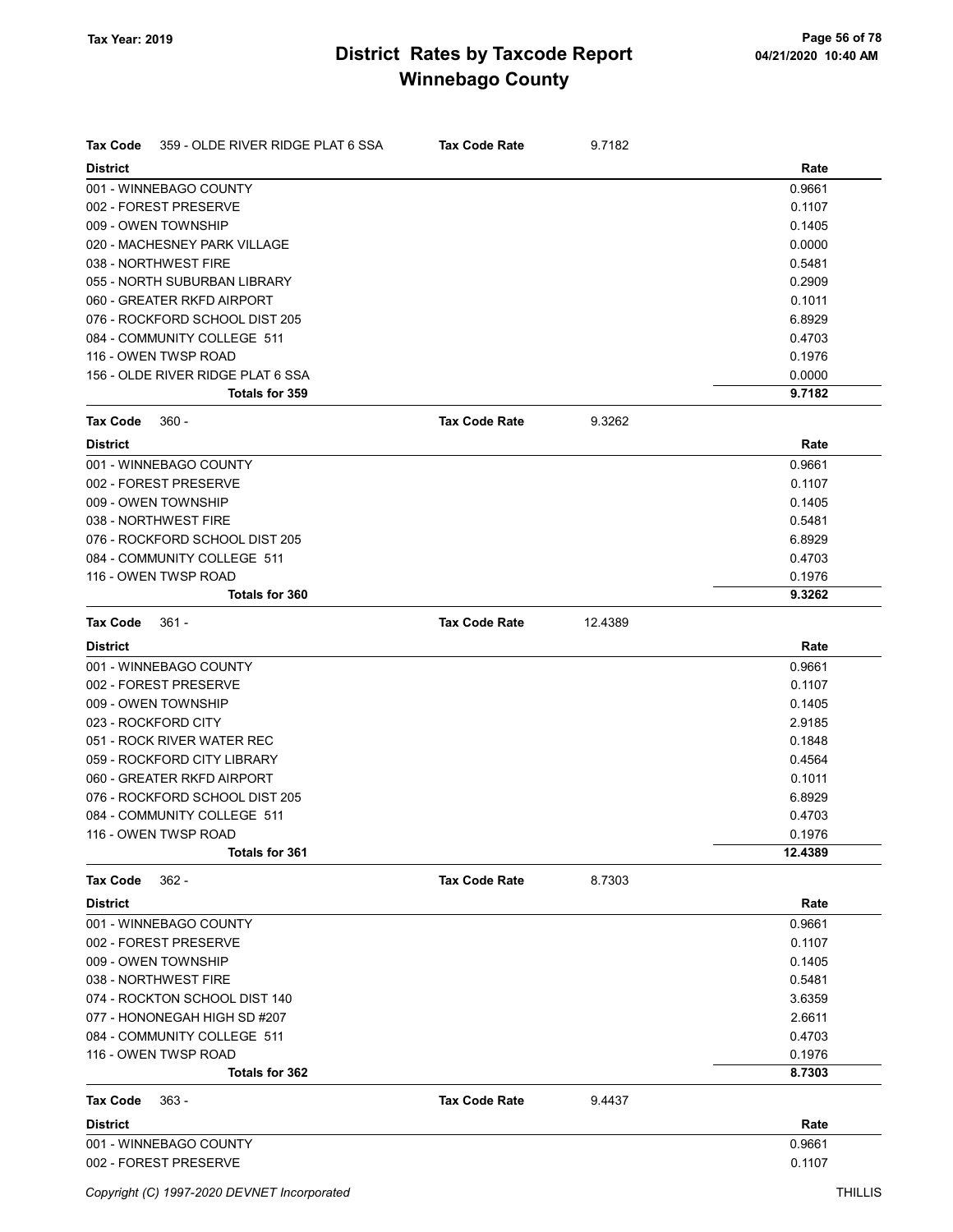| <b>Tax Code</b><br>$363 -$                      | <b>Tax Code Rate</b> | 9.4437  |                  |
|-------------------------------------------------|----------------------|---------|------------------|
| <b>District</b>                                 |                      |         | Rate             |
| 009 - OWEN TOWNSHIP                             |                      |         | 0.1405           |
| 038 - NORTHWEST FIRE                            |                      |         | 0.5481           |
| 058 - WINNEBAGO LIBRARY                         |                      |         | 0.2078           |
| 082 - WINNEBAGO UNIT SD #323                    |                      |         | 6.8026           |
| 084 - COMMUNITY COLLEGE 511                     |                      |         | 0.4703           |
| 116 - OWEN TWSP ROAD                            |                      |         | 0.1976           |
| Totals for 363                                  |                      |         | 9.4437           |
| <b>Tax Code</b><br>- 364                        | <b>Tax Code Rate</b> | 8.8797  |                  |
| <b>District</b>                                 |                      |         | Rate             |
| 001 - WINNEBAGO COUNTY                          |                      |         | 0.9661           |
| 002 - FOREST PRESERVE                           |                      |         | 0.1107           |
| 009 - OWEN TOWNSHIP                             |                      |         | 0.1405           |
| 041 - ROCKTON FIRE                              |                      |         | 0.6975           |
| 074 - ROCKTON SCHOOL DIST 140                   |                      |         | 3.6359           |
| 077 - HONONEGAH HIGH SD #207                    |                      |         | 2.6611           |
| 084 - COMMUNITY COLLEGE 511                     |                      |         | 0.4703           |
| 116 - OWEN TWSP ROAD                            |                      |         | 0.1976           |
| <b>Totals for 364</b>                           |                      |         | 8.8797           |
| <b>Tax Code</b><br>$365 -$                      | <b>Tax Code Rate</b> | 9.9030  |                  |
| <b>District</b>                                 |                      |         | Rate             |
| 001 - WINNEBAGO COUNTY                          |                      |         | 0.9661           |
| 002 - FOREST PRESERVE                           |                      |         | 0.1107           |
| 009 - OWEN TOWNSHIP                             |                      |         | 0.1405           |
| 020 - MACHESNEY PARK VILLAGE                    |                      |         | 0.0000           |
| 038 - NORTHWEST FIRE                            |                      |         | 0.5481           |
| 051 - ROCK RIVER WATER REC                      |                      |         | 0.1848           |
| 055 - NORTH SUBURBAN LIBRARY                    |                      |         | 0.2909           |
| 060 - GREATER RKFD AIRPORT                      |                      |         | 0.1011           |
| 076 - ROCKFORD SCHOOL DIST 205                  |                      |         | 6.8929           |
| 084 - COMMUNITY COLLEGE 511                     |                      |         | 0.4703           |
| 116 - OWEN TWSP ROAD                            |                      |         | 0.1976           |
| Totals for 365                                  |                      |         | 9.9030           |
| Tax Code                                        |                      |         |                  |
| 366 -                                           | Tax Code Rate        | 10.1866 |                  |
| <b>District</b>                                 |                      |         | Rate             |
| 001 - WINNEBAGO COUNTY<br>002 - FOREST PRESERVE |                      |         | 0.9661           |
| 004 - CHERRY VALLEY TOWNSHIP                    |                      |         | 0.1107<br>0.1334 |
| 031 - CHERRY VALLEY FIRE                        |                      |         | 0.9763           |
| 054 - CHERRY VALLEY LIBRARY                     |                      |         | 0.3761           |
| 076 - ROCKFORD SCHOOL DIST 205                  |                      |         | 6.8929           |
| 084 - COMMUNITY COLLEGE 511                     |                      |         | 0.4703           |
| 111 - CHERRY VALLEY TWSP ROAD                   |                      |         | 0.2608           |
| <b>Totals for 366</b>                           |                      |         | 10.1866          |
|                                                 |                      |         |                  |
| <b>Tax Code</b><br>$367 -$                      | <b>Tax Code Rate</b> | 9.7014  |                  |
| <b>District</b>                                 |                      |         | Rate             |
| 001 - WINNEBAGO COUNTY                          |                      |         | 0.9661           |
| 002 - FOREST PRESERVE                           |                      |         | 0.1107           |
| 004 - CHERRY VALLEY TOWNSHIP                    |                      |         | 0.1334           |
| 031 - CHERRY VALLEY FIRE                        |                      |         | 0.9763           |
| 054 - CHERRY VALLEY LIBRARY                     |                      |         | 0.3761           |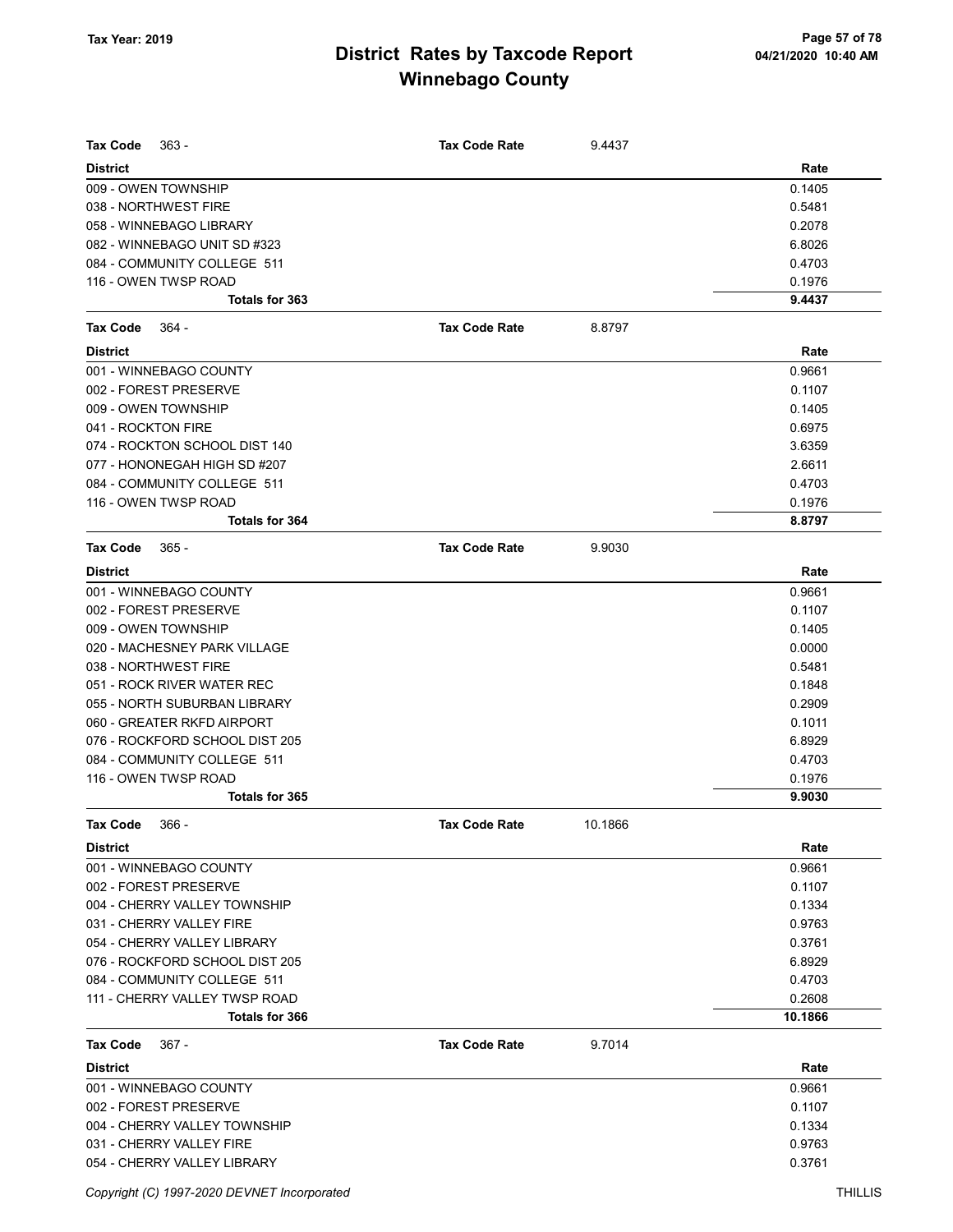| <b>Tax Code</b><br>$367 -$     | <b>Tax Code Rate</b> | 9.7014  |         |
|--------------------------------|----------------------|---------|---------|
| <b>District</b>                |                      |         | Rate    |
| 083 - HIAWATHA SCHOOL DIST 426 |                      |         | 6.2246  |
| 085 - COMMUNITY COLLEGE 523    |                      |         | 0.6534  |
| 111 - CHERRY VALLEY TWSP ROAD  |                      |         | 0.2608  |
| Totals for 367                 |                      |         | 9.7014  |
| Tax Code<br>$368 -$            | <b>Tax Code Rate</b> | 9.7182  |         |
| <b>District</b>                |                      |         | Rate    |
| 001 - WINNEBAGO COUNTY         |                      |         | 0.9661  |
| 002 - FOREST PRESERVE          |                      |         | 0.1107  |
| 009 - OWEN TOWNSHIP            |                      |         | 0.1405  |
| 020 - MACHESNEY PARK VILLAGE   |                      |         | 0.0000  |
| 038 - NORTHWEST FIRE           |                      |         | 0.5481  |
| 055 - NORTH SUBURBAN LIBRARY   |                      |         | 0.2909  |
| 060 - GREATER RKFD AIRPORT     |                      |         | 0.1011  |
| 076 - ROCKFORD SCHOOL DIST 205 |                      |         | 6.8929  |
| 084 - COMMUNITY COLLEGE 511    |                      |         | 0.4703  |
| 116 - OWEN TWSP ROAD           |                      |         | 0.1976  |
| Totals for 368                 |                      |         | 9.7182  |
| <b>Tax Code</b><br>$369 -$     | <b>Tax Code Rate</b> | 9.9030  |         |
| <b>District</b>                |                      |         | Rate    |
| 001 - WINNEBAGO COUNTY         |                      |         | 0.9661  |
| 002 - FOREST PRESERVE          |                      |         | 0.1107  |
| 009 - OWEN TOWNSHIP            |                      |         | 0.1405  |
| 038 - NORTHWEST FIRE           |                      |         | 0.5481  |
| 051 - ROCK RIVER WATER REC     |                      |         | 0.1848  |
| 055 - NORTH SUBURBAN LIBRARY   |                      |         | 0.2909  |
| 060 - GREATER RKFD AIRPORT     |                      |         | 0.1011  |
| 076 - ROCKFORD SCHOOL DIST 205 |                      |         | 6.8929  |
| 084 - COMMUNITY COLLEGE 511    |                      |         | 0.4703  |
| 116 - OWEN TWSP ROAD           |                      |         | 0.1976  |
| Totals for 369                 |                      |         | 9.9030  |
| <b>Tax Code</b><br>370         | <b>Tax Code Rate</b> | 11.0326 |         |
| <b>District</b>                |                      |         | Rate    |
| 001 - WINNEBAGO COUNTY         |                      |         | 0.9661  |
| 002 - FOREST PRESERVE          |                      |         | 0.1107  |
| 011 - ROCKFORD TOWNSHIP        |                      |         | 0.1298  |
| 021 - NEW MILFORD VILLAGE      |                      |         | 0.0000  |
| 036 - NEW MILFORD FIRE         |                      |         | 0.8195  |
| 046 - ROCKFORD PARK DISTRICT   |                      |         | 1.0334  |
| 054 - CHERRY VALLEY LIBRARY    |                      |         | 0.3761  |
| 060 - GREATER RKFD AIRPORT     |                      |         | 0.1011  |
| 076 - ROCKFORD SCHOOL DIST 205 |                      |         | 6.8929  |
| 084 - COMMUNITY COLLEGE 511    |                      |         | 0.4703  |
| 118 - ROCKFORD TWSP ROAD       |                      |         | 0.1327  |
| Totals for 370                 |                      |         | 11.0326 |
| <b>Tax Code</b><br>372         | <b>Tax Code Rate</b> | 11.2174 |         |
| <b>District</b>                |                      |         | Rate    |
| 001 - WINNEBAGO COUNTY         |                      |         | 0.9661  |
| 002 - FOREST PRESERVE          |                      |         | 0.1107  |
| 011 - ROCKFORD TOWNSHIP        |                      |         | 0.1298  |
| 021 - NEW MILFORD VILLAGE      |                      |         | 0.0000  |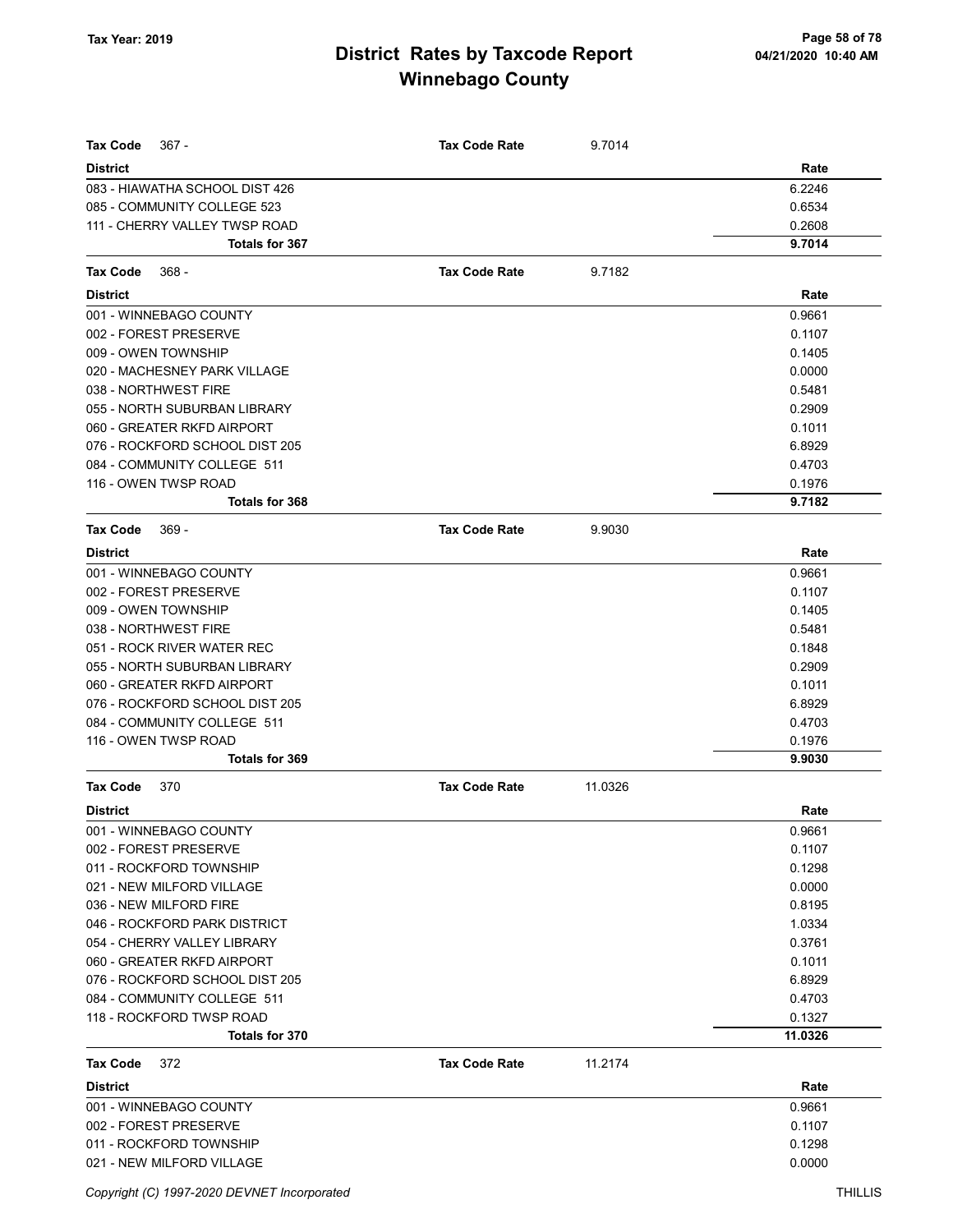| Tax Code<br>372                | <b>Tax Code Rate</b> | 11.2174 |         |
|--------------------------------|----------------------|---------|---------|
| <b>District</b>                |                      |         | Rate    |
| 036 - NEW MILFORD FIRE         |                      |         | 0.8195  |
| 046 - ROCKFORD PARK DISTRICT   |                      |         | 1.0334  |
| 051 - ROCK RIVER WATER REC     |                      |         | 0.1848  |
| 054 - CHERRY VALLEY LIBRARY    |                      |         | 0.3761  |
| 060 - GREATER RKFD AIRPORT     |                      |         | 0.1011  |
| 076 - ROCKFORD SCHOOL DIST 205 |                      |         | 6.8929  |
| 084 - COMMUNITY COLLEGE 511    |                      |         | 0.4703  |
| 118 - ROCKFORD TWSP ROAD       |                      |         | 0.1327  |
| Totals for 372                 |                      |         | 11.2174 |
| <b>Tax Code</b><br>$373 -$     | <b>Tax Code Rate</b> | 9.8079  |         |
| <b>District</b>                |                      |         | Rate    |
| 001 - WINNEBAGO COUNTY         |                      |         | 0.9661  |
| 002 - FOREST PRESERVE          |                      |         | 0.1107  |
| 011 - ROCKFORD TOWNSHIP        |                      |         | 0.1298  |
| 021 - NEW MILFORD VILLAGE      |                      |         | 0.0000  |
| 036 - NEW MILFORD FIRE         |                      |         | 0.8195  |
| 051 - ROCK RIVER WATER REC     |                      |         | 0.1848  |
| 060 - GREATER RKFD AIRPORT     |                      |         | 0.1011  |
| 076 - ROCKFORD SCHOOL DIST 205 |                      |         | 6.8929  |
| 084 - COMMUNITY COLLEGE 511    |                      |         | 0.4703  |
| 118 - ROCKFORD TWSP ROAD       |                      |         | 0.1327  |
| Totals for 373                 |                      |         | 9.8079  |
| <b>Tax Code</b><br>374 -       | <b>Tax Code Rate</b> | 11.1894 |         |
| <b>District</b>                |                      |         | Rate    |
| 001 - WINNEBAGO COUNTY         |                      |         | 0.9661  |
| 002 - FOREST PRESERVE          |                      |         | 0.1107  |
| 011 - ROCKFORD TOWNSHIP        |                      |         | 0.1298  |
| 017 - CHERRY VALLEY VILLAGE    |                      |         | 0.0000  |
| 031 - CHERRY VALLEY FIRE       |                      |         | 0.9763  |
| 046 - ROCKFORD PARK DISTRICT   |                      |         | 1.0334  |
| 054 - CHERRY VALLEY LIBRARY    |                      |         | 0.3761  |
| 060 - GREATER RKFD AIRPORT     |                      |         | 0.1011  |
| 076 - ROCKFORD SCHOOL DIST 205 |                      |         | 6.8929  |
| 084 - COMMUNITY COLLEGE 511    |                      |         | 0.4703  |
| 118 - ROCKFORD TWSP ROAD       |                      |         | 0.1327  |
| Totals for 374                 |                      |         | 11.1894 |
| $378 -$<br>Tax Code            | <b>Tax Code Rate</b> | 11.3742 |         |
| <b>District</b>                |                      |         | Rate    |
| 001 - WINNEBAGO COUNTY         |                      |         | 0.9661  |
| 002 - FOREST PRESERVE          |                      |         | 0.1107  |
| 011 - ROCKFORD TOWNSHIP        |                      |         | 0.1298  |
| 017 - CHERRY VALLEY VILLAGE    |                      |         | 0.0000  |
| 031 - CHERRY VALLEY FIRE       |                      |         | 0.9763  |
| 046 - ROCKFORD PARK DISTRICT   |                      |         | 1.0334  |
| 051 - ROCK RIVER WATER REC     |                      |         | 0.1848  |
| 054 - CHERRY VALLEY LIBRARY    |                      |         | 0.3761  |
| 060 - GREATER RKFD AIRPORT     |                      |         | 0.1011  |
| 076 - ROCKFORD SCHOOL DIST 205 |                      |         | 6.8929  |
| 084 - COMMUNITY COLLEGE 511    |                      |         | 0.4703  |
| 118 - ROCKFORD TWSP ROAD       |                      |         | 0.1327  |
| Totals for 378                 |                      |         | 11.3742 |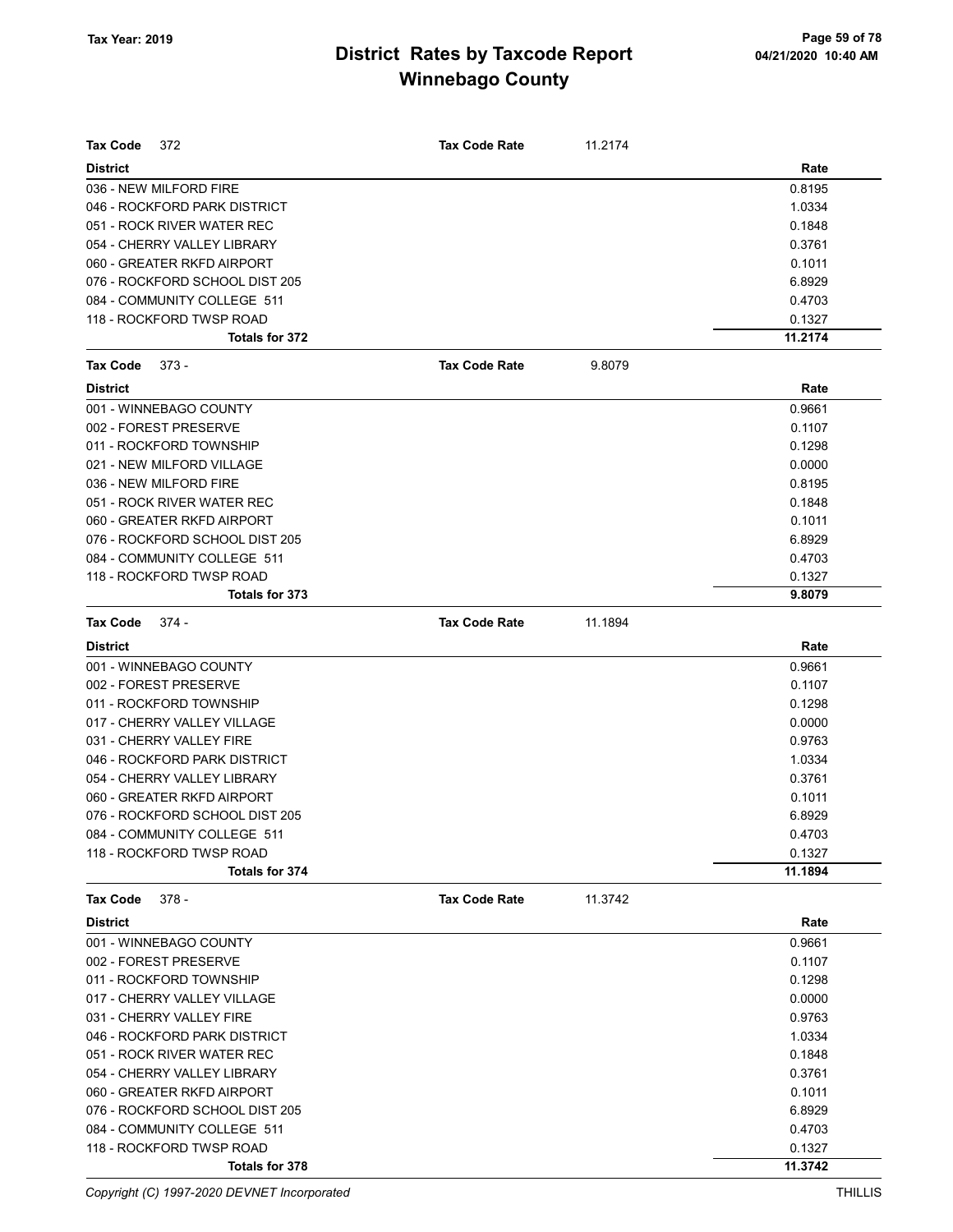| <b>Tax Code</b><br>379 -       | <b>Tax Code Rate</b> | 9.6231  |         |
|--------------------------------|----------------------|---------|---------|
| <b>District</b>                |                      |         | Rate    |
| 001 - WINNEBAGO COUNTY         |                      |         | 0.9661  |
| 002 - FOREST PRESERVE          |                      |         | 0.1107  |
| 011 - ROCKFORD TOWNSHIP        |                      |         | 0.1298  |
| 021 - NEW MILFORD VILLAGE      |                      |         | 0.0000  |
| 036 - NEW MILFORD FIRE         |                      |         | 0.8195  |
| 060 - GREATER RKFD AIRPORT     |                      |         | 0.1011  |
| 076 - ROCKFORD SCHOOL DIST 205 |                      |         | 6.8929  |
| 084 - COMMUNITY COLLEGE 511    |                      |         | 0.4703  |
| 118 - ROCKFORD TWSP ROAD       |                      |         | 0.1327  |
| Totals for 379                 |                      |         | 9.6231  |
| <b>Tax Code</b><br>380 -       | <b>Tax Code Rate</b> | 10.6565 |         |
| <b>District</b>                |                      |         | Rate    |
| 001 - WINNEBAGO COUNTY         |                      |         | 0.9661  |
| 002 - FOREST PRESERVE          |                      |         | 0.1107  |
| 011 - ROCKFORD TOWNSHIP        |                      |         | 0.1298  |
| 021 - NEW MILFORD VILLAGE      |                      |         | 0.0000  |
| 036 - NEW MILFORD FIRE         |                      |         | 0.8195  |
| 046 - ROCKFORD PARK DISTRICT   |                      |         | 1.0334  |
| 060 - GREATER RKFD AIRPORT     |                      |         | 0.1011  |
| 076 - ROCKFORD SCHOOL DIST 205 |                      |         | 6.8929  |
| 084 - COMMUNITY COLLEGE 511    |                      |         | 0.4703  |
| 118 - ROCKFORD TWSP ROAD       |                      |         | 0.1327  |
| <b>Totals for 380</b>          |                      |         | 10.6565 |
| $381 -$<br><b>Tax Code</b>     | <b>Tax Code Rate</b> | 13.3064 |         |
| <b>District</b>                |                      |         | Rate    |
| 001 - WINNEBAGO COUNTY         |                      |         | 0.9661  |
| 002 - FOREST PRESERVE          |                      |         | 0.1107  |
| 011 - ROCKFORD TOWNSHIP        |                      |         | 0.1298  |
| 023 - ROCKFORD CITY            |                      |         | 2.9185  |
| 046 - ROCKFORD PARK DISTRICT   |                      |         | 1.0334  |
| 051 - ROCK RIVER WATER REC     |                      |         | 0.1848  |
| 059 - ROCKFORD CITY LIBRARY    |                      |         | 0.4564  |
| 060 - GREATER RKFD AIRPORT     |                      |         | 0.1011  |
| 082 - WINNEBAGO UNIT SD #323   |                      |         | 6.8026  |
| 084 - COMMUNITY COLLEGE 511    |                      |         | 0.4703  |
| 118 - ROCKFORD TWSP ROAD       |                      |         | 0.1327  |
| Totals for 381                 |                      |         | 13.3064 |
| Tax Code<br>382 -              | <b>Tax Code Rate</b> | 13.1216 |         |
| <b>District</b>                |                      |         | Rate    |
| 001 - WINNEBAGO COUNTY         |                      |         | 0.9661  |
| 002 - FOREST PRESERVE          |                      |         | 0.1107  |
| 011 - ROCKFORD TOWNSHIP        |                      |         | 0.1298  |
| 023 - ROCKFORD CITY            |                      |         | 2.9185  |
| 046 - ROCKFORD PARK DISTRICT   |                      |         | 1.0334  |
| 059 - ROCKFORD CITY LIBRARY    |                      |         | 0.4564  |
| 060 - GREATER RKFD AIRPORT     |                      |         | 0.1011  |
| 082 - WINNEBAGO UNIT SD #323   |                      |         | 6.8026  |
| 084 - COMMUNITY COLLEGE 511    |                      |         | 0.4703  |
| 118 - ROCKFORD TWSP ROAD       |                      |         | 0.1327  |
| Totals for 382                 |                      |         | 13.1216 |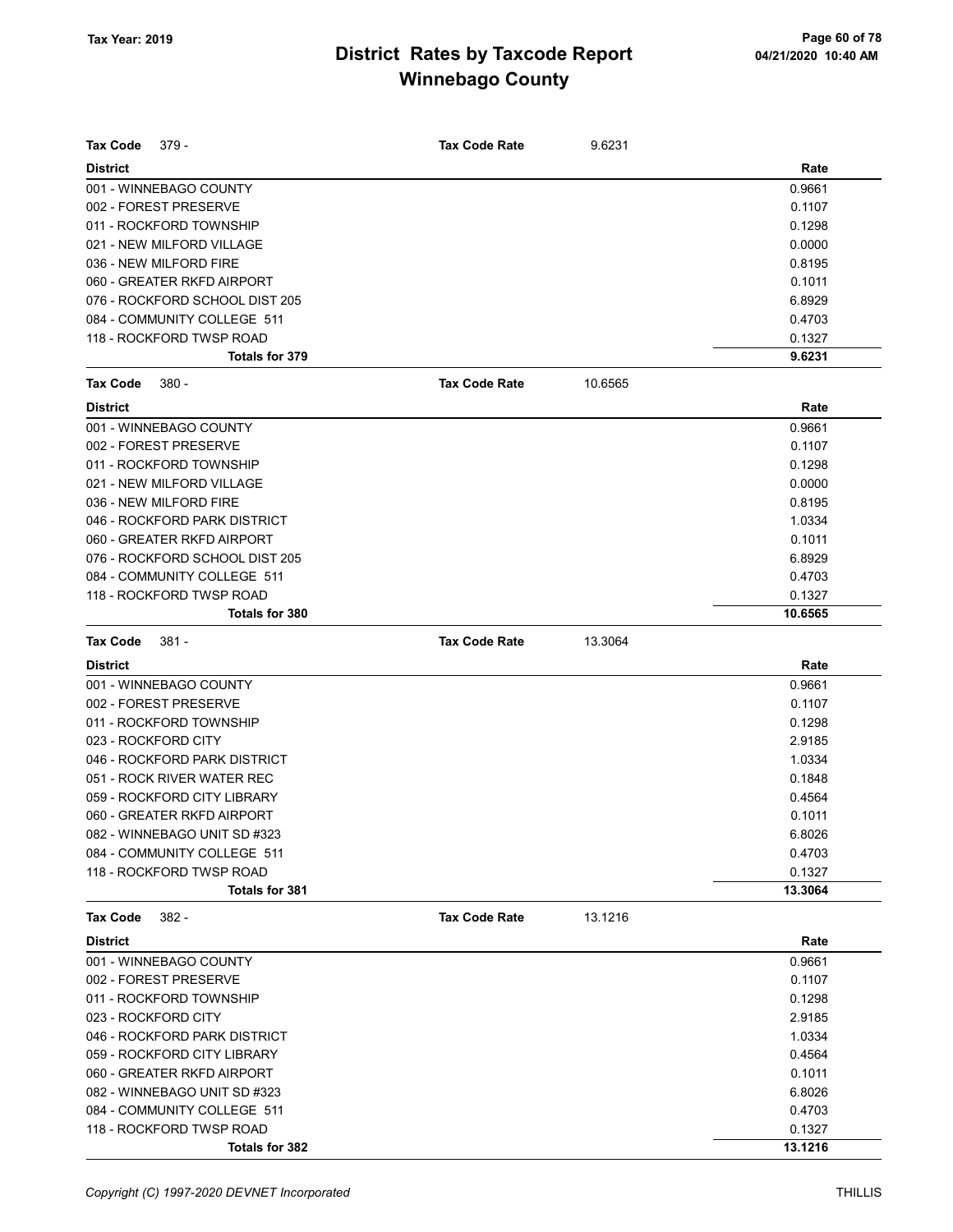| Tax Code                 | $383 -$                        | <b>Tax Code Rate</b> | 13.3436 |         |
|--------------------------|--------------------------------|----------------------|---------|---------|
| <b>District</b>          |                                |                      |         | Rate    |
| 001 - WINNEBAGO COUNTY   |                                |                      |         | 0.9661  |
| 002 - FOREST PRESERVE    |                                |                      |         | 0.1107  |
|                          | 004 - CHERRY VALLEY TOWNSHIP   |                      |         | 0.1334  |
| 023 - ROCKFORD CITY      |                                |                      |         | 2.9185  |
|                          | 046 - ROCKFORD PARK DISTRICT   |                      |         | 1.0334  |
|                          | 059 - ROCKFORD CITY LIBRARY    |                      |         | 0.4564  |
|                          | 060 - GREATER RKFD AIRPORT     |                      |         | 0.1011  |
|                          | 076 - ROCKFORD SCHOOL DIST 205 |                      |         | 6.8929  |
|                          | 084 - COMMUNITY COLLEGE 511    |                      |         | 0.4703  |
|                          | 111 - CHERRY VALLEY TWSP ROAD  |                      |         | 0.2608  |
|                          | <b>Totals for 383</b>          |                      |         | 13.3436 |
| Tax Code                 | $385 -$                        | <b>Tax Code Rate</b> | 10.8413 |         |
| <b>District</b>          |                                |                      |         | Rate    |
| 001 - WINNEBAGO COUNTY   |                                |                      |         | 0.9661  |
| 002 - FOREST PRESERVE    |                                |                      |         | 0.1107  |
| 011 - ROCKFORD TOWNSHIP  |                                |                      |         | 0.1298  |
|                          | 021 - NEW MILFORD VILLAGE      |                      |         | 0.0000  |
| 036 - NEW MILFORD FIRE   |                                |                      |         | 0.8195  |
|                          | 046 - ROCKFORD PARK DISTRICT   |                      |         | 1.0334  |
|                          | 051 - ROCK RIVER WATER REC     |                      |         | 0.1848  |
|                          | 060 - GREATER RKFD AIRPORT     |                      |         | 0.1011  |
|                          | 076 - ROCKFORD SCHOOL DIST 205 |                      |         | 6.8929  |
|                          | 084 - COMMUNITY COLLEGE 511    |                      |         | 0.4703  |
|                          | 118 - ROCKFORD TWSP ROAD       |                      |         | 0.1327  |
|                          | <b>Totals for 385</b>          |                      |         | 10.8413 |
|                          |                                |                      |         |         |
|                          |                                |                      |         |         |
| Tax Code                 | $386 -$                        | <b>Tax Code Rate</b> | 11.3211 |         |
| <b>District</b>          |                                |                      |         | Rate    |
| 001 - WINNEBAGO COUNTY   |                                |                      |         | 0.9661  |
| 002 - FOREST PRESERVE    |                                |                      |         | 0.1107  |
|                          | 004 - CHERRY VALLEY TOWNSHIP   |                      |         | 0.1334  |
|                          | 021 - NEW MILFORD VILLAGE      |                      |         | 0.0000  |
| 031 - CHERRY VALLEY FIRE |                                |                      |         | 0.9763  |
|                          | 046 - ROCKFORD PARK DISTRICT   |                      |         | 1.0334  |
|                          | 054 - CHERRY VALLEY LIBRARY    |                      |         | 0.3761  |
|                          | 060 - GREATER RKFD AIRPORT     |                      |         | 0.1011  |
|                          | 076 - ROCKFORD SCHOOL DIST 205 |                      |         | 6.8929  |
|                          | 084 - COMMUNITY COLLEGE 511    |                      |         | 0.4703  |
|                          | 111 - CHERRY VALLEY TWSP ROAD  |                      |         | 0.2608  |
|                          | Totals for 386                 |                      |         | 11.3211 |
| Tax Code                 | 391 -                          | <b>Tax Code Rate</b> | 13.3967 |         |
| <b>District</b>          |                                |                      |         | Rate    |
| 001 - WINNEBAGO COUNTY   |                                |                      |         | 0.9661  |
| 002 - FOREST PRESERVE    |                                |                      |         | 0.1107  |
| 011 - ROCKFORD TOWNSHIP  |                                |                      |         | 0.1298  |
| 023 - ROCKFORD CITY      |                                |                      |         | 2.9185  |
|                          | 046 - ROCKFORD PARK DISTRICT   |                      |         | 1.0334  |
|                          | 051 - ROCK RIVER WATER REC     |                      |         | 0.1848  |
|                          | 059 - ROCKFORD CITY LIBRARY    |                      |         | 0.4564  |
|                          | 060 - GREATER RKFD AIRPORT     |                      |         | 0.1011  |
|                          | 076 - ROCKFORD SCHOOL DIST 205 |                      |         | 6.8929  |

Copyright (C) 1997-2020 DEVNET Incorporated THILLIS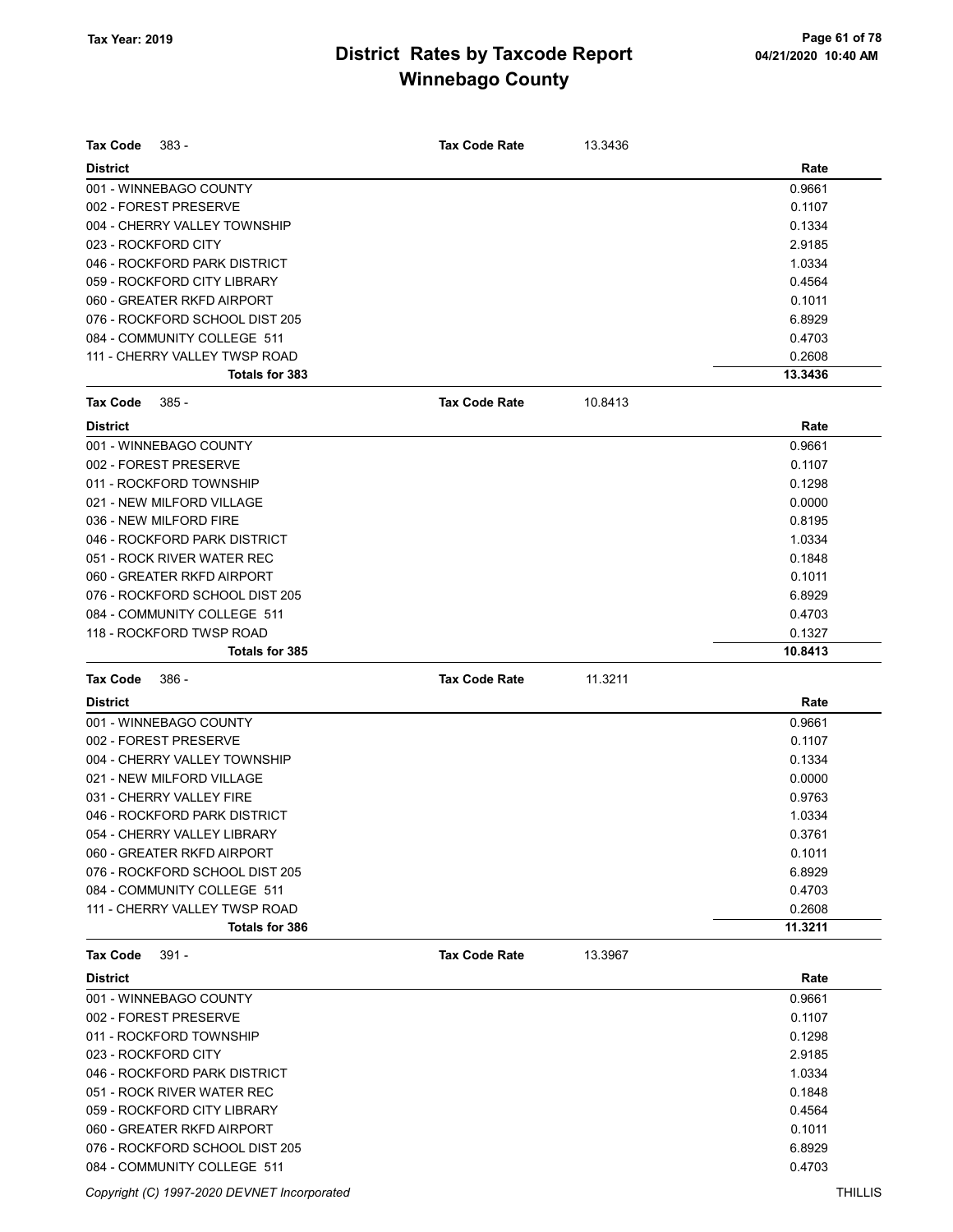| <b>Tax Code</b><br>$391 -$     | <b>Tax Code Rate</b> | 13.3967 |         |
|--------------------------------|----------------------|---------|---------|
| <b>District</b>                |                      |         | Rate    |
| 093 - NORTH MAIN TIF           |                      |         | 0.0000  |
| 118 - ROCKFORD TWSP ROAD       |                      |         | 0.1327  |
| <b>Totals for 391</b>          |                      |         | 13.3967 |
| <b>Tax Code</b><br>$392 -$     | <b>Tax Code Rate</b> | 13.3967 |         |
| <b>District</b>                |                      |         | Rate    |
| 001 - WINNEBAGO COUNTY         |                      |         | 0.9661  |
| 002 - FOREST PRESERVE          |                      |         | 0.1107  |
| 011 - ROCKFORD TOWNSHIP        |                      |         | 0.1298  |
| 023 - ROCKFORD CITY            |                      |         | 2.9185  |
| 046 - ROCKFORD PARK DISTRICT   |                      |         | 1.0334  |
| 051 - ROCK RIVER WATER REC     |                      |         | 0.1848  |
| 059 - ROCKFORD CITY LIBRARY    |                      |         | 0.4564  |
| 060 - GREATER RKFD AIRPORT     |                      |         | 0.1011  |
| 076 - ROCKFORD SCHOOL DIST 205 |                      |         | 6.8929  |
| 084 - COMMUNITY COLLEGE 511    |                      |         | 0.4703  |
| 094 - GLOBAL TRADE TIF #1      |                      |         | 0.0000  |
| 118 - ROCKFORD TWSP ROAD       |                      |         | 0.1327  |
| Totals for 392                 |                      |         | 13.3967 |
| <b>Tax Code</b><br>$393 -$     | <b>Tax Code Rate</b> | 9.9992  |         |
| <b>District</b>                |                      |         | Rate    |
| 001 - WINNEBAGO COUNTY         |                      |         | 0.9661  |
| 002 - FOREST PRESERVE          |                      |         | 0.1107  |
| 011 - ROCKFORD TOWNSHIP        |                      |         | 0.1298  |
| 021 - NEW MILFORD VILLAGE      |                      |         | 0.0000  |
| 036 - NEW MILFORD FIRE         |                      |         | 0.8195  |
| 054 - CHERRY VALLEY LIBRARY    |                      |         | 0.3761  |
| 060 - GREATER RKFD AIRPORT     |                      |         | 0.1011  |
| 076 - ROCKFORD SCHOOL DIST 205 |                      |         | 6.8929  |
| 084 - COMMUNITY COLLEGE 511    |                      |         | 0.4703  |
| 118 - ROCKFORD TWSP ROAD       |                      |         | 0.1327  |
| Totals for 393                 |                      |         | 9.9992  |
| <b>Tax Code</b><br>394         | <b>Tax Code Rate</b> | 9.9992  |         |
| <b>District</b>                |                      |         | Rate    |
| 001 - WINNEBAGO COUNTY         |                      |         | 0.9661  |
| 002 - FOREST PRESERVE          |                      |         | 0.1107  |
| 011 - ROCKFORD TOWNSHIP        |                      |         | 0.1298  |
| 017 - CHERRY VALLEY VILLAGE    |                      |         | 0.0000  |
| 036 - NEW MILFORD FIRE         |                      |         | 0.8195  |
| 054 - CHERRY VALLEY LIBRARY    |                      |         | 0.3761  |
| 060 - GREATER RKFD AIRPORT     |                      |         | 0.1011  |
| 076 - ROCKFORD SCHOOL DIST 205 |                      |         | 6.8929  |
| 084 - COMMUNITY COLLEGE 511    |                      |         | 0.4703  |
| 118 - ROCKFORD TWSP ROAD       |                      |         | 0.1327  |
| <b>Totals for 394</b>          |                      |         | 9.9992  |
| <b>Tax Code</b><br>396         | <b>Tax Code Rate</b> | 10.1866 |         |
| <b>District</b>                |                      |         | Rate    |
| 001 - WINNEBAGO COUNTY         |                      |         | 0.9661  |
| 002 - FOREST PRESERVE          |                      |         | 0.1107  |
| 004 - CHERRY VALLEY TOWNSHIP   |                      |         | 0.1334  |
| 017 - CHERRY VALLEY VILLAGE    |                      |         | 0.0000  |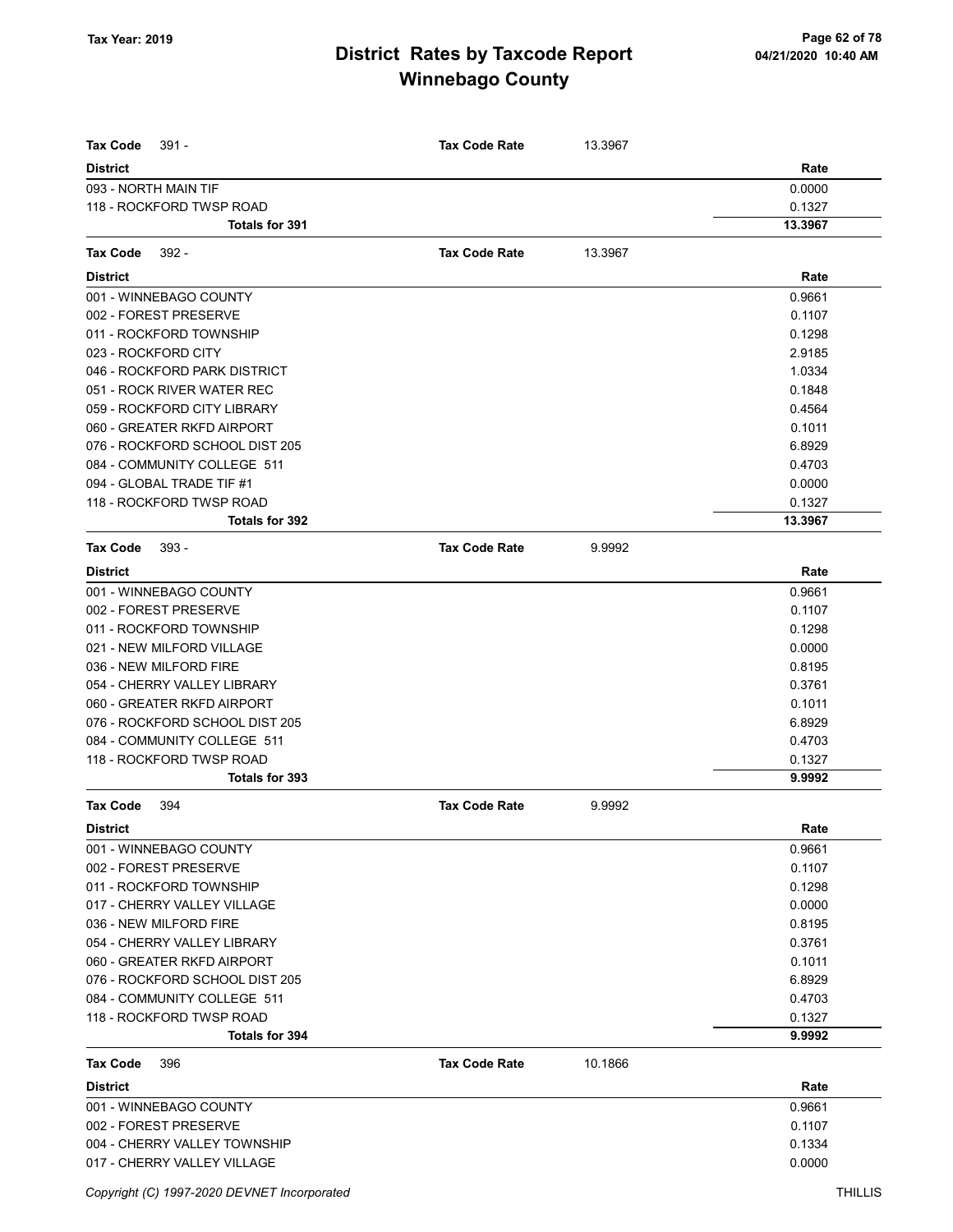| Tax Code<br>396                          | <b>Tax Code Rate</b> | 10.1866 |         |
|------------------------------------------|----------------------|---------|---------|
| <b>District</b>                          |                      |         | Rate    |
| 031 - CHERRY VALLEY FIRE                 |                      |         | 0.9763  |
| 054 - CHERRY VALLEY LIBRARY              |                      |         | 0.3761  |
| 076 - ROCKFORD SCHOOL DIST 205           |                      |         | 6.8929  |
| 084 - COMMUNITY COLLEGE 511              |                      |         | 0.4703  |
| 111 - CHERRY VALLEY TWSP ROAD            |                      |         | 0.2608  |
| Totals for 396                           |                      |         | 10.1866 |
| <b>Tax Code</b><br>397                   | <b>Tax Code Rate</b> | 9.7799  |         |
| <b>District</b>                          |                      |         | Rate    |
| 001 - WINNEBAGO COUNTY                   |                      |         | 0.9661  |
| 002 - FOREST PRESERVE                    |                      |         | 0.1107  |
| 011 - ROCKFORD TOWNSHIP                  |                      |         | 0.1298  |
| 017 - CHERRY VALLEY VILLAGE              |                      |         | 0.0000  |
| 031 - CHERRY VALLEY FIRE                 |                      |         | 0.9763  |
| 060 - GREATER RKFD AIRPORT               |                      |         | 0.1011  |
| 076 - ROCKFORD SCHOOL DIST 205           |                      |         | 6.8929  |
| 084 - COMMUNITY COLLEGE 511              |                      |         | 0.4703  |
| 118 - ROCKFORD TWSP ROAD                 |                      |         | 0.1327  |
| Totals for 397                           |                      |         | 9.7799  |
| <b>Tax Code</b><br>$400 -$               | <b>Tax Code Rate</b> | 13.3967 |         |
| <b>District</b>                          |                      |         | Rate    |
| 001 - WINNEBAGO COUNTY                   |                      |         | 0.9661  |
| 002 - FOREST PRESERVE                    |                      |         | 0.1107  |
| 011 - ROCKFORD TOWNSHIP                  |                      |         | 0.1298  |
| 023 - ROCKFORD CITY                      |                      |         | 2.9185  |
| 046 - ROCKFORD PARK DISTRICT             |                      |         | 1.0334  |
| 051 - ROCK RIVER WATER REC               |                      |         | 0.1848  |
| 059 - ROCKFORD CITY LIBRARY              |                      |         | 0.4564  |
| 060 - GREATER RKFD AIRPORT               |                      |         | 0.1011  |
| 076 - ROCKFORD SCHOOL DIST 205           |                      |         | 6.8929  |
| 084 - COMMUNITY COLLEGE 511              |                      |         | 0.4703  |
| 118 - ROCKFORD TWSP ROAD                 |                      |         | 0.1327  |
| Totals for 400                           |                      |         | 13.3967 |
| <b>Tax Code</b><br>$401 -$               | <b>Tax Code Rate</b> | 9.8125  |         |
| <b>District</b>                          |                      |         | Rate    |
| 001 - WINNEBAGO COUNTY                   |                      |         | 0.9661  |
| 002 - FOREST PRESERVE                    |                      |         | 0.1107  |
| 012 - ROCKTON TOWNSHIP                   |                      |         | 0.1901  |
| 024 - ROCKTON VILLAGE                    |                      |         | 0.6427  |
| 041 - ROCKTON FIRE                       |                      |         | 0.6975  |
| 057 - TALCOTT FREE LIBRARY               |                      |         | 0.2875  |
| 074 - ROCKTON SCHOOL DIST 140            |                      |         | 3.6359  |
| 077 - HONONEGAH HIGH SD #207             |                      |         | 2.6611  |
| 084 - COMMUNITY COLLEGE 511              |                      |         | 0.4703  |
| 119 - ROCKTON TWSP ROAD                  |                      |         | 0.1506  |
| 167 - VILLAGE OF ROCKTON DOWNTOWN TIF    |                      |         | 0.0000  |
| Totals for 401                           |                      |         | 9.8125  |
| <b>Tax Code</b><br>402 - WAGON WHEEL TIF | <b>Tax Code Rate</b> | 9.8125  |         |
| <b>District</b>                          |                      |         | Rate    |
| 001 - WINNEBAGO COUNTY                   |                      |         | 0.9661  |
| 002 - FOREST PRESERVE                    |                      |         | 0.1107  |
|                                          |                      |         |         |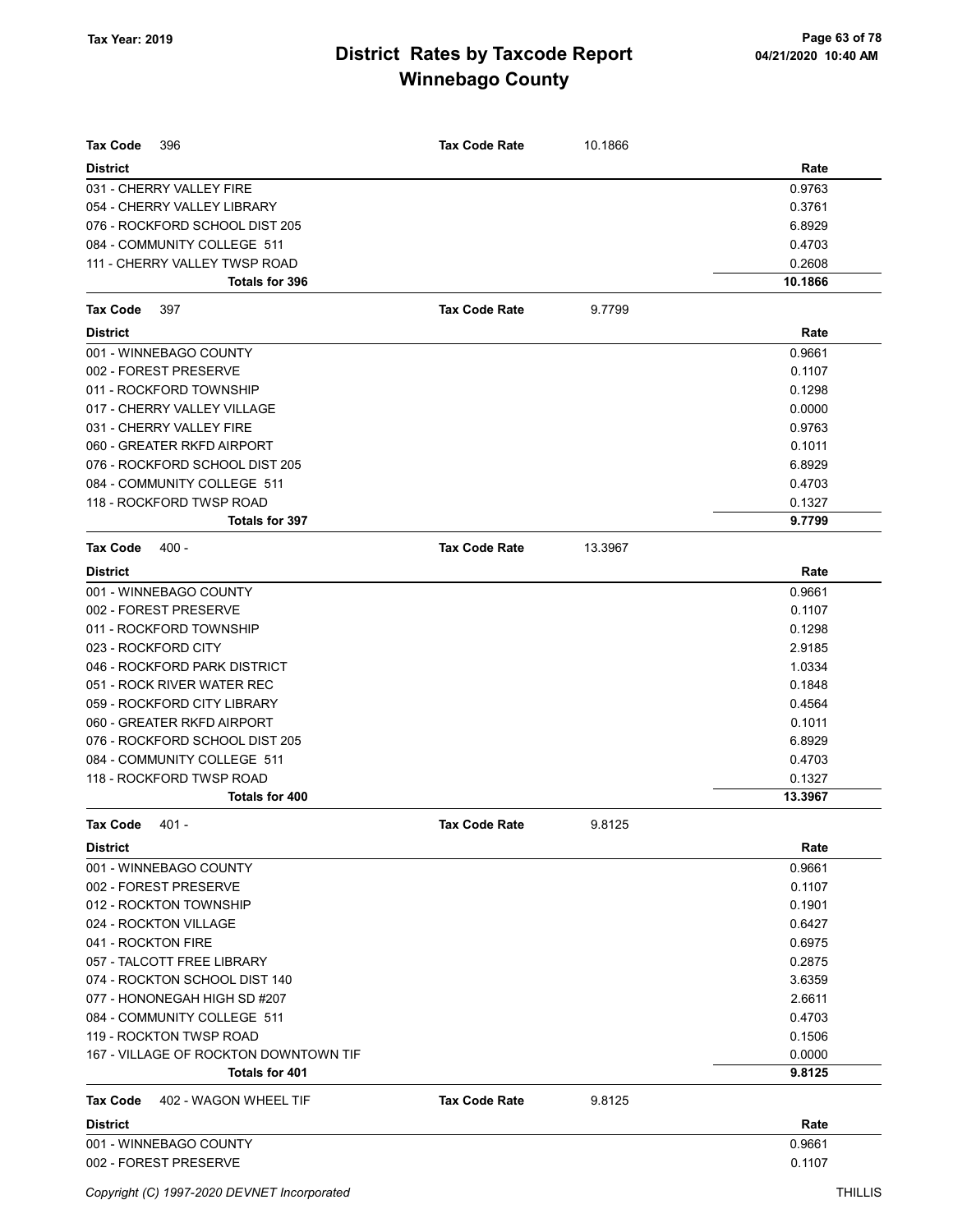| <b>Tax Code</b><br>402 - WAGON WHEEL TIF     | <b>Tax Code Rate</b> | 9.8125  |         |
|----------------------------------------------|----------------------|---------|---------|
| <b>District</b>                              |                      |         | Rate    |
| 012 - ROCKTON TOWNSHIP                       |                      |         | 0.1901  |
| 024 - ROCKTON VILLAGE                        |                      |         | 0.6427  |
| 041 - ROCKTON FIRE                           |                      |         | 0.6975  |
| 057 - TALCOTT FREE LIBRARY                   |                      |         | 0.2875  |
| 074 - ROCKTON SCHOOL DIST 140                |                      |         | 3.6359  |
| 077 - HONONEGAH HIGH SD #207                 |                      |         | 2.6611  |
| 084 - COMMUNITY COLLEGE 511                  |                      |         | 0.4703  |
| 119 - ROCKTON TWSP ROAD                      |                      |         | 0.1506  |
| 125 - WAGON WHEEL TIF                        |                      |         | 0.0000  |
| Totals for 402                               |                      |         | 9.8125  |
| <b>Tax Code</b><br>403 - RIVER OAKS TIF      | <b>Tax Code Rate</b> | 13.3967 |         |
| <b>District</b>                              |                      |         | Rate    |
| 001 - WINNEBAGO COUNTY                       |                      |         | 0.9661  |
| 002 - FOREST PRESERVE                        |                      |         | 0.1107  |
| 011 - ROCKFORD TOWNSHIP                      |                      |         | 0.1298  |
| 023 - ROCKFORD CITY                          |                      |         | 2.9185  |
| 046 - ROCKFORD PARK DISTRICT                 |                      |         | 1.0334  |
| 051 - ROCK RIVER WATER REC                   |                      |         | 0.1848  |
| 059 - ROCKFORD CITY LIBRARY                  |                      |         | 0.4564  |
| 060 - GREATER RKFD AIRPORT                   |                      |         | 0.1011  |
| 076 - ROCKFORD SCHOOL DIST 205               |                      |         | 6.8929  |
| 084 - COMMUNITY COLLEGE 511                  |                      |         | 0.4703  |
| 118 - ROCKFORD TWSP ROAD                     |                      |         | 0.1327  |
| 126 - RIVER OAKS TIF                         |                      |         | 0.0000  |
| <b>Totals for 403</b>                        |                      |         | 13.3967 |
| 404 - GARRISON SCHOOL TIF<br><b>Tax Code</b> | <b>Tax Code Rate</b> | 13.3967 |         |
| <b>District</b>                              |                      |         | Rate    |
| 001 - WINNEBAGO COUNTY                       |                      |         | 0.9661  |
| 002 - FOREST PRESERVE                        |                      |         | 0.1107  |
| 011 - ROCKFORD TOWNSHIP                      |                      |         | 0.1298  |
| 023 - ROCKFORD CITY                          |                      |         | 2.9185  |
| 046 - ROCKFORD PARK DISTRICT                 |                      |         | 1.0334  |
| 051 - ROCK RIVER WATER REC                   |                      |         | 0.1848  |
| 059 - ROCKFORD CITY LIBRARY                  |                      |         | 0.4564  |
| 060 - GREATER RKFD AIRPORT                   |                      |         | 0.1011  |
| 076 - ROCKFORD SCHOOL DIST 205               |                      |         | 6.8929  |
| 084 - COMMUNITY COLLEGE 511                  |                      |         | 0.4703  |
| 118 - ROCKFORD TWSP ROAD                     |                      |         | 0.1327  |
| 127 - GARRISON SCHOOL TIF                    |                      |         | 0.0000  |
| Totals for 404                               |                      |         | 13.3967 |
| Tax Code<br>405 - KISHWAUKEE & HARRISON TIF  | <b>Tax Code Rate</b> | 13.3967 |         |
| <b>District</b>                              |                      |         | Rate    |
| 001 - WINNEBAGO COUNTY                       |                      |         | 0.9661  |
| 002 - FOREST PRESERVE                        |                      |         | 0.1107  |
| 011 - ROCKFORD TOWNSHIP                      |                      |         | 0.1298  |
| 023 - ROCKFORD CITY                          |                      |         | 2.9185  |
| 046 - ROCKFORD PARK DISTRICT                 |                      |         | 1.0334  |
| 051 - ROCK RIVER WATER REC                   |                      |         | 0.1848  |
| 059 - ROCKFORD CITY LIBRARY                  |                      |         | 0.4564  |
| 060 - GREATER RKFD AIRPORT                   |                      |         | 0.1011  |
| 076 - ROCKFORD SCHOOL DIST 205               |                      |         | 6.8929  |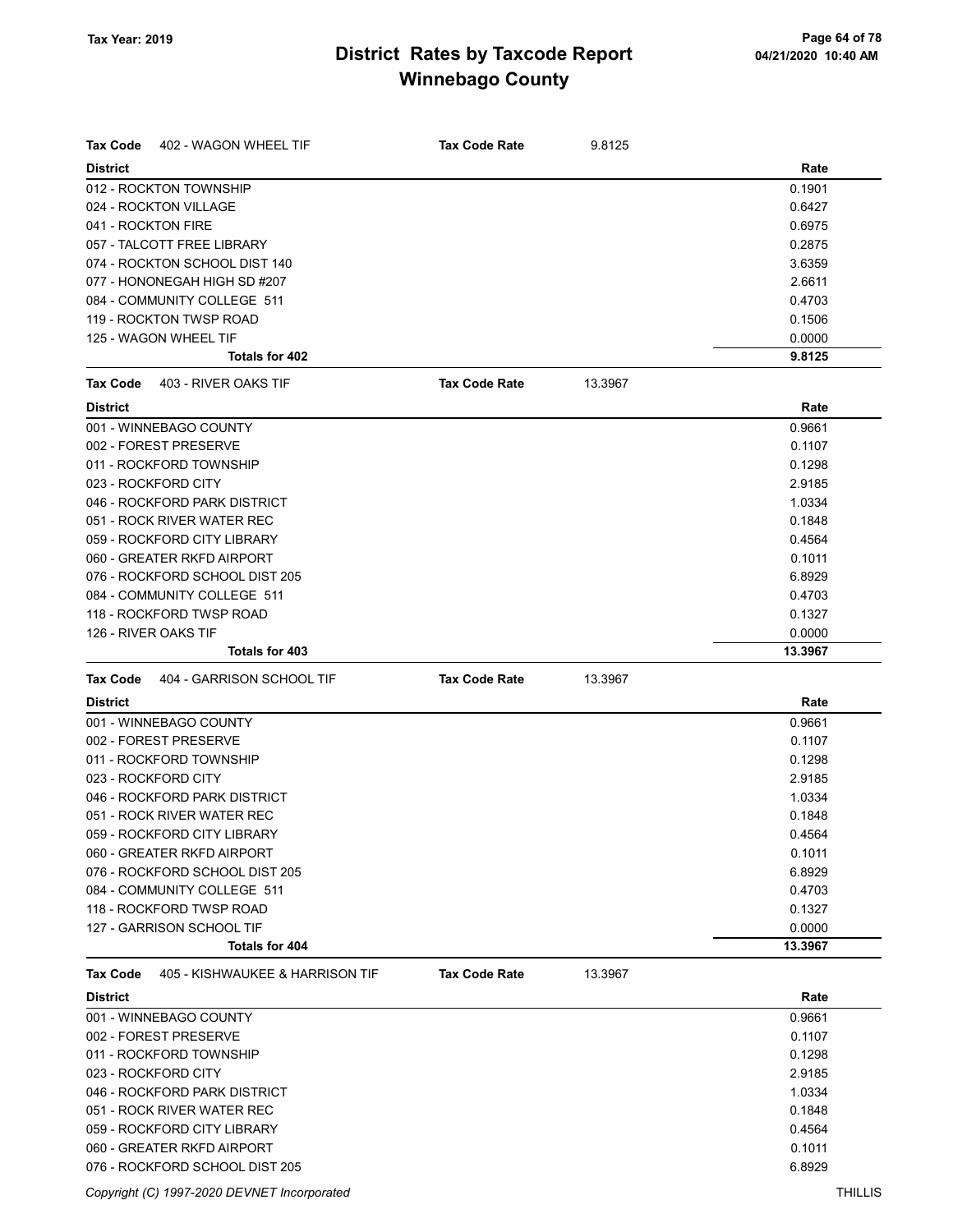| Tax Code          | 405 - KISHWAUKEE & HARRISON TIF | <b>Tax Code Rate</b> | 13.3967 |         |
|-------------------|---------------------------------|----------------------|---------|---------|
| <b>District</b>   |                                 |                      |         | Rate    |
|                   | 084 - COMMUNITY COLLEGE 511     |                      |         | 0.4703  |
|                   | 118 - ROCKFORD TWSP ROAD        |                      |         | 0.1327  |
|                   | 128 - KISHWAUKEE & HARRISON TIF |                      |         | 0.0000  |
|                   | Totals for 405                  |                      |         | 13.3967 |
| Tax Code          | 406 - LINCOLNWOOD TIF #2        | <b>Tax Code Rate</b> | 13.3967 |         |
| <b>District</b>   |                                 |                      |         | Rate    |
|                   | 001 - WINNEBAGO COUNTY          |                      |         | 0.9661  |
|                   | 002 - FOREST PRESERVE           |                      |         | 0.1107  |
|                   | 011 - ROCKFORD TOWNSHIP         |                      |         | 0.1298  |
|                   | 023 - ROCKFORD CITY             |                      |         | 2.9185  |
|                   | 046 - ROCKFORD PARK DISTRICT    |                      |         | 1.0334  |
|                   | 051 - ROCK RIVER WATER REC      |                      |         | 0.1848  |
|                   | 059 - ROCKFORD CITY LIBRARY     |                      |         | 0.4564  |
|                   | 060 - GREATER RKFD AIRPORT      |                      |         | 0.1011  |
|                   | 076 - ROCKFORD SCHOOL DIST 205  |                      |         | 6.8929  |
|                   | 084 - COMMUNITY COLLEGE 511     |                      |         | 0.4703  |
|                   | 118 - ROCKFORD TWSP ROAD        |                      |         | 0.1327  |
|                   | 129 - LINCOLNWOOD TIF #2        |                      |         | 0.0000  |
|                   | Totals for 406                  |                      |         | 13.3967 |
| Tax Code          | 407 - HOPE VI TIF               | <b>Tax Code Rate</b> | 13.3967 |         |
| <b>District</b>   |                                 |                      |         | Rate    |
|                   | 001 - WINNEBAGO COUNTY          |                      |         | 0.9661  |
|                   | 002 - FOREST PRESERVE           |                      |         | 0.1107  |
|                   | 011 - ROCKFORD TOWNSHIP         |                      |         | 0.1298  |
|                   | 023 - ROCKFORD CITY             |                      |         | 2.9185  |
|                   | 046 - ROCKFORD PARK DISTRICT    |                      |         | 1.0334  |
|                   | 051 - ROCK RIVER WATER REC      |                      |         | 0.1848  |
|                   | 059 - ROCKFORD CITY LIBRARY     |                      |         | 0.4564  |
|                   | 060 - GREATER RKFD AIRPORT      |                      |         | 0.1011  |
|                   | 076 - ROCKFORD SCHOOL DIST 205  |                      |         | 6.8929  |
|                   | 084 - COMMUNITY COLLEGE 511     |                      |         | 0.4703  |
|                   | 118 - ROCKFORD TWSP ROAD        |                      |         | 0.1327  |
| 130 - HOPE VI TIF |                                 |                      |         | 0.0000  |
|                   | Totals for 407                  |                      |         | 13.3967 |
| Tax Code          | 408 - SOUTH MAIN-ROCK ST TIF    | <b>Tax Code Rate</b> | 13.3967 |         |
| <b>District</b>   |                                 |                      |         | Rate    |
|                   | 001 - WINNEBAGO COUNTY          |                      |         | 0.9661  |
|                   | 002 - FOREST PRESERVE           |                      |         | 0.1107  |
|                   | 011 - ROCKFORD TOWNSHIP         |                      |         | 0.1298  |
|                   | 023 - ROCKFORD CITY             |                      |         | 2.9185  |
|                   | 046 - ROCKFORD PARK DISTRICT    |                      |         | 1.0334  |
|                   | 051 - ROCK RIVER WATER REC      |                      |         | 0.1848  |
|                   | 059 - ROCKFORD CITY LIBRARY     |                      |         | 0.4564  |
|                   | 060 - GREATER RKFD AIRPORT      |                      |         | 0.1011  |
|                   | 076 - ROCKFORD SCHOOL DIST 205  |                      |         | 6.8929  |
|                   | 084 - COMMUNITY COLLEGE 511     |                      |         | 0.4703  |
|                   | 118 - ROCKFORD TWSP ROAD        |                      |         | 0.1327  |
|                   | 177 - SOUTH MAIN-ROCK ST TIF    |                      |         | 0.0000  |
|                   | Totals for 408                  |                      |         | 13.3967 |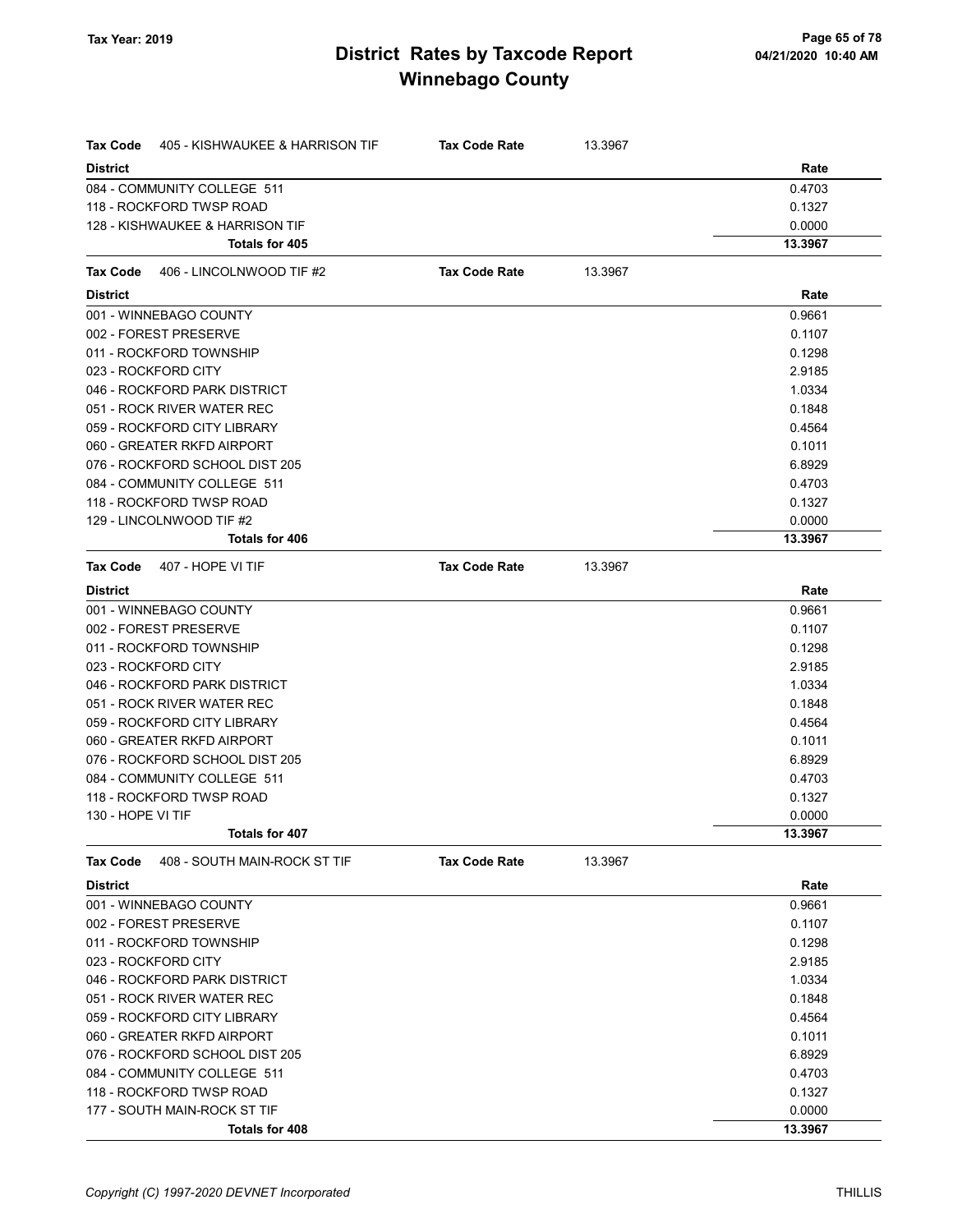| <b>District</b><br>Rate<br>001 - WINNEBAGO COUNTY<br>0.9661<br>002 - FOREST PRESERVE<br>0.1107<br>011 - ROCKFORD TOWNSHIP<br>0.1298<br>019 - LOVES PARK CITY<br>0.0000<br>046 - ROCKFORD PARK DISTRICT<br>1.0334<br>051 - ROCK RIVER WATER REC<br>0.1848<br>0.2909<br>055 - NORTH SUBURBAN LIBRARY<br>060 - GREATER RKFD AIRPORT<br>0.1011<br>070 - HARLEM SCHOOL DIST 122<br>7.1472<br>084 - COMMUNITY COLLEGE 511<br>0.4703<br>118 - ROCKFORD TWSP ROAD<br>0.1327<br>132 - NORTH 2ND TIF LOVES PARK<br>0.0000<br><b>Totals for 409</b><br>10.5670<br>410 - GLOBAL TRADE TIF #2<br><b>Tax Code Rate</b><br>13.3967<br><b>Tax Code</b><br>Rate<br><b>District</b><br>001 - WINNEBAGO COUNTY<br>0.9661<br>002 - FOREST PRESERVE<br>0.1107<br>0.1298<br>011 - ROCKFORD TOWNSHIP<br>023 - ROCKFORD CITY<br>2.9185<br>046 - ROCKFORD PARK DISTRICT<br>1.0334<br>051 - ROCK RIVER WATER REC<br>0.1848<br>059 - ROCKFORD CITY LIBRARY<br>0.4564<br>060 - GREATER RKFD AIRPORT<br>0.1011<br>076 - ROCKFORD SCHOOL DIST 205<br>6.8929<br>084 - COMMUNITY COLLEGE 511<br>0.4703<br>118 - ROCKFORD TWSP ROAD<br>0.1327<br>133 - GLOBAL TRADE TIF #2<br>0.0000<br><b>Totals for 410</b><br>13.3967<br>411 - GLOBAL TRADE TIF #2<br><b>Tax Code Rate</b><br>13.2119<br><b>Tax Code</b><br><b>District</b><br>Rate<br>001 - WINNEBAGO COUNTY<br>0.9661<br>002 - FOREST PRESERVE<br>0.1107<br>011 - ROCKFORD TOWNSHIP<br>0.1298<br>023 - ROCKFORD CITY<br>2.9185<br>046 - ROCKFORD PARK DISTRICT<br>1.0334<br>0.4564<br>059 - ROCKFORD CITY LIBRARY<br>060 - GREATER RKFD AIRPORT<br>0.1011<br>076 - ROCKFORD SCHOOL DIST 205<br>6.8929<br>084 - COMMUNITY COLLEGE 511<br>0.4703<br>118 - ROCKFORD TWSP ROAD<br>0.1327<br>133 - GLOBAL TRADE TIF #2<br>0.0000<br>Totals for 411<br>13.2119<br>412 - ASSISTED LIVING / RIVER HOUSING<br>Tax Code<br><b>Tax Code Rate</b><br>13.3967<br><b>District</b><br>Rate<br>001 - WINNEBAGO COUNTY<br>0.9661<br>002 - FOREST PRESERVE<br>0.1107<br>011 - ROCKFORD TOWNSHIP<br>0.1298<br>023 - ROCKFORD CITY<br>2.9185<br>046 - ROCKFORD PARK DISTRICT<br>1.0334<br>051 - ROCK RIVER WATER REC<br>0.1848 | <b>Tax Code</b><br>409 - NORTH 2ND / LOVES PARK TIF | <b>Tax Code Rate</b> | 10.5670 |        |
|--------------------------------------------------------------------------------------------------------------------------------------------------------------------------------------------------------------------------------------------------------------------------------------------------------------------------------------------------------------------------------------------------------------------------------------------------------------------------------------------------------------------------------------------------------------------------------------------------------------------------------------------------------------------------------------------------------------------------------------------------------------------------------------------------------------------------------------------------------------------------------------------------------------------------------------------------------------------------------------------------------------------------------------------------------------------------------------------------------------------------------------------------------------------------------------------------------------------------------------------------------------------------------------------------------------------------------------------------------------------------------------------------------------------------------------------------------------------------------------------------------------------------------------------------------------------------------------------------------------------------------------------------------------------------------------------------------------------------------------------------------------------------------------------------------------------------------------------------------------------------------------------------------------------------------------------------------------------------------------------------------------------------------------------------------------------------------------------------------------------------------|-----------------------------------------------------|----------------------|---------|--------|
|                                                                                                                                                                                                                                                                                                                                                                                                                                                                                                                                                                                                                                                                                                                                                                                                                                                                                                                                                                                                                                                                                                                                                                                                                                                                                                                                                                                                                                                                                                                                                                                                                                                                                                                                                                                                                                                                                                                                                                                                                                                                                                                                |                                                     |                      |         |        |
|                                                                                                                                                                                                                                                                                                                                                                                                                                                                                                                                                                                                                                                                                                                                                                                                                                                                                                                                                                                                                                                                                                                                                                                                                                                                                                                                                                                                                                                                                                                                                                                                                                                                                                                                                                                                                                                                                                                                                                                                                                                                                                                                |                                                     |                      |         |        |
|                                                                                                                                                                                                                                                                                                                                                                                                                                                                                                                                                                                                                                                                                                                                                                                                                                                                                                                                                                                                                                                                                                                                                                                                                                                                                                                                                                                                                                                                                                                                                                                                                                                                                                                                                                                                                                                                                                                                                                                                                                                                                                                                |                                                     |                      |         |        |
|                                                                                                                                                                                                                                                                                                                                                                                                                                                                                                                                                                                                                                                                                                                                                                                                                                                                                                                                                                                                                                                                                                                                                                                                                                                                                                                                                                                                                                                                                                                                                                                                                                                                                                                                                                                                                                                                                                                                                                                                                                                                                                                                |                                                     |                      |         |        |
|                                                                                                                                                                                                                                                                                                                                                                                                                                                                                                                                                                                                                                                                                                                                                                                                                                                                                                                                                                                                                                                                                                                                                                                                                                                                                                                                                                                                                                                                                                                                                                                                                                                                                                                                                                                                                                                                                                                                                                                                                                                                                                                                |                                                     |                      |         |        |
|                                                                                                                                                                                                                                                                                                                                                                                                                                                                                                                                                                                                                                                                                                                                                                                                                                                                                                                                                                                                                                                                                                                                                                                                                                                                                                                                                                                                                                                                                                                                                                                                                                                                                                                                                                                                                                                                                                                                                                                                                                                                                                                                |                                                     |                      |         |        |
|                                                                                                                                                                                                                                                                                                                                                                                                                                                                                                                                                                                                                                                                                                                                                                                                                                                                                                                                                                                                                                                                                                                                                                                                                                                                                                                                                                                                                                                                                                                                                                                                                                                                                                                                                                                                                                                                                                                                                                                                                                                                                                                                |                                                     |                      |         |        |
|                                                                                                                                                                                                                                                                                                                                                                                                                                                                                                                                                                                                                                                                                                                                                                                                                                                                                                                                                                                                                                                                                                                                                                                                                                                                                                                                                                                                                                                                                                                                                                                                                                                                                                                                                                                                                                                                                                                                                                                                                                                                                                                                |                                                     |                      |         |        |
|                                                                                                                                                                                                                                                                                                                                                                                                                                                                                                                                                                                                                                                                                                                                                                                                                                                                                                                                                                                                                                                                                                                                                                                                                                                                                                                                                                                                                                                                                                                                                                                                                                                                                                                                                                                                                                                                                                                                                                                                                                                                                                                                |                                                     |                      |         |        |
|                                                                                                                                                                                                                                                                                                                                                                                                                                                                                                                                                                                                                                                                                                                                                                                                                                                                                                                                                                                                                                                                                                                                                                                                                                                                                                                                                                                                                                                                                                                                                                                                                                                                                                                                                                                                                                                                                                                                                                                                                                                                                                                                |                                                     |                      |         |        |
|                                                                                                                                                                                                                                                                                                                                                                                                                                                                                                                                                                                                                                                                                                                                                                                                                                                                                                                                                                                                                                                                                                                                                                                                                                                                                                                                                                                                                                                                                                                                                                                                                                                                                                                                                                                                                                                                                                                                                                                                                                                                                                                                |                                                     |                      |         |        |
|                                                                                                                                                                                                                                                                                                                                                                                                                                                                                                                                                                                                                                                                                                                                                                                                                                                                                                                                                                                                                                                                                                                                                                                                                                                                                                                                                                                                                                                                                                                                                                                                                                                                                                                                                                                                                                                                                                                                                                                                                                                                                                                                |                                                     |                      |         |        |
|                                                                                                                                                                                                                                                                                                                                                                                                                                                                                                                                                                                                                                                                                                                                                                                                                                                                                                                                                                                                                                                                                                                                                                                                                                                                                                                                                                                                                                                                                                                                                                                                                                                                                                                                                                                                                                                                                                                                                                                                                                                                                                                                |                                                     |                      |         |        |
|                                                                                                                                                                                                                                                                                                                                                                                                                                                                                                                                                                                                                                                                                                                                                                                                                                                                                                                                                                                                                                                                                                                                                                                                                                                                                                                                                                                                                                                                                                                                                                                                                                                                                                                                                                                                                                                                                                                                                                                                                                                                                                                                |                                                     |                      |         |        |
|                                                                                                                                                                                                                                                                                                                                                                                                                                                                                                                                                                                                                                                                                                                                                                                                                                                                                                                                                                                                                                                                                                                                                                                                                                                                                                                                                                                                                                                                                                                                                                                                                                                                                                                                                                                                                                                                                                                                                                                                                                                                                                                                |                                                     |                      |         |        |
|                                                                                                                                                                                                                                                                                                                                                                                                                                                                                                                                                                                                                                                                                                                                                                                                                                                                                                                                                                                                                                                                                                                                                                                                                                                                                                                                                                                                                                                                                                                                                                                                                                                                                                                                                                                                                                                                                                                                                                                                                                                                                                                                |                                                     |                      |         |        |
|                                                                                                                                                                                                                                                                                                                                                                                                                                                                                                                                                                                                                                                                                                                                                                                                                                                                                                                                                                                                                                                                                                                                                                                                                                                                                                                                                                                                                                                                                                                                                                                                                                                                                                                                                                                                                                                                                                                                                                                                                                                                                                                                |                                                     |                      |         |        |
|                                                                                                                                                                                                                                                                                                                                                                                                                                                                                                                                                                                                                                                                                                                                                                                                                                                                                                                                                                                                                                                                                                                                                                                                                                                                                                                                                                                                                                                                                                                                                                                                                                                                                                                                                                                                                                                                                                                                                                                                                                                                                                                                |                                                     |                      |         |        |
|                                                                                                                                                                                                                                                                                                                                                                                                                                                                                                                                                                                                                                                                                                                                                                                                                                                                                                                                                                                                                                                                                                                                                                                                                                                                                                                                                                                                                                                                                                                                                                                                                                                                                                                                                                                                                                                                                                                                                                                                                                                                                                                                |                                                     |                      |         |        |
|                                                                                                                                                                                                                                                                                                                                                                                                                                                                                                                                                                                                                                                                                                                                                                                                                                                                                                                                                                                                                                                                                                                                                                                                                                                                                                                                                                                                                                                                                                                                                                                                                                                                                                                                                                                                                                                                                                                                                                                                                                                                                                                                |                                                     |                      |         |        |
|                                                                                                                                                                                                                                                                                                                                                                                                                                                                                                                                                                                                                                                                                                                                                                                                                                                                                                                                                                                                                                                                                                                                                                                                                                                                                                                                                                                                                                                                                                                                                                                                                                                                                                                                                                                                                                                                                                                                                                                                                                                                                                                                |                                                     |                      |         |        |
|                                                                                                                                                                                                                                                                                                                                                                                                                                                                                                                                                                                                                                                                                                                                                                                                                                                                                                                                                                                                                                                                                                                                                                                                                                                                                                                                                                                                                                                                                                                                                                                                                                                                                                                                                                                                                                                                                                                                                                                                                                                                                                                                |                                                     |                      |         |        |
|                                                                                                                                                                                                                                                                                                                                                                                                                                                                                                                                                                                                                                                                                                                                                                                                                                                                                                                                                                                                                                                                                                                                                                                                                                                                                                                                                                                                                                                                                                                                                                                                                                                                                                                                                                                                                                                                                                                                                                                                                                                                                                                                |                                                     |                      |         |        |
|                                                                                                                                                                                                                                                                                                                                                                                                                                                                                                                                                                                                                                                                                                                                                                                                                                                                                                                                                                                                                                                                                                                                                                                                                                                                                                                                                                                                                                                                                                                                                                                                                                                                                                                                                                                                                                                                                                                                                                                                                                                                                                                                |                                                     |                      |         |        |
|                                                                                                                                                                                                                                                                                                                                                                                                                                                                                                                                                                                                                                                                                                                                                                                                                                                                                                                                                                                                                                                                                                                                                                                                                                                                                                                                                                                                                                                                                                                                                                                                                                                                                                                                                                                                                                                                                                                                                                                                                                                                                                                                |                                                     |                      |         |        |
|                                                                                                                                                                                                                                                                                                                                                                                                                                                                                                                                                                                                                                                                                                                                                                                                                                                                                                                                                                                                                                                                                                                                                                                                                                                                                                                                                                                                                                                                                                                                                                                                                                                                                                                                                                                                                                                                                                                                                                                                                                                                                                                                |                                                     |                      |         |        |
|                                                                                                                                                                                                                                                                                                                                                                                                                                                                                                                                                                                                                                                                                                                                                                                                                                                                                                                                                                                                                                                                                                                                                                                                                                                                                                                                                                                                                                                                                                                                                                                                                                                                                                                                                                                                                                                                                                                                                                                                                                                                                                                                |                                                     |                      |         |        |
|                                                                                                                                                                                                                                                                                                                                                                                                                                                                                                                                                                                                                                                                                                                                                                                                                                                                                                                                                                                                                                                                                                                                                                                                                                                                                                                                                                                                                                                                                                                                                                                                                                                                                                                                                                                                                                                                                                                                                                                                                                                                                                                                |                                                     |                      |         |        |
|                                                                                                                                                                                                                                                                                                                                                                                                                                                                                                                                                                                                                                                                                                                                                                                                                                                                                                                                                                                                                                                                                                                                                                                                                                                                                                                                                                                                                                                                                                                                                                                                                                                                                                                                                                                                                                                                                                                                                                                                                                                                                                                                |                                                     |                      |         |        |
|                                                                                                                                                                                                                                                                                                                                                                                                                                                                                                                                                                                                                                                                                                                                                                                                                                                                                                                                                                                                                                                                                                                                                                                                                                                                                                                                                                                                                                                                                                                                                                                                                                                                                                                                                                                                                                                                                                                                                                                                                                                                                                                                |                                                     |                      |         |        |
|                                                                                                                                                                                                                                                                                                                                                                                                                                                                                                                                                                                                                                                                                                                                                                                                                                                                                                                                                                                                                                                                                                                                                                                                                                                                                                                                                                                                                                                                                                                                                                                                                                                                                                                                                                                                                                                                                                                                                                                                                                                                                                                                |                                                     |                      |         |        |
|                                                                                                                                                                                                                                                                                                                                                                                                                                                                                                                                                                                                                                                                                                                                                                                                                                                                                                                                                                                                                                                                                                                                                                                                                                                                                                                                                                                                                                                                                                                                                                                                                                                                                                                                                                                                                                                                                                                                                                                                                                                                                                                                |                                                     |                      |         |        |
|                                                                                                                                                                                                                                                                                                                                                                                                                                                                                                                                                                                                                                                                                                                                                                                                                                                                                                                                                                                                                                                                                                                                                                                                                                                                                                                                                                                                                                                                                                                                                                                                                                                                                                                                                                                                                                                                                                                                                                                                                                                                                                                                |                                                     |                      |         |        |
|                                                                                                                                                                                                                                                                                                                                                                                                                                                                                                                                                                                                                                                                                                                                                                                                                                                                                                                                                                                                                                                                                                                                                                                                                                                                                                                                                                                                                                                                                                                                                                                                                                                                                                                                                                                                                                                                                                                                                                                                                                                                                                                                |                                                     |                      |         |        |
|                                                                                                                                                                                                                                                                                                                                                                                                                                                                                                                                                                                                                                                                                                                                                                                                                                                                                                                                                                                                                                                                                                                                                                                                                                                                                                                                                                                                                                                                                                                                                                                                                                                                                                                                                                                                                                                                                                                                                                                                                                                                                                                                |                                                     |                      |         |        |
|                                                                                                                                                                                                                                                                                                                                                                                                                                                                                                                                                                                                                                                                                                                                                                                                                                                                                                                                                                                                                                                                                                                                                                                                                                                                                                                                                                                                                                                                                                                                                                                                                                                                                                                                                                                                                                                                                                                                                                                                                                                                                                                                |                                                     |                      |         |        |
|                                                                                                                                                                                                                                                                                                                                                                                                                                                                                                                                                                                                                                                                                                                                                                                                                                                                                                                                                                                                                                                                                                                                                                                                                                                                                                                                                                                                                                                                                                                                                                                                                                                                                                                                                                                                                                                                                                                                                                                                                                                                                                                                |                                                     |                      |         |        |
|                                                                                                                                                                                                                                                                                                                                                                                                                                                                                                                                                                                                                                                                                                                                                                                                                                                                                                                                                                                                                                                                                                                                                                                                                                                                                                                                                                                                                                                                                                                                                                                                                                                                                                                                                                                                                                                                                                                                                                                                                                                                                                                                |                                                     |                      |         |        |
|                                                                                                                                                                                                                                                                                                                                                                                                                                                                                                                                                                                                                                                                                                                                                                                                                                                                                                                                                                                                                                                                                                                                                                                                                                                                                                                                                                                                                                                                                                                                                                                                                                                                                                                                                                                                                                                                                                                                                                                                                                                                                                                                |                                                     |                      |         |        |
|                                                                                                                                                                                                                                                                                                                                                                                                                                                                                                                                                                                                                                                                                                                                                                                                                                                                                                                                                                                                                                                                                                                                                                                                                                                                                                                                                                                                                                                                                                                                                                                                                                                                                                                                                                                                                                                                                                                                                                                                                                                                                                                                |                                                     |                      |         |        |
|                                                                                                                                                                                                                                                                                                                                                                                                                                                                                                                                                                                                                                                                                                                                                                                                                                                                                                                                                                                                                                                                                                                                                                                                                                                                                                                                                                                                                                                                                                                                                                                                                                                                                                                                                                                                                                                                                                                                                                                                                                                                                                                                |                                                     |                      |         |        |
|                                                                                                                                                                                                                                                                                                                                                                                                                                                                                                                                                                                                                                                                                                                                                                                                                                                                                                                                                                                                                                                                                                                                                                                                                                                                                                                                                                                                                                                                                                                                                                                                                                                                                                                                                                                                                                                                                                                                                                                                                                                                                                                                |                                                     |                      |         |        |
|                                                                                                                                                                                                                                                                                                                                                                                                                                                                                                                                                                                                                                                                                                                                                                                                                                                                                                                                                                                                                                                                                                                                                                                                                                                                                                                                                                                                                                                                                                                                                                                                                                                                                                                                                                                                                                                                                                                                                                                                                                                                                                                                |                                                     |                      |         |        |
|                                                                                                                                                                                                                                                                                                                                                                                                                                                                                                                                                                                                                                                                                                                                                                                                                                                                                                                                                                                                                                                                                                                                                                                                                                                                                                                                                                                                                                                                                                                                                                                                                                                                                                                                                                                                                                                                                                                                                                                                                                                                                                                                |                                                     |                      |         |        |
|                                                                                                                                                                                                                                                                                                                                                                                                                                                                                                                                                                                                                                                                                                                                                                                                                                                                                                                                                                                                                                                                                                                                                                                                                                                                                                                                                                                                                                                                                                                                                                                                                                                                                                                                                                                                                                                                                                                                                                                                                                                                                                                                |                                                     |                      |         |        |
|                                                                                                                                                                                                                                                                                                                                                                                                                                                                                                                                                                                                                                                                                                                                                                                                                                                                                                                                                                                                                                                                                                                                                                                                                                                                                                                                                                                                                                                                                                                                                                                                                                                                                                                                                                                                                                                                                                                                                                                                                                                                                                                                |                                                     |                      |         |        |
|                                                                                                                                                                                                                                                                                                                                                                                                                                                                                                                                                                                                                                                                                                                                                                                                                                                                                                                                                                                                                                                                                                                                                                                                                                                                                                                                                                                                                                                                                                                                                                                                                                                                                                                                                                                                                                                                                                                                                                                                                                                                                                                                |                                                     |                      |         |        |
|                                                                                                                                                                                                                                                                                                                                                                                                                                                                                                                                                                                                                                                                                                                                                                                                                                                                                                                                                                                                                                                                                                                                                                                                                                                                                                                                                                                                                                                                                                                                                                                                                                                                                                                                                                                                                                                                                                                                                                                                                                                                                                                                |                                                     |                      |         |        |
|                                                                                                                                                                                                                                                                                                                                                                                                                                                                                                                                                                                                                                                                                                                                                                                                                                                                                                                                                                                                                                                                                                                                                                                                                                                                                                                                                                                                                                                                                                                                                                                                                                                                                                                                                                                                                                                                                                                                                                                                                                                                                                                                |                                                     |                      |         |        |
|                                                                                                                                                                                                                                                                                                                                                                                                                                                                                                                                                                                                                                                                                                                                                                                                                                                                                                                                                                                                                                                                                                                                                                                                                                                                                                                                                                                                                                                                                                                                                                                                                                                                                                                                                                                                                                                                                                                                                                                                                                                                                                                                |                                                     |                      |         |        |
|                                                                                                                                                                                                                                                                                                                                                                                                                                                                                                                                                                                                                                                                                                                                                                                                                                                                                                                                                                                                                                                                                                                                                                                                                                                                                                                                                                                                                                                                                                                                                                                                                                                                                                                                                                                                                                                                                                                                                                                                                                                                                                                                |                                                     |                      |         |        |
|                                                                                                                                                                                                                                                                                                                                                                                                                                                                                                                                                                                                                                                                                                                                                                                                                                                                                                                                                                                                                                                                                                                                                                                                                                                                                                                                                                                                                                                                                                                                                                                                                                                                                                                                                                                                                                                                                                                                                                                                                                                                                                                                | 059 - ROCKFORD CITY LIBRARY                         |                      |         | 0.4564 |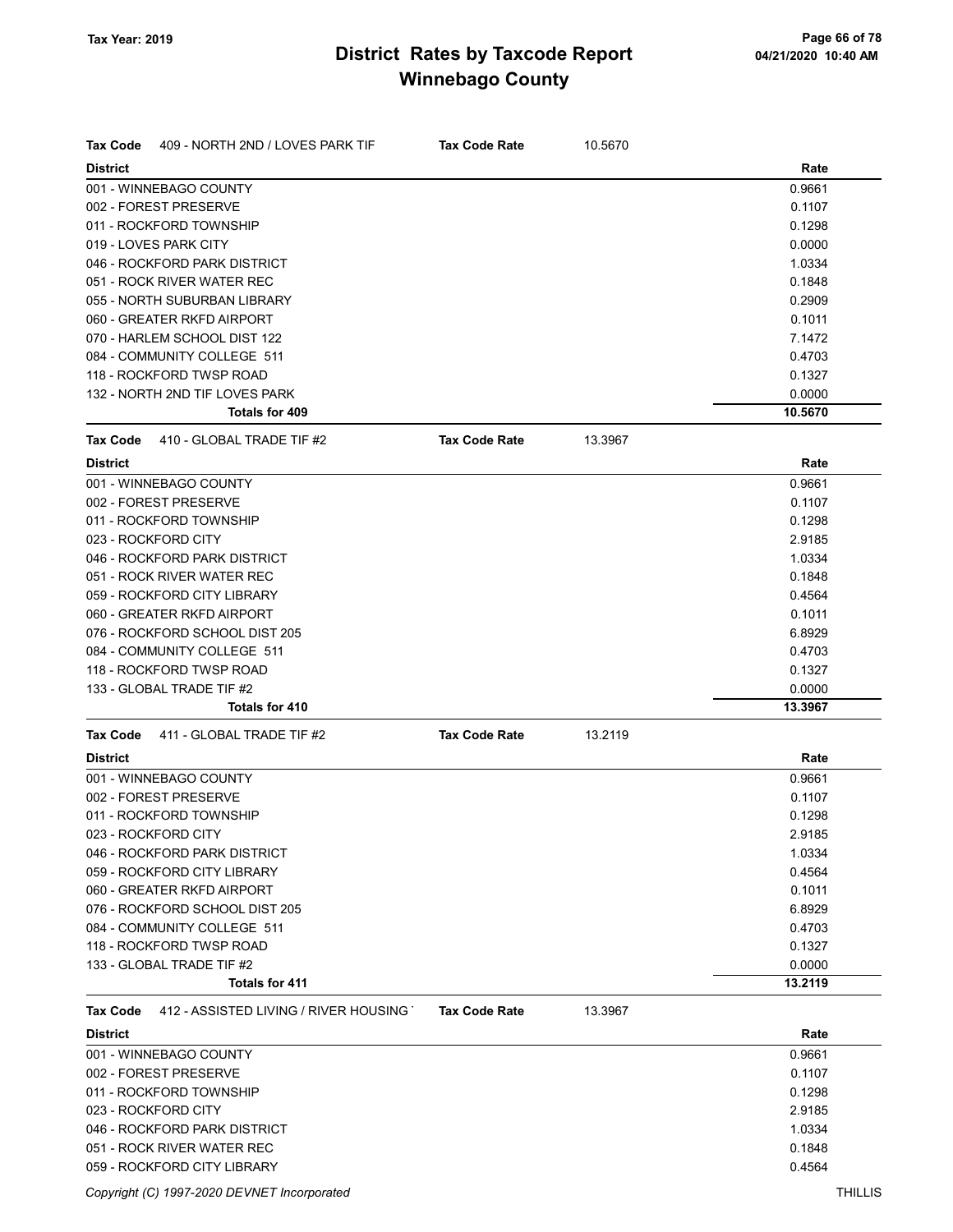| <b>Tax Code</b> | 412 - ASSISTED LIVING / RIVER HOUSING    | <b>Tax Code Rate</b> | 13.3967 |         |
|-----------------|------------------------------------------|----------------------|---------|---------|
| <b>District</b> |                                          |                      |         | Rate    |
|                 | 060 - GREATER RKFD AIRPORT               |                      |         | 0.1011  |
|                 | 076 - ROCKFORD SCHOOL DIST 205           |                      |         | 6.8929  |
|                 | 084 - COMMUNITY COLLEGE 511              |                      |         | 0.4703  |
|                 | 118 - ROCKFORD TWSP ROAD                 |                      |         | 0.1327  |
|                 | 134 - ASSISTED LIVING/ RIVER HOUSING TIF |                      |         | 0.0000  |
|                 | Totals for 412                           |                      |         | 13.3967 |
| Tax Code        | 413 - NORTH 2ND / MACHESNEY PARK TIF     | <b>Tax Code Rate</b> | 9.9796  |         |
| <b>District</b> |                                          |                      |         | Rate    |
|                 | 001 - WINNEBAGO COUNTY                   |                      |         | 0.9661  |
|                 | 002 - FOREST PRESERVE                    |                      |         | 0.1107  |
|                 | 006 - HARLEM TOWNSHIP                    |                      |         | 0.1079  |
|                 | 020 - MACHESNEY PARK VILLAGE             |                      |         | 0.0000  |
|                 | 035 - HARLEM-ROSCOE FIRE                 |                      |         | 0.7392  |
|                 | 055 - NORTH SUBURBAN LIBRARY             |                      |         | 0.2909  |
|                 | 060 - GREATER RKFD AIRPORT               |                      |         | 0.1011  |
|                 | 070 - HARLEM SCHOOL DIST 122             |                      |         | 7.1472  |
|                 | 084 - COMMUNITY COLLEGE 511              |                      |         | 0.4703  |
|                 | 113 - HARLEM TWSP ROAD                   |                      |         | 0.0462  |
|                 | 135 - NORTH 2ND TIF MACHESNEY PARK       |                      |         | 0.0000  |
|                 | Totals for 413                           |                      |         | 9.9796  |
| Tax Code        | 414 - NORTH 2ND / MACHESNEY PARK TIF     | <b>Tax Code Rate</b> | 10.1644 |         |
| <b>District</b> |                                          |                      |         | Rate    |
|                 | 001 - WINNEBAGO COUNTY                   |                      |         | 0.9661  |
|                 | 002 - FOREST PRESERVE                    |                      |         | 0.1107  |
|                 | 006 - HARLEM TOWNSHIP                    |                      |         | 0.1079  |
|                 | 020 - MACHESNEY PARK VILLAGE             |                      |         | 0.0000  |
|                 | 035 - HARLEM-ROSCOE FIRE                 |                      |         | 0.7392  |
|                 | 051 - ROCK RIVER WATER REC               |                      |         | 0.1848  |
|                 | 055 - NORTH SUBURBAN LIBRARY             |                      |         | 0.2909  |
|                 | 060 - GREATER RKFD AIRPORT               |                      |         | 0.1011  |
|                 | 070 - HARLEM SCHOOL DIST 122             |                      |         | 7.1472  |
|                 | 084 - COMMUNITY COLLEGE 511              |                      |         | 0.4703  |
|                 | 113 - HARLEM TWSP ROAD                   |                      |         | 0.0462  |
|                 | 135 - NORTH 2ND TIF MACHESNEY PARK       |                      |         | 0.0000  |
|                 | Totals for 414                           |                      |         | 10.1644 |
| <b>Tax Code</b> | 416 -                                    | <b>Tax Code Rate</b> | 9.8708  |         |
| <b>District</b> |                                          |                      |         | Rate    |
|                 | 001 - WINNEBAGO COUNTY                   |                      |         | 0.9661  |
|                 | 002 - FOREST PRESERVE                    |                      |         | 0.1107  |
|                 | 006 - HARLEM TOWNSHIP                    |                      |         | 0.1079  |
|                 | 020 - MACHESNEY PARK VILLAGE             |                      |         | 0.0000  |
|                 | 037 - NORTH PARK FIRE                    |                      |         | 0.4456  |
|                 | 051 - ROCK RIVER WATER REC               |                      |         | 0.1848  |
|                 | 055 - NORTH SUBURBAN LIBRARY             |                      |         | 0.2909  |
|                 | 060 - GREATER RKFD AIRPORT               |                      |         | 0.1011  |
|                 | 070 - HARLEM SCHOOL DIST 122             |                      |         | 7.1472  |
|                 | 084 - COMMUNITY COLLEGE 511              |                      |         | 0.4703  |
|                 | 113 - HARLEM TWSP ROAD                   |                      |         | 0.0462  |
|                 | 135 - NORTH 2ND TIF MACHESNEY PARK       |                      |         | 0.0000  |
|                 | Totals for 416                           |                      |         | 9.8708  |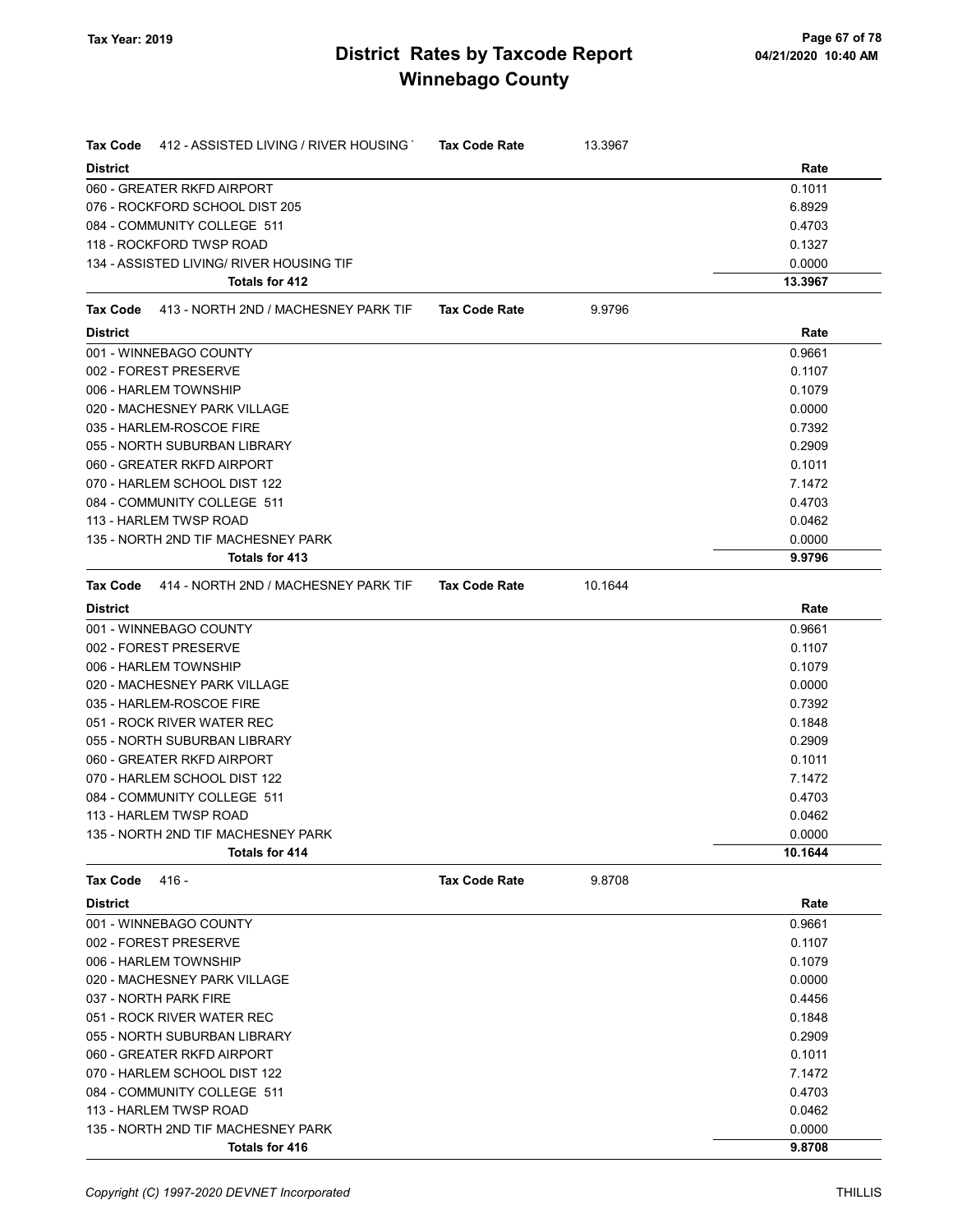| <b>Tax Code</b><br>417 - MAIN/WHITMAN TIF | <b>Tax Code Rate</b> | 13.3967 |         |
|-------------------------------------------|----------------------|---------|---------|
| <b>District</b>                           |                      |         | Rate    |
| 001 - WINNEBAGO COUNTY                    |                      |         | 0.9661  |
| 002 - FOREST PRESERVE                     |                      |         | 0.1107  |
| 011 - ROCKFORD TOWNSHIP                   |                      |         | 0.1298  |
| 023 - ROCKFORD CITY                       |                      |         | 2.9185  |
| 046 - ROCKFORD PARK DISTRICT              |                      |         | 1.0334  |
| 051 - ROCK RIVER WATER REC                |                      |         | 0.1848  |
| 059 - ROCKFORD CITY LIBRARY               |                      |         |         |
| 060 - GREATER RKFD AIRPORT                |                      |         | 0.4564  |
|                                           |                      |         | 0.1011  |
| 076 - ROCKFORD SCHOOL DIST 205            |                      |         | 6.8929  |
| 084 - COMMUNITY COLLEGE 511               |                      |         | 0.4703  |
| 118 - ROCKFORD TWSP ROAD                  |                      |         | 0.1327  |
| 137 - MAIN & WHITMAN TIF                  |                      |         | 0.0000  |
| Totals for 417                            |                      |         | 13.3967 |
| <b>Tax Code</b><br>418 - MIDTOWN TIF      | <b>Tax Code Rate</b> | 13.3967 |         |
| <b>District</b>                           |                      |         | Rate    |
| 001 - WINNEBAGO COUNTY                    |                      |         | 0.9661  |
| 002 - FOREST PRESERVE                     |                      |         | 0.1107  |
| 011 - ROCKFORD TOWNSHIP                   |                      |         | 0.1298  |
| 023 - ROCKFORD CITY                       |                      |         | 2.9185  |
| 046 - ROCKFORD PARK DISTRICT              |                      |         | 1.0334  |
| 051 - ROCK RIVER WATER REC                |                      |         | 0.1848  |
| 059 - ROCKFORD CITY LIBRARY               |                      |         | 0.4564  |
| 060 - GREATER RKFD AIRPORT                |                      |         | 0.1011  |
| 076 - ROCKFORD SCHOOL DIST 205            |                      |         | 6.8929  |
| 084 - COMMUNITY COLLEGE 511               |                      |         | 0.4703  |
| 118 - ROCKFORD TWSP ROAD                  |                      |         | 0.1327  |
| 138 - MIDTOWN TIF                         |                      |         | 0.0000  |
| <b>Totals for 418</b>                     |                      |         | 13.3967 |
| 419 - KISH/HAR TIF #2<br><b>Tax Code</b>  | <b>Tax Code Rate</b> | 13.3967 |         |
| <b>District</b>                           |                      |         | Rate    |
| 001 - WINNEBAGO COUNTY                    |                      |         | 0.9661  |
| 002 - FOREST PRESERVE                     |                      |         | 0.1107  |
| 011 - ROCKFORD TOWNSHIP                   |                      |         | 0.1298  |
| 023 - ROCKFORD CITY                       |                      |         | 2.9185  |
| 046 - ROCKFORD PARK DISTRICT              |                      |         | 1.0334  |
| 051 - ROCK RIVER WATER REC                |                      |         | 0.1848  |
| 059 - ROCKFORD CITY LIBRARY               |                      |         | 0.4564  |
| 060 - GREATER RKFD AIRPORT                |                      |         | 0.1011  |
| 076 - ROCKFORD SCHOOL DIST 205            |                      |         | 6.8929  |
| 084 - COMMUNITY COLLEGE 511               |                      |         | 0.4703  |
| 118 - ROCKFORD TWSP ROAD                  |                      |         | 0.1327  |
| 139 - KISHWAUKEE & HARRISON TIF #2        |                      |         | 0.0000  |
| Totals for 419                            |                      |         | 13.3967 |
| $420 -$<br><b>Tax Code</b>                | <b>Tax Code Rate</b> | 9.8125  |         |
| <b>District</b>                           |                      |         | Rate    |
| 001 - WINNEBAGO COUNTY                    |                      |         | 0.9661  |
| 002 - FOREST PRESERVE                     |                      |         | 0.1107  |
| 012 - ROCKTON TOWNSHIP                    |                      |         | 0.1901  |
| 024 - ROCKTON VILLAGE                     |                      |         | 0.6427  |
| 041 - ROCKTON FIRE                        |                      |         | 0.6975  |
|                                           |                      |         |         |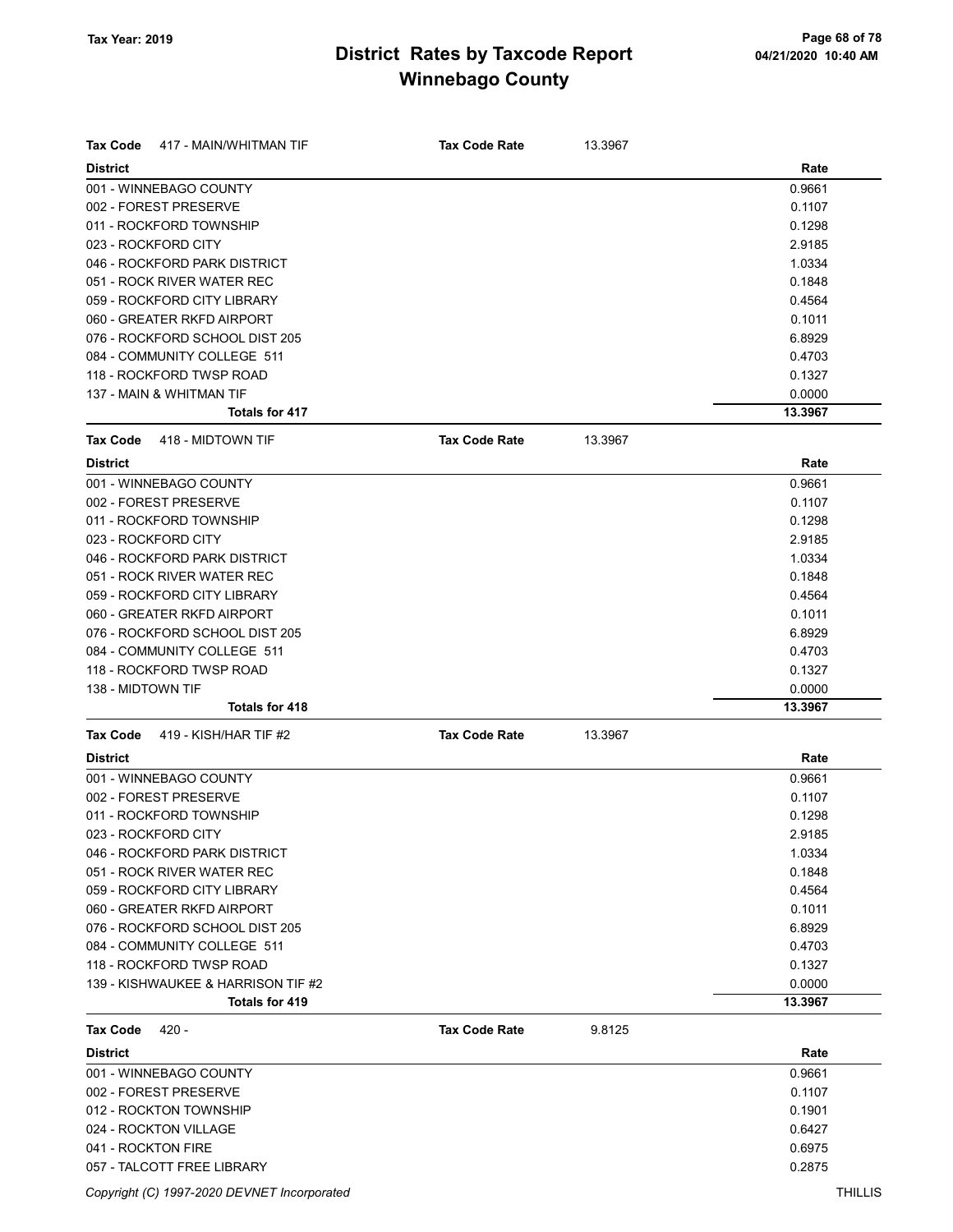| <b>Tax Code</b><br>420 -                          | <b>Tax Code Rate</b> | 9.8125  |         |
|---------------------------------------------------|----------------------|---------|---------|
| <b>District</b>                                   |                      |         | Rate    |
| 074 - ROCKTON SCHOOL DIST 140                     |                      |         | 3.6359  |
| 077 - HONONEGAH HIGH SD #207                      |                      |         | 2.6611  |
| 084 - COMMUNITY COLLEGE 511                       |                      |         | 0.4703  |
| 119 - ROCKTON TWSP ROAD                           |                      |         | 0.1506  |
| 140 - FORMER BELOIT CORP TIF                      |                      |         | 0.0000  |
| Totals for 420                                    |                      |         | 9.8125  |
| 421 - GLOBAL TRADE TIF #3<br>Tax Code             | <b>Tax Code Rate</b> | 13.3967 |         |
| <b>District</b>                                   |                      |         | Rate    |
| 001 - WINNEBAGO COUNTY                            |                      |         | 0.9661  |
| 002 - FOREST PRESERVE                             |                      |         | 0.1107  |
| 011 - ROCKFORD TOWNSHIP                           |                      |         | 0.1298  |
| 023 - ROCKFORD CITY                               |                      |         | 2.9185  |
| 046 - ROCKFORD PARK DISTRICT                      |                      |         | 1.0334  |
| 051 - ROCK RIVER WATER REC                        |                      |         | 0.1848  |
| 059 - ROCKFORD CITY LIBRARY                       |                      |         | 0.4564  |
| 060 - GREATER RKFD AIRPORT                        |                      |         | 0.1011  |
| 076 - ROCKFORD SCHOOL DIST 205                    |                      |         | 6.8929  |
| 084 - COMMUNITY COLLEGE 511                       |                      |         | 0.4703  |
| 118 - ROCKFORD TWSP ROAD                          |                      |         | 0.1327  |
| 141 - GLOBAL TRADE TIF #3                         |                      |         | 0.0000  |
| <b>Totals for 421</b>                             |                      |         | 13.3967 |
| <b>Tax Code</b><br>422 - RIVER DISTRICT NORTH TIF | <b>Tax Code Rate</b> | 13.3967 |         |
| <b>District</b>                                   |                      |         | Rate    |
| 001 - WINNEBAGO COUNTY                            |                      |         | 0.9661  |
| 002 - FOREST PRESERVE                             |                      |         | 0.1107  |
| 011 - ROCKFORD TOWNSHIP                           |                      |         | 0.1298  |
| 023 - ROCKFORD CITY                               |                      |         | 2.9185  |
| 046 - ROCKFORD PARK DISTRICT                      |                      |         | 1.0334  |
| 051 - ROCK RIVER WATER REC                        |                      |         | 0.1848  |
| 059 - ROCKFORD CITY LIBRARY                       |                      |         | 0.4564  |
| 060 - GREATER RKFD AIRPORT                        |                      |         | 0.1011  |
| 076 - ROCKFORD SCHOOL DIST 205                    |                      |         | 6.8929  |
| 084 - COMMUNITY COLLEGE 511                       |                      |         | 0.4703  |
| 118 - ROCKFORD TWSP ROAD                          |                      |         | 0.1327  |
| 142 - RIVER DISTRICT NORTH TIF                    |                      |         | 0.0000  |
| <b>Totals for 422</b>                             |                      |         | 13.3967 |
| Tax Code<br>423 -                                 | <b>Tax Code Rate</b> | 13.3967 |         |
| <b>District</b>                                   |                      |         | Rate    |
| 001 - WINNEBAGO COUNTY                            |                      |         | 0.9661  |
| 002 - FOREST PRESERVE                             |                      |         | 0.1107  |
| 011 - ROCKFORD TOWNSHIP                           |                      |         | 0.1298  |
| 023 - ROCKFORD CITY                               |                      |         | 2.9185  |
| 046 - ROCKFORD PARK DISTRICT                      |                      |         | 1.0334  |
| 051 - ROCK RIVER WATER REC                        |                      |         | 0.1848  |
| 059 - ROCKFORD CITY LIBRARY                       |                      |         | 0.4564  |
| 060 - GREATER RKFD AIRPORT                        |                      |         | 0.1011  |
| 076 - ROCKFORD SCHOOL DIST 205                    |                      |         | 6.8929  |
| 084 - COMMUNITY COLLEGE 511                       |                      |         | 0.4703  |
| 118 - ROCKFORD TWSP ROAD                          |                      |         | 0.1327  |
| 143 - BROADWAY TIF                                |                      |         | 0.0000  |
| Totals for 423                                    |                      |         | 13.3967 |

Copyright (C) 1997-2020 DEVNET Incorporated THILLIS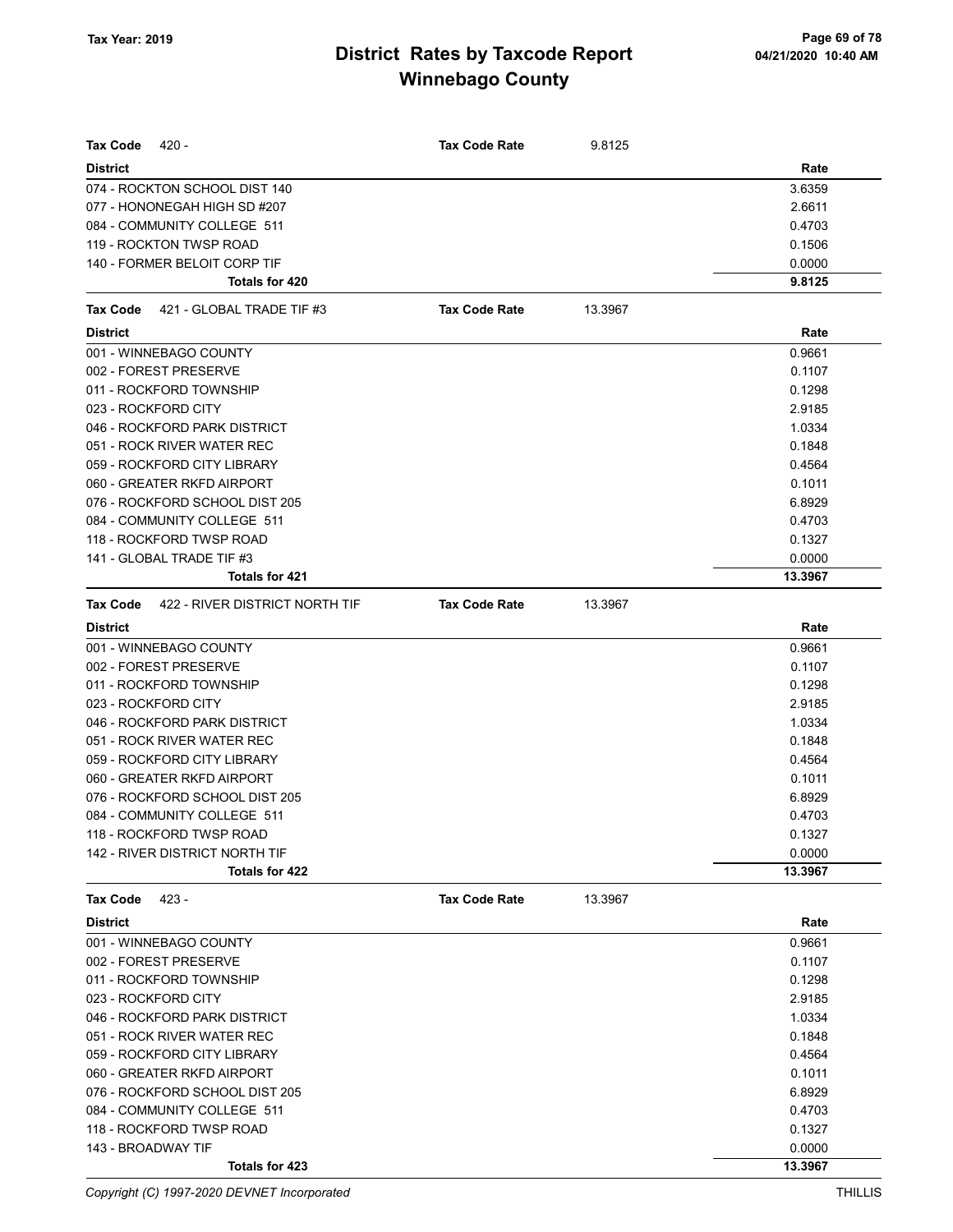| <b>Tax Code</b><br>424 - EAST RIVER TIF                 | <b>Tax Code Rate</b> | 13.3967 |         |
|---------------------------------------------------------|----------------------|---------|---------|
| <b>District</b>                                         |                      |         | Rate    |
| 001 - WINNEBAGO COUNTY                                  |                      |         | 0.9661  |
| 002 - FOREST PRESERVE                                   |                      |         | 0.1107  |
| 011 - ROCKFORD TOWNSHIP                                 |                      |         | 0.1298  |
| 023 - ROCKFORD CITY                                     |                      |         | 2.9185  |
| 046 - ROCKFORD PARK DISTRICT                            |                      |         | 1.0334  |
| 051 - ROCK RIVER WATER REC                              |                      |         | 0.1848  |
| 059 - ROCKFORD CITY LIBRARY                             |                      |         | 0.4564  |
| 060 - GREATER RKFD AIRPORT                              |                      |         | 0.1011  |
| 076 - ROCKFORD SCHOOL DIST 205                          |                      |         | 6.8929  |
| 084 - COMMUNITY COLLEGE 511                             |                      |         | 0.4703  |
| 118 - ROCKFORD TWSP ROAD                                |                      |         | 0.1327  |
| 144 - EAST RIVER TIF                                    |                      |         | 0.0000  |
| Totals for 424                                          |                      |         | 13.3967 |
| 425 - SUMNER ROAD / GROVE STREET TIF<br><b>Tax Code</b> | <b>Tax Code Rate</b> | 11.0243 |         |
| <b>District</b>                                         |                      |         | Rate    |
| 001 - WINNEBAGO COUNTY                                  |                      |         | 0.9661  |
| 002 - FOREST PRESERVE                                   |                      |         | 0.1107  |
| 010 - PECATONICA TOWNSHIP                               |                      |         | 0.1818  |
| 022 - PECATONICA VILLAGE                                |                      |         | 0.7690  |
| 039 - PECATONICA FIRE                                   |                      |         | 0.3996  |
| 047 - SUMNER PARK                                       |                      |         | 0.1434  |
| 056 - PECATONICA LIBRARY                                |                      |         | 0.1917  |
| 080 - PECATONICA UNIT SD #321                           |                      |         | 7.5519  |
| 084 - COMMUNITY COLLEGE 511                             |                      |         | 0.4703  |
| 117 - PECATONICA TWSP ROAD                              |                      |         | 0.1862  |
| 124 - PE/SE MULTI TOWNSHIP                              |                      |         | 0.0536  |
| 145 - SUMNER ROAD / GROVE ST TIF                        |                      |         | 0.0000  |
| <b>Totals for 425</b>                                   |                      |         | 11.0243 |
| <b>Tax Code</b><br>- 426                                | <b>Tax Code Rate</b> | 10.3127 |         |
| <b>District</b>                                         |                      |         | Rate    |
| 001 - WINNEBAGO COUNTY                                  |                      |         | 0.9661  |
| 002 - FOREST PRESERVE                                   |                      |         | 0.1107  |
| 011 - ROCKFORD TOWNSHIP                                 |                      |         | 0.1298  |
| 019 - LOVES PARK CITY                                   |                      |         | 0.0000  |
| 046 - ROCKFORD PARK DISTRICT                            |                      |         | 1.0334  |
| 051 - ROCK RIVER WATER REC                              |                      |         | 0.1848  |
| 055 - NORTH SUBURBAN LIBRARY                            |                      |         | 0.2909  |
| 060 - GREATER RKFD AIRPORT                              |                      |         | 0.1011  |
| 076 - ROCKFORD SCHOOL DIST 205                          |                      |         | 6.8929  |
| 084 - COMMUNITY COLLEGE 511                             |                      |         | 0.4703  |
| 118 - ROCKFORD TWSP ROAD                                |                      |         | 0.1327  |
| 146 - LOVES PARK CORP CENTER TIF                        |                      |         | 0.0000  |
| Totals for 426                                          |                      |         | 10.3127 |
| 427 - LOVES PARK CORPORATE CENTER T<br>Tax Code         | <b>Tax Code Rate</b> | 10.0195 |         |
| <b>District</b>                                         |                      |         | Rate    |
| 001 - WINNEBAGO COUNTY                                  |                      |         | 0.9661  |
| 002 - FOREST PRESERVE                                   |                      |         | 0.1107  |
| 006 - HARLEM TOWNSHIP                                   |                      |         | 0.1079  |

#### 019 - LOVES PARK CITY 0.0000 046 - ROCKFORD PARK DISTRICT **1.0334** 055 - NORTH SUBURBAN LIBRARY 0.2909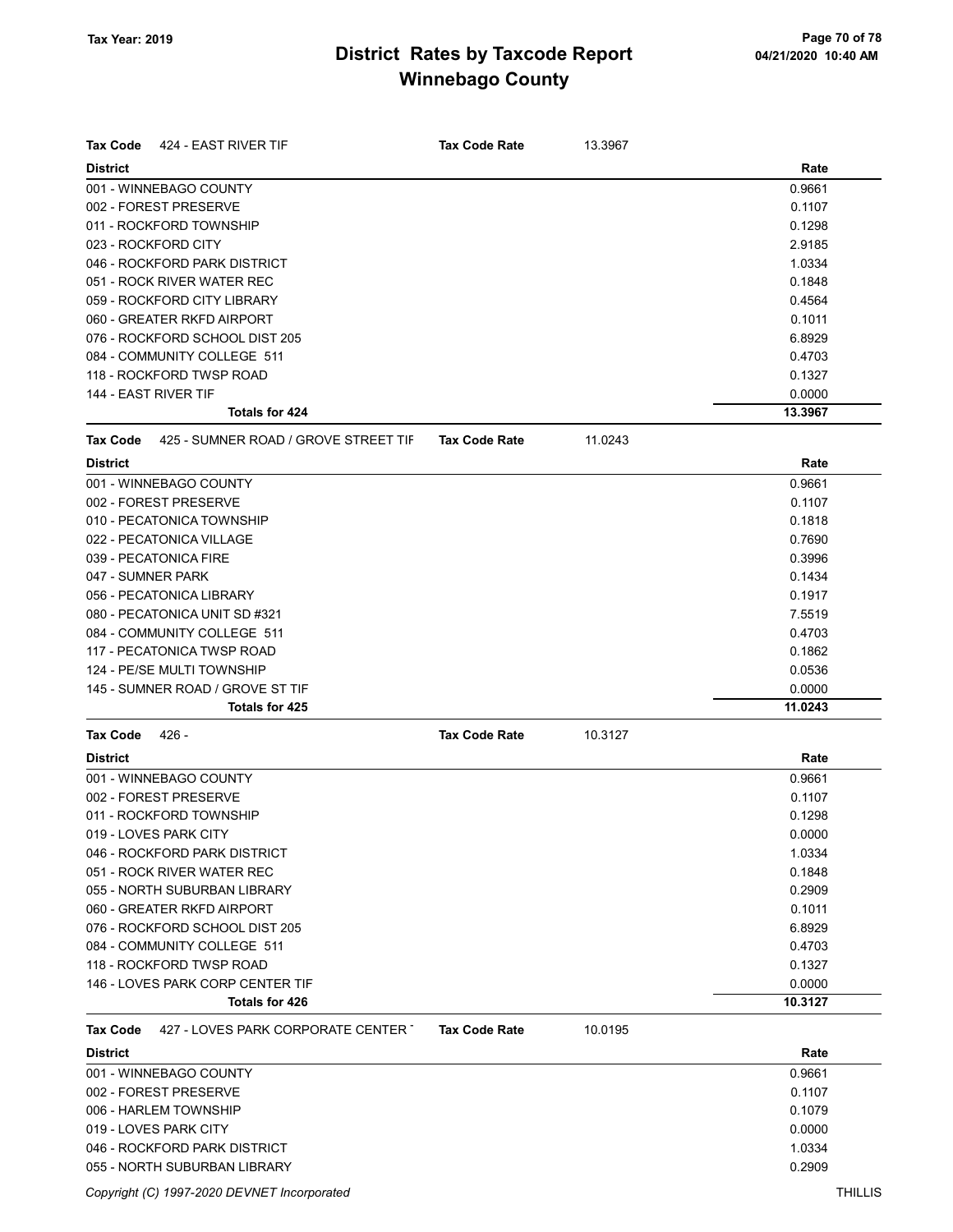| Tax Code        | 427 - LOVES PARK CORPORATE CENTER T                          | <b>Tax Code Rate</b> | 10.0195 |         |
|-----------------|--------------------------------------------------------------|----------------------|---------|---------|
| <b>District</b> |                                                              |                      |         | Rate    |
|                 | 060 - GREATER RKFD AIRPORT                                   |                      |         | 0.1011  |
|                 | 076 - ROCKFORD SCHOOL DIST 205                               |                      |         | 6.8929  |
|                 | 084 - COMMUNITY COLLEGE 511                                  |                      |         | 0.4703  |
|                 | 113 - HARLEM TWSP ROAD                                       |                      |         | 0.0462  |
|                 | 146 - LOVES PARK CORP CENTER TIF                             |                      |         | 0.0000  |
|                 | Totals for 427                                               |                      |         | 10.0195 |
| Tax Code        | 428 -                                                        | <b>Tax Code Rate</b> | 10.2043 |         |
| <b>District</b> |                                                              |                      |         | Rate    |
|                 | 001 - WINNEBAGO COUNTY                                       |                      |         | 0.9661  |
|                 | 002 - FOREST PRESERVE                                        |                      |         | 0.1107  |
|                 | 006 - HARLEM TOWNSHIP                                        |                      |         | 0.1079  |
|                 | 019 - LOVES PARK CITY                                        |                      |         | 0.0000  |
|                 | 046 - ROCKFORD PARK DISTRICT                                 |                      |         | 1.0334  |
|                 | 051 - ROCK RIVER WATER REC                                   |                      |         | 0.1848  |
|                 | 055 - NORTH SUBURBAN LIBRARY                                 |                      |         | 0.2909  |
|                 | 060 - GREATER RKFD AIRPORT                                   |                      |         | 0.1011  |
|                 | 076 - ROCKFORD SCHOOL DIST 205                               |                      |         | 6.8929  |
|                 | 084 - COMMUNITY COLLEGE 511                                  |                      |         | 0.4703  |
|                 | 113 - HARLEM TWSP ROAD                                       |                      |         | 0.0462  |
|                 | 146 - LOVES PARK CORP CENTER TIF                             |                      |         | 0.0000  |
|                 | <b>Totals for 428</b>                                        |                      |         | 10.2043 |
|                 | <b>Tax Code</b> 429 - Weststone Industrial Business Park TIF | <b>Tax Code Rate</b> | 9.7253  |         |
| <b>District</b> |                                                              |                      |         | Rate    |
|                 | 001 - WINNEBAGO COUNTY                                       |                      |         | 0.9661  |
|                 | 002 - FOREST PRESERVE                                        |                      |         | 0.1107  |
|                 | 006 - HARLEM TOWNSHIP                                        |                      |         | 0.1079  |
|                 | 020 - MACHESNEY PARK VILLAGE                                 |                      |         | 0.0000  |
|                 | 035 - HARLEM-ROSCOE FIRE                                     |                      |         | 0.7392  |
|                 | 055 - NORTH SUBURBAN LIBRARY                                 |                      |         | 0.2909  |
|                 | 060 - GREATER RKFD AIRPORT                                   |                      |         | 0.1011  |
|                 | 076 - ROCKFORD SCHOOL DIST 205                               |                      |         | 6.8929  |
|                 | 084 - COMMUNITY COLLEGE 511                                  |                      |         | 0.4703  |
|                 | 113 - HARLEM TWSP ROAD                                       |                      |         | 0.0462  |
|                 | 147 - WESTSTONE TIF                                          |                      |         | 0.0000  |
|                 | <b>Totals for 429</b>                                        |                      |         | 9.7253  |
| Tax Code        | 430 - Weststone Industrial Business Park TIF                 | <b>Tax Code Rate</b> | 9.9101  |         |
| <b>District</b> |                                                              |                      |         | Rate    |
|                 | 001 - WINNEBAGO COUNTY                                       |                      |         | 0.9661  |
|                 | 002 - FOREST PRESERVE                                        |                      |         | 0.1107  |
|                 | 006 - HARLEM TOWNSHIP                                        |                      |         | 0.1079  |
|                 | 020 - MACHESNEY PARK VILLAGE                                 |                      |         | 0.0000  |
|                 | 035 - HARLEM-ROSCOE FIRE                                     |                      |         | 0.7392  |
|                 | 051 - ROCK RIVER WATER REC                                   |                      |         | 0.1848  |
|                 | 055 - NORTH SUBURBAN LIBRARY                                 |                      |         | 0.2909  |
|                 | 060 - GREATER RKFD AIRPORT                                   |                      |         | 0.1011  |
|                 | 076 - ROCKFORD SCHOOL DIST 205                               |                      |         | 6.8929  |
|                 | 084 - COMMUNITY COLLEGE 511                                  |                      |         | 0.4703  |
|                 | 113 - HARLEM TWSP ROAD                                       |                      |         | 0.0462  |
|                 | 147 - WESTSTONE TIF                                          |                      |         | 0.0000  |
|                 | Totals for 430                                               |                      |         | 9.9101  |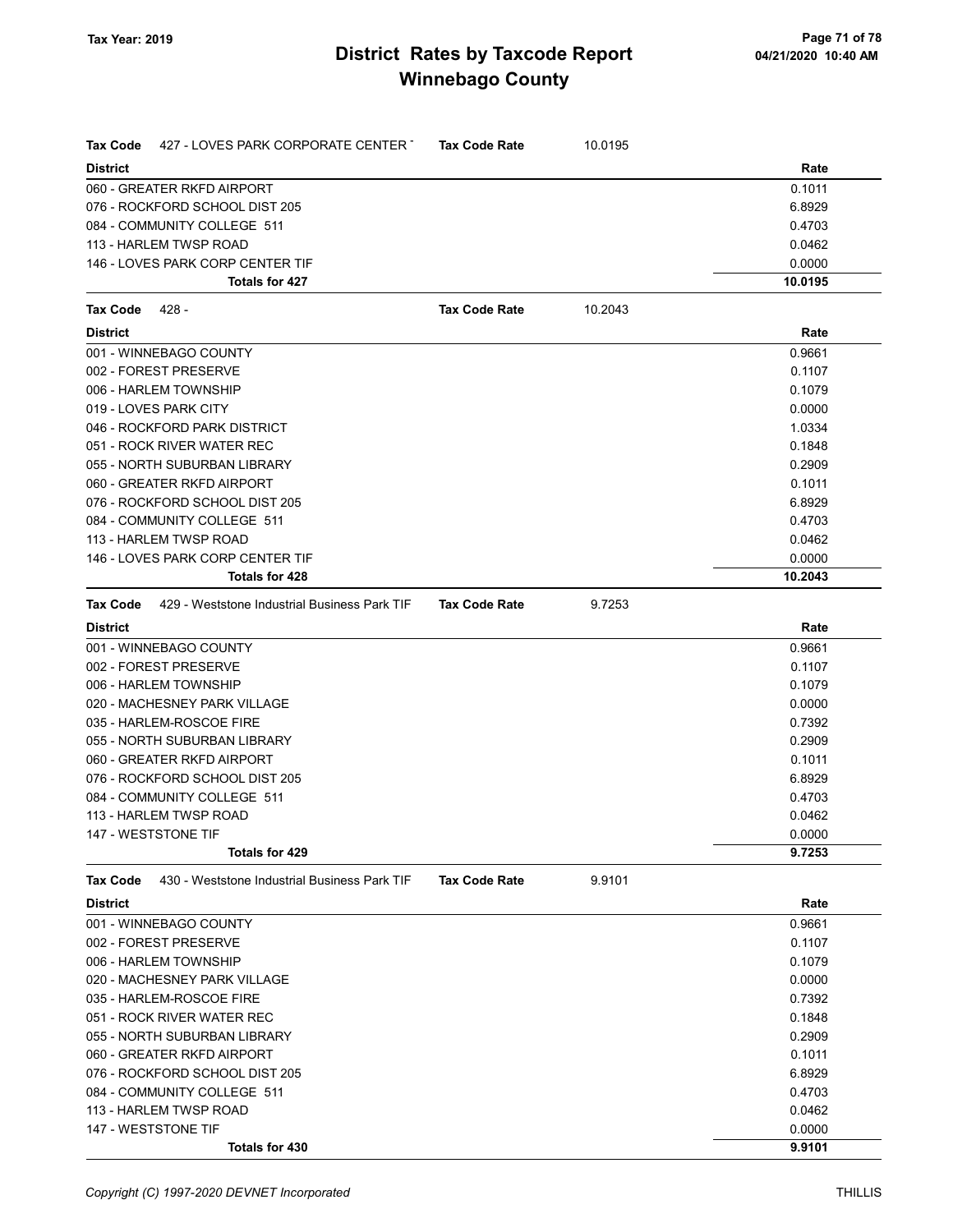| <b>Tax Code</b><br>431 - Weststone Industrial Business Park TIF | <b>Tax Code Rate</b> | 9.9101  |                  |
|-----------------------------------------------------------------|----------------------|---------|------------------|
| <b>District</b>                                                 |                      |         | Rate             |
| 001 - WINNEBAGO COUNTY                                          |                      |         | 0.9661           |
| 002 - FOREST PRESERVE                                           |                      |         | 0.1107           |
| 006 - HARLEM TOWNSHIP                                           |                      |         | 0.1079           |
| 035 - HARLEM-ROSCOE FIRE                                        |                      |         | 0.7392           |
| 051 - ROCK RIVER WATER REC                                      |                      |         | 0.1848           |
| 055 - NORTH SUBURBAN LIBRARY                                    |                      |         | 0.2909           |
| 060 - GREATER RKFD AIRPORT                                      |                      |         | 0.1011           |
| 076 - ROCKFORD SCHOOL DIST 205                                  |                      |         | 6.8929           |
| 084 - COMMUNITY COLLEGE 511                                     |                      |         | 0.4703           |
| 113 - HARLEM TWSP ROAD                                          |                      |         | 0.0462           |
| 147 - WESTSTONE TIF<br>Totals for 431                           |                      |         | 0.0000<br>9.9101 |
|                                                                 |                      |         |                  |
| <b>Tax Code</b><br>432 - Weststone Industrial Business Park TIF | <b>Tax Code Rate</b> | 9.7253  |                  |
| <b>District</b>                                                 |                      |         | Rate             |
| 001 - WINNEBAGO COUNTY                                          |                      |         | 0.9661           |
| 002 - FOREST PRESERVE                                           |                      |         | 0.1107           |
| 006 - HARLEM TOWNSHIP                                           |                      |         | 0.1079           |
| 035 - HARLEM-ROSCOE FIRE                                        |                      |         | 0.7392           |
| 055 - NORTH SUBURBAN LIBRARY                                    |                      |         | 0.2909           |
| 060 - GREATER RKFD AIRPORT                                      |                      |         | 0.1011           |
| 076 - ROCKFORD SCHOOL DIST 205                                  |                      |         | 6.8929           |
| 084 - COMMUNITY COLLEGE 511                                     |                      |         | 0.4703           |
| 113 - HARLEM TWSP ROAD                                          |                      |         | 0.0462           |
| 147 - WESTSTONE TIF                                             |                      |         | 0.0000           |
| <b>Totals for 432</b>                                           |                      |         | 9.7253           |
| 433 - North Willow Creek Ind Business Park T<br><b>Tax Code</b> | <b>Tax Code Rate</b> | 10.1644 |                  |
| <b>District</b>                                                 |                      |         | Rate             |
| 001 - WINNEBAGO COUNTY                                          |                      |         | 0.9661           |
| 002 - FOREST PRESERVE                                           |                      |         | 0.1107           |
| 006 - HARLEM TOWNSHIP                                           |                      |         | 0.1079           |
| 020 - MACHESNEY PARK VILLAGE                                    |                      |         | 0.0000           |
| 035 - HARLEM-ROSCOE FIRE                                        |                      |         | 0.7392           |
| 051 - ROCK RIVER WATER REC                                      |                      |         | 0.1848           |
| 055 - NORTH SUBURBAN LIBRARY                                    |                      |         | 0.2909           |
| 060 - GREATER RKFD AIRPORT                                      |                      |         | 0.1011           |
| 070 - HARLEM SCHOOL DIST 122                                    |                      |         | 7.1472           |
| 084 - COMMUNITY COLLEGE 511                                     |                      |         | 0.4703           |
| 113 - HARLEM TWSP ROAD                                          |                      |         | 0.0462           |
| 148 - NORTH WILLOW CREEK TIF                                    |                      |         | 0.0000           |
| Totals for 433                                                  |                      |         | 10.1644          |
| 434 - South Willow Creek Ind Business Park 1<br><b>Tax Code</b> | <b>Tax Code Rate</b> | 10.1644 |                  |
| <b>District</b>                                                 |                      |         | Rate             |
| 001 - WINNEBAGO COUNTY                                          |                      |         | 0.9661           |
| 002 - FOREST PRESERVE                                           |                      |         |                  |
|                                                                 |                      |         | 0.1107           |
| 006 - HARLEM TOWNSHIP                                           |                      |         | 0.1079           |
| 035 - HARLEM-ROSCOE FIRE                                        |                      |         | 0.7392           |
| 051 - ROCK RIVER WATER REC                                      |                      |         | 0.1848           |
| 055 - NORTH SUBURBAN LIBRARY                                    |                      |         | 0.2909           |
| 060 - GREATER RKFD AIRPORT                                      |                      |         | 0.1011           |

070 - HARLEM SCHOOL DIST 122 7.1472 084 - COMMUNITY COLLEGE 511 0.4703

Copyright (C) 1997-2020 DEVNET Incorporated THILLIS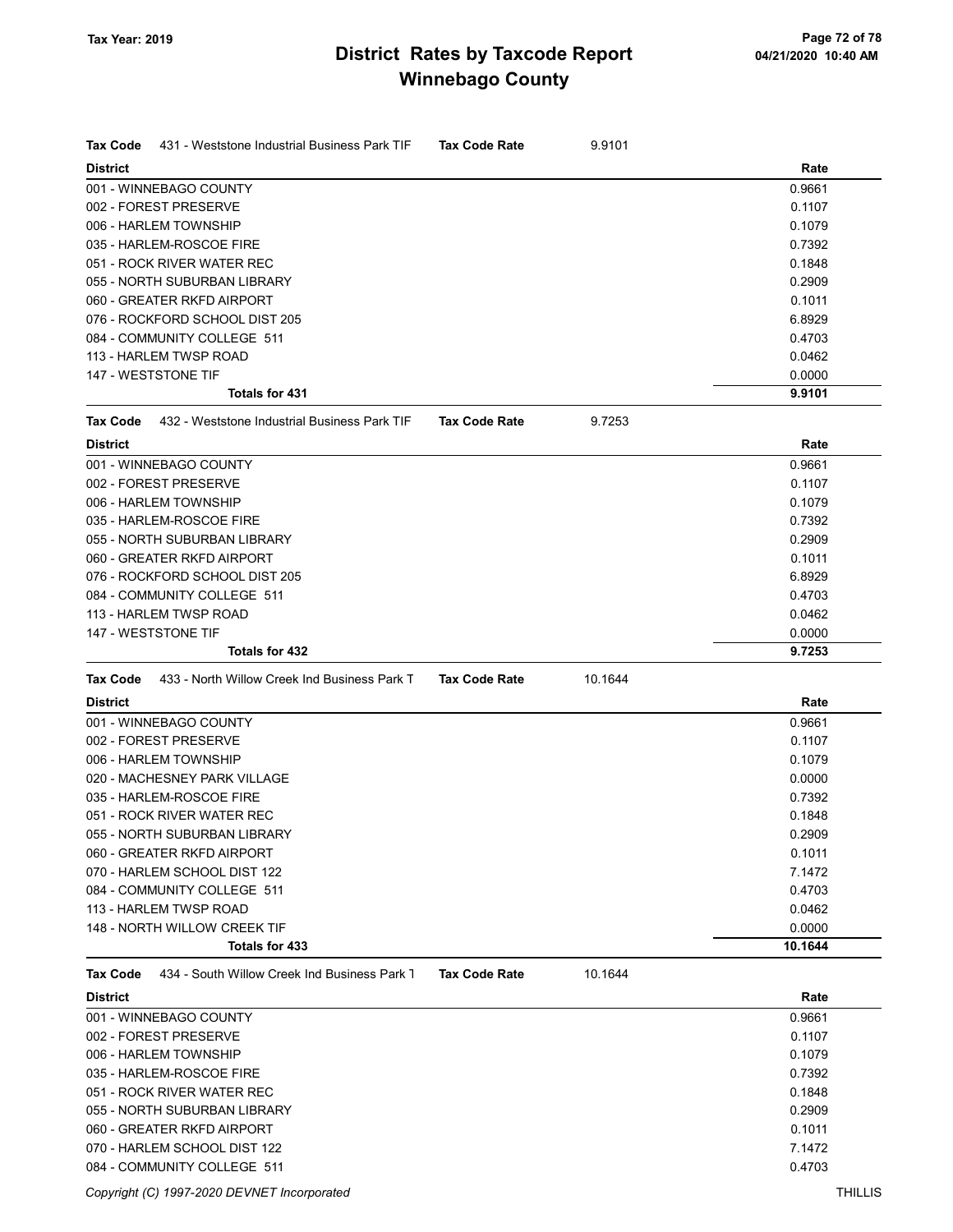| <b>District</b><br>Rate<br>0.0462<br>113 - HARLEM TWSP ROAD<br>0.0000<br>149 - SOUTH WILLOW CREEK TIF<br>10.1644<br>Totals for 434<br><b>Tax Code Rate</b><br>10.1644<br>Tax Code<br>435 -<br><b>District</b><br>Rate<br>001 - WINNEBAGO COUNTY<br>0.9661<br>002 - FOREST PRESERVE<br>0.1107<br>006 - HARLEM TOWNSHIP<br>0.1079<br>020 - MACHESNEY PARK VILLAGE<br>0.0000<br>035 - HARLEM-ROSCOE FIRE<br>0.7392<br>051 - ROCK RIVER WATER REC<br>0.1848<br>055 - NORTH SUBURBAN LIBRARY<br>0.2909<br>060 - GREATER RKFD AIRPORT<br>0.1011<br>070 - HARLEM SCHOOL DIST 122<br>7.1472<br>084 - COMMUNITY COLLEGE 511<br>0.4703<br>113 - HARLEM TWSP ROAD<br>0.0462<br>149 - SOUTH WILLOW CREEK TIF<br>0.0000<br>10.1644<br>Totals for 435<br><b>Tax Code Rate</b><br>Tax Code<br>438 - I-39 / BAXTER ROAD TIF<br>9.9992<br><b>District</b><br>Rate<br>001 - WINNEBAGO COUNTY<br>0.9661<br>002 - FOREST PRESERVE<br>0.1107<br>011 - ROCKFORD TOWNSHIP<br>0.1298<br>036 - NEW MILFORD FIRE<br>0.8195<br>054 - CHERRY VALLEY LIBRARY<br>0.3761<br>060 - GREATER RKFD AIRPORT<br>0.1011<br>076 - ROCKFORD SCHOOL DIST 205<br>6.8929<br>084 - COMMUNITY COLLEGE 511<br>0.4703<br>118 - ROCKFORD TWSP ROAD<br>0.1327<br>151 - I-39 / BAXTER ROAD TIF<br>0.0000<br>9.9992<br>Totals for 438<br><b>Tax Code</b><br>439 - I-39 / BAXTER ROAD TIF<br><b>Tax Code Rate</b><br>10.1560<br><b>District</b><br>Rate<br>001 - WINNEBAGO COUNTY<br>0.9661<br>002 - FOREST PRESERVE<br>0.1107<br>011 - ROCKFORD TOWNSHIP<br>0.1298<br>017 - CHERRY VALLEY VILLAGE<br>0.0000<br>0.9763<br>031 - CHERRY VALLEY FIRE<br>054 - CHERRY VALLEY LIBRARY<br>0.3761<br>060 - GREATER RKFD AIRPORT<br>0.1011<br>6.8929<br>076 - ROCKFORD SCHOOL DIST 205<br>0.4703<br>084 - COMMUNITY COLLEGE 511<br>118 - ROCKFORD TWSP ROAD<br>0.1327<br>151 - I-39 / BAXTER ROAD TIF<br>0.0000<br>10.1560<br>Totals for 439<br>Tax Code<br>440 -<br><b>Tax Code Rate</b><br>10.2877<br><b>District</b><br>Rate<br>001 - WINNEBAGO COUNTY<br>0.9661<br>002 - FOREST PRESERVE<br>0.1107<br>004 - CHERRY VALLEY TOWNSHIP<br>0.1334 | Tax Code<br>434 - South Willow Creek Ind Business Park 1 | <b>Tax Code Rate</b> | 10.1644 |  |
|---------------------------------------------------------------------------------------------------------------------------------------------------------------------------------------------------------------------------------------------------------------------------------------------------------------------------------------------------------------------------------------------------------------------------------------------------------------------------------------------------------------------------------------------------------------------------------------------------------------------------------------------------------------------------------------------------------------------------------------------------------------------------------------------------------------------------------------------------------------------------------------------------------------------------------------------------------------------------------------------------------------------------------------------------------------------------------------------------------------------------------------------------------------------------------------------------------------------------------------------------------------------------------------------------------------------------------------------------------------------------------------------------------------------------------------------------------------------------------------------------------------------------------------------------------------------------------------------------------------------------------------------------------------------------------------------------------------------------------------------------------------------------------------------------------------------------------------------------------------------------------------------------------------------------------------------------------------------------------------------------------------------------------------------------------------------------------------|----------------------------------------------------------|----------------------|---------|--|
|                                                                                                                                                                                                                                                                                                                                                                                                                                                                                                                                                                                                                                                                                                                                                                                                                                                                                                                                                                                                                                                                                                                                                                                                                                                                                                                                                                                                                                                                                                                                                                                                                                                                                                                                                                                                                                                                                                                                                                                                                                                                                       |                                                          |                      |         |  |
|                                                                                                                                                                                                                                                                                                                                                                                                                                                                                                                                                                                                                                                                                                                                                                                                                                                                                                                                                                                                                                                                                                                                                                                                                                                                                                                                                                                                                                                                                                                                                                                                                                                                                                                                                                                                                                                                                                                                                                                                                                                                                       |                                                          |                      |         |  |
|                                                                                                                                                                                                                                                                                                                                                                                                                                                                                                                                                                                                                                                                                                                                                                                                                                                                                                                                                                                                                                                                                                                                                                                                                                                                                                                                                                                                                                                                                                                                                                                                                                                                                                                                                                                                                                                                                                                                                                                                                                                                                       |                                                          |                      |         |  |
|                                                                                                                                                                                                                                                                                                                                                                                                                                                                                                                                                                                                                                                                                                                                                                                                                                                                                                                                                                                                                                                                                                                                                                                                                                                                                                                                                                                                                                                                                                                                                                                                                                                                                                                                                                                                                                                                                                                                                                                                                                                                                       |                                                          |                      |         |  |
|                                                                                                                                                                                                                                                                                                                                                                                                                                                                                                                                                                                                                                                                                                                                                                                                                                                                                                                                                                                                                                                                                                                                                                                                                                                                                                                                                                                                                                                                                                                                                                                                                                                                                                                                                                                                                                                                                                                                                                                                                                                                                       |                                                          |                      |         |  |
|                                                                                                                                                                                                                                                                                                                                                                                                                                                                                                                                                                                                                                                                                                                                                                                                                                                                                                                                                                                                                                                                                                                                                                                                                                                                                                                                                                                                                                                                                                                                                                                                                                                                                                                                                                                                                                                                                                                                                                                                                                                                                       |                                                          |                      |         |  |
|                                                                                                                                                                                                                                                                                                                                                                                                                                                                                                                                                                                                                                                                                                                                                                                                                                                                                                                                                                                                                                                                                                                                                                                                                                                                                                                                                                                                                                                                                                                                                                                                                                                                                                                                                                                                                                                                                                                                                                                                                                                                                       |                                                          |                      |         |  |
|                                                                                                                                                                                                                                                                                                                                                                                                                                                                                                                                                                                                                                                                                                                                                                                                                                                                                                                                                                                                                                                                                                                                                                                                                                                                                                                                                                                                                                                                                                                                                                                                                                                                                                                                                                                                                                                                                                                                                                                                                                                                                       |                                                          |                      |         |  |
|                                                                                                                                                                                                                                                                                                                                                                                                                                                                                                                                                                                                                                                                                                                                                                                                                                                                                                                                                                                                                                                                                                                                                                                                                                                                                                                                                                                                                                                                                                                                                                                                                                                                                                                                                                                                                                                                                                                                                                                                                                                                                       |                                                          |                      |         |  |
|                                                                                                                                                                                                                                                                                                                                                                                                                                                                                                                                                                                                                                                                                                                                                                                                                                                                                                                                                                                                                                                                                                                                                                                                                                                                                                                                                                                                                                                                                                                                                                                                                                                                                                                                                                                                                                                                                                                                                                                                                                                                                       |                                                          |                      |         |  |
|                                                                                                                                                                                                                                                                                                                                                                                                                                                                                                                                                                                                                                                                                                                                                                                                                                                                                                                                                                                                                                                                                                                                                                                                                                                                                                                                                                                                                                                                                                                                                                                                                                                                                                                                                                                                                                                                                                                                                                                                                                                                                       |                                                          |                      |         |  |
|                                                                                                                                                                                                                                                                                                                                                                                                                                                                                                                                                                                                                                                                                                                                                                                                                                                                                                                                                                                                                                                                                                                                                                                                                                                                                                                                                                                                                                                                                                                                                                                                                                                                                                                                                                                                                                                                                                                                                                                                                                                                                       |                                                          |                      |         |  |
|                                                                                                                                                                                                                                                                                                                                                                                                                                                                                                                                                                                                                                                                                                                                                                                                                                                                                                                                                                                                                                                                                                                                                                                                                                                                                                                                                                                                                                                                                                                                                                                                                                                                                                                                                                                                                                                                                                                                                                                                                                                                                       |                                                          |                      |         |  |
|                                                                                                                                                                                                                                                                                                                                                                                                                                                                                                                                                                                                                                                                                                                                                                                                                                                                                                                                                                                                                                                                                                                                                                                                                                                                                                                                                                                                                                                                                                                                                                                                                                                                                                                                                                                                                                                                                                                                                                                                                                                                                       |                                                          |                      |         |  |
|                                                                                                                                                                                                                                                                                                                                                                                                                                                                                                                                                                                                                                                                                                                                                                                                                                                                                                                                                                                                                                                                                                                                                                                                                                                                                                                                                                                                                                                                                                                                                                                                                                                                                                                                                                                                                                                                                                                                                                                                                                                                                       |                                                          |                      |         |  |
|                                                                                                                                                                                                                                                                                                                                                                                                                                                                                                                                                                                                                                                                                                                                                                                                                                                                                                                                                                                                                                                                                                                                                                                                                                                                                                                                                                                                                                                                                                                                                                                                                                                                                                                                                                                                                                                                                                                                                                                                                                                                                       |                                                          |                      |         |  |
|                                                                                                                                                                                                                                                                                                                                                                                                                                                                                                                                                                                                                                                                                                                                                                                                                                                                                                                                                                                                                                                                                                                                                                                                                                                                                                                                                                                                                                                                                                                                                                                                                                                                                                                                                                                                                                                                                                                                                                                                                                                                                       |                                                          |                      |         |  |
|                                                                                                                                                                                                                                                                                                                                                                                                                                                                                                                                                                                                                                                                                                                                                                                                                                                                                                                                                                                                                                                                                                                                                                                                                                                                                                                                                                                                                                                                                                                                                                                                                                                                                                                                                                                                                                                                                                                                                                                                                                                                                       |                                                          |                      |         |  |
|                                                                                                                                                                                                                                                                                                                                                                                                                                                                                                                                                                                                                                                                                                                                                                                                                                                                                                                                                                                                                                                                                                                                                                                                                                                                                                                                                                                                                                                                                                                                                                                                                                                                                                                                                                                                                                                                                                                                                                                                                                                                                       |                                                          |                      |         |  |
|                                                                                                                                                                                                                                                                                                                                                                                                                                                                                                                                                                                                                                                                                                                                                                                                                                                                                                                                                                                                                                                                                                                                                                                                                                                                                                                                                                                                                                                                                                                                                                                                                                                                                                                                                                                                                                                                                                                                                                                                                                                                                       |                                                          |                      |         |  |
|                                                                                                                                                                                                                                                                                                                                                                                                                                                                                                                                                                                                                                                                                                                                                                                                                                                                                                                                                                                                                                                                                                                                                                                                                                                                                                                                                                                                                                                                                                                                                                                                                                                                                                                                                                                                                                                                                                                                                                                                                                                                                       |                                                          |                      |         |  |
|                                                                                                                                                                                                                                                                                                                                                                                                                                                                                                                                                                                                                                                                                                                                                                                                                                                                                                                                                                                                                                                                                                                                                                                                                                                                                                                                                                                                                                                                                                                                                                                                                                                                                                                                                                                                                                                                                                                                                                                                                                                                                       |                                                          |                      |         |  |
|                                                                                                                                                                                                                                                                                                                                                                                                                                                                                                                                                                                                                                                                                                                                                                                                                                                                                                                                                                                                                                                                                                                                                                                                                                                                                                                                                                                                                                                                                                                                                                                                                                                                                                                                                                                                                                                                                                                                                                                                                                                                                       |                                                          |                      |         |  |
|                                                                                                                                                                                                                                                                                                                                                                                                                                                                                                                                                                                                                                                                                                                                                                                                                                                                                                                                                                                                                                                                                                                                                                                                                                                                                                                                                                                                                                                                                                                                                                                                                                                                                                                                                                                                                                                                                                                                                                                                                                                                                       |                                                          |                      |         |  |
|                                                                                                                                                                                                                                                                                                                                                                                                                                                                                                                                                                                                                                                                                                                                                                                                                                                                                                                                                                                                                                                                                                                                                                                                                                                                                                                                                                                                                                                                                                                                                                                                                                                                                                                                                                                                                                                                                                                                                                                                                                                                                       |                                                          |                      |         |  |
|                                                                                                                                                                                                                                                                                                                                                                                                                                                                                                                                                                                                                                                                                                                                                                                                                                                                                                                                                                                                                                                                                                                                                                                                                                                                                                                                                                                                                                                                                                                                                                                                                                                                                                                                                                                                                                                                                                                                                                                                                                                                                       |                                                          |                      |         |  |
|                                                                                                                                                                                                                                                                                                                                                                                                                                                                                                                                                                                                                                                                                                                                                                                                                                                                                                                                                                                                                                                                                                                                                                                                                                                                                                                                                                                                                                                                                                                                                                                                                                                                                                                                                                                                                                                                                                                                                                                                                                                                                       |                                                          |                      |         |  |
|                                                                                                                                                                                                                                                                                                                                                                                                                                                                                                                                                                                                                                                                                                                                                                                                                                                                                                                                                                                                                                                                                                                                                                                                                                                                                                                                                                                                                                                                                                                                                                                                                                                                                                                                                                                                                                                                                                                                                                                                                                                                                       |                                                          |                      |         |  |
|                                                                                                                                                                                                                                                                                                                                                                                                                                                                                                                                                                                                                                                                                                                                                                                                                                                                                                                                                                                                                                                                                                                                                                                                                                                                                                                                                                                                                                                                                                                                                                                                                                                                                                                                                                                                                                                                                                                                                                                                                                                                                       |                                                          |                      |         |  |
|                                                                                                                                                                                                                                                                                                                                                                                                                                                                                                                                                                                                                                                                                                                                                                                                                                                                                                                                                                                                                                                                                                                                                                                                                                                                                                                                                                                                                                                                                                                                                                                                                                                                                                                                                                                                                                                                                                                                                                                                                                                                                       |                                                          |                      |         |  |
|                                                                                                                                                                                                                                                                                                                                                                                                                                                                                                                                                                                                                                                                                                                                                                                                                                                                                                                                                                                                                                                                                                                                                                                                                                                                                                                                                                                                                                                                                                                                                                                                                                                                                                                                                                                                                                                                                                                                                                                                                                                                                       |                                                          |                      |         |  |
|                                                                                                                                                                                                                                                                                                                                                                                                                                                                                                                                                                                                                                                                                                                                                                                                                                                                                                                                                                                                                                                                                                                                                                                                                                                                                                                                                                                                                                                                                                                                                                                                                                                                                                                                                                                                                                                                                                                                                                                                                                                                                       |                                                          |                      |         |  |
|                                                                                                                                                                                                                                                                                                                                                                                                                                                                                                                                                                                                                                                                                                                                                                                                                                                                                                                                                                                                                                                                                                                                                                                                                                                                                                                                                                                                                                                                                                                                                                                                                                                                                                                                                                                                                                                                                                                                                                                                                                                                                       |                                                          |                      |         |  |
|                                                                                                                                                                                                                                                                                                                                                                                                                                                                                                                                                                                                                                                                                                                                                                                                                                                                                                                                                                                                                                                                                                                                                                                                                                                                                                                                                                                                                                                                                                                                                                                                                                                                                                                                                                                                                                                                                                                                                                                                                                                                                       |                                                          |                      |         |  |
|                                                                                                                                                                                                                                                                                                                                                                                                                                                                                                                                                                                                                                                                                                                                                                                                                                                                                                                                                                                                                                                                                                                                                                                                                                                                                                                                                                                                                                                                                                                                                                                                                                                                                                                                                                                                                                                                                                                                                                                                                                                                                       |                                                          |                      |         |  |
|                                                                                                                                                                                                                                                                                                                                                                                                                                                                                                                                                                                                                                                                                                                                                                                                                                                                                                                                                                                                                                                                                                                                                                                                                                                                                                                                                                                                                                                                                                                                                                                                                                                                                                                                                                                                                                                                                                                                                                                                                                                                                       |                                                          |                      |         |  |
|                                                                                                                                                                                                                                                                                                                                                                                                                                                                                                                                                                                                                                                                                                                                                                                                                                                                                                                                                                                                                                                                                                                                                                                                                                                                                                                                                                                                                                                                                                                                                                                                                                                                                                                                                                                                                                                                                                                                                                                                                                                                                       |                                                          |                      |         |  |
|                                                                                                                                                                                                                                                                                                                                                                                                                                                                                                                                                                                                                                                                                                                                                                                                                                                                                                                                                                                                                                                                                                                                                                                                                                                                                                                                                                                                                                                                                                                                                                                                                                                                                                                                                                                                                                                                                                                                                                                                                                                                                       |                                                          |                      |         |  |
|                                                                                                                                                                                                                                                                                                                                                                                                                                                                                                                                                                                                                                                                                                                                                                                                                                                                                                                                                                                                                                                                                                                                                                                                                                                                                                                                                                                                                                                                                                                                                                                                                                                                                                                                                                                                                                                                                                                                                                                                                                                                                       |                                                          |                      |         |  |
|                                                                                                                                                                                                                                                                                                                                                                                                                                                                                                                                                                                                                                                                                                                                                                                                                                                                                                                                                                                                                                                                                                                                                                                                                                                                                                                                                                                                                                                                                                                                                                                                                                                                                                                                                                                                                                                                                                                                                                                                                                                                                       |                                                          |                      |         |  |
|                                                                                                                                                                                                                                                                                                                                                                                                                                                                                                                                                                                                                                                                                                                                                                                                                                                                                                                                                                                                                                                                                                                                                                                                                                                                                                                                                                                                                                                                                                                                                                                                                                                                                                                                                                                                                                                                                                                                                                                                                                                                                       |                                                          |                      |         |  |
|                                                                                                                                                                                                                                                                                                                                                                                                                                                                                                                                                                                                                                                                                                                                                                                                                                                                                                                                                                                                                                                                                                                                                                                                                                                                                                                                                                                                                                                                                                                                                                                                                                                                                                                                                                                                                                                                                                                                                                                                                                                                                       |                                                          |                      |         |  |
|                                                                                                                                                                                                                                                                                                                                                                                                                                                                                                                                                                                                                                                                                                                                                                                                                                                                                                                                                                                                                                                                                                                                                                                                                                                                                                                                                                                                                                                                                                                                                                                                                                                                                                                                                                                                                                                                                                                                                                                                                                                                                       |                                                          |                      |         |  |
|                                                                                                                                                                                                                                                                                                                                                                                                                                                                                                                                                                                                                                                                                                                                                                                                                                                                                                                                                                                                                                                                                                                                                                                                                                                                                                                                                                                                                                                                                                                                                                                                                                                                                                                                                                                                                                                                                                                                                                                                                                                                                       |                                                          |                      |         |  |
|                                                                                                                                                                                                                                                                                                                                                                                                                                                                                                                                                                                                                                                                                                                                                                                                                                                                                                                                                                                                                                                                                                                                                                                                                                                                                                                                                                                                                                                                                                                                                                                                                                                                                                                                                                                                                                                                                                                                                                                                                                                                                       |                                                          |                      |         |  |
|                                                                                                                                                                                                                                                                                                                                                                                                                                                                                                                                                                                                                                                                                                                                                                                                                                                                                                                                                                                                                                                                                                                                                                                                                                                                                                                                                                                                                                                                                                                                                                                                                                                                                                                                                                                                                                                                                                                                                                                                                                                                                       |                                                          |                      |         |  |
|                                                                                                                                                                                                                                                                                                                                                                                                                                                                                                                                                                                                                                                                                                                                                                                                                                                                                                                                                                                                                                                                                                                                                                                                                                                                                                                                                                                                                                                                                                                                                                                                                                                                                                                                                                                                                                                                                                                                                                                                                                                                                       |                                                          |                      |         |  |
|                                                                                                                                                                                                                                                                                                                                                                                                                                                                                                                                                                                                                                                                                                                                                                                                                                                                                                                                                                                                                                                                                                                                                                                                                                                                                                                                                                                                                                                                                                                                                                                                                                                                                                                                                                                                                                                                                                                                                                                                                                                                                       |                                                          |                      |         |  |
|                                                                                                                                                                                                                                                                                                                                                                                                                                                                                                                                                                                                                                                                                                                                                                                                                                                                                                                                                                                                                                                                                                                                                                                                                                                                                                                                                                                                                                                                                                                                                                                                                                                                                                                                                                                                                                                                                                                                                                                                                                                                                       |                                                          |                      |         |  |
|                                                                                                                                                                                                                                                                                                                                                                                                                                                                                                                                                                                                                                                                                                                                                                                                                                                                                                                                                                                                                                                                                                                                                                                                                                                                                                                                                                                                                                                                                                                                                                                                                                                                                                                                                                                                                                                                                                                                                                                                                                                                                       |                                                          |                      |         |  |
|                                                                                                                                                                                                                                                                                                                                                                                                                                                                                                                                                                                                                                                                                                                                                                                                                                                                                                                                                                                                                                                                                                                                                                                                                                                                                                                                                                                                                                                                                                                                                                                                                                                                                                                                                                                                                                                                                                                                                                                                                                                                                       |                                                          |                      |         |  |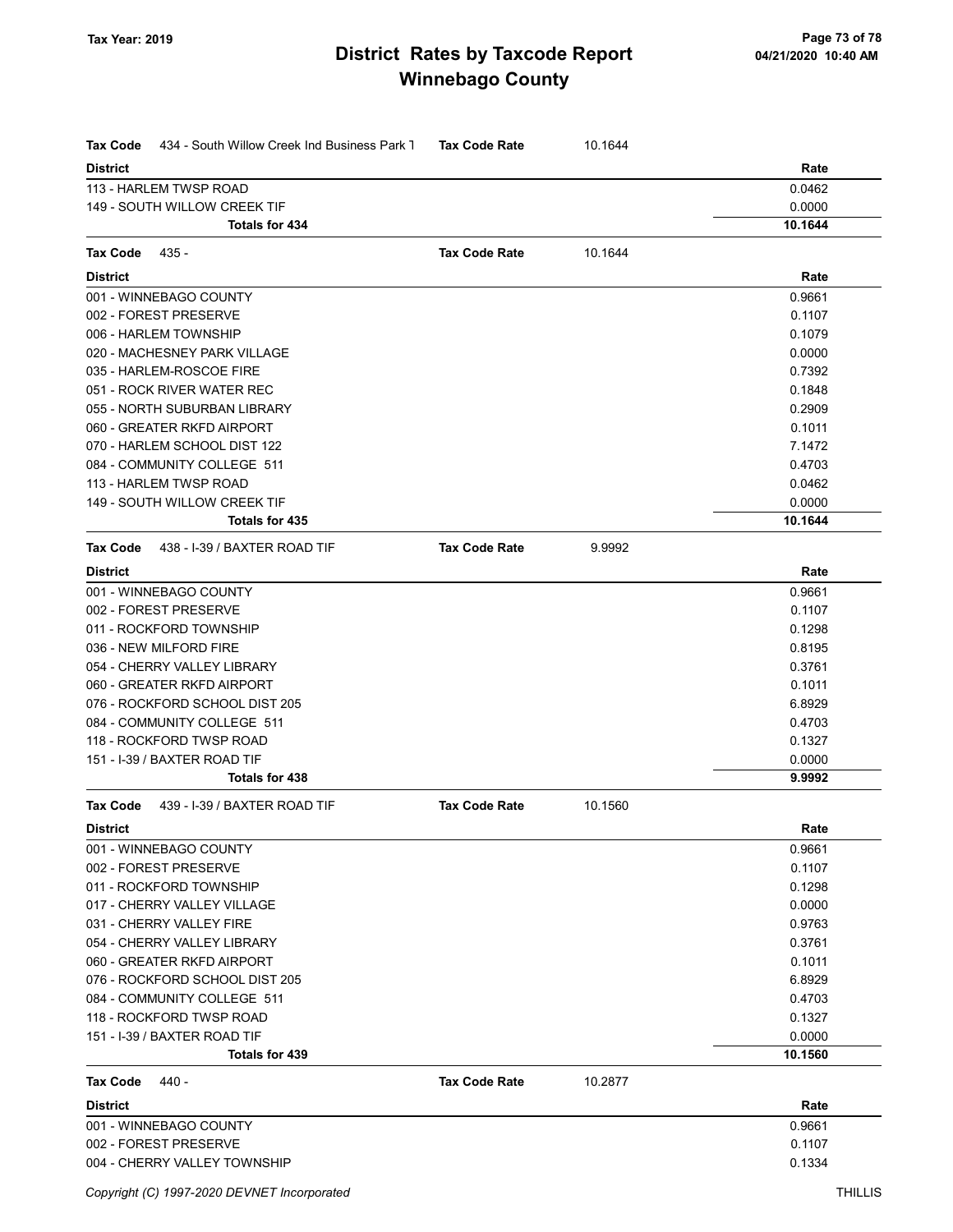| <b>Tax Code</b><br>440 -                        | <b>Tax Code Rate</b> | 10.2877 |                  |
|-------------------------------------------------|----------------------|---------|------------------|
| <b>District</b>                                 |                      |         | Rate             |
| 017 - CHERRY VALLEY VILLAGE                     |                      |         | 0.0000           |
| 031 - CHERRY VALLEY FIRE                        |                      |         | 0.9763           |
| 054 - CHERRY VALLEY LIBRARY                     |                      |         | 0.3761           |
| 060 - GREATER RKFD AIRPORT                      |                      |         | 0.1011           |
| 076 - ROCKFORD SCHOOL DIST 205                  |                      |         | 6.8929           |
| 084 - COMMUNITY COLLEGE 511                     |                      |         | 0.4703           |
| 111 - CHERRY VALLEY TWSP ROAD                   |                      |         | 0.2608           |
| 151 - I-39 / BAXTER ROAD TIF                    |                      |         | 0.0000           |
| Totals for 440                                  |                      |         | 10.2877          |
| 441 - I-39 / BAXTER ROAD TIF<br><b>Tax Code</b> | <b>Tax Code Rate</b> | 9.9992  |                  |
| <b>District</b>                                 |                      |         | Rate             |
| 001 - WINNEBAGO COUNTY                          |                      |         | 0.9661           |
| 002 - FOREST PRESERVE                           |                      |         | 0.1107           |
| 011 - ROCKFORD TOWNSHIP                         |                      |         | 0.1298           |
| 021 - NEW MILFORD VILLAGE                       |                      |         | 0.0000           |
| 036 - NEW MILFORD FIRE                          |                      |         | 0.8195           |
| 054 - CHERRY VALLEY LIBRARY                     |                      |         | 0.3761           |
| 060 - GREATER RKFD AIRPORT                      |                      |         | 0.1011           |
| 076 - ROCKFORD SCHOOL DIST 205                  |                      |         | 6.8929           |
| 084 - COMMUNITY COLLEGE 511                     |                      |         | 0.4703           |
| 118 - ROCKFORD TWSP ROAD                        |                      |         | 0.1327           |
| 151 - I-39 / BAXTER ROAD TIF                    |                      |         | 0.0000           |
| <b>Totals for 441</b>                           |                      |         | 9.9992           |
| <b>Tax Code</b><br>442 - ZENITH CUTTER TIF      | <b>Tax Code Rate</b> | 10.4586 |                  |
| <b>District</b>                                 |                      |         | Rate             |
| 001 - WINNEBAGO COUNTY                          |                      |         | 0.9661           |
| 002 - FOREST PRESERVE                           |                      |         | 0.1107           |
| 006 - HARLEM TOWNSHIP                           |                      |         | 0.1079           |
| 019 - LOVES PARK CITY                           |                      |         | 0.0000           |
| 046 - ROCKFORD PARK DISTRICT                    |                      |         | 1.0334           |
|                                                 |                      |         |                  |
| 051 - ROCK RIVER WATER REC                      |                      |         | 0.1848           |
| 055 - NORTH SUBURBAN LIBRARY                    |                      |         | 0.2909           |
| 060 - GREATER RKFD AIRPORT                      |                      |         | 0.1011           |
| 070 - HARLEM SCHOOL DIST 122                    |                      |         | 7.1472           |
| 084 - COMMUNITY COLLEGE 511                     |                      |         | 0.4703           |
| 113 - HARLEM TWSP ROAD                          |                      |         | 0.0462           |
| 152 - ZENITH CUTTER TIF                         |                      |         | 0.0000           |
| Totals for 442                                  |                      |         | 10.4586          |
| <b>Tax Code</b><br>443 - SPRING CREEK LAKES TIF | <b>Tax Code Rate</b> | 8.9861  |                  |
| <b>District</b>                                 |                      |         | Rate             |
| 001 - WINNEBAGO COUNTY                          |                      |         | 0.9661           |
| 002 - FOREST PRESERVE                           |                      |         | 0.1107           |
| 006 - HARLEM TOWNSHIP                           |                      |         | 0.1079           |
| 019 - LOVES PARK CITY                           |                      |         | 0.0000           |
| 055 - NORTH SUBURBAN LIBRARY                    |                      |         | 0.2909           |
| 060 - GREATER RKFD AIRPORT                      |                      |         | 0.1011           |
| 076 - ROCKFORD SCHOOL DIST 205                  |                      |         | 6.8929           |
| 084 - COMMUNITY COLLEGE 511                     |                      |         | 0.4703           |
| 113 - HARLEM TWSP ROAD                          |                      |         | 0.0462           |
| 153 - SPRING CREEK LAKES TIF                    |                      |         | 0.0000<br>8.9861 |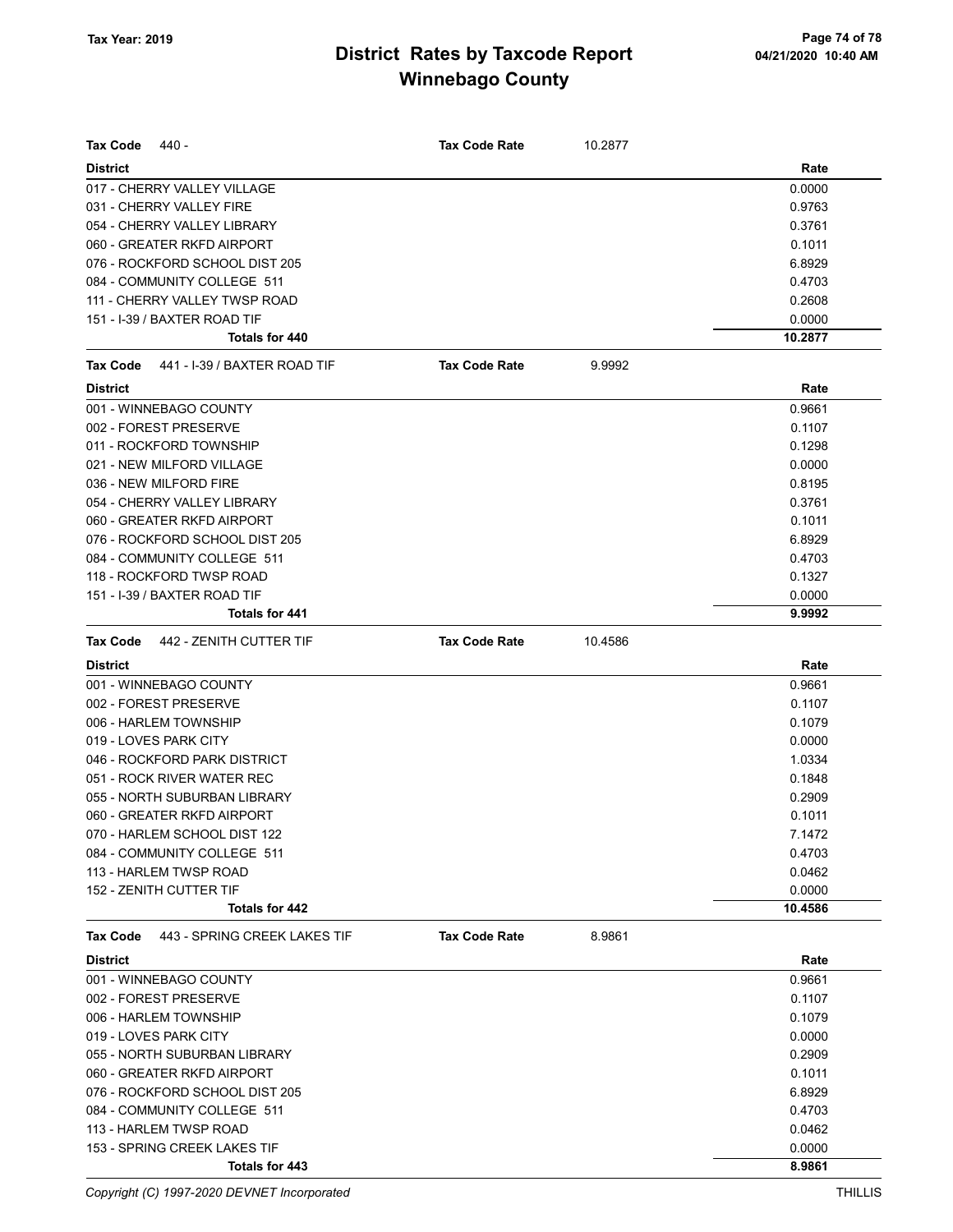| <b>Tax Code</b><br><b>District</b> | 444 - SPRING CREEK LAKES TIF                | <b>Tax Code Rate</b> | 10.2043 | Rate    |
|------------------------------------|---------------------------------------------|----------------------|---------|---------|
|                                    | 001 - WINNEBAGO COUNTY                      |                      |         | 0.9661  |
|                                    | 002 - FOREST PRESERVE                       |                      |         | 0.1107  |
|                                    | 006 - HARLEM TOWNSHIP                       |                      |         | 0.1079  |
|                                    | 019 - LOVES PARK CITY                       |                      |         | 0.0000  |
|                                    | 046 - ROCKFORD PARK DISTRICT                |                      |         | 1.0334  |
|                                    | 051 - ROCK RIVER WATER REC                  |                      |         | 0.1848  |
|                                    | 055 - NORTH SUBURBAN LIBRARY                |                      |         | 0.2909  |
|                                    | 060 - GREATER RKFD AIRPORT                  |                      |         | 0.1011  |
|                                    | 076 - ROCKFORD SCHOOL DIST 205              |                      |         | 6.8929  |
|                                    | 084 - COMMUNITY COLLEGE 511                 |                      |         | 0.4703  |
|                                    | 113 - HARLEM TWSP ROAD                      |                      |         | 0.0462  |
|                                    | 153 - SPRING CREEK LAKES TIF                |                      |         | 0.0000  |
|                                    | Totals for 444                              |                      |         | 10.2043 |
| <b>Tax Code</b>                    | 447 - Former Warner Electric Brake & Clutch | <b>Tax Code Rate</b> | 10.2695 |         |
| <b>District</b>                    |                                             |                      |         | Rate    |
|                                    | 001 - WINNEBAGO COUNTY                      |                      |         | 0.9661  |
|                                    | 002 - FOREST PRESERVE                       |                      |         | 0.1107  |
|                                    | 013 - ROSCOE TOWNSHIP                       |                      |         | 0.1431  |
|                                    | 025 - ROSCOE VILLAGE                        |                      |         | 0.6422  |
|                                    | 035 - HARLEM-ROSCOE FIRE                    |                      |         | 0.7392  |
|                                    | 055 - NORTH SUBURBAN LIBRARY                |                      |         | 0.2909  |
|                                    | 071 - KINNIKINNICK SD #131                  |                      |         | 4.0761  |
|                                    | 077 - HONONEGAH HIGH SD #207                |                      |         | 2.6611  |
|                                    | 084 - COMMUNITY COLLEGE 511                 |                      |         | 0.4703  |
|                                    | 120 - ROSCOE TWSP ROAD                      |                      |         | 0.1698  |
|                                    | 154 - FORMER WARNER ELECTRIC TIF            |                      |         | 0.0000  |
|                                    | Totals for 447                              |                      |         | 10.2695 |
| <b>Tax Code</b>                    | 448 - SPRING CREEK LAKES TIF                | <b>Tax Code Rate</b> | 10.3127 |         |
| <b>District</b>                    |                                             |                      |         | Rate    |
|                                    | 001 - WINNEBAGO COUNTY                      |                      |         | 0.9661  |
|                                    | 002 - FOREST PRESERVE                       |                      |         | 0.1107  |
|                                    | 011 - ROCKFORD TOWNSHIP                     |                      |         | 0.1298  |
|                                    | 019 - LOVES PARK CITY                       |                      |         | 0.0000  |
|                                    | 046 - ROCKFORD PARK DISTRICT                |                      |         | 1.0334  |
|                                    | 051 - ROCK RIVER WATER REC                  |                      |         | 0.1848  |
|                                    | 055 - NORTH SUBURBAN LIBRARY                |                      |         | 0.2909  |
|                                    | 060 - GREATER RKFD AIRPORT                  |                      |         | 0.1011  |
|                                    | 076 - ROCKFORD SCHOOL DIST 205              |                      |         | 6.8929  |
|                                    | 084 - COMMUNITY COLLEGE 511                 |                      |         | 0.4703  |
|                                    | 118 - ROCKFORD TWSP ROAD                    |                      |         | 0.1327  |
|                                    | 153 - SPRING CREEK LAKES TIF                |                      |         | 0.0000  |
|                                    | Totals for 448                              |                      |         | 10.3127 |
| Tax Code                           | 450 -                                       | <b>Tax Code Rate</b> | 13.3967 |         |
| <b>District</b>                    |                                             |                      |         | Rate    |
|                                    | 001 - WINNEBAGO COUNTY                      |                      |         | 0.9661  |
|                                    | 002 - FOREST PRESERVE                       |                      |         | 0.1107  |
|                                    | 011 - ROCKFORD TOWNSHIP                     |                      |         | 0.1298  |
|                                    | 023 - ROCKFORD CITY                         |                      |         | 2.9185  |
|                                    | 046 - ROCKFORD PARK DISTRICT                |                      |         | 1.0334  |
|                                    | 051 - ROCK RIVER WATER REC                  |                      |         | 0.1848  |

059 - ROCKFORD CITY LIBRARY 0.4564

Copyright (C) 1997-2020 DEVNET Incorporated THILLIS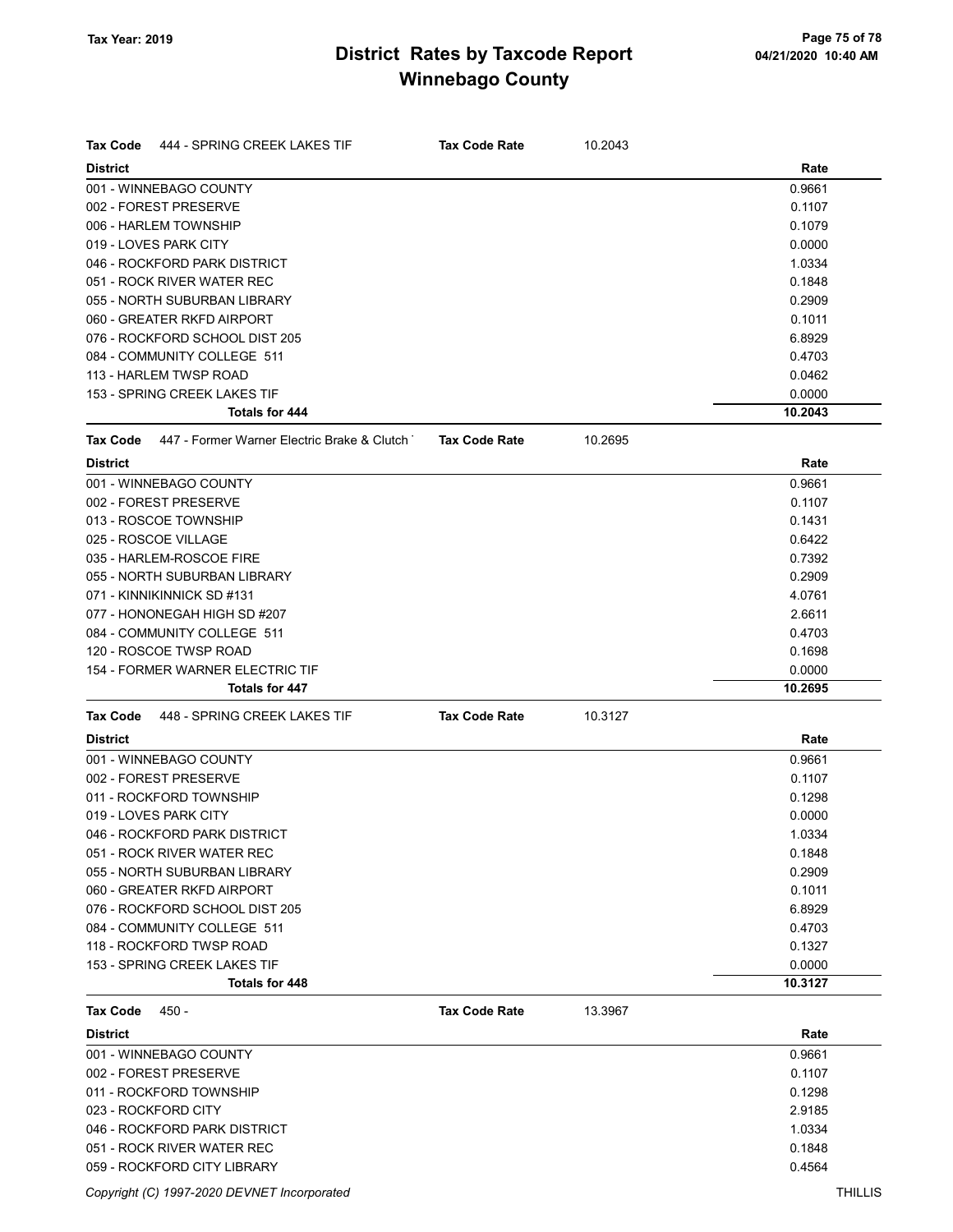| Tax Code<br>450 -                                   | <b>Tax Code Rate</b> | 13.3967 |         |
|-----------------------------------------------------|----------------------|---------|---------|
| <b>District</b>                                     |                      |         | Rate    |
| 060 - GREATER RKFD AIRPORT                          |                      |         | 0.1011  |
| 076 - ROCKFORD SCHOOL DIST 205                      |                      |         | 6.8929  |
| 084 - COMMUNITY COLLEGE 511                         |                      |         | 0.4703  |
| 118 - ROCKFORD TWSP ROAD                            |                      |         | 0.1327  |
| 157 - JEFFERSON / NORTH 3RD ST TIF                  |                      |         | 0.0000  |
| Totals for 450                                      |                      |         | 13.3967 |
| Tax Code<br>451 -                                   | <b>Tax Code Rate</b> | 13.3967 |         |
| <b>District</b>                                     |                      |         | Rate    |
| 001 - WINNEBAGO COUNTY                              |                      |         | 0.9661  |
| 002 - FOREST PRESERVE                               |                      |         | 0.1107  |
| 011 - ROCKFORD TOWNSHIP                             |                      |         | 0.1298  |
| 023 - ROCKFORD CITY                                 |                      |         | 2.9185  |
| 046 - ROCKFORD PARK DISTRICT                        |                      |         | 1.0334  |
| 051 - ROCK RIVER WATER REC                          |                      |         | 0.1848  |
| 059 - ROCKFORD CITY LIBRARY                         |                      |         | 0.4564  |
| 060 - GREATER RKFD AIRPORT                          |                      |         | 0.1011  |
| 076 - ROCKFORD SCHOOL DIST 205                      |                      |         | 6.8929  |
| 084 - COMMUNITY COLLEGE 511                         |                      |         | 0.4703  |
| 118 - ROCKFORD TWSP ROAD                            |                      |         | 0.1327  |
| 159 - MULFORD & EAST STATE STREET TIF               |                      |         | 0.0000  |
| Totals for 451                                      |                      |         | 13.3967 |
| <b>Tax Code</b><br>452 - I-39 / BAXTER ROAD TIF     | <b>Tax Code Rate</b> | 9.9992  |         |
| <b>District</b>                                     |                      |         | Rate    |
| 001 - WINNEBAGO COUNTY                              |                      |         | 0.9661  |
| 002 - FOREST PRESERVE                               |                      |         | 0.1107  |
| 011 - ROCKFORD TOWNSHIP                             |                      |         | 0.1298  |
| 017 - CHERRY VALLEY VILLAGE                         |                      |         | 0.0000  |
| 036 - NEW MILFORD FIRE                              |                      |         | 0.8195  |
| 054 - CHERRY VALLEY LIBRARY                         |                      |         | 0.3761  |
| 060 - GREATER RKFD AIRPORT                          |                      |         | 0.1011  |
| 076 - ROCKFORD SCHOOL DIST 205                      |                      |         | 6.8929  |
| 084 - COMMUNITY COLLEGE 511                         |                      |         | 0.4703  |
| 118 - ROCKFORD TWSP ROAD                            |                      |         | 0.1327  |
| 151 - I-39 / BAXTER ROAD TIF                        |                      |         | 0.0000  |
| Totals for 452                                      |                      |         | 9.9992  |
| <b>Tax Code</b><br>453 - GLOBAL TRADEPARK SOUTH TIF | <b>Tax Code Rate</b> | 12.0694 |         |
| <b>District</b>                                     |                      |         | Rate    |
| 001 - WINNEBAGO COUNTY                              |                      |         | 0.9661  |
| 002 - FOREST PRESERVE                               |                      |         | 0.1107  |
| 011 - ROCKFORD TOWNSHIP                             |                      |         | 0.1298  |
| 023 - ROCKFORD CITY                                 |                      |         | 2.9185  |
| 046 - ROCKFORD PARK DISTRICT                        |                      |         | 1.0334  |
| 059 - ROCKFORD CITY LIBRARY                         |                      |         | 0.4564  |
| 060 - GREATER RKFD AIRPORT                          |                      |         | 0.1011  |
| 078 - MERIDIAN SCHOOL DIST 223                      |                      |         | 5.7504  |
| 084 - COMMUNITY COLLEGE 511                         |                      |         | 0.4703  |
| 118 - ROCKFORD TWSP ROAD                            |                      |         | 0.1327  |
| 150 - GLOBAL TRADEPARK SOUTH TIF                    |                      |         | 0.0000  |
| Totals for 453                                      |                      |         | 12.0694 |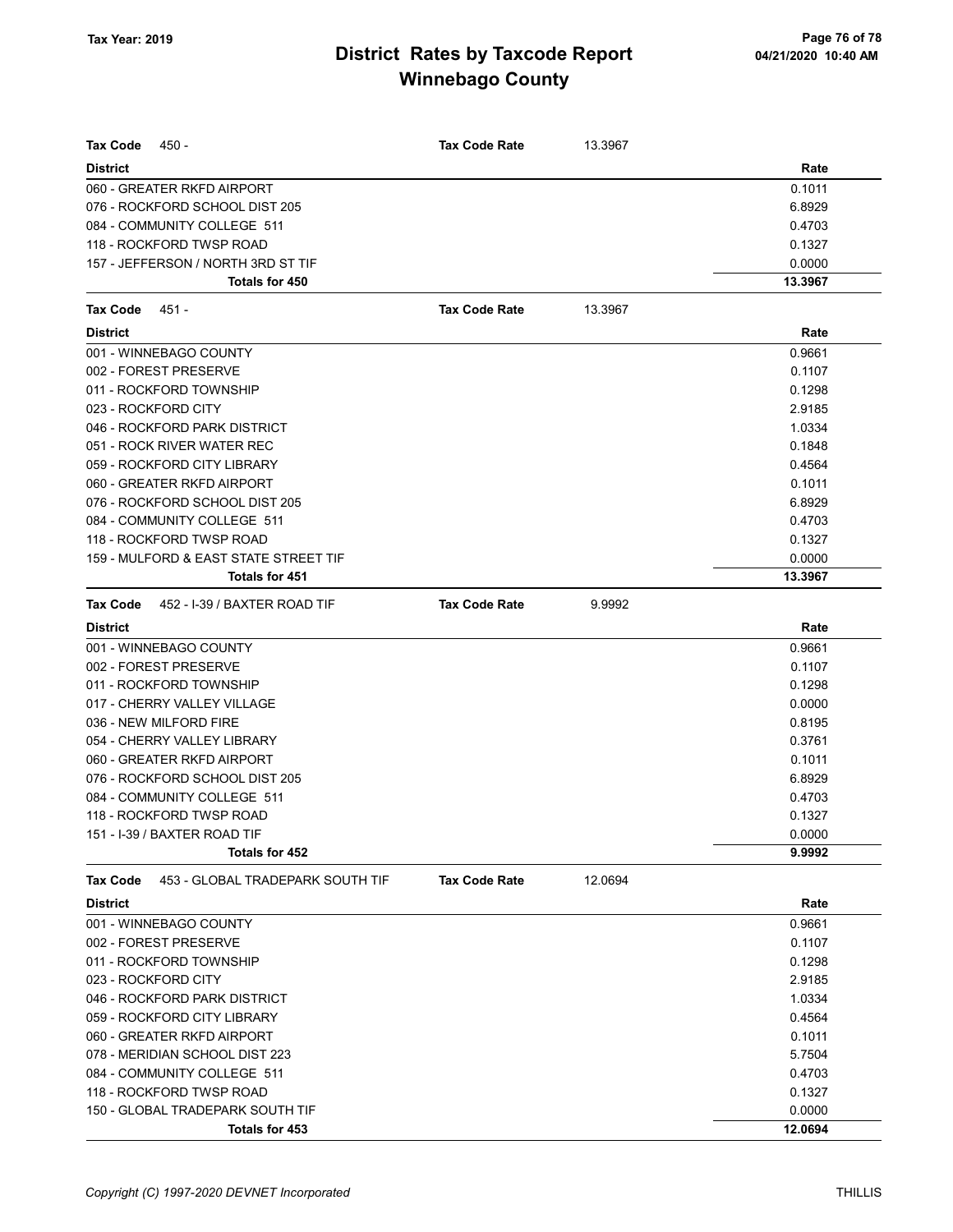| <b>District</b><br>Rate<br>001 - WINNEBAGO COUNTY<br>0.9661<br>002 - FOREST PRESERVE<br>0.1107<br>0.1079<br>006 - HARLEM TOWNSHIP<br>019 - LOVES PARK CITY<br>0.0000<br>046 - ROCKFORD PARK DISTRICT<br>1.0334<br>0.2909<br>055 - NORTH SUBURBAN LIBRARY<br>060 - GREATER RKFD AIRPORT<br>0.1011<br>076 - ROCKFORD SCHOOL DIST 205<br>6.8929<br>084 - COMMUNITY COLLEGE 511<br>0.4703<br>113 - HARLEM TWSP ROAD<br>0.0462<br>153 - SPRING CREEK LAKES TIF<br>0.0000<br><b>Totals for 454</b><br>10.0195<br><b>Tax Code</b><br>455 - AUBURN STREET TIF<br><b>Tax Code Rate</b><br>13.3967<br><b>District</b><br>Rate<br>001 - WINNEBAGO COUNTY<br>0.9661<br>002 - FOREST PRESERVE<br>0.1107<br>011 - ROCKFORD TOWNSHIP<br>0.1298<br>023 - ROCKFORD CITY<br>2.9185<br>046 - ROCKFORD PARK DISTRICT<br>1.0334<br>051 - ROCK RIVER WATER REC<br>0.1848<br>059 - ROCKFORD CITY LIBRARY<br>0.4564<br>060 - GREATER RKFD AIRPORT<br>0.1011<br>076 - ROCKFORD SCHOOL DIST 205<br>6.8929<br>084 - COMMUNITY COLLEGE 511<br>0.4703<br>118 - ROCKFORD TWSP ROAD<br>0.1327<br>164 - AUBURN STREET TIF<br>0.0000<br><b>Totals for 455</b><br>13.3967<br><b>Tax Code Rate</b><br>Tax Code<br>456 -<br>10.5670<br><b>District</b><br>Rate<br>001 - WINNEBAGO COUNTY<br>0.9661<br>002 - FOREST PRESERVE<br>0.1107<br>011 - ROCKFORD TOWNSHIP<br>0.1298<br>019 - LOVES PARK CITY<br>0.0000<br>046 - ROCKFORD PARK DISTRICT<br>1.0334<br>0.1848<br>051 - ROCK RIVER WATER REC<br>0.2909<br>055 - NORTH SUBURBAN LIBRARY<br>060 - GREATER RKFD AIRPORT<br>0.1011<br>070 - HARLEM SCHOOL DIST 122<br>7.1472<br>084 - COMMUNITY COLLEGE 511<br>0.4703<br>118 - ROCKFORD TWSP ROAD<br>0.1327<br>165 - FOREST HILLS ROAD TIF<br>0.0000<br>Totals for 456<br>10.5670<br>457 - GARDNER / BLACKHAWK TIF<br>9.3741<br><b>Tax Code</b><br><b>Tax Code Rate</b><br><b>District</b><br>Rate<br>001 - WINNEBAGO COUNTY<br>0.9661<br>002 - FOREST PRESERVE<br>0.1107<br>013 - ROSCOE TOWNSHIP<br>0.1431<br>026 - SOUTH BELOIT CITY<br>1.0813<br>061 - SOUTH BELOIT CITY LIBRARY<br>0.2008<br>079 - SOUTH BELOIT SD #320<br>6.2320<br>084 - COMMUNITY COLLEGE 511<br>0.4703 |                                                 |                      |         |  |
|--------------------------------------------------------------------------------------------------------------------------------------------------------------------------------------------------------------------------------------------------------------------------------------------------------------------------------------------------------------------------------------------------------------------------------------------------------------------------------------------------------------------------------------------------------------------------------------------------------------------------------------------------------------------------------------------------------------------------------------------------------------------------------------------------------------------------------------------------------------------------------------------------------------------------------------------------------------------------------------------------------------------------------------------------------------------------------------------------------------------------------------------------------------------------------------------------------------------------------------------------------------------------------------------------------------------------------------------------------------------------------------------------------------------------------------------------------------------------------------------------------------------------------------------------------------------------------------------------------------------------------------------------------------------------------------------------------------------------------------------------------------------------------------------------------------------------------------------------------------------------------------------------------------------------------------------------------------------------------------------------------------------------------------------------------------------------------------------------------------------------------------------|-------------------------------------------------|----------------------|---------|--|
|                                                                                                                                                                                                                                                                                                                                                                                                                                                                                                                                                                                                                                                                                                                                                                                                                                                                                                                                                                                                                                                                                                                                                                                                                                                                                                                                                                                                                                                                                                                                                                                                                                                                                                                                                                                                                                                                                                                                                                                                                                                                                                                                            | <b>Tax Code</b><br>454 - SPRING CREEK LAKES TIF | <b>Tax Code Rate</b> | 10.0195 |  |
|                                                                                                                                                                                                                                                                                                                                                                                                                                                                                                                                                                                                                                                                                                                                                                                                                                                                                                                                                                                                                                                                                                                                                                                                                                                                                                                                                                                                                                                                                                                                                                                                                                                                                                                                                                                                                                                                                                                                                                                                                                                                                                                                            |                                                 |                      |         |  |
|                                                                                                                                                                                                                                                                                                                                                                                                                                                                                                                                                                                                                                                                                                                                                                                                                                                                                                                                                                                                                                                                                                                                                                                                                                                                                                                                                                                                                                                                                                                                                                                                                                                                                                                                                                                                                                                                                                                                                                                                                                                                                                                                            |                                                 |                      |         |  |
|                                                                                                                                                                                                                                                                                                                                                                                                                                                                                                                                                                                                                                                                                                                                                                                                                                                                                                                                                                                                                                                                                                                                                                                                                                                                                                                                                                                                                                                                                                                                                                                                                                                                                                                                                                                                                                                                                                                                                                                                                                                                                                                                            |                                                 |                      |         |  |
|                                                                                                                                                                                                                                                                                                                                                                                                                                                                                                                                                                                                                                                                                                                                                                                                                                                                                                                                                                                                                                                                                                                                                                                                                                                                                                                                                                                                                                                                                                                                                                                                                                                                                                                                                                                                                                                                                                                                                                                                                                                                                                                                            |                                                 |                      |         |  |
|                                                                                                                                                                                                                                                                                                                                                                                                                                                                                                                                                                                                                                                                                                                                                                                                                                                                                                                                                                                                                                                                                                                                                                                                                                                                                                                                                                                                                                                                                                                                                                                                                                                                                                                                                                                                                                                                                                                                                                                                                                                                                                                                            |                                                 |                      |         |  |
|                                                                                                                                                                                                                                                                                                                                                                                                                                                                                                                                                                                                                                                                                                                                                                                                                                                                                                                                                                                                                                                                                                                                                                                                                                                                                                                                                                                                                                                                                                                                                                                                                                                                                                                                                                                                                                                                                                                                                                                                                                                                                                                                            |                                                 |                      |         |  |
|                                                                                                                                                                                                                                                                                                                                                                                                                                                                                                                                                                                                                                                                                                                                                                                                                                                                                                                                                                                                                                                                                                                                                                                                                                                                                                                                                                                                                                                                                                                                                                                                                                                                                                                                                                                                                                                                                                                                                                                                                                                                                                                                            |                                                 |                      |         |  |
|                                                                                                                                                                                                                                                                                                                                                                                                                                                                                                                                                                                                                                                                                                                                                                                                                                                                                                                                                                                                                                                                                                                                                                                                                                                                                                                                                                                                                                                                                                                                                                                                                                                                                                                                                                                                                                                                                                                                                                                                                                                                                                                                            |                                                 |                      |         |  |
|                                                                                                                                                                                                                                                                                                                                                                                                                                                                                                                                                                                                                                                                                                                                                                                                                                                                                                                                                                                                                                                                                                                                                                                                                                                                                                                                                                                                                                                                                                                                                                                                                                                                                                                                                                                                                                                                                                                                                                                                                                                                                                                                            |                                                 |                      |         |  |
|                                                                                                                                                                                                                                                                                                                                                                                                                                                                                                                                                                                                                                                                                                                                                                                                                                                                                                                                                                                                                                                                                                                                                                                                                                                                                                                                                                                                                                                                                                                                                                                                                                                                                                                                                                                                                                                                                                                                                                                                                                                                                                                                            |                                                 |                      |         |  |
|                                                                                                                                                                                                                                                                                                                                                                                                                                                                                                                                                                                                                                                                                                                                                                                                                                                                                                                                                                                                                                                                                                                                                                                                                                                                                                                                                                                                                                                                                                                                                                                                                                                                                                                                                                                                                                                                                                                                                                                                                                                                                                                                            |                                                 |                      |         |  |
|                                                                                                                                                                                                                                                                                                                                                                                                                                                                                                                                                                                                                                                                                                                                                                                                                                                                                                                                                                                                                                                                                                                                                                                                                                                                                                                                                                                                                                                                                                                                                                                                                                                                                                                                                                                                                                                                                                                                                                                                                                                                                                                                            |                                                 |                      |         |  |
|                                                                                                                                                                                                                                                                                                                                                                                                                                                                                                                                                                                                                                                                                                                                                                                                                                                                                                                                                                                                                                                                                                                                                                                                                                                                                                                                                                                                                                                                                                                                                                                                                                                                                                                                                                                                                                                                                                                                                                                                                                                                                                                                            |                                                 |                      |         |  |
|                                                                                                                                                                                                                                                                                                                                                                                                                                                                                                                                                                                                                                                                                                                                                                                                                                                                                                                                                                                                                                                                                                                                                                                                                                                                                                                                                                                                                                                                                                                                                                                                                                                                                                                                                                                                                                                                                                                                                                                                                                                                                                                                            |                                                 |                      |         |  |
|                                                                                                                                                                                                                                                                                                                                                                                                                                                                                                                                                                                                                                                                                                                                                                                                                                                                                                                                                                                                                                                                                                                                                                                                                                                                                                                                                                                                                                                                                                                                                                                                                                                                                                                                                                                                                                                                                                                                                                                                                                                                                                                                            |                                                 |                      |         |  |
|                                                                                                                                                                                                                                                                                                                                                                                                                                                                                                                                                                                                                                                                                                                                                                                                                                                                                                                                                                                                                                                                                                                                                                                                                                                                                                                                                                                                                                                                                                                                                                                                                                                                                                                                                                                                                                                                                                                                                                                                                                                                                                                                            |                                                 |                      |         |  |
|                                                                                                                                                                                                                                                                                                                                                                                                                                                                                                                                                                                                                                                                                                                                                                                                                                                                                                                                                                                                                                                                                                                                                                                                                                                                                                                                                                                                                                                                                                                                                                                                                                                                                                                                                                                                                                                                                                                                                                                                                                                                                                                                            |                                                 |                      |         |  |
|                                                                                                                                                                                                                                                                                                                                                                                                                                                                                                                                                                                                                                                                                                                                                                                                                                                                                                                                                                                                                                                                                                                                                                                                                                                                                                                                                                                                                                                                                                                                                                                                                                                                                                                                                                                                                                                                                                                                                                                                                                                                                                                                            |                                                 |                      |         |  |
|                                                                                                                                                                                                                                                                                                                                                                                                                                                                                                                                                                                                                                                                                                                                                                                                                                                                                                                                                                                                                                                                                                                                                                                                                                                                                                                                                                                                                                                                                                                                                                                                                                                                                                                                                                                                                                                                                                                                                                                                                                                                                                                                            |                                                 |                      |         |  |
|                                                                                                                                                                                                                                                                                                                                                                                                                                                                                                                                                                                                                                                                                                                                                                                                                                                                                                                                                                                                                                                                                                                                                                                                                                                                                                                                                                                                                                                                                                                                                                                                                                                                                                                                                                                                                                                                                                                                                                                                                                                                                                                                            |                                                 |                      |         |  |
|                                                                                                                                                                                                                                                                                                                                                                                                                                                                                                                                                                                                                                                                                                                                                                                                                                                                                                                                                                                                                                                                                                                                                                                                                                                                                                                                                                                                                                                                                                                                                                                                                                                                                                                                                                                                                                                                                                                                                                                                                                                                                                                                            |                                                 |                      |         |  |
|                                                                                                                                                                                                                                                                                                                                                                                                                                                                                                                                                                                                                                                                                                                                                                                                                                                                                                                                                                                                                                                                                                                                                                                                                                                                                                                                                                                                                                                                                                                                                                                                                                                                                                                                                                                                                                                                                                                                                                                                                                                                                                                                            |                                                 |                      |         |  |
|                                                                                                                                                                                                                                                                                                                                                                                                                                                                                                                                                                                                                                                                                                                                                                                                                                                                                                                                                                                                                                                                                                                                                                                                                                                                                                                                                                                                                                                                                                                                                                                                                                                                                                                                                                                                                                                                                                                                                                                                                                                                                                                                            |                                                 |                      |         |  |
|                                                                                                                                                                                                                                                                                                                                                                                                                                                                                                                                                                                                                                                                                                                                                                                                                                                                                                                                                                                                                                                                                                                                                                                                                                                                                                                                                                                                                                                                                                                                                                                                                                                                                                                                                                                                                                                                                                                                                                                                                                                                                                                                            |                                                 |                      |         |  |
|                                                                                                                                                                                                                                                                                                                                                                                                                                                                                                                                                                                                                                                                                                                                                                                                                                                                                                                                                                                                                                                                                                                                                                                                                                                                                                                                                                                                                                                                                                                                                                                                                                                                                                                                                                                                                                                                                                                                                                                                                                                                                                                                            |                                                 |                      |         |  |
|                                                                                                                                                                                                                                                                                                                                                                                                                                                                                                                                                                                                                                                                                                                                                                                                                                                                                                                                                                                                                                                                                                                                                                                                                                                                                                                                                                                                                                                                                                                                                                                                                                                                                                                                                                                                                                                                                                                                                                                                                                                                                                                                            |                                                 |                      |         |  |
|                                                                                                                                                                                                                                                                                                                                                                                                                                                                                                                                                                                                                                                                                                                                                                                                                                                                                                                                                                                                                                                                                                                                                                                                                                                                                                                                                                                                                                                                                                                                                                                                                                                                                                                                                                                                                                                                                                                                                                                                                                                                                                                                            |                                                 |                      |         |  |
|                                                                                                                                                                                                                                                                                                                                                                                                                                                                                                                                                                                                                                                                                                                                                                                                                                                                                                                                                                                                                                                                                                                                                                                                                                                                                                                                                                                                                                                                                                                                                                                                                                                                                                                                                                                                                                                                                                                                                                                                                                                                                                                                            |                                                 |                      |         |  |
|                                                                                                                                                                                                                                                                                                                                                                                                                                                                                                                                                                                                                                                                                                                                                                                                                                                                                                                                                                                                                                                                                                                                                                                                                                                                                                                                                                                                                                                                                                                                                                                                                                                                                                                                                                                                                                                                                                                                                                                                                                                                                                                                            |                                                 |                      |         |  |
|                                                                                                                                                                                                                                                                                                                                                                                                                                                                                                                                                                                                                                                                                                                                                                                                                                                                                                                                                                                                                                                                                                                                                                                                                                                                                                                                                                                                                                                                                                                                                                                                                                                                                                                                                                                                                                                                                                                                                                                                                                                                                                                                            |                                                 |                      |         |  |
|                                                                                                                                                                                                                                                                                                                                                                                                                                                                                                                                                                                                                                                                                                                                                                                                                                                                                                                                                                                                                                                                                                                                                                                                                                                                                                                                                                                                                                                                                                                                                                                                                                                                                                                                                                                                                                                                                                                                                                                                                                                                                                                                            |                                                 |                      |         |  |
|                                                                                                                                                                                                                                                                                                                                                                                                                                                                                                                                                                                                                                                                                                                                                                                                                                                                                                                                                                                                                                                                                                                                                                                                                                                                                                                                                                                                                                                                                                                                                                                                                                                                                                                                                                                                                                                                                                                                                                                                                                                                                                                                            |                                                 |                      |         |  |
|                                                                                                                                                                                                                                                                                                                                                                                                                                                                                                                                                                                                                                                                                                                                                                                                                                                                                                                                                                                                                                                                                                                                                                                                                                                                                                                                                                                                                                                                                                                                                                                                                                                                                                                                                                                                                                                                                                                                                                                                                                                                                                                                            |                                                 |                      |         |  |
|                                                                                                                                                                                                                                                                                                                                                                                                                                                                                                                                                                                                                                                                                                                                                                                                                                                                                                                                                                                                                                                                                                                                                                                                                                                                                                                                                                                                                                                                                                                                                                                                                                                                                                                                                                                                                                                                                                                                                                                                                                                                                                                                            |                                                 |                      |         |  |
|                                                                                                                                                                                                                                                                                                                                                                                                                                                                                                                                                                                                                                                                                                                                                                                                                                                                                                                                                                                                                                                                                                                                                                                                                                                                                                                                                                                                                                                                                                                                                                                                                                                                                                                                                                                                                                                                                                                                                                                                                                                                                                                                            |                                                 |                      |         |  |
|                                                                                                                                                                                                                                                                                                                                                                                                                                                                                                                                                                                                                                                                                                                                                                                                                                                                                                                                                                                                                                                                                                                                                                                                                                                                                                                                                                                                                                                                                                                                                                                                                                                                                                                                                                                                                                                                                                                                                                                                                                                                                                                                            |                                                 |                      |         |  |
|                                                                                                                                                                                                                                                                                                                                                                                                                                                                                                                                                                                                                                                                                                                                                                                                                                                                                                                                                                                                                                                                                                                                                                                                                                                                                                                                                                                                                                                                                                                                                                                                                                                                                                                                                                                                                                                                                                                                                                                                                                                                                                                                            |                                                 |                      |         |  |
|                                                                                                                                                                                                                                                                                                                                                                                                                                                                                                                                                                                                                                                                                                                                                                                                                                                                                                                                                                                                                                                                                                                                                                                                                                                                                                                                                                                                                                                                                                                                                                                                                                                                                                                                                                                                                                                                                                                                                                                                                                                                                                                                            |                                                 |                      |         |  |
|                                                                                                                                                                                                                                                                                                                                                                                                                                                                                                                                                                                                                                                                                                                                                                                                                                                                                                                                                                                                                                                                                                                                                                                                                                                                                                                                                                                                                                                                                                                                                                                                                                                                                                                                                                                                                                                                                                                                                                                                                                                                                                                                            |                                                 |                      |         |  |
|                                                                                                                                                                                                                                                                                                                                                                                                                                                                                                                                                                                                                                                                                                                                                                                                                                                                                                                                                                                                                                                                                                                                                                                                                                                                                                                                                                                                                                                                                                                                                                                                                                                                                                                                                                                                                                                                                                                                                                                                                                                                                                                                            |                                                 |                      |         |  |
|                                                                                                                                                                                                                                                                                                                                                                                                                                                                                                                                                                                                                                                                                                                                                                                                                                                                                                                                                                                                                                                                                                                                                                                                                                                                                                                                                                                                                                                                                                                                                                                                                                                                                                                                                                                                                                                                                                                                                                                                                                                                                                                                            |                                                 |                      |         |  |
|                                                                                                                                                                                                                                                                                                                                                                                                                                                                                                                                                                                                                                                                                                                                                                                                                                                                                                                                                                                                                                                                                                                                                                                                                                                                                                                                                                                                                                                                                                                                                                                                                                                                                                                                                                                                                                                                                                                                                                                                                                                                                                                                            |                                                 |                      |         |  |
|                                                                                                                                                                                                                                                                                                                                                                                                                                                                                                                                                                                                                                                                                                                                                                                                                                                                                                                                                                                                                                                                                                                                                                                                                                                                                                                                                                                                                                                                                                                                                                                                                                                                                                                                                                                                                                                                                                                                                                                                                                                                                                                                            |                                                 |                      |         |  |
|                                                                                                                                                                                                                                                                                                                                                                                                                                                                                                                                                                                                                                                                                                                                                                                                                                                                                                                                                                                                                                                                                                                                                                                                                                                                                                                                                                                                                                                                                                                                                                                                                                                                                                                                                                                                                                                                                                                                                                                                                                                                                                                                            |                                                 |                      |         |  |
|                                                                                                                                                                                                                                                                                                                                                                                                                                                                                                                                                                                                                                                                                                                                                                                                                                                                                                                                                                                                                                                                                                                                                                                                                                                                                                                                                                                                                                                                                                                                                                                                                                                                                                                                                                                                                                                                                                                                                                                                                                                                                                                                            |                                                 |                      |         |  |
|                                                                                                                                                                                                                                                                                                                                                                                                                                                                                                                                                                                                                                                                                                                                                                                                                                                                                                                                                                                                                                                                                                                                                                                                                                                                                                                                                                                                                                                                                                                                                                                                                                                                                                                                                                                                                                                                                                                                                                                                                                                                                                                                            |                                                 |                      |         |  |
|                                                                                                                                                                                                                                                                                                                                                                                                                                                                                                                                                                                                                                                                                                                                                                                                                                                                                                                                                                                                                                                                                                                                                                                                                                                                                                                                                                                                                                                                                                                                                                                                                                                                                                                                                                                                                                                                                                                                                                                                                                                                                                                                            |                                                 |                      |         |  |
|                                                                                                                                                                                                                                                                                                                                                                                                                                                                                                                                                                                                                                                                                                                                                                                                                                                                                                                                                                                                                                                                                                                                                                                                                                                                                                                                                                                                                                                                                                                                                                                                                                                                                                                                                                                                                                                                                                                                                                                                                                                                                                                                            |                                                 |                      |         |  |
|                                                                                                                                                                                                                                                                                                                                                                                                                                                                                                                                                                                                                                                                                                                                                                                                                                                                                                                                                                                                                                                                                                                                                                                                                                                                                                                                                                                                                                                                                                                                                                                                                                                                                                                                                                                                                                                                                                                                                                                                                                                                                                                                            |                                                 |                      |         |  |
|                                                                                                                                                                                                                                                                                                                                                                                                                                                                                                                                                                                                                                                                                                                                                                                                                                                                                                                                                                                                                                                                                                                                                                                                                                                                                                                                                                                                                                                                                                                                                                                                                                                                                                                                                                                                                                                                                                                                                                                                                                                                                                                                            |                                                 |                      |         |  |
|                                                                                                                                                                                                                                                                                                                                                                                                                                                                                                                                                                                                                                                                                                                                                                                                                                                                                                                                                                                                                                                                                                                                                                                                                                                                                                                                                                                                                                                                                                                                                                                                                                                                                                                                                                                                                                                                                                                                                                                                                                                                                                                                            |                                                 |                      |         |  |
|                                                                                                                                                                                                                                                                                                                                                                                                                                                                                                                                                                                                                                                                                                                                                                                                                                                                                                                                                                                                                                                                                                                                                                                                                                                                                                                                                                                                                                                                                                                                                                                                                                                                                                                                                                                                                                                                                                                                                                                                                                                                                                                                            |                                                 |                      |         |  |